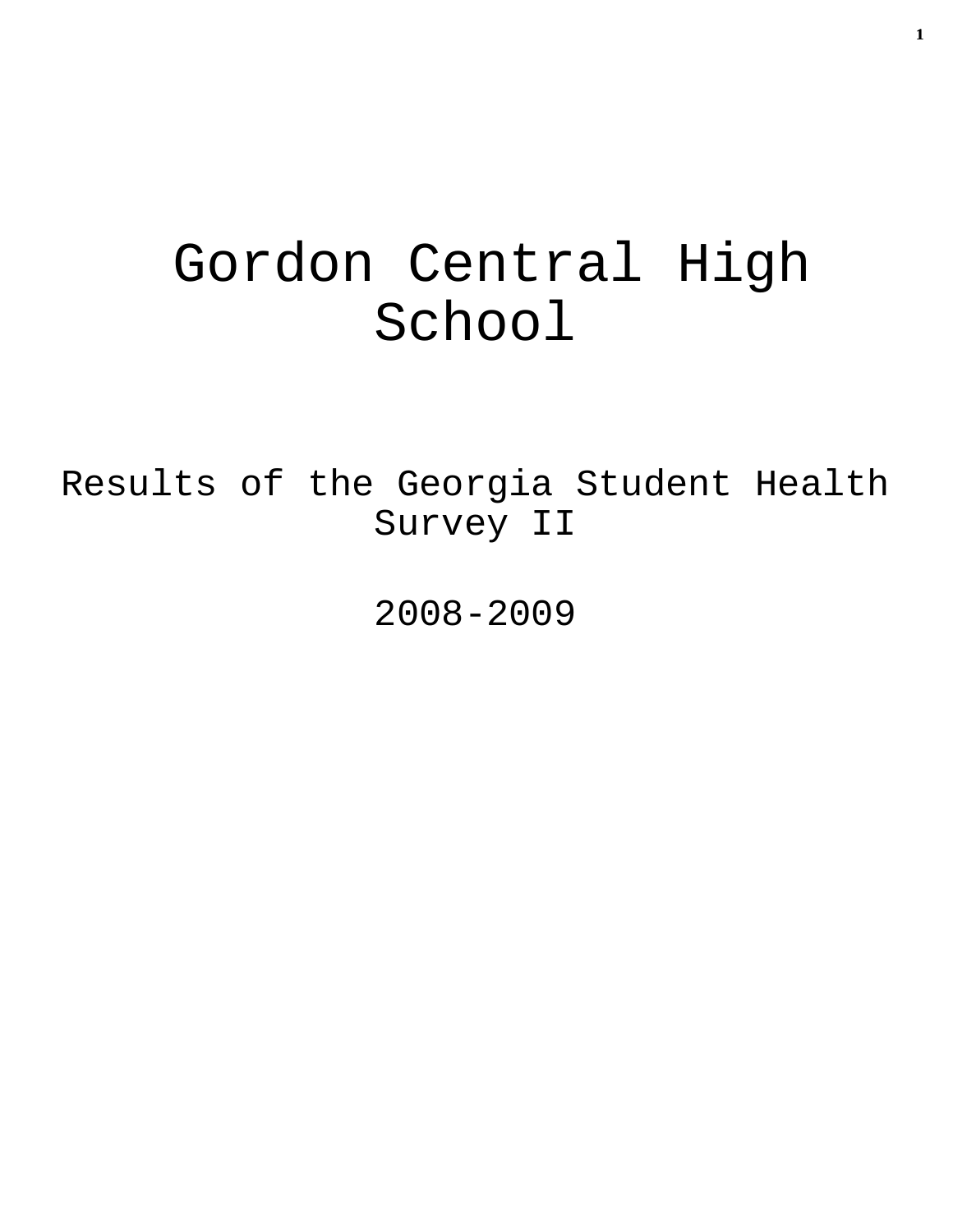# *Demographics* **2**

| Grade                    |     |  |  |  |
|--------------------------|-----|--|--|--|
| <b>Grade   Frequency</b> |     |  |  |  |
| 10                       | 188 |  |  |  |
| 12                       | 114 |  |  |  |

| Frequency      | <b>Table of Gender by Grade</b> |              |             |              |  |  |
|----------------|---------------------------------|--------------|-------------|--------------|--|--|
| <b>Col Pct</b> |                                 | Grade(Grade) |             |              |  |  |
|                | Gender(Gender)                  | <b>10</b>    | 12          | <b>Total</b> |  |  |
|                | <b>Female</b>                   | 103<br>54.79 | 58<br>50.88 | 161          |  |  |
|                | <b>Male</b>                     | 85<br>45.21  | 56<br>49.12 | 141          |  |  |
|                | <b>Total</b>                    | 188          | 114         | 302          |  |  |

| <b>Frequency</b> |
|------------------|
| <b>Col Pct</b>   |

| <b>Table of Ethnicity by Grade</b> |              |             |              |  |  |  |
|------------------------------------|--------------|-------------|--------------|--|--|--|
|                                    | Grade(Grade) |             |              |  |  |  |
| <b>Ethnicity</b> (Ethnicity)       | 10           | 12          | <b>Total</b> |  |  |  |
| <b>Black</b>                       | 4<br>2.13    | 7<br>6.14   | 11           |  |  |  |
| <b>Hispanic</b>                    | 27<br>14.36  | 17<br>14.91 | 44           |  |  |  |
| <b>White</b>                       | 152<br>80.85 | 88<br>77.19 | 240          |  |  |  |
| <b>Other</b>                       | 5<br>2.66    | 2<br>1.75   | 7            |  |  |  |
| <b>Total</b>                       | 188          | 114         | 302          |  |  |  |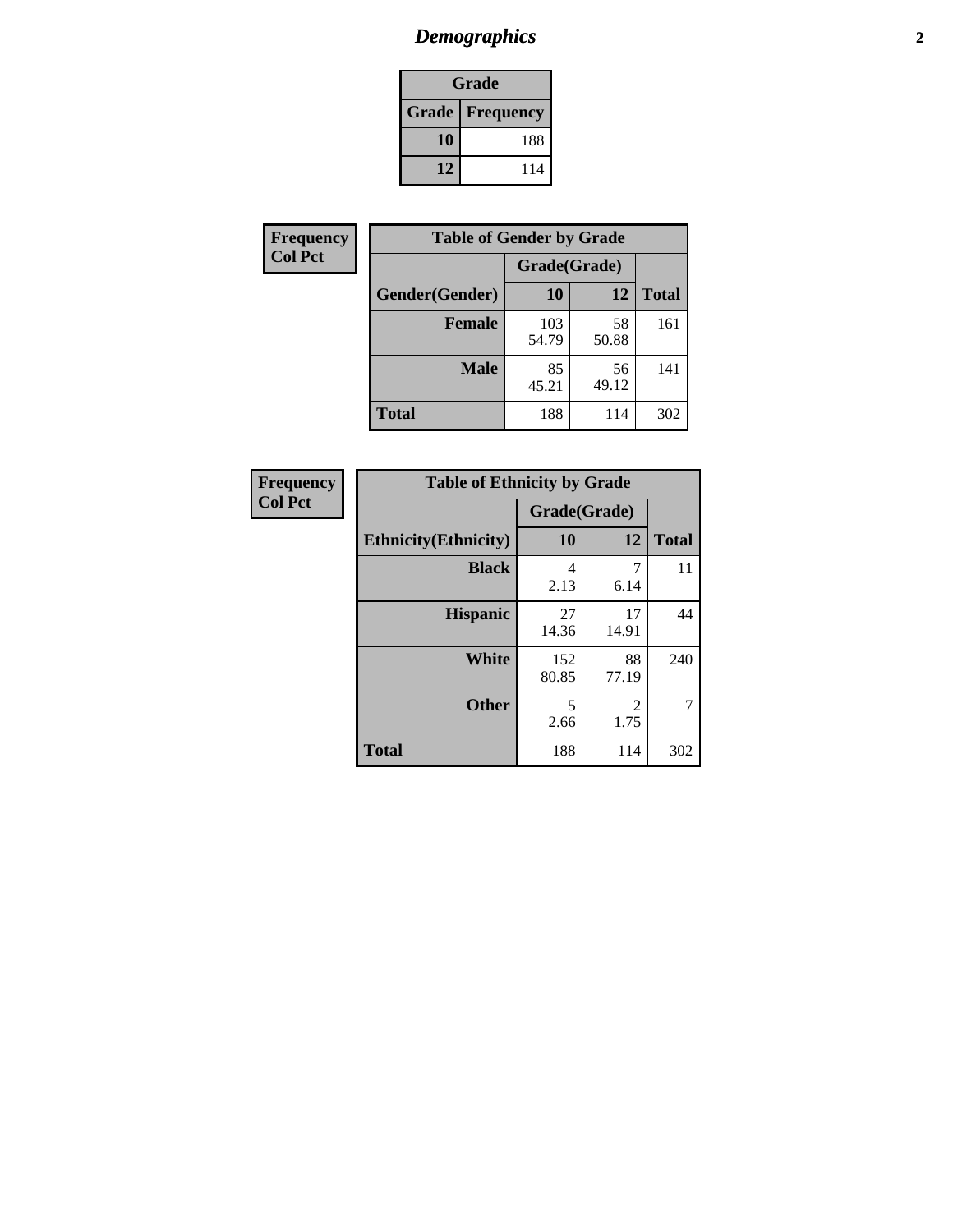#### *Title IV, Part A, Schedule A* **3** *Goal 1: Ensure that all schools are drug-free Baseline Data: Year 2008-2009 Prevalence of Drug Use*

| Frequency<br><b>Col Pct</b> | <b>Table of AlcoholAlt by Grade</b> |              |             |              |  |
|-----------------------------|-------------------------------------|--------------|-------------|--------------|--|
|                             | AlcoholAlt(Alcohol                  | Grade(Grade) |             |              |  |
|                             | use, past 30 days)                  | <b>10</b>    | 12          | <b>Total</b> |  |
|                             | Yes                                 | 28<br>14.89  | 26<br>22.81 | 54           |  |
|                             | N <sub>0</sub>                      | 160<br>85.11 | 88<br>77.19 | 248          |  |
|                             | <b>Total</b>                        | 188          | 114         | 302          |  |

| <b>Frequency</b><br><b>Col Pct</b> | <b>Table of TobaccoAny by Grade</b> |              |             |              |  |
|------------------------------------|-------------------------------------|--------------|-------------|--------------|--|
|                                    | TobaccoAny(Tobacco                  | Grade(Grade) |             |              |  |
|                                    | use, past 30 days)                  | 10           | 12          | <b>Total</b> |  |
|                                    | Yes                                 | 30<br>15.96  | 32<br>28.07 | 62           |  |
|                                    | N <sub>0</sub>                      | 158<br>84.04 | 82<br>71.93 | 240          |  |
|                                    | Total                               | 188          | 114         | 302          |  |

| Frequency      | <b>Table of MarijuanaAlt by Grade</b> |              |             |              |  |
|----------------|---------------------------------------|--------------|-------------|--------------|--|
| <b>Col Pct</b> | MarijuanaAlt(Marijuana                | Grade(Grade) |             |              |  |
|                | use, past 30 days)                    | <b>10</b>    | 12          | <b>Total</b> |  |
|                | <b>Yes</b>                            | 3.72         | 15<br>13.16 | 22           |  |
|                | N <sub>0</sub>                        | 181<br>96.28 | 99<br>86.84 | 280          |  |
|                | <b>Total</b>                          | 188          | 114         | 302          |  |

| Frequency      | <b>Table of OtherDrugAny by Grade</b>  |              |              |              |  |
|----------------|----------------------------------------|--------------|--------------|--------------|--|
| <b>Col Pct</b> | <b>OtherDrugAny(Other</b><br>drug use, | Grade(Grade) |              |              |  |
|                | past 30 days)                          | 10           | 12           | <b>Total</b> |  |
|                | Yes                                    | 10<br>5.32   | 8<br>7.02    | 18           |  |
|                | N <sub>0</sub>                         | 178<br>94.68 | 106<br>92.98 | 284          |  |
|                | <b>Total</b>                           | 188          | 114          | 302          |  |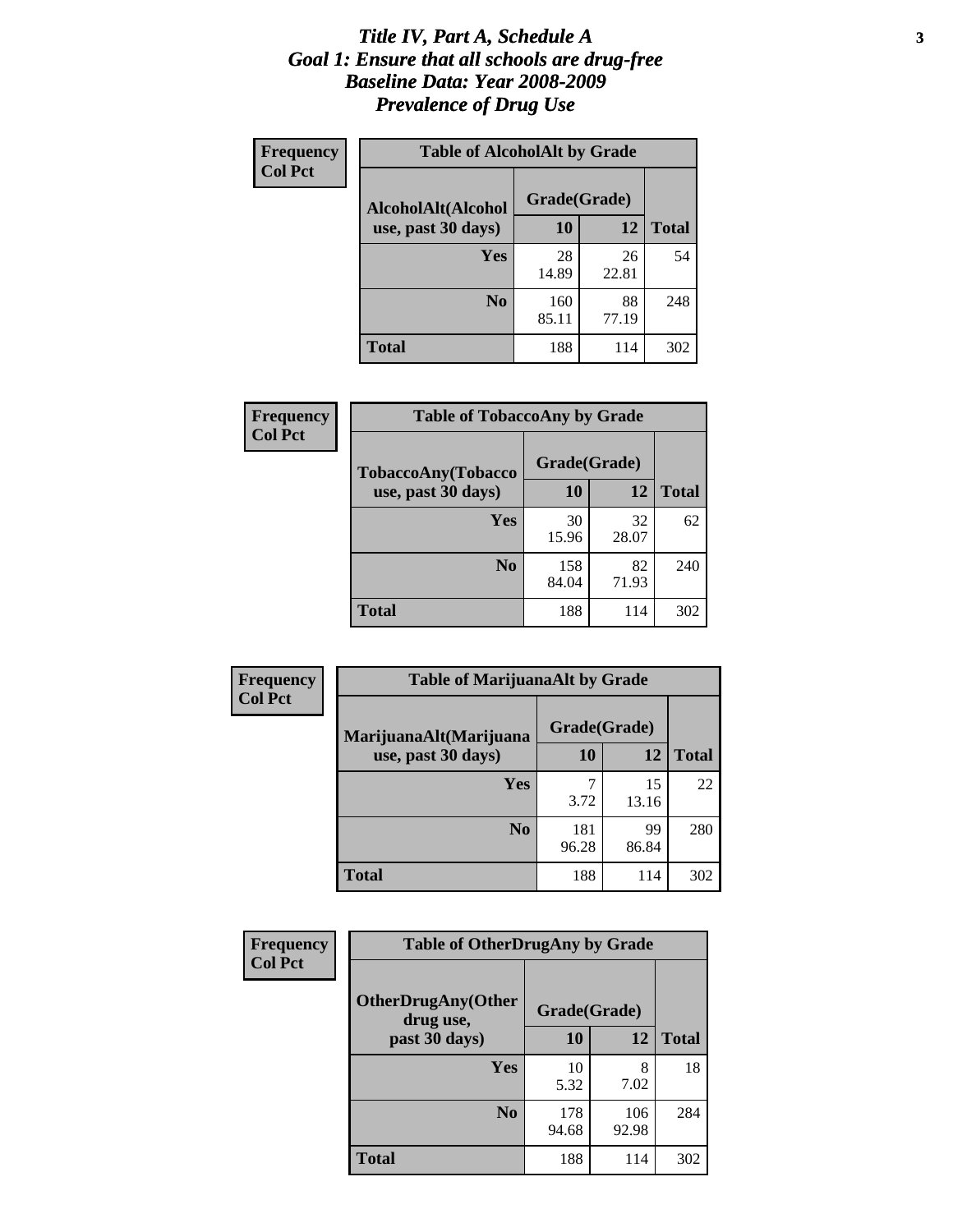#### *Average Age of Onset of Use* **4** *Results for "Average Age of Onset of Use" questions exclude students who said they did not use that substance*

| <b>Variable</b>    | Label                                                              | <b>Mean</b> |
|--------------------|--------------------------------------------------------------------|-------------|
| Alcoholinit2       | I started using alcohol when I was                                 | 13.90       |
| Cigarettesinit2    | I started smoking tobacco when I was                               | 13.36       |
| Smokelessinit2     | I started chewing tobacco when I was                               | 13.78       |
| Marijuanainit2     | I started using marijuana when I was                               | 15.02       |
| Cocaineinit2       | I started using cocaine when I was                                 | 14.25       |
| Inhalantsinit2     | I started using inhalants when I was                               | 12.55       |
| Steroidsinit2      | I started using steroids when I was                                |             |
| Ecstasyinit2       | I started using ecstasy when I was                                 | 13.40       |
| Methinit2          | I started using methamphetamines when I was                        | 13.86       |
| Hallucinogensinit2 | I started using hallucinogens when I was                           | 14.80       |
| Prescriptioninit2  | I started using prescription drugs not prescribed to me when I was | 13.80       |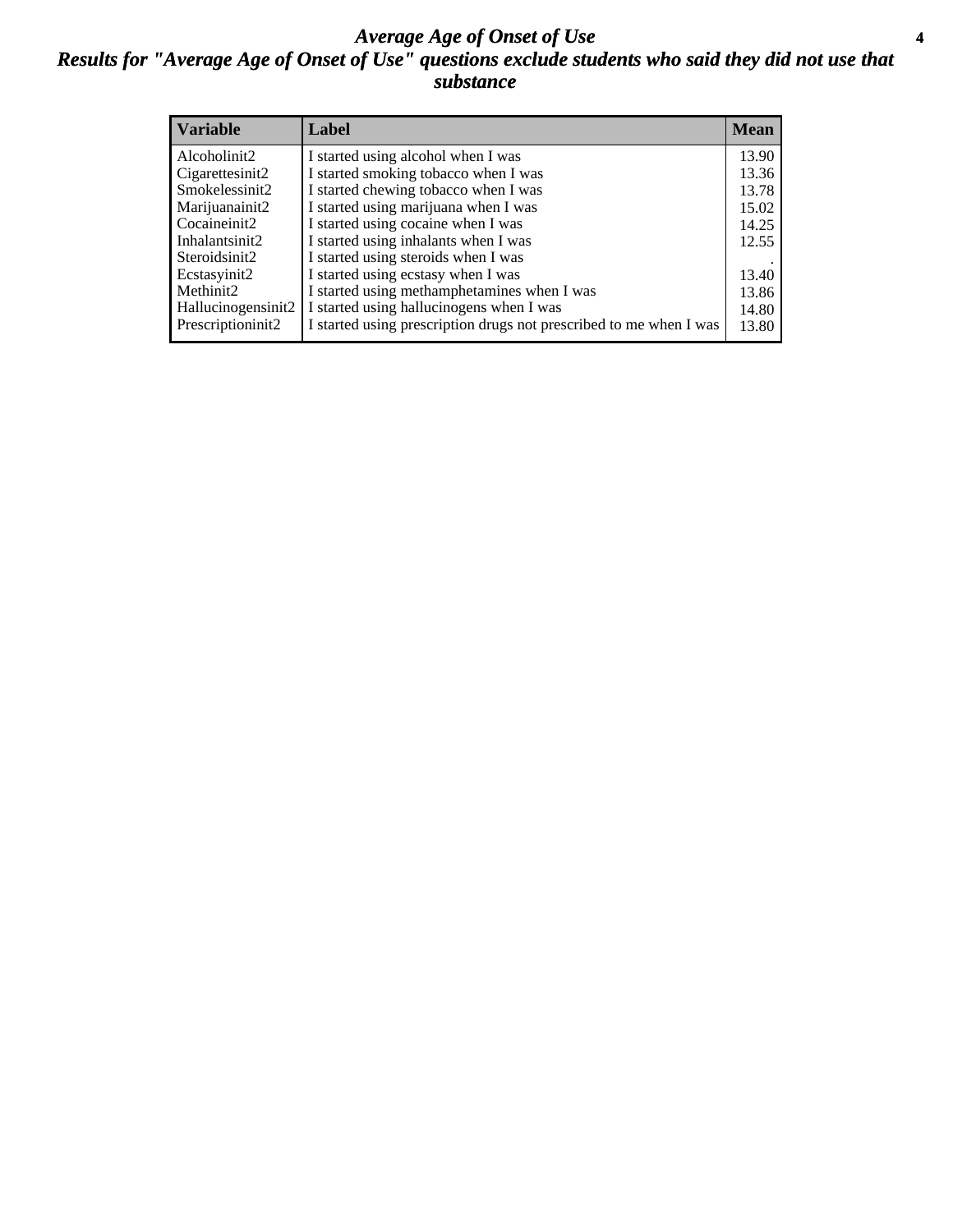# *Perception of Health Risk* **5**

| Frequency      | <b>Table of Alcoholharmdich by Grade</b> |              |             |              |  |
|----------------|------------------------------------------|--------------|-------------|--------------|--|
| <b>Col Pct</b> | Alcoholharmdich(I<br>think alcohol is    | Grade(Grade) |             |              |  |
|                | harmful)                                 | 10           | 12          | <b>Total</b> |  |
|                | Yes                                      | 166<br>88.30 | 94<br>82.46 | 260          |  |
|                | N <sub>0</sub>                           | 22<br>11.70  | 20<br>17.54 | 42           |  |
|                | <b>Total</b>                             | 188          | 114         | 302          |  |

| <b>Frequency</b> | <b>Table of Tobaccoharmdich by Grade</b> |              |              |              |
|------------------|------------------------------------------|--------------|--------------|--------------|
| <b>Col Pct</b>   | Tobaccoharmdich(I<br>think tobacco is    | Grade(Grade) |              |              |
|                  | harmful)                                 | 10           | 12           | <b>Total</b> |
|                  | Yes                                      | 176<br>93.62 | 108<br>94.74 | 284          |
|                  | N <sub>0</sub>                           | 12<br>6.38   | 6<br>5.26    | 18           |
|                  | Total                                    | 188          | 114          | 302          |

| Frequency      | <b>Table of Marijuanaharmdich by Grade</b> |              |             |              |  |  |
|----------------|--------------------------------------------|--------------|-------------|--------------|--|--|
| <b>Col Pct</b> | Marijuanaharmdich(I<br>think marijuana is  | Grade(Grade) |             |              |  |  |
|                | harmful)                                   | 10           | 12          | <b>Total</b> |  |  |
|                | Yes                                        | 161<br>85.64 | 91<br>79.82 | 252          |  |  |
|                | N <sub>0</sub>                             | 27<br>14.36  | 23<br>20.18 | 50           |  |  |
|                | <b>Total</b>                               | 188          | 114         | 302          |  |  |

| <b>Frequency</b> | <b>Table of Otherdrugharmdich by Grade</b>                                     |              |              |              |  |
|------------------|--------------------------------------------------------------------------------|--------------|--------------|--------------|--|
| <b>Col Pct</b>   | Otherdrugharmdich(I<br>Grade(Grade)<br>think other drugs are<br>10<br>harmful) |              |              |              |  |
|                  |                                                                                |              | 12           | <b>Total</b> |  |
|                  | Yes                                                                            | 181<br>96.28 | 109<br>95.61 | 290          |  |
|                  | N <sub>0</sub>                                                                 | 3.72         | 5<br>4.39    | 12           |  |
|                  | <b>Total</b>                                                                   | 188          | 114          | 302          |  |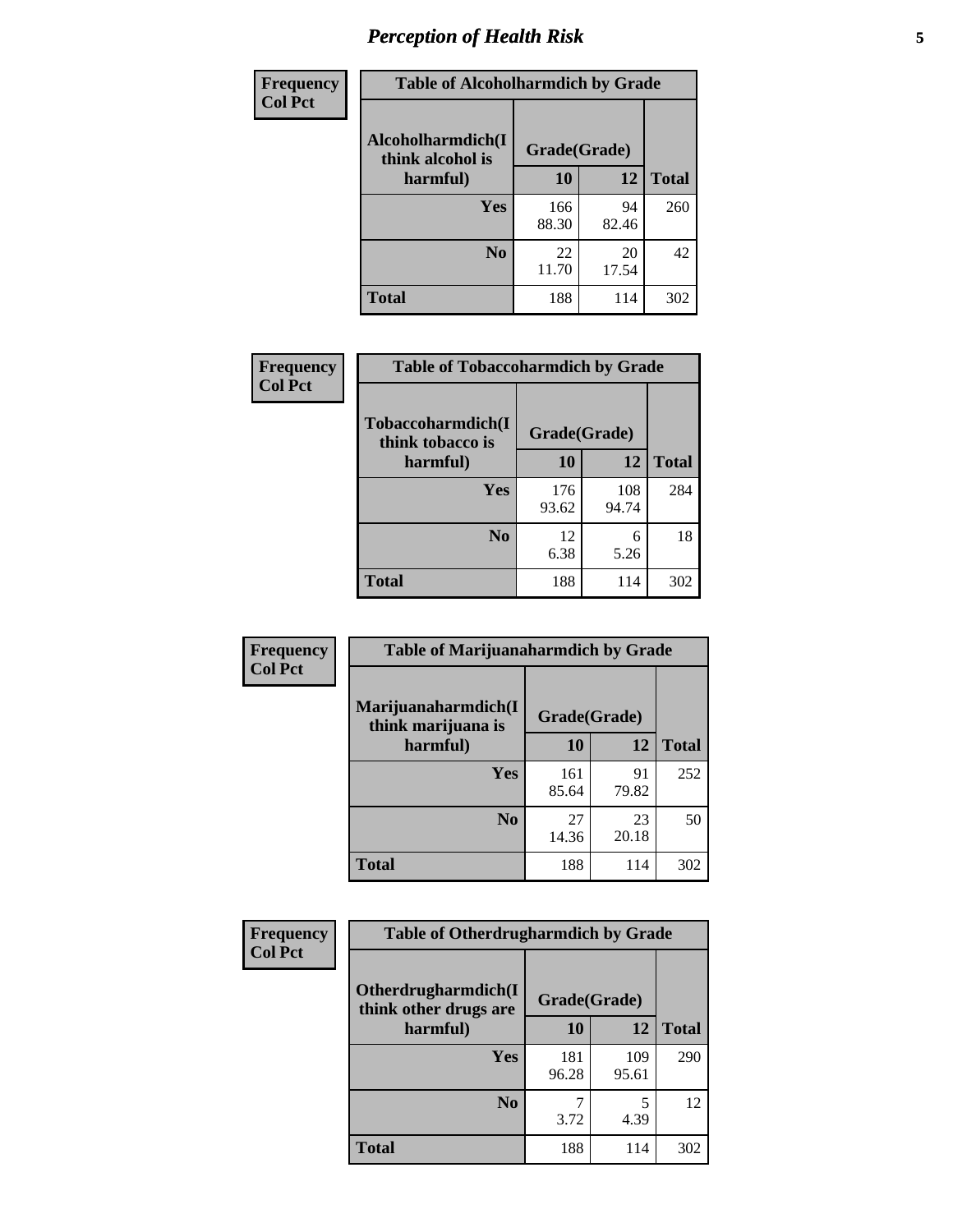# *Social Disapproval* **6**

| Frequency      | <b>Table of Alcoholpeerdich by Grade</b>                                |              |             |              |  |  |
|----------------|-------------------------------------------------------------------------|--------------|-------------|--------------|--|--|
| <b>Col Pct</b> | Alcoholpeerdich(My<br>friends would<br>disapprove if I used<br>alcohol) | Grade(Grade) |             |              |  |  |
|                |                                                                         | 10           | 12          | <b>Total</b> |  |  |
|                | <b>Yes</b>                                                              | 105<br>55.85 | 61<br>53.51 | 166          |  |  |
|                | N <sub>0</sub>                                                          | 83<br>44.15  | 53<br>46.49 | 136          |  |  |
|                | <b>Total</b>                                                            | 188          | 114         | 302          |  |  |

| <b>Frequency</b> |
|------------------|
| <b>Col Pct</b>   |

| <b>Table of Tobaccopeerdich by Grade</b>                    |              |             |              |  |  |
|-------------------------------------------------------------|--------------|-------------|--------------|--|--|
| Tobaccopeerdich(My<br>friends would<br>disapprove if I used | Grade(Grade) |             |              |  |  |
| tobacco)                                                    | 10           | 12          | <b>Total</b> |  |  |
| Yes                                                         | 111<br>59.04 | 62<br>54.39 | 173          |  |  |
| N <sub>0</sub>                                              | 77<br>40.96  | 52<br>45.61 | 129          |  |  |
| <b>Total</b>                                                | 188          | 114         | 302          |  |  |

| Frequency      | <b>Table of Marijuanapeerdich by Grade</b>                    |              |             |              |  |
|----------------|---------------------------------------------------------------|--------------|-------------|--------------|--|
| <b>Col Pct</b> | Marijuanapeerdich(My<br>friends would<br>disapprove if I used | Grade(Grade) |             |              |  |
|                | marijuana)                                                    |              | 12          | <b>Total</b> |  |
|                | <b>Yes</b>                                                    | 134<br>71.28 | 82<br>71.93 | 216          |  |
|                | N <sub>0</sub>                                                | 54<br>28.72  | 32<br>28.07 | 86           |  |
|                | <b>Total</b>                                                  | 188          | 114         | 302          |  |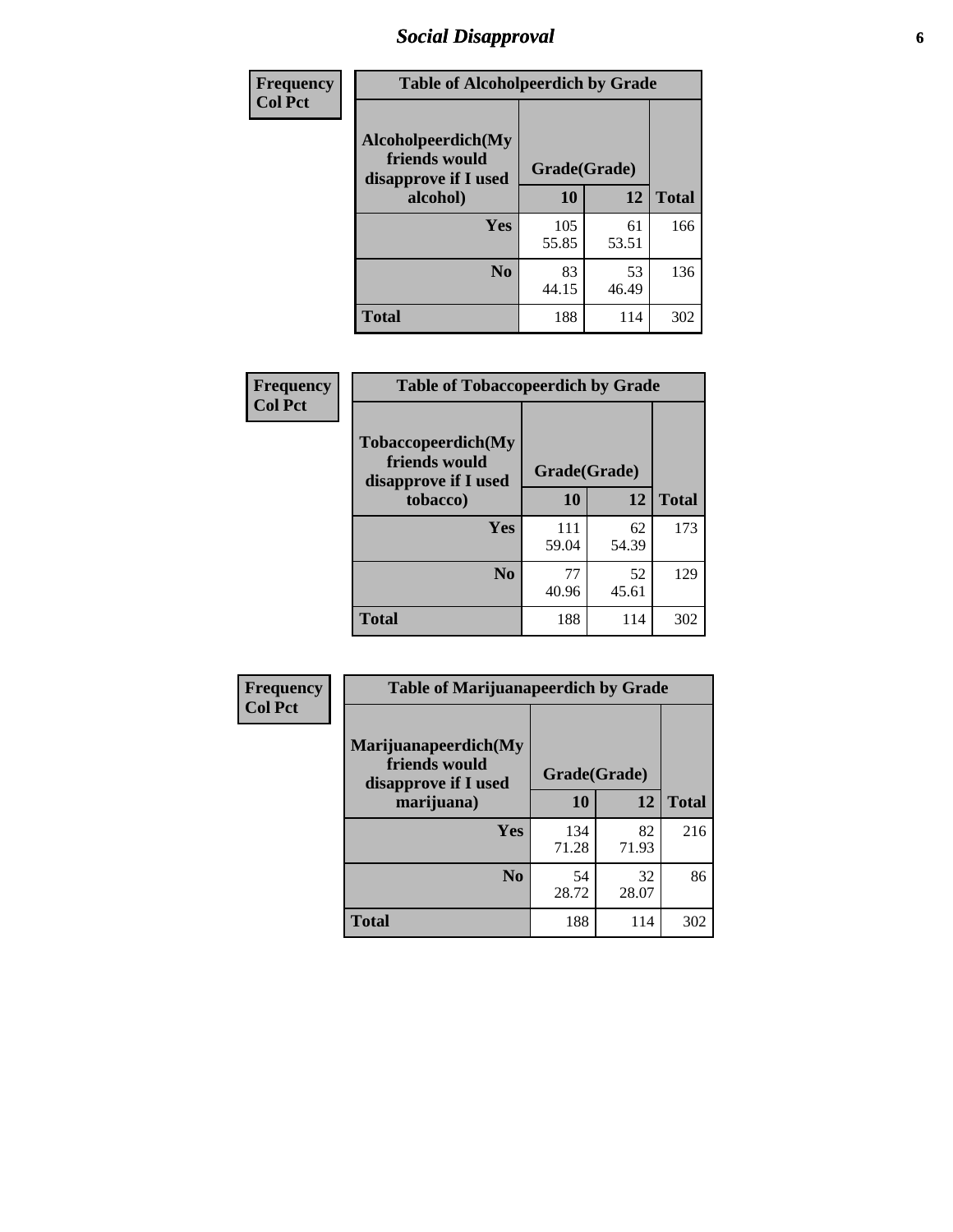# *Social Disapproval* **7**

| Frequency      | <b>Table of Otherdrugpeerdich by Grade</b>                    |              |             |              |  |
|----------------|---------------------------------------------------------------|--------------|-------------|--------------|--|
| <b>Col Pct</b> | Otherdrugpeerdich(My<br>friends would<br>disapprove if I used | Grade(Grade) |             |              |  |
|                | other drugs)                                                  | 10           | 12          | <b>Total</b> |  |
|                | Yes                                                           | 148<br>78.72 | 92<br>80.70 | 240          |  |
|                | N <sub>0</sub>                                                | 40<br>21.28  | 22<br>19.30 | 62           |  |
|                | <b>Total</b>                                                  | 188          | 114         | 302          |  |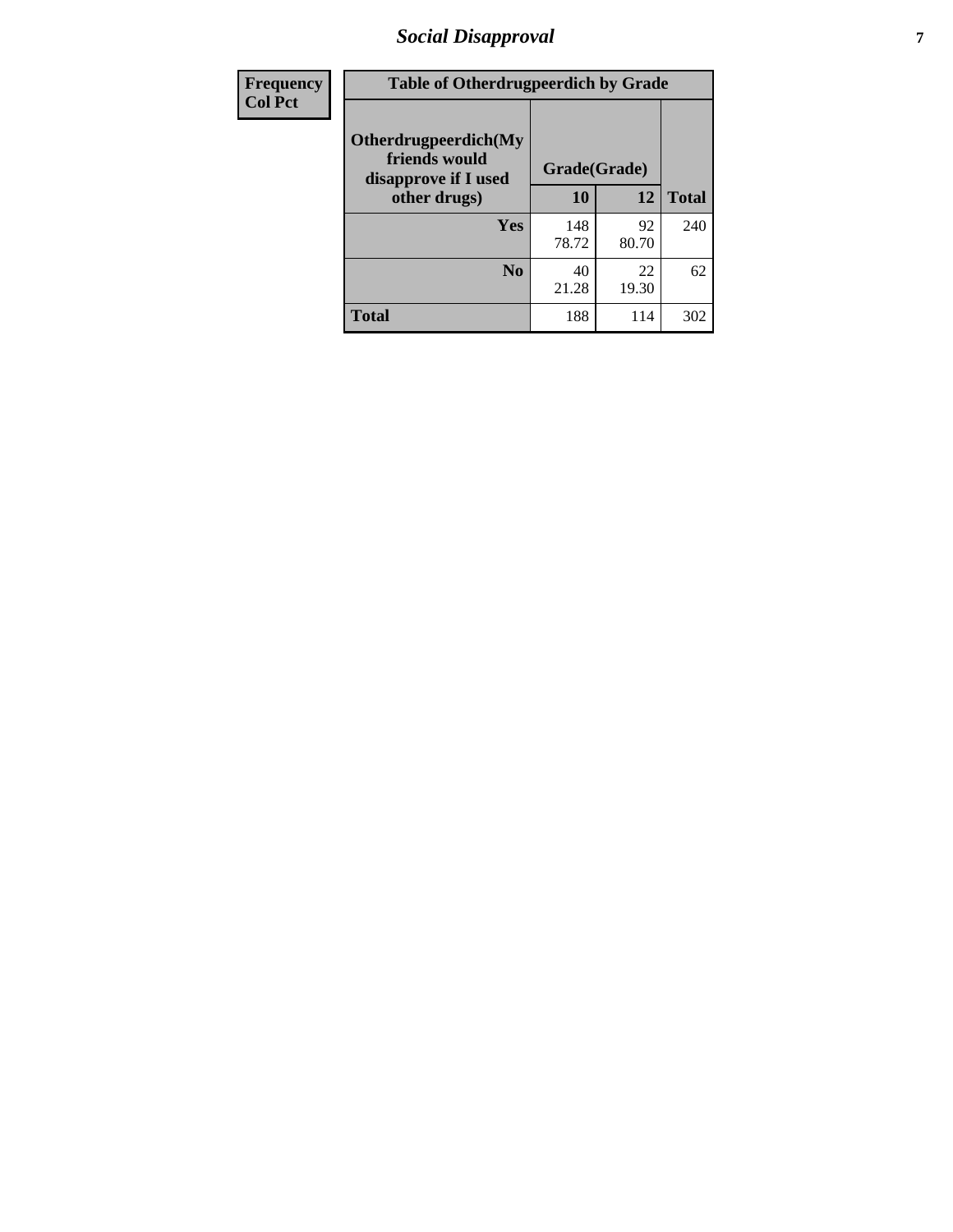#### Title IV, Part A, Schedule A **8** *Goal 2: To help ensure that all schools are safe and disciplined Baseline Data: Year 2008-2009 Student Involvement in Gang Activity*

| Frequency      | <b>Table of Gangself by Grade</b>                                                                 |                    |              |              |
|----------------|---------------------------------------------------------------------------------------------------|--------------------|--------------|--------------|
| <b>Col Pct</b> | Gangself(I<br>have<br>participated<br>in illegal<br>gang<br>activities in<br>the past 30<br>days) | Grade(Grade)<br>10 | 12           | <b>Total</b> |
|                | Yes                                                                                               | 5<br>2.66          | 2<br>1.75    | 7            |
|                | N <sub>0</sub>                                                                                    | 183<br>97.34       | 112<br>98.25 | 295          |
|                | <b>Total</b>                                                                                      | 188                | 114          | 302          |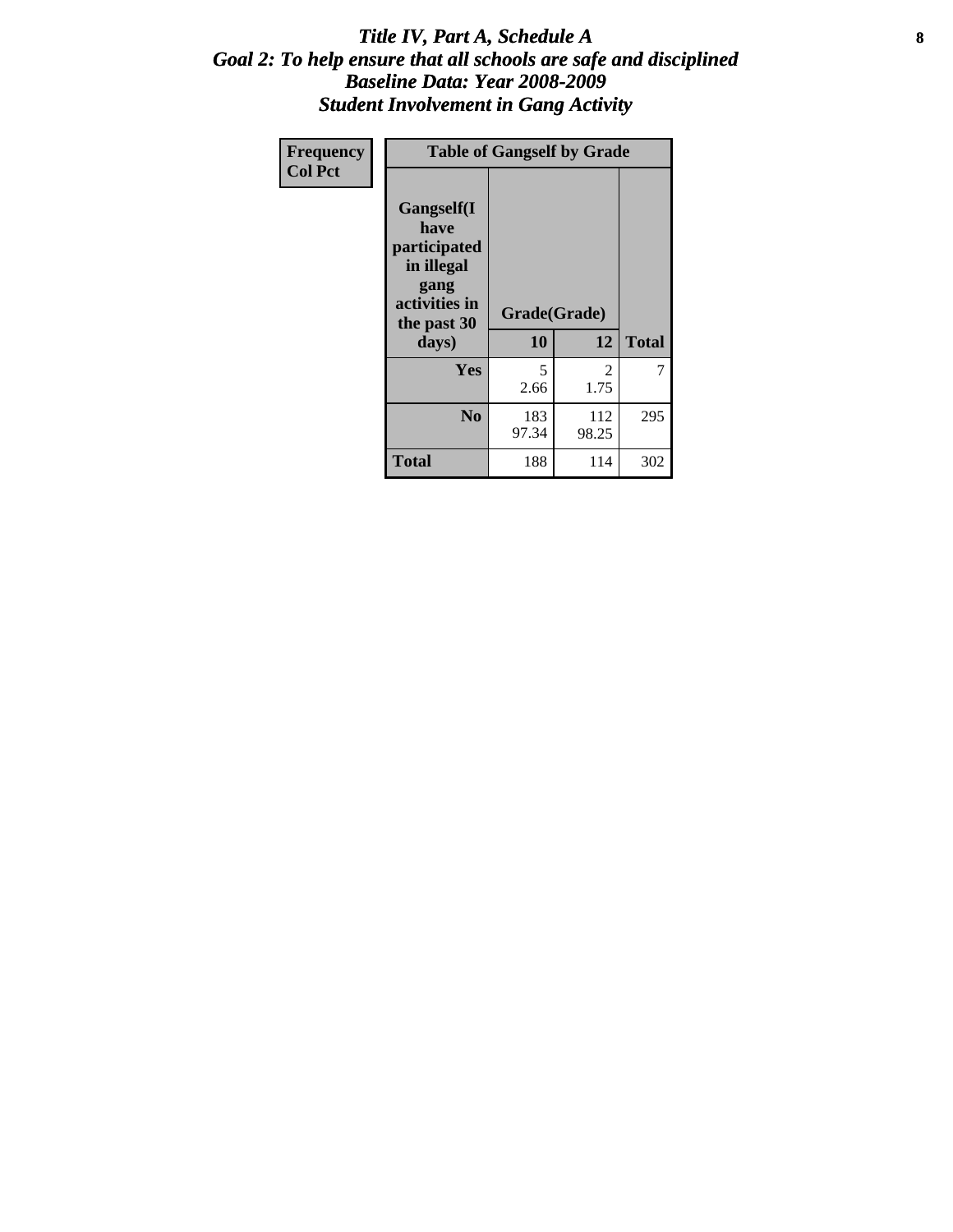# *Student Perception of School Safety* **9**

| Frequency           |
|---------------------|
| I<br><b>Row Pct</b> |

| <b>Table of Grade by Safeschool</b> |                                                                                                                                                                                                     |              |             |            |     |  |
|-------------------------------------|-----------------------------------------------------------------------------------------------------------------------------------------------------------------------------------------------------|--------------|-------------|------------|-----|--|
|                                     | Safeschool (School is a place at which I feel<br>safe)<br><b>Somewhat</b><br><b>Somewhat</b><br><b>Strongly</b><br><b>Strongly</b><br><b>Disagree</b><br>Agree<br>Disagree<br><b>Total</b><br>Agree |              |             |            |     |  |
| Grade(Grade)                        |                                                                                                                                                                                                     |              |             |            |     |  |
| 10                                  | 36<br>19.15                                                                                                                                                                                         | 115<br>61.17 | 25<br>13.30 | 12<br>6.38 | 188 |  |
| 12                                  | 22<br>19.30                                                                                                                                                                                         | 56<br>49.12  | 29<br>25.44 | 6.14       | 114 |  |
| <b>Total</b>                        | 58                                                                                                                                                                                                  | 171          | 54          | 19         | 302 |  |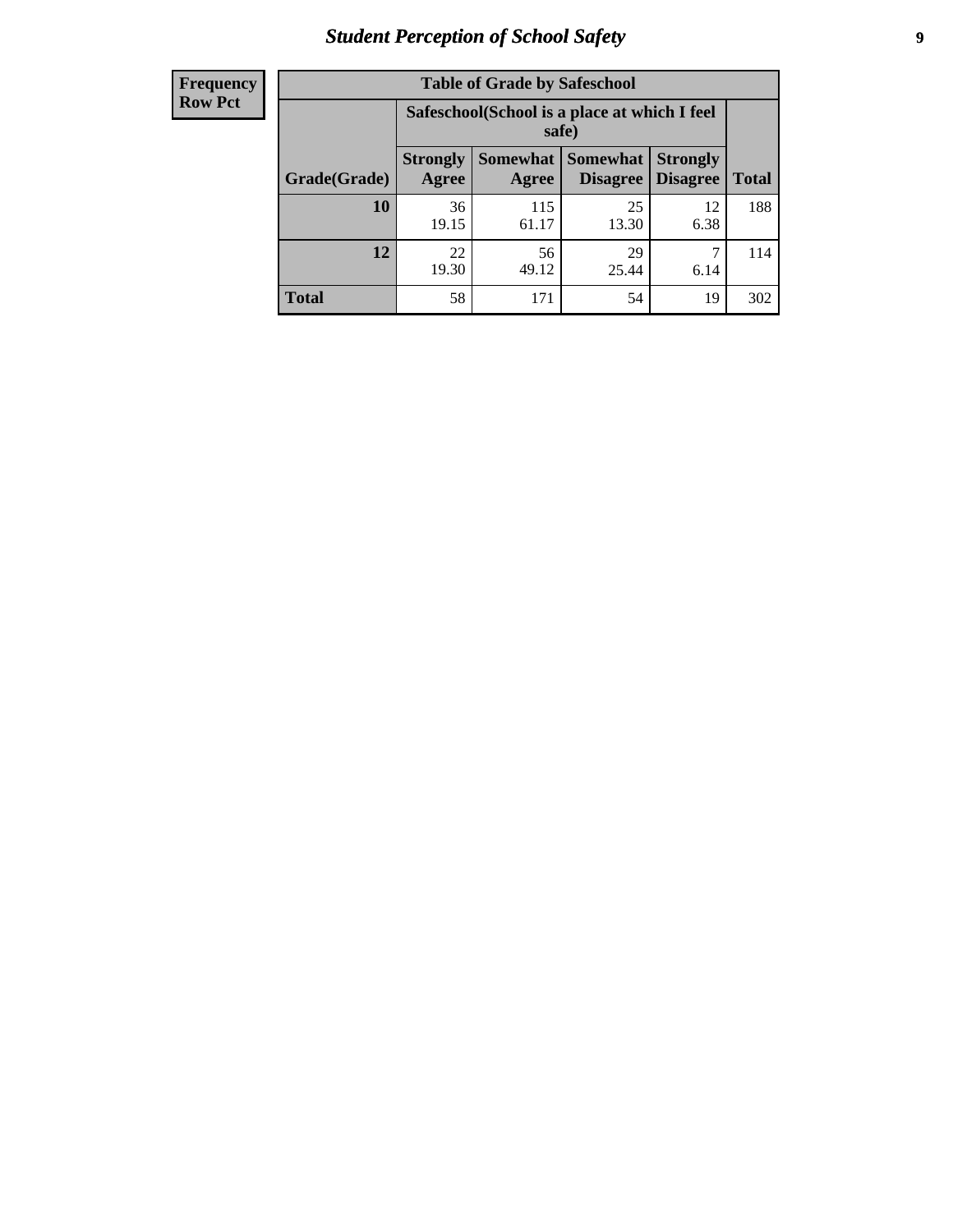### *Students Who Have Been Bullied* **10**

| <b>Frequency</b> | <b>Table of Grade by Bullied</b> |              |           |                        |                                                                               |                       |                       |              |
|------------------|----------------------------------|--------------|-----------|------------------------|-------------------------------------------------------------------------------|-----------------------|-----------------------|--------------|
| <b>Row Pct</b>   |                                  |              |           |                        | <b>Bullied</b> (I have been bullied by other<br>students in the past 30 days) |                       |                       |              |
|                  |                                  | 0            | 1 or<br>2 | 3 <sub>to</sub><br>5   | 10<br>to  <br>19                                                              | <b>20</b><br>to<br>29 | All<br>30             |              |
|                  | Grade(Grade)                     | <b>Days</b>  | days      | days                   | days                                                                          | days                  | days                  | <b>Total</b> |
|                  | 10                               | 169<br>89.89 | 5<br>2.66 | $\mathcal{F}$<br>1.60  | 0.53                                                                          | 0<br>0.00             | 10<br>5.32            | 188          |
|                  | 12                               | 103<br>90.35 | 3<br>2.63 | $\mathfrak{D}$<br>1.75 | $\overline{2}$<br>1.75                                                        | 0.88                  | $\mathcal{R}$<br>2.63 | 114          |
|                  | <b>Total</b>                     | 272          | 8         | 5                      | 3                                                                             |                       | 13                    | 302          |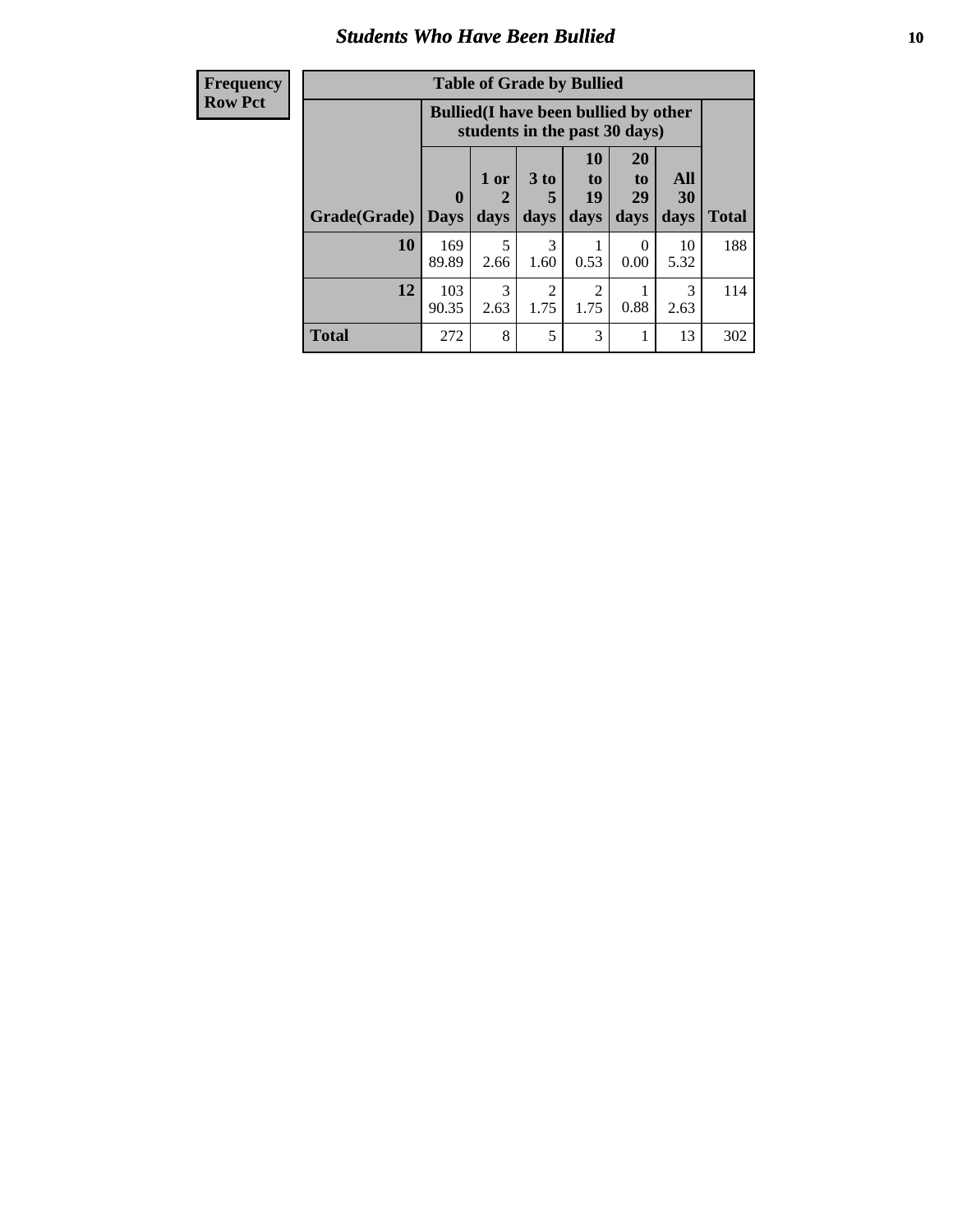### *School Climate* **11**

| <b>Frequency</b> | <b>Table of SchoolClimate1 by Grade</b> |                    |             |              |  |
|------------------|-----------------------------------------|--------------------|-------------|--------------|--|
| <b>Col Pct</b>   | SchoolClimate1(I<br>like school)        | Grade(Grade)<br>10 | 12          | <b>Total</b> |  |
|                  | <b>Strongly Agree</b>                   | 20<br>10.64        | 18<br>15.79 | 38           |  |
|                  | <b>Somewhat Agree</b>                   | 136<br>72.34       | 69<br>60.53 | 205          |  |
|                  | <b>Somewhat Disagree</b>                | 23<br>12.23        | 17<br>14.91 | 40           |  |
|                  | <b>Strongly Disagree</b>                | 9<br>4.79          | 10<br>8.77  | 19           |  |
|                  | <b>Total</b>                            | 188                | 114         | 302          |  |

| <b>Table of SchoolClimate2 by Grade</b>           |                    |                        |              |  |  |  |
|---------------------------------------------------|--------------------|------------------------|--------------|--|--|--|
| SchoolClimate2(I<br>feel successful at<br>school) | Grade(Grade)<br>10 | 12                     | <b>Total</b> |  |  |  |
| <b>Strongly Agree</b>                             | 38<br>20.21        | 36<br>31.58            | 74           |  |  |  |
| <b>Somewhat Agree</b>                             | 121<br>64.36       | 65<br>57.02            | 186          |  |  |  |
| <b>Somewhat Disagree</b>                          | 28<br>14.89        | 11<br>9.65             | 39           |  |  |  |
| <b>Strongly Disagree</b>                          | 0.53               | $\mathfrak{D}$<br>1.75 | 3            |  |  |  |
| <b>Total</b>                                      | 188                | 114                    | 302          |  |  |  |

| Frequency      | <b>Table of SchoolClimate3 by Grade</b>                                      |                          |             |              |
|----------------|------------------------------------------------------------------------------|--------------------------|-------------|--------------|
| <b>Col Pct</b> | <b>SchoolClimate3(My</b><br>school has high<br>standards for<br>achievement) | Grade(Grade)<br>10<br>12 |             | <b>Total</b> |
|                | <b>Strongly Agree</b>                                                        | 53                       | 29          | 82           |
|                |                                                                              | 28.19                    | 25.44       |              |
|                | <b>Somewhat Agree</b>                                                        | 103<br>54.79             | 62<br>54.39 | 165          |
|                | <b>Somewhat Disagree</b>                                                     | 26<br>13.83              | 20<br>17.54 | 46           |
|                | <b>Strongly Disagree</b>                                                     | 6<br>3.19                | 3<br>2.63   | 9            |
|                | Total                                                                        | 188                      | 114         | 302          |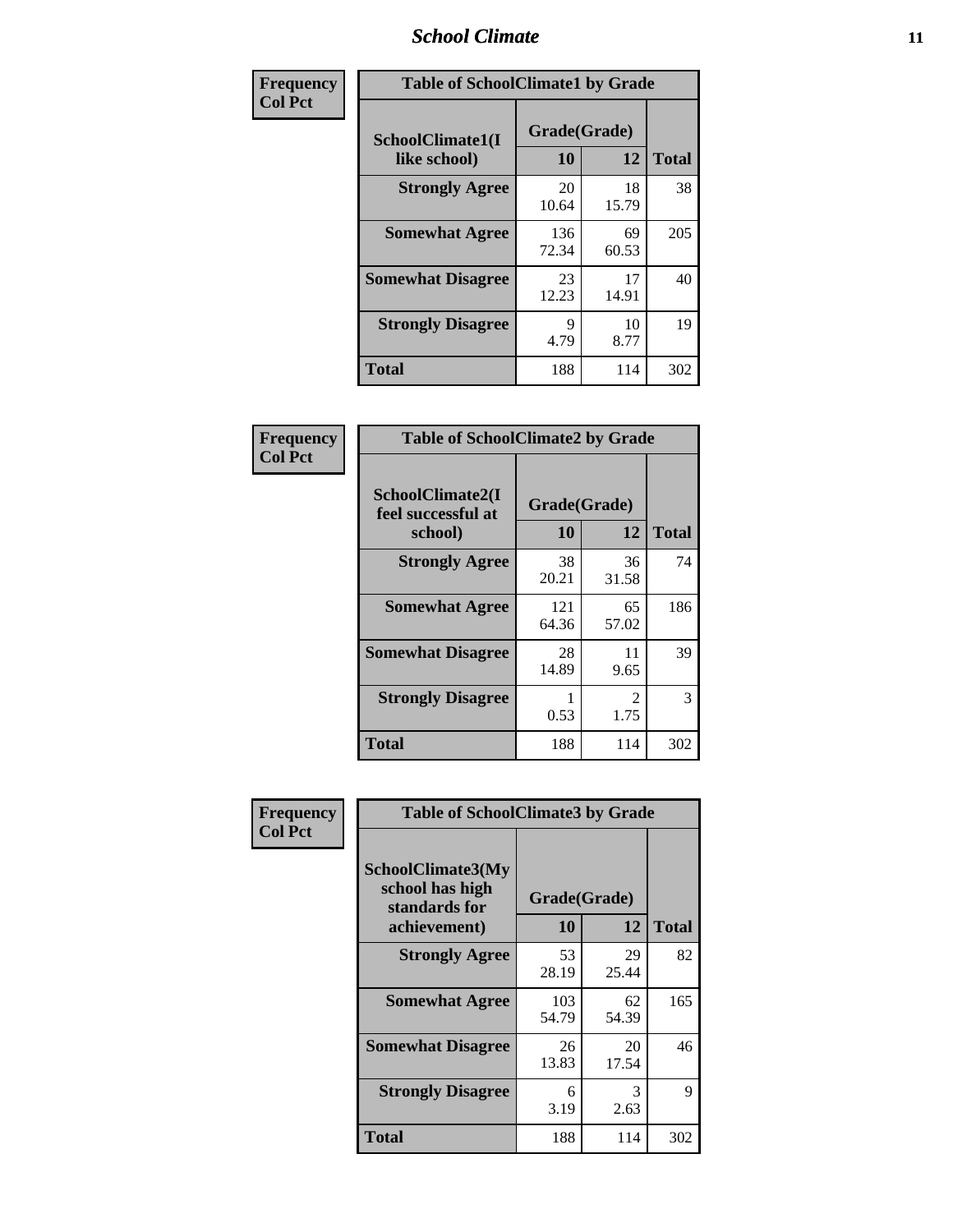### *School Climate* **12**

| Frequency      | <b>Table of SchoolClimate4 by Grade</b>                       |                    |             |              |
|----------------|---------------------------------------------------------------|--------------------|-------------|--------------|
| <b>Col Pct</b> | SchoolClimate4(My<br>school sets clear<br>rules for behavior) | Grade(Grade)<br>10 | 12          | <b>Total</b> |
|                | <b>Strongly Agree</b>                                         | 89<br>47.34        | 38<br>33.33 | 127          |
|                | <b>Somewhat Agree</b>                                         | 72<br>38.30        | 56<br>49.12 | 128          |
|                | <b>Somewhat Disagree</b>                                      | 23<br>12.23        | 15<br>13.16 | 38           |
|                | <b>Strongly Disagree</b>                                      | 4<br>2.13          | 5<br>4.39   | 9            |
|                | Total                                                         | 188                | 114         | 302          |

| <b>Table of SchoolClimate5 by Grade</b>                   |              |             |              |  |
|-----------------------------------------------------------|--------------|-------------|--------------|--|
| SchoolClimate5(I<br>know what to do in<br>an emergency at | Grade(Grade) |             |              |  |
| school)                                                   | 10           | 12          | <b>Total</b> |  |
| <b>Strongly Agree</b>                                     | 102<br>54.26 | 67<br>58.77 | 169          |  |
| <b>Somewhat Agree</b>                                     | 63<br>33.51  | 35<br>30.70 | 98           |  |
| <b>Somewhat Disagree</b>                                  | 15<br>7.98   | 9<br>7.89   | 24           |  |
| <b>Strongly Disagree</b>                                  | 8<br>4.26    | 3<br>2.63   | 11           |  |
| <b>Total</b>                                              | 188          | 114         | 302          |  |

| <b>Frequency</b> | <b>Table of SchoolClimate6 by Grade</b>                  |                    |             |              |  |
|------------------|----------------------------------------------------------|--------------------|-------------|--------------|--|
| <b>Col Pct</b>   | <b>SchoolClimate6(Teachers</b><br>treat me with respect) | Grade(Grade)<br>10 | 12          | <b>Total</b> |  |
|                  | <b>Strongly Agree</b>                                    | 67<br>35.64        | 47<br>41.23 | 114          |  |
|                  | <b>Somewhat Agree</b>                                    | 80<br>42.55        | 45<br>39.47 | 125          |  |
|                  | <b>Somewhat Disagree</b>                                 | 29<br>15.43        | 15<br>13.16 | 44           |  |
|                  | <b>Strongly Disagree</b>                                 | 12<br>6.38         | 6.14        | 19           |  |
|                  | <b>Total</b>                                             | 188                | 114         | 302          |  |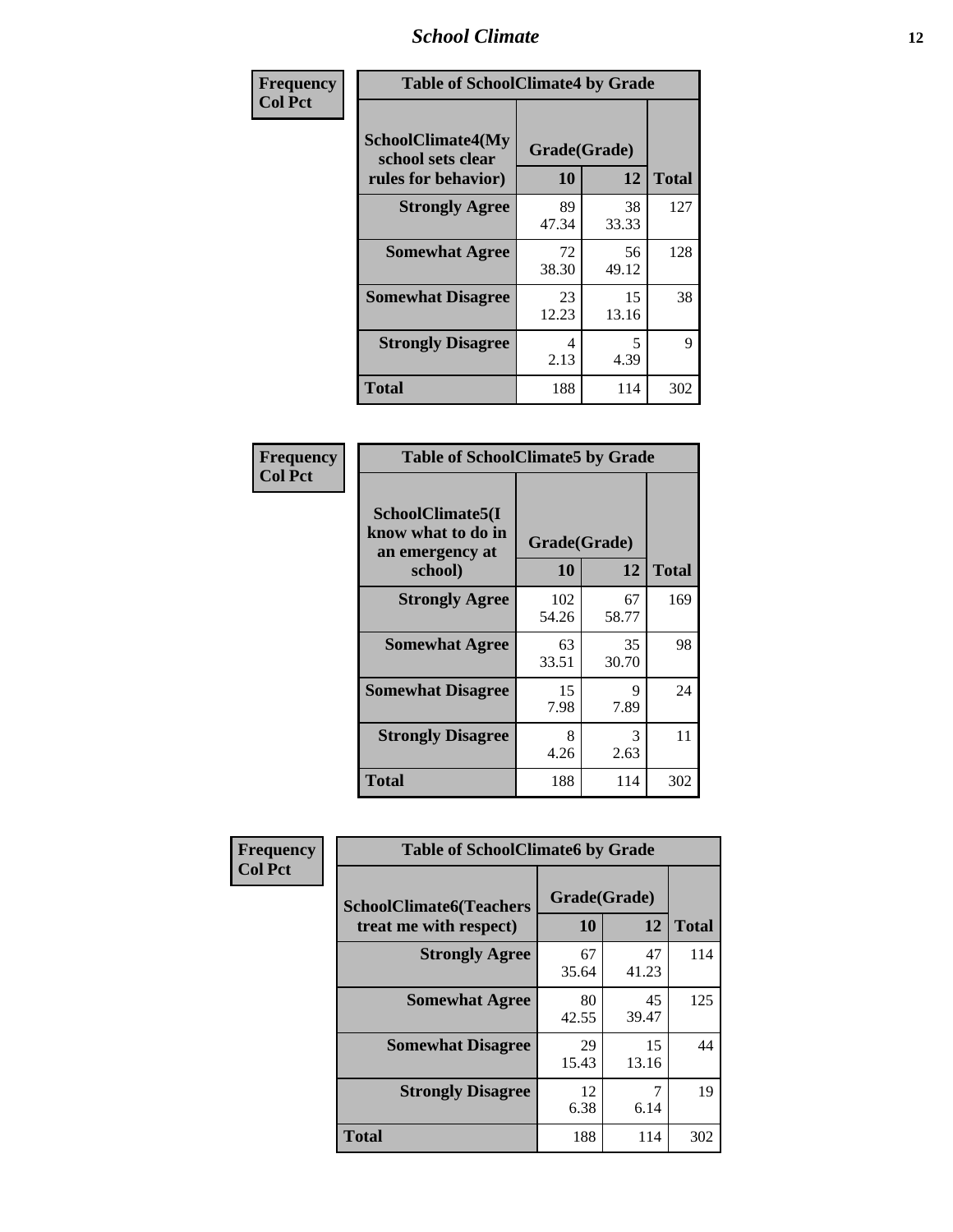### *School Climate* **13**

| Frequency      | <b>Table of SchoolClimate7 by Grade</b>                                       |                           |             |              |
|----------------|-------------------------------------------------------------------------------|---------------------------|-------------|--------------|
| <b>Col Pct</b> | <b>SchoolClimate7(Behaviors</b><br>in my class allow the<br>teacher to teach) | Grade(Grade)<br><b>10</b> | 12          | <b>Total</b> |
|                | <b>Strongly Agree</b>                                                         | 28<br>14.89               | 28<br>24.56 | 56           |
|                | <b>Somewhat Agree</b>                                                         | 99<br>52.66               | 59<br>51.75 | 158          |
|                | <b>Somewhat Disagree</b>                                                      | 54<br>28.72               | 21<br>18.42 | 75           |
|                | <b>Strongly Disagree</b>                                                      | 7<br>3.72                 | 6<br>5.26   | 13           |
|                | <b>Total</b>                                                                  | 188                       | 114         | 302          |

| Frequency      | <b>Table of SchoolClimate8 by Grade</b>                                              |                    |             |              |
|----------------|--------------------------------------------------------------------------------------|--------------------|-------------|--------------|
| <b>Col Pct</b> | <b>SchoolClimate8(Students</b><br>are frequently<br>recognized for good<br>behavior) | Grade(Grade)<br>10 | 12          | <b>Total</b> |
|                | <b>Strongly Agree</b>                                                                | 29<br>15.43        | 23<br>20.18 | 52           |
|                | <b>Somewhat Agree</b>                                                                | 89<br>47.34        | 44<br>38.60 | 133          |
|                | <b>Somewhat Disagree</b>                                                             | 58<br>30.85        | 40<br>35.09 | 98           |
|                | <b>Strongly Disagree</b>                                                             | 12<br>6.38         | 7<br>6.14   | 19           |
|                | <b>Total</b>                                                                         | 188                | 114         | 302          |

| Frequency      | <b>Table of SchoolClimate9 by Grade</b>                                           |                    |             |              |
|----------------|-----------------------------------------------------------------------------------|--------------------|-------------|--------------|
| <b>Col Pct</b> | SchoolClimate9(School<br>counselor would be<br>helpful if I needed<br>assistance) | Grade(Grade)<br>10 | 12          | <b>Total</b> |
|                | <b>Strongly Agree</b>                                                             | 79<br>42.02        | 55<br>48.25 | 134          |
|                | <b>Somewhat Agree</b>                                                             | 80<br>42.55        | 37<br>32.46 | 117          |
|                | <b>Somewhat Disagree</b>                                                          | 20<br>10.64        | 16<br>14.04 | 36           |
|                | <b>Strongly Disagree</b>                                                          | 9<br>4.79          | 6<br>5.26   | 15           |
|                | Total                                                                             | 188                | 114         | 302          |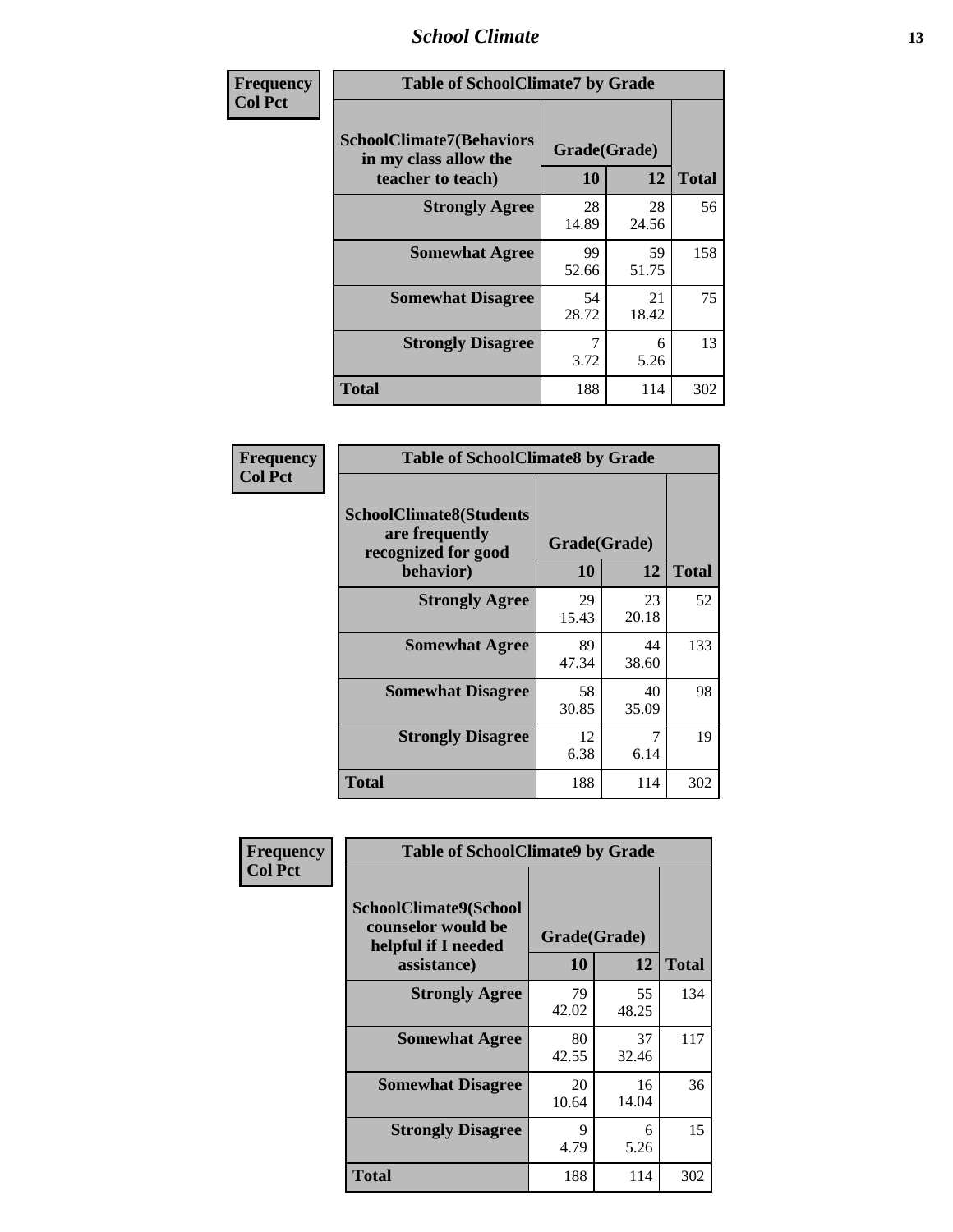### *Reasons for Dropping Out* **14**

| Frequency      | <b>Table of Dropoutreason by Grade</b>                                   |                    |             |              |
|----------------|--------------------------------------------------------------------------|--------------------|-------------|--------------|
| <b>Col Pct</b> | Dropoutreason(If<br>I dropped out the<br>reason would<br>most likely be) | Grade(Grade)<br>10 | 12          | <b>Total</b> |
|                | <b>Won't Drop out</b>                                                    | 129<br>68.62       | 70<br>61.40 | 199          |
|                | <b>Bored</b>                                                             | 16<br>8.51         | 14<br>12.28 | 30           |
|                | <b>Family Reasons</b>                                                    | 9<br>4.79          | 9<br>7.89   | 18           |
|                | <b>Being Bullied</b>                                                     | 2<br>1.06          | 3<br>2.63   | 5            |
|                | <b>Other</b>                                                             | 32<br>17.02        | 18<br>15.79 | 50           |
|                | <b>Total</b>                                                             | 188                | 114         | 302          |

| Frequency      |                                                                        | <b>Table of Dropout by Grade</b> |             |              |
|----------------|------------------------------------------------------------------------|----------------------------------|-------------|--------------|
| <b>Col Pct</b> | Dropout(I<br>have<br>thought<br>about<br>dropping<br>out of<br>school) | Grade(Grade)<br>10               | 12          | <b>Total</b> |
|                | Yes                                                                    | 59<br>31.38                      | 37<br>32.46 | 96           |
|                | N <sub>0</sub>                                                         | 129<br>68.62                     | 77<br>67.54 | 206          |
|                | <b>Total</b>                                                           | 188                              | 114         | 302          |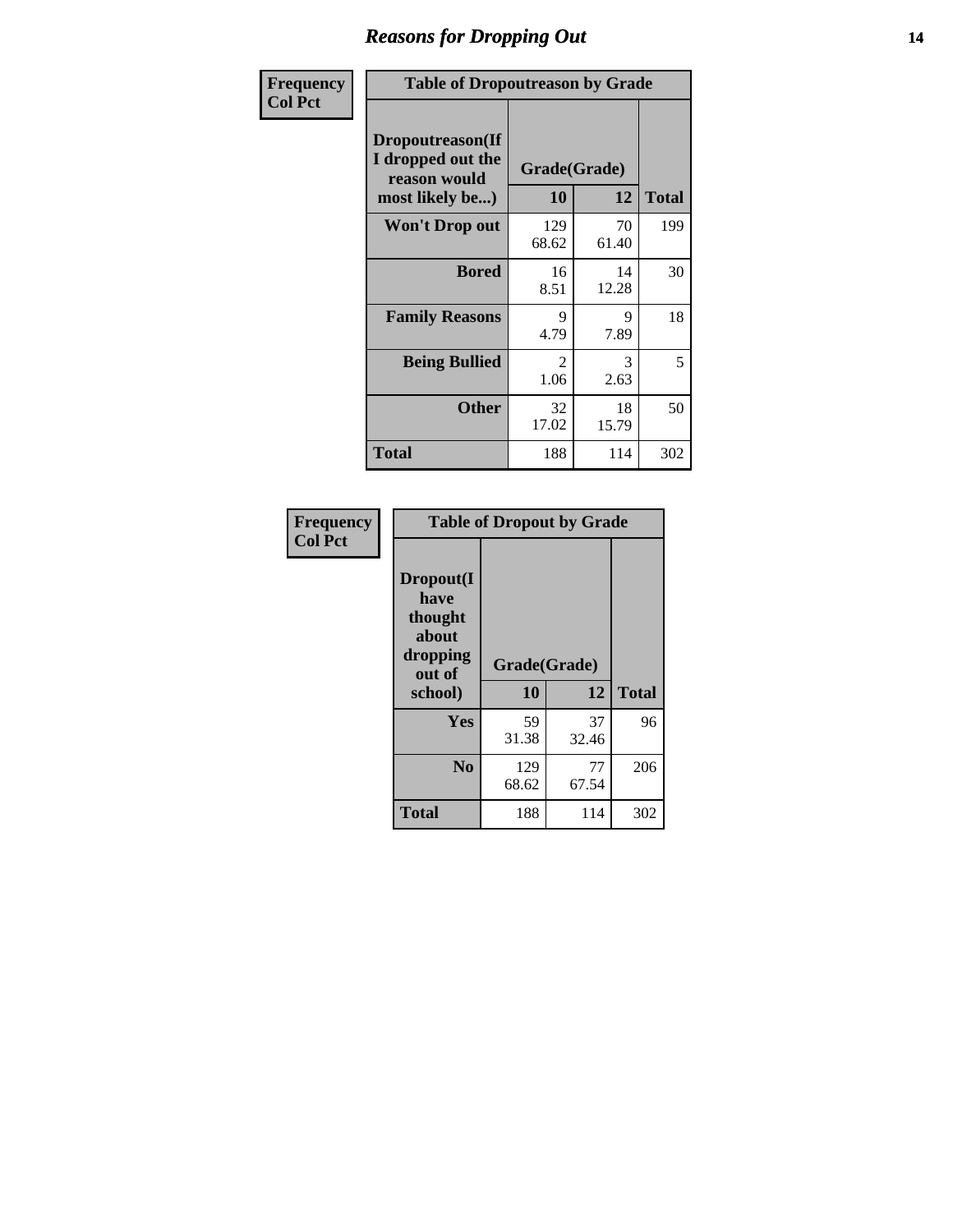*School Safety* **15**

| Frequency      | <b>Table of Gangself by Grade</b>                                                                 |                    |              |              |
|----------------|---------------------------------------------------------------------------------------------------|--------------------|--------------|--------------|
| <b>Col Pct</b> | Gangself(I<br>have<br>participated<br>in illegal<br>gang<br>activities in<br>the past 30<br>days) | Grade(Grade)<br>10 | 12           | <b>Total</b> |
|                | Yes                                                                                               | 5<br>2.66          | 2<br>1.75    | 7            |
|                | N <sub>o</sub>                                                                                    | 183<br>97.34       | 112<br>98.25 | 295          |
|                | Total                                                                                             | 188                | 114          | 302          |

| Frequency<br><b>Col Pct</b> | <b>Table of Gangpeers by Grade</b>                                                                                             |                    |              |              |
|-----------------------------|--------------------------------------------------------------------------------------------------------------------------------|--------------------|--------------|--------------|
|                             | <b>Gangpeers</b> (I<br>have friends<br>who have<br>participated<br>in illegal<br>gang<br>activities in<br>the past 30<br>days) | Grade(Grade)<br>10 | 12           | <b>Total</b> |
|                             | <b>Yes</b>                                                                                                                     | 23<br>12.23        | 12<br>10.53  | 35           |
|                             | N <sub>0</sub>                                                                                                                 | 165<br>87.77       | 102<br>89.47 | 267          |
|                             | <b>Total</b>                                                                                                                   | 188                | 114          | 302          |

| Frequency      | <b>Table of Pickedon by Grade</b>                                   |              |             |              |
|----------------|---------------------------------------------------------------------|--------------|-------------|--------------|
| <b>Col Pct</b> | <b>Pickedon</b> (I have<br>been picked on or<br>teased at school in | Grade(Grade) |             |              |
|                | the past 30 days)                                                   | 10           | 12          | <b>Total</b> |
|                | <b>Strongly Agree</b>                                               | 16<br>8.51   | 11<br>9.65  | 27           |
|                | <b>Somewhat Agree</b>                                               | 44<br>23.40  | 15<br>13.16 | 59           |
|                | <b>Somewhat Disagree</b>                                            | 30<br>15.96  | 10<br>8.77  | 40           |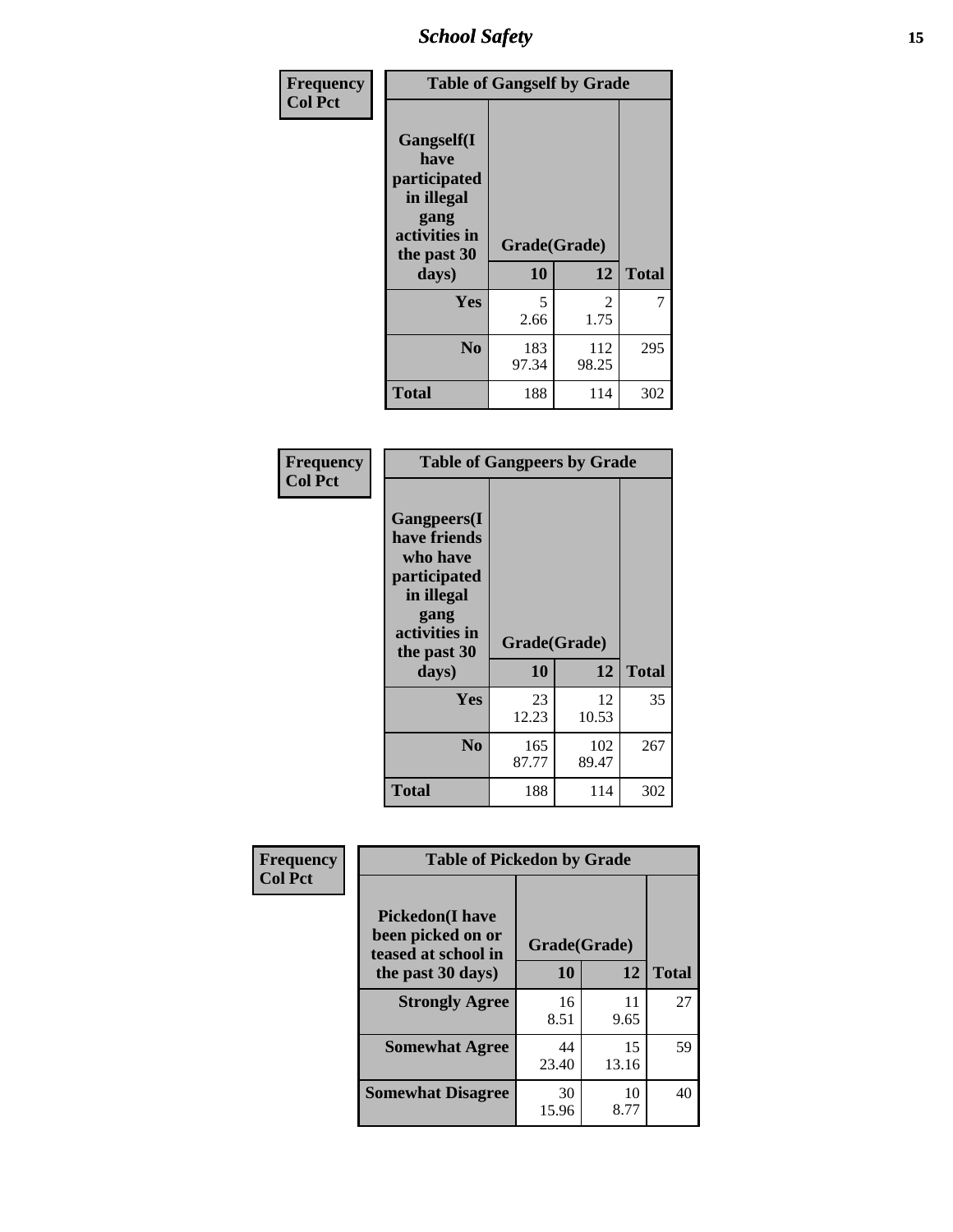# *School Safety* **16**

| <b>Frequency</b> |                                                                                          | <b>Table of Pickedon by Grade</b> |             |              |  |  |  |  |  |  |  |
|------------------|------------------------------------------------------------------------------------------|-----------------------------------|-------------|--------------|--|--|--|--|--|--|--|
| <b>Col Pct</b>   | <b>Pickedon</b> (I have<br>been picked on or<br>teased at school in<br>the past 30 days) | Grade(Grade)<br>10                | 12          | <b>Total</b> |  |  |  |  |  |  |  |
|                  | <b>Strongly Disagree</b>                                                                 | 98<br>52.13                       | 78<br>68.42 | 176          |  |  |  |  |  |  |  |
|                  | Total                                                                                    | 188                               | 114         | 302          |  |  |  |  |  |  |  |

| Frequency      | <b>Table of Safeschool by Grade</b>                      |                          |             |     |  |  |
|----------------|----------------------------------------------------------|--------------------------|-------------|-----|--|--|
| <b>Col Pct</b> | Safeschool(School<br>is a place at which I<br>feel safe) | Grade(Grade)<br>10<br>12 |             |     |  |  |
|                | <b>Strongly Agree</b>                                    | 36<br>19.15              | 22<br>19.30 | 58  |  |  |
|                | <b>Somewhat Agree</b>                                    | 115<br>61.17             | 56<br>49.12 | 171 |  |  |
|                | <b>Somewhat Disagree</b>                                 | 25<br>13.30              | 29<br>25.44 | 54  |  |  |
|                | <b>Strongly Disagree</b>                                 | 12<br>6.38               | 6.14        | 19  |  |  |
|                | <b>Total</b>                                             | 188                      | 114         | 302 |  |  |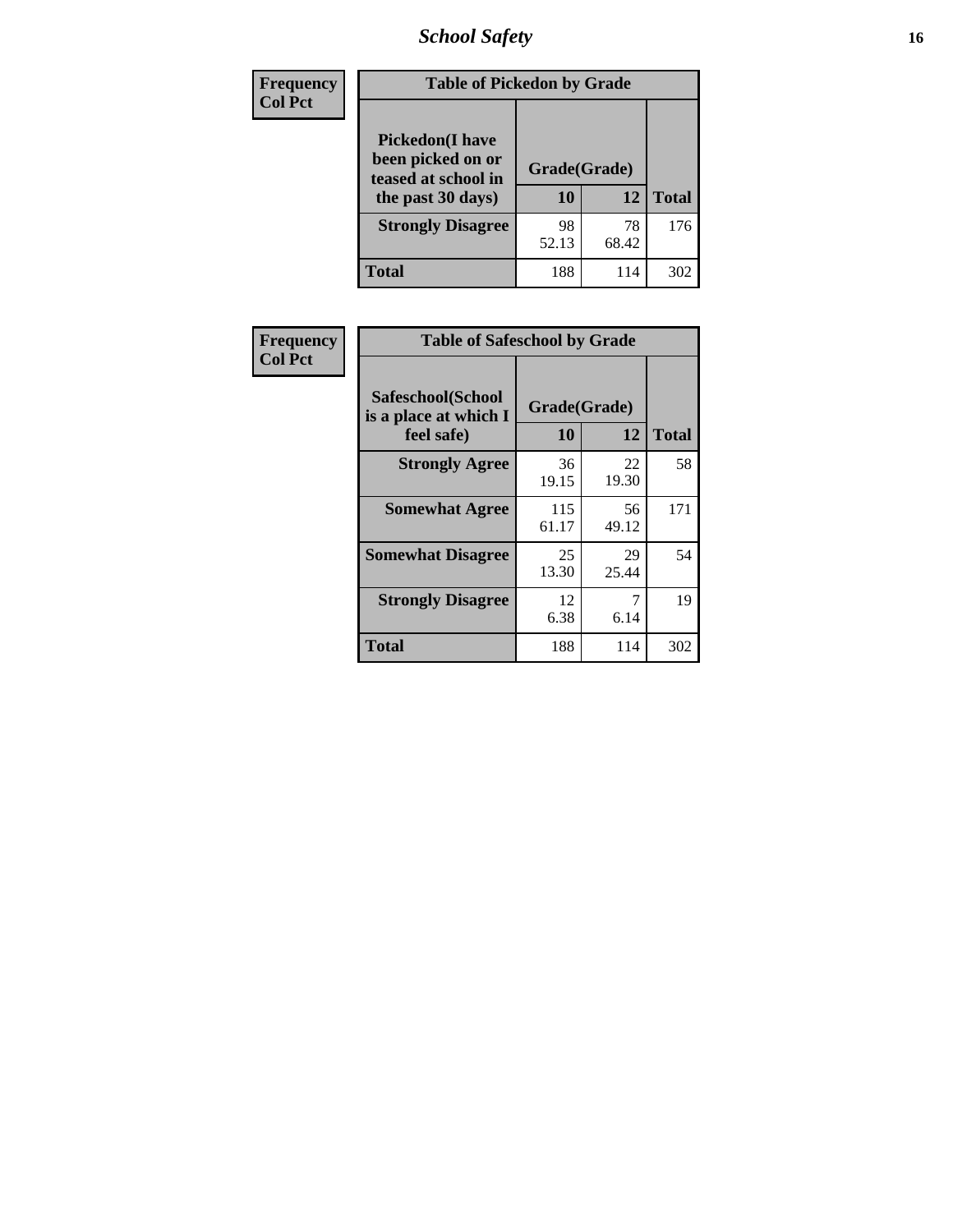*School Safety* **17**

| <b>Frequency</b> |                     |                                                                               | <b>Table of Grade by Bullied</b> |                        |                        |                       |                  |              |
|------------------|---------------------|-------------------------------------------------------------------------------|----------------------------------|------------------------|------------------------|-----------------------|------------------|--------------|
| <b>Row Pct</b>   |                     | <b>Bullied</b> (I have been bullied by other<br>students in the past 30 days) |                                  |                        |                        |                       |                  |              |
|                  |                     | $\mathbf 0$                                                                   | 1 or                             | 3 <sub>to</sub><br>5   | 10<br>to<br>19         | <b>20</b><br>to<br>29 | All<br><b>30</b> |              |
|                  | Grade(Grade)   Days |                                                                               | days                             | days                   | days                   | days                  | days             | <b>Total</b> |
|                  | 10                  | 169<br>89.89                                                                  | 5<br>2.66                        | 3<br>1.60              | 0.53                   | 0<br>0.00             | 10<br>5.32       | 188          |
|                  | 12                  | 103<br>90.35                                                                  | 3<br>2.63                        | $\overline{2}$<br>1.75 | $\mathfrak{D}$<br>1.75 | 0.88                  | 3<br>2.63        | 114          |
|                  | <b>Total</b>        | 272                                                                           | 8                                | 5                      | 3                      |                       | 13               | 302          |

| <b>Frequency</b> |              | <b>Table of Grade by Bulliedothers</b> |                                                                |           |                  |                                   |                        |              |  |
|------------------|--------------|----------------------------------------|----------------------------------------------------------------|-----------|------------------|-----------------------------------|------------------------|--------------|--|
| <b>Row Pct</b>   |              |                                        | <b>Bulliedothers</b> (I bullied others in the<br>past 30 days) |           |                  |                                   |                        |              |  |
|                  | Grade(Grade) | $\mathbf 0$                            | 1 or                                                           | 3 to      | 6 to<br>9        | <b>10</b><br>t <sub>0</sub><br>19 | All<br>30              | <b>Total</b> |  |
|                  |              | Days                                   | days                                                           | days      | days             | days                              | days                   |              |  |
|                  | 10           | 173<br>92.02                           | 6<br>3.19                                                      | 5<br>2.66 | 0.53             | 0<br>0.00                         | 3<br>1.60              | 188          |  |
|                  | 12           | 109<br>95.61                           | 0.88                                                           | 0.88      | $\Omega$<br>0.00 | 0.88                              | $\overline{2}$<br>1.75 | 114          |  |
|                  | <b>Total</b> | 282                                    | 7                                                              | 6         |                  |                                   | 5                      | 302          |  |

| Frequency      | <b>Table of Grade by Weaponschool</b> |                                                                                 |                     |                   |              |  |  |  |  |  |  |
|----------------|---------------------------------------|---------------------------------------------------------------------------------|---------------------|-------------------|--------------|--|--|--|--|--|--|
| <b>Row Pct</b> |                                       | <b>Weaponschool</b> (I<br>brought a weapon<br>to school in the past<br>30 days) |                     |                   |              |  |  |  |  |  |  |
|                | Grade(Grade)                          | <b>Days</b>                                                                     | 10 to<br>19<br>days | All<br>30<br>days | <b>Total</b> |  |  |  |  |  |  |
|                | 10                                    | 186<br>98.94                                                                    | 0<br>0.00           | 2<br>1.06         | 188          |  |  |  |  |  |  |
|                | 12                                    | 112<br>98.25                                                                    | 0.88                | 0.88              | 114          |  |  |  |  |  |  |
|                | <b>Total</b>                          | 298                                                                             | 1                   | 3                 | 302          |  |  |  |  |  |  |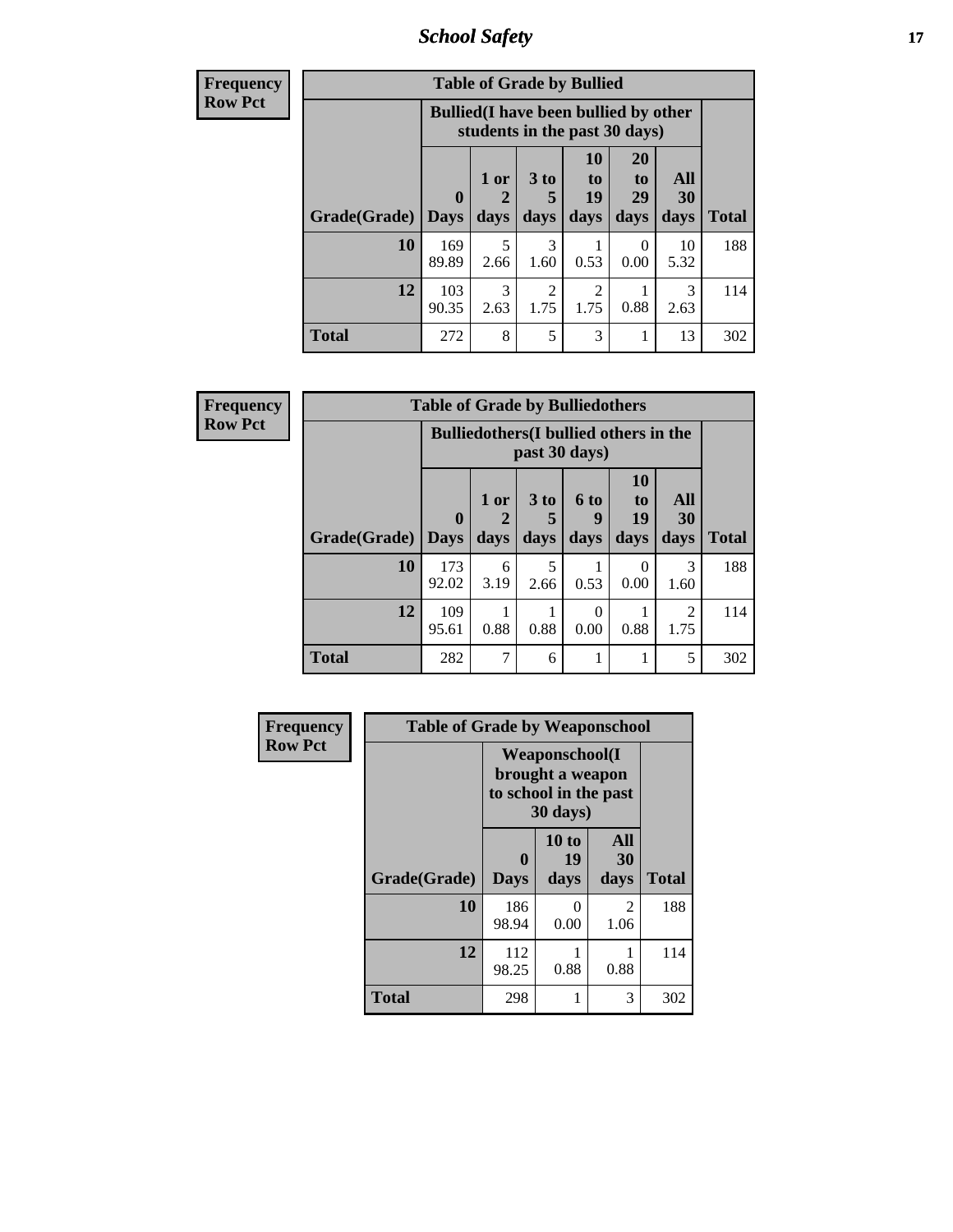*School Safety* **18**

| <b>Frequency</b> | <b>Table of Grade by Absentunsafe</b> |                                                                                  |                        |                              |                        |              |  |  |  |  |
|------------------|---------------------------------------|----------------------------------------------------------------------------------|------------------------|------------------------------|------------------------|--------------|--|--|--|--|
| <b>Row Pct</b>   |                                       | <b>Absentunsafe(I have</b><br>missed school because I<br>felt unsafe in the past |                        |                              |                        |              |  |  |  |  |
|                  | Grade(Grade)                          | 0<br><b>Days</b>                                                                 | 1 or<br>2<br>days      | 3 <sub>to</sub><br>5<br>days | 10<br>to<br>19<br>days | <b>Total</b> |  |  |  |  |
|                  | 10                                    | 186<br>98.94                                                                     | 0<br>0.00              | 0.53                         | 0.53                   | 188          |  |  |  |  |
|                  | 12                                    | 111<br>97.37                                                                     | $\mathfrak{D}$<br>1.75 | 0.88                         | $\Omega$<br>0.00       | 114          |  |  |  |  |
|                  | <b>Total</b>                          | 297                                                                              | $\mathfrak{D}$         | $\mathfrak{D}$               | 1                      | 302          |  |  |  |  |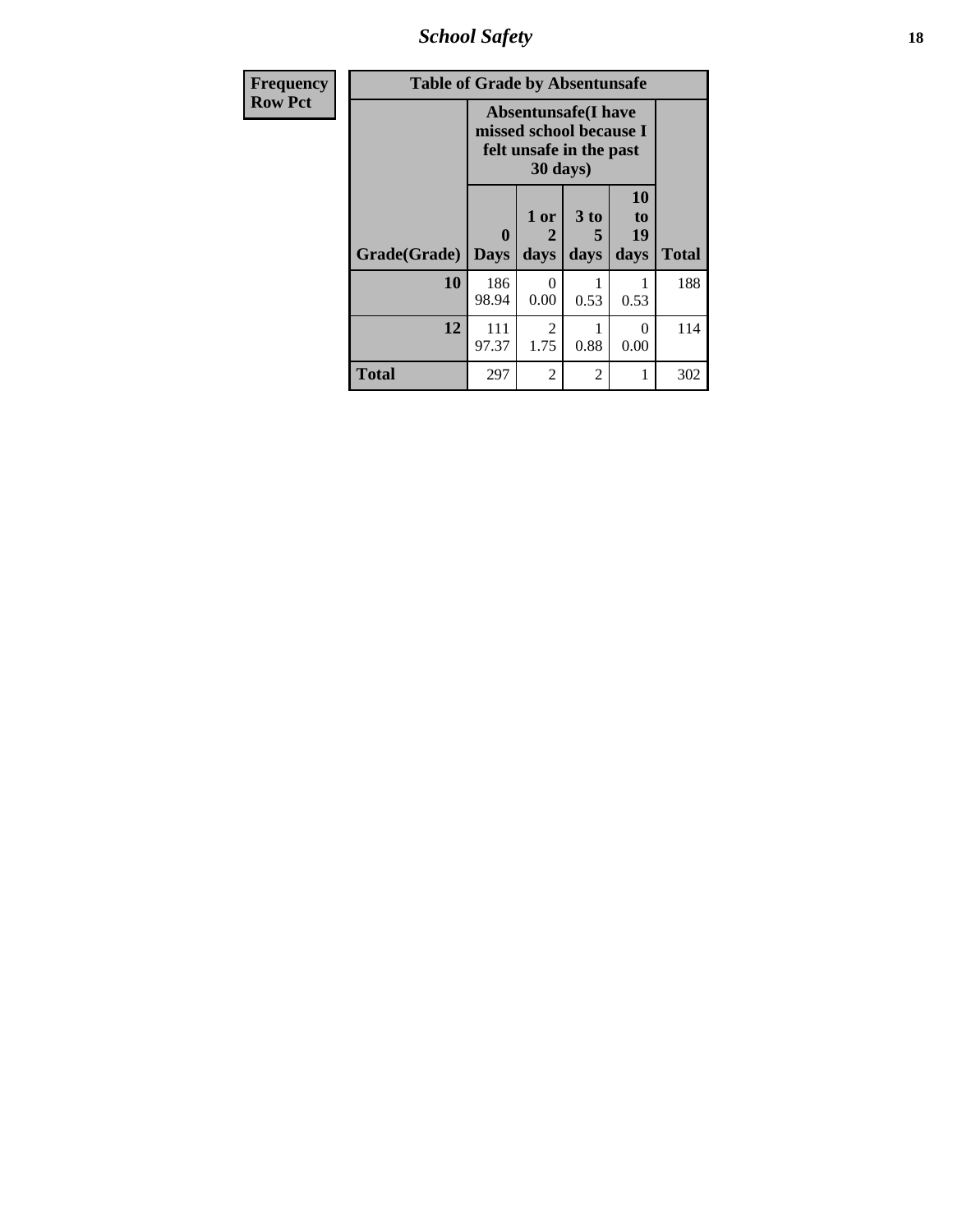# *Drug Use During Last 30 Days* **19**

#### **Frequency Row Pct**

| <b>Table of Grade by Alcohol</b> |                                 |                                     |                 |               |                 |                  |              |       |  |  |  |  |
|----------------------------------|---------------------------------|-------------------------------------|-----------------|---------------|-----------------|------------------|--------------|-------|--|--|--|--|
|                                  |                                 | Alcohol (Alcohol use, past 30 days) |                 |               |                 |                  |              |       |  |  |  |  |
| Grade(Grade)                     | <b>Did</b><br>not<br><b>use</b> | $1 - 2$<br>days                     | $3 - 5$<br>days | $6-9$<br>days | $10-19$<br>days | 20-29<br>days    | Every<br>day | Total |  |  |  |  |
| 10                               | 160<br>85.11                    | 16<br>8.51                          | 4<br>2.13       | 0<br>0.00     | 7<br>3.72       | $\Omega$<br>0.00 | 0.53         | 188   |  |  |  |  |
| 12                               | 88<br>77.19                     | 12<br>10.53                         | 4<br>3.51       | 5<br>4.39     | 2<br>1.75       | 0.88             | 2<br>1.75    | 114   |  |  |  |  |
| <b>Total</b>                     | 248                             | 28                                  | 8               | 5             | 9               |                  | 3            | 302   |  |  |  |  |

#### **Frequency Row Pct**

| <b>Table of Grade by Cigarettes</b> |                                 |                                                                                                                                |           |                        |                  |           |           |     |  |  |  |
|-------------------------------------|---------------------------------|--------------------------------------------------------------------------------------------------------------------------------|-----------|------------------------|------------------|-----------|-----------|-----|--|--|--|
|                                     |                                 | Cigarettes (Smoking tobacco use,<br>past 30 days)                                                                              |           |                        |                  |           |           |     |  |  |  |
| Grade(Grade)                        | <b>Did</b><br>not<br><b>use</b> | $6-9$<br>$10-19$<br>20-29<br>$3 - 5$<br>$1 - 2$<br><b>Every</b><br><b>Total</b><br>days<br>days<br>day<br>days<br>days<br>days |           |                        |                  |           |           |     |  |  |  |
| 10                                  | 163<br>86.70                    | 14<br>7.45                                                                                                                     | 4<br>2.13 | $\overline{c}$<br>1.06 | $\theta$<br>0.00 | 0.53      | 4<br>2.13 | 188 |  |  |  |
| 12                                  | 91<br>79.82                     | 5<br>4.39                                                                                                                      | 2<br>1.75 | 0.88                   | 3<br>2.63        | 4<br>3.51 | 8<br>7.02 | 114 |  |  |  |
| <b>Total</b>                        | 254                             | 19                                                                                                                             | 6         | 3                      | 3                | 5         | 12        | 302 |  |  |  |

**Frequency Row Pct**

| <b>Table of Grade by Smokeless</b> |                                 |                                                         |                 |                  |                   |                     |              |     |  |  |  |  |  |
|------------------------------------|---------------------------------|---------------------------------------------------------|-----------------|------------------|-------------------|---------------------|--------------|-----|--|--|--|--|--|
|                                    |                                 | <b>Smokeless</b> (Chewing tobacco use,<br>past 30 days) |                 |                  |                   |                     |              |     |  |  |  |  |  |
| Grade(Grade)                       | <b>Did</b><br>not<br><b>use</b> | $1-2$<br>days                                           | $6 - 9$<br>days | $10-19$<br>days  | $20 - 29$<br>days | <b>Every</b><br>day | <b>Total</b> |     |  |  |  |  |  |
| 10                                 | 173<br>92.02                    | 6<br>3.19                                               | 3<br>1.60       | $\Omega$<br>0.00 | 0.53              | 0.53                | 4<br>2.13    | 188 |  |  |  |  |  |
| 12                                 | 93<br>81.58                     | 4<br>3.51                                               | 0<br>0.00       | 0.88             | 5<br>4.39         | ∍<br>1.75           | 9<br>7.89    | 114 |  |  |  |  |  |
| <b>Total</b>                       | 266                             | 10                                                      | 3               |                  | 6                 | 3                   | 13           | 302 |  |  |  |  |  |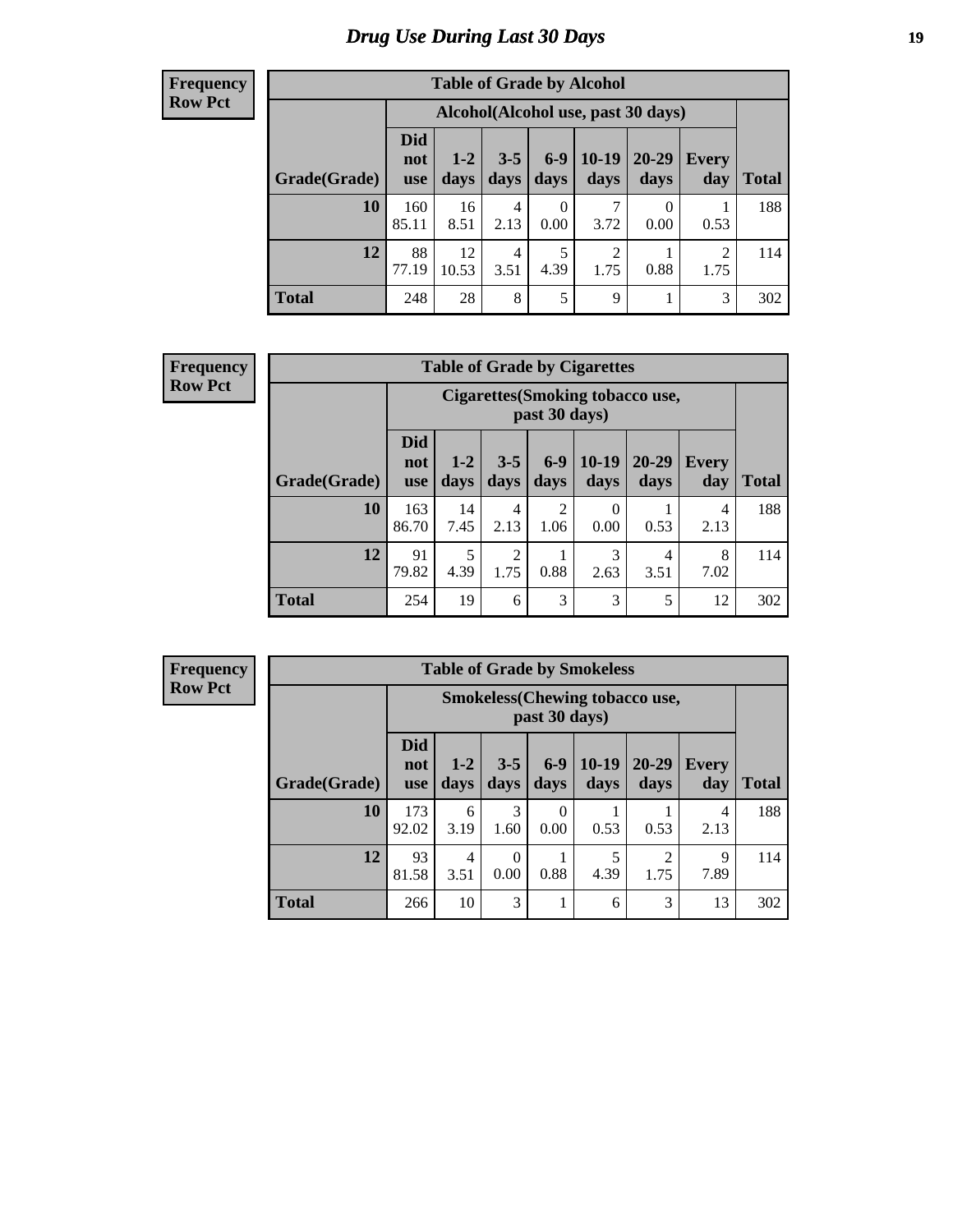#### **Frequency Row Pct**

| <b>Table of Grade by Marijuana</b>                                                                                                                  |              |                                         |                        |           |                  |                  |      |     |  |  |  |  |
|-----------------------------------------------------------------------------------------------------------------------------------------------------|--------------|-----------------------------------------|------------------------|-----------|------------------|------------------|------|-----|--|--|--|--|
|                                                                                                                                                     |              | Marijuana (Marijuana use, past 30 days) |                        |           |                  |                  |      |     |  |  |  |  |
| Did<br>$10-19$<br>$6-9$<br>20-29<br>$3 - 5$<br>$1 - 2$<br>Every<br>not<br>Grade(Grade)<br>days<br>days<br>days<br>days<br>day<br>days<br><b>use</b> |              |                                         |                        |           |                  |                  |      |     |  |  |  |  |
| 10                                                                                                                                                  | 181<br>96.28 | 3<br>1.60                               | $\overline{2}$<br>1.06 | 0.53      | $\Omega$<br>0.00 | $\theta$<br>0.00 | 0.53 | 188 |  |  |  |  |
| 12                                                                                                                                                  | 99<br>86.84  | 5<br>4.39                               | 3<br>2.63              | 2<br>1.75 | 2<br>1.75        | ∍<br>1.75        | 0.88 | 114 |  |  |  |  |
| <b>Total</b>                                                                                                                                        | 280          | 8                                       | 5                      | 3         | 2                | $\overline{2}$   | 2    | 302 |  |  |  |  |

| Frequency      | <b>Table of Grade by Cocaine</b> |                                 |                                               |                 |              |  |  |  |  |  |
|----------------|----------------------------------|---------------------------------|-----------------------------------------------|-----------------|--------------|--|--|--|--|--|
| <b>Row Pct</b> |                                  |                                 | <b>Cocaine</b> (Cocaine<br>use, past 30 days) |                 |              |  |  |  |  |  |
|                | Grade(Grade)                     | <b>Did</b><br>not<br><b>use</b> | $3 - 5$<br>days                               | $10-19$<br>days | <b>Total</b> |  |  |  |  |  |
|                | 10                               | 188<br>100.00                   | 0<br>0.00                                     | 0<br>0.00       | 188          |  |  |  |  |  |
|                | 12                               | 111<br>97.37                    | 0.88                                          | 2<br>1.75       | 114          |  |  |  |  |  |
|                | <b>Total</b>                     | 299                             |                                               | $\overline{2}$  | 302          |  |  |  |  |  |

| <b>Frequency</b> |              | <b>Table of Grade by Inhalants</b> |                |                  |                                        |                 |                   |              |  |  |  |  |  |
|------------------|--------------|------------------------------------|----------------|------------------|----------------------------------------|-----------------|-------------------|--------------|--|--|--|--|--|
| <b>Row Pct</b>   |              |                                    |                |                  | Inhalants (Inhalant use, past 30 days) |                 |                   |              |  |  |  |  |  |
|                  | Grade(Grade) | <b>Did</b><br>not<br><b>use</b>    | $1-2$<br>days  | $3 - 5$<br>days  | $6-9$<br>days                          | $10-19$<br>days | $20 - 29$<br>days | <b>Total</b> |  |  |  |  |  |
|                  | 10           | 183<br>97.34                       | 0.53           | 0.53             | 0.53                                   | 0.53            | 0.53              | 188          |  |  |  |  |  |
|                  | 12           | 112<br>98.25                       | 0.88           | $\Omega$<br>0.00 | $\Omega$<br>0.00                       | 0.88            | $\Omega$<br>0.00  | 114          |  |  |  |  |  |
|                  | <b>Total</b> | 295                                | $\overline{2}$ |                  |                                        | $\overline{c}$  |                   | 302          |  |  |  |  |  |

| Frequency      |              | <b>Table of Grade by Steroids</b>                 |              |
|----------------|--------------|---------------------------------------------------|--------------|
| <b>Row Pct</b> |              | <b>Steroids</b> (Steroid<br>use,<br>past 30 days) |              |
|                | Grade(Grade) | Did not use                                       | <b>Total</b> |
|                | 10           | 188<br>100.00                                     | 188          |
|                | 12           | 114<br>100.00                                     | 114          |
|                | <b>Total</b> | 302                                               | 302          |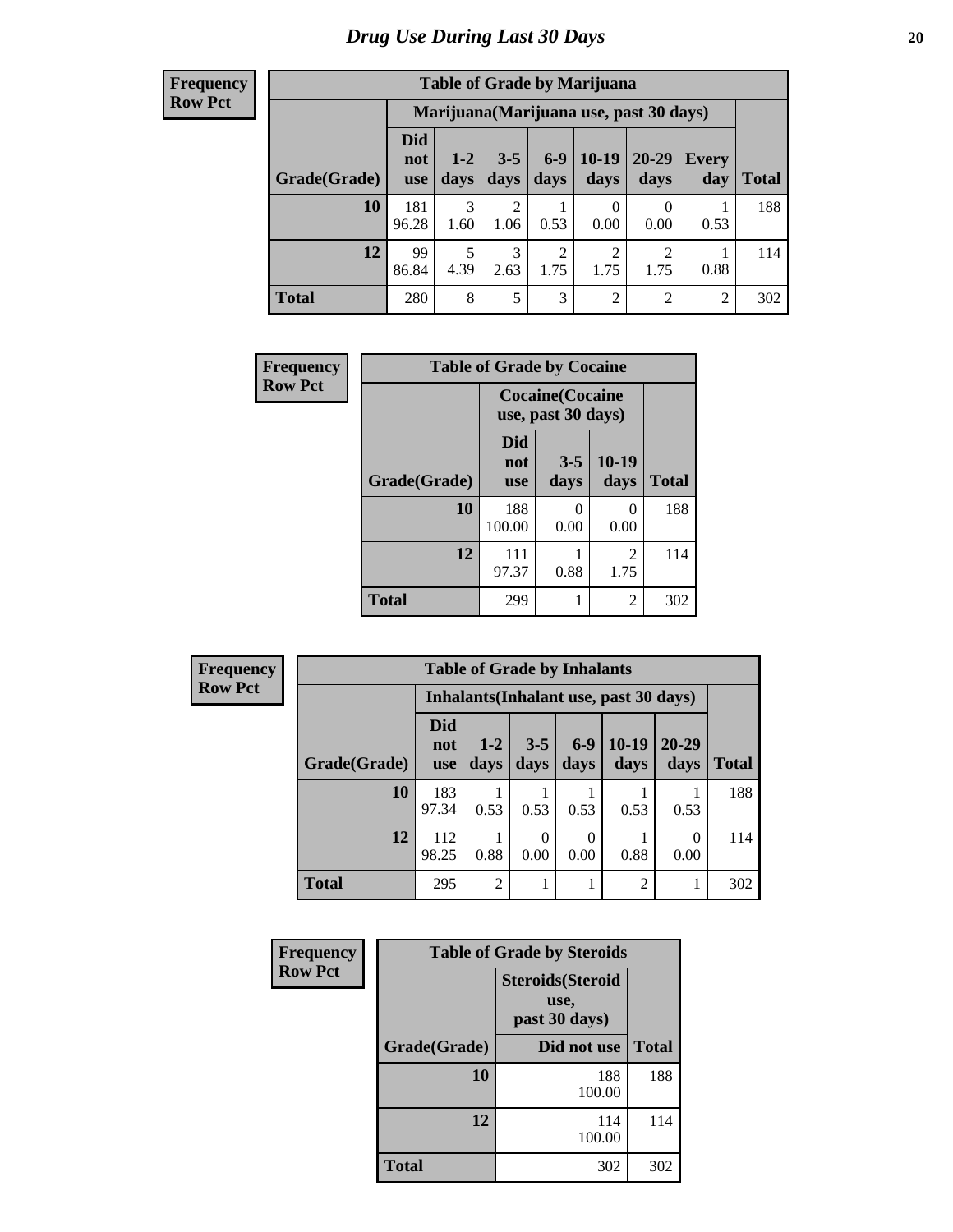# *Drug Use During Last 30 Days* **21**

| <b>Frequency</b> |              | <b>Table of Grade by Ecstasy</b>              |                 |              |  |  |  |
|------------------|--------------|-----------------------------------------------|-----------------|--------------|--|--|--|
| <b>Row Pct</b>   |              | <b>Ecstasy</b> (Ecstasy<br>use, past 30 days) |                 |              |  |  |  |
|                  | Grade(Grade) | Did not<br><b>use</b>                         | $3 - 5$<br>days | <b>Total</b> |  |  |  |
|                  | 10           | 188<br>100.00                                 | 0<br>0.00       | 188          |  |  |  |
|                  | 12           | 113<br>99.12                                  | 0.88            | 114          |  |  |  |
|                  | Total        | 301                                           |                 | 302          |  |  |  |

| <b>Frequency</b> | <b>Table of Grade by Meth</b> |                                                    |                        |              |  |
|------------------|-------------------------------|----------------------------------------------------|------------------------|--------------|--|
| <b>Row Pct</b>   |                               | <b>Meth</b> (Methamphetamine<br>use, past 30 days) |                        |              |  |
|                  | Grade(Grade)                  | Did not use                                        | $3-5$ days             | <b>Total</b> |  |
|                  | 10                            | 188<br>100.00                                      | 0.00                   | 188          |  |
|                  | 12                            | 112<br>98.25                                       | $\mathfrak{D}$<br>1.75 | 114          |  |
|                  | <b>Total</b>                  | 300                                                | 2                      | 302          |  |

| <b>Frequency</b> | <b>Table of Grade by Hallucinogens</b> |                                                  |                        |                          |              |  |  |
|------------------|----------------------------------------|--------------------------------------------------|------------------------|--------------------------|--------------|--|--|
| <b>Row Pct</b>   |                                        | Hallucinogens(Hallucinogen<br>use, past 30 days) |                        |                          |              |  |  |
|                  | Grade(Grade)                           | Did not<br><b>use</b>                            | $1-2$ days             | <b>Every</b><br>day      | <b>Total</b> |  |  |
|                  | 10                                     | 188<br>100.00                                    | 0.00                   | $\left( \right)$<br>0.00 | 188          |  |  |
|                  | 12                                     | 111<br>97.37                                     | $\overline{2}$<br>1.75 | 0.88                     | 114          |  |  |
|                  | <b>Total</b>                           | 299                                              | $\overline{2}$         |                          | 302          |  |  |

| Frequency      |              | <b>Table of Grade by Prescription</b> |                                                                                |                 |                  |                        |                   |                     |              |
|----------------|--------------|---------------------------------------|--------------------------------------------------------------------------------|-----------------|------------------|------------------------|-------------------|---------------------|--------------|
| <b>Row Pct</b> |              |                                       | <b>Prescription</b> (Prescription drugs not<br>prescribed to me, past 30 days) |                 |                  |                        |                   |                     |              |
|                | Grade(Grade) | Did<br>not<br><b>use</b>              | $1 - 2$<br>days                                                                | $3 - 5$<br>days | $6-9$<br>days    | $10-19$<br>days        | $20 - 29$<br>days | <b>Every</b><br>day | <b>Total</b> |
|                | 10           | 179<br>95.21                          | 3<br>1.60                                                                      | 0.53            | 0.53             | $\mathfrak{D}$<br>1.06 | 0.53              | 0.53                | 188          |
|                | 12           | 109<br>95.61                          | 3<br>2.63                                                                      | 0<br>0.00       | $\Omega$<br>0.00 | 0.88                   | 0.88              | 0.00                | 114          |
|                | <b>Total</b> | 288                                   | 6                                                                              |                 |                  | 3                      | $\overline{2}$    |                     | 302          |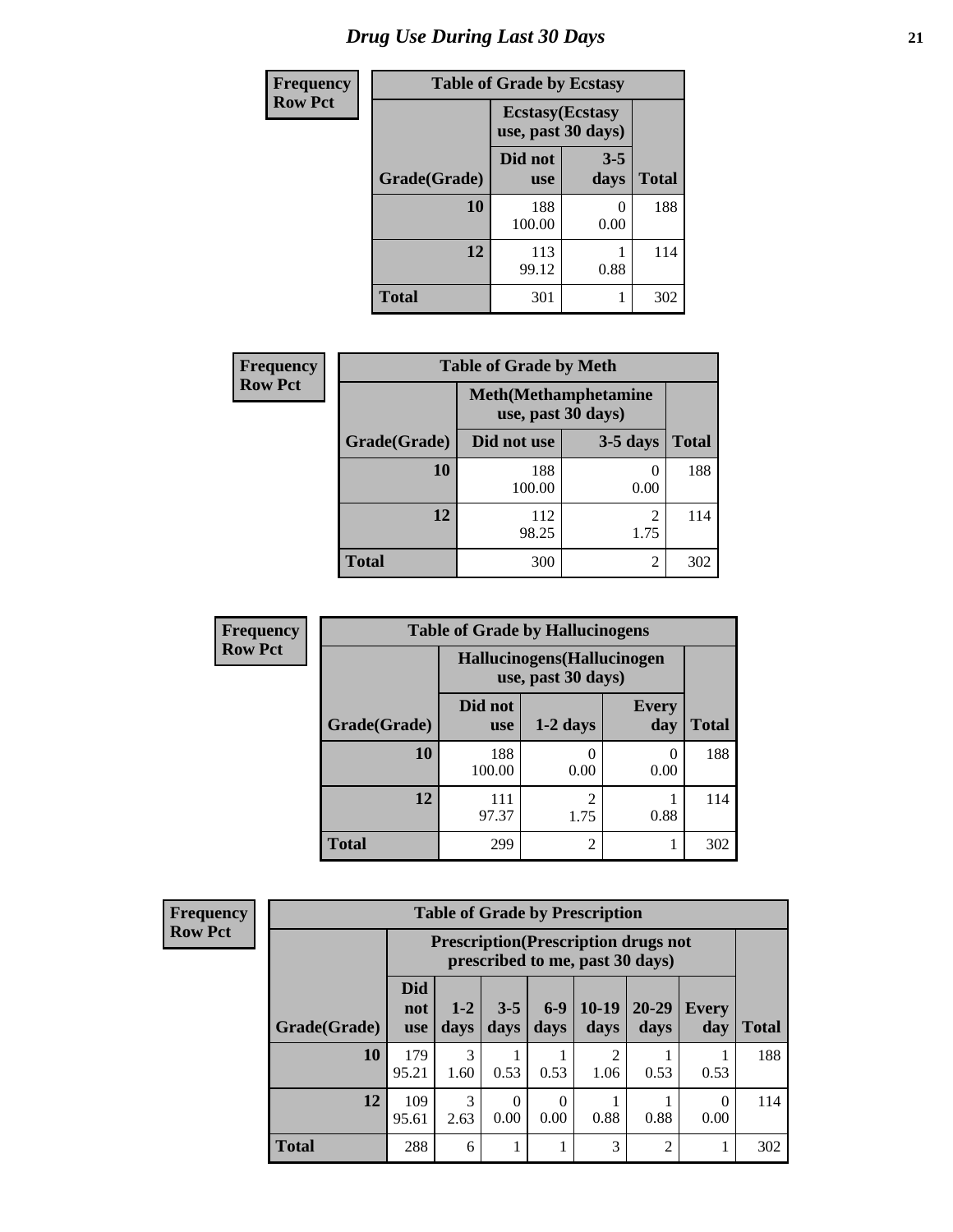| Frequency      | <b>Table of Alcoholease by Grade</b>       |                    |             |              |  |
|----------------|--------------------------------------------|--------------------|-------------|--------------|--|
| <b>Col Pct</b> | Alcoholease (It is<br>easy to get alcohol) | Grade(Grade)<br>10 | 12          | <b>Total</b> |  |
|                | <b>Strongly Agree</b>                      | 60<br>31.91        | 49<br>42.98 | 109          |  |
|                | <b>Somewhat Agree</b>                      | 52<br>27.66        | 22<br>19.30 | 74           |  |
|                | <b>Somewhat Disagree</b>                   | 30<br>15.96        | 27<br>23.68 | 57           |  |
|                | <b>Strongly Disagree</b>                   | 46<br>24.47        | 16<br>14.04 | 62           |  |
|                | <b>Total</b>                               | 188                | 114         | 302          |  |

| <b>Frequency</b> |  |
|------------------|--|
| Col Pet          |  |

| <b>Table of Cigarettesease by Grade</b>                 |                    |             |              |  |
|---------------------------------------------------------|--------------------|-------------|--------------|--|
| Cigarettesease(It is<br>easy to get smoking<br>tobacco) | Grade(Grade)<br>10 | 12          | <b>Total</b> |  |
| <b>Strongly Agree</b>                                   | 69<br>36.70        | 71<br>62.28 | 140          |  |
| <b>Somewhat Agree</b>                                   | 51<br>27.13        | 21<br>18.42 | 72           |  |
| <b>Somewhat Disagree</b>                                | 24<br>12.77        | 11<br>9.65  | 35           |  |
| <b>Strongly Disagree</b>                                | 44<br>23.40        | 11<br>9.65  | 55           |  |
| <b>Total</b>                                            | 188                | 114         | 302          |  |

| Frequency      | <b>Table of Smokelessease by Grade</b>             |              |             |              |  |  |  |
|----------------|----------------------------------------------------|--------------|-------------|--------------|--|--|--|
| <b>Col Pct</b> | <b>Smokelessease</b> (It is<br>easy to get chewing | Grade(Grade) |             |              |  |  |  |
|                | tobacco)                                           | 10           | 12          | <b>Total</b> |  |  |  |
|                | <b>Strongly Agree</b>                              | 85<br>45.21  | 72<br>63.16 | 157          |  |  |  |
|                | <b>Somewhat Agree</b>                              | 34<br>18.09  | 19<br>16.67 | 53           |  |  |  |
|                | <b>Somewhat Disagree</b>                           | 23<br>12.23  | 8<br>7.02   | 31           |  |  |  |
|                | <b>Strongly Disagree</b>                           | 46<br>24.47  | 15<br>13.16 | 61           |  |  |  |
|                | <b>Total</b>                                       | 188          | 114         | 302          |  |  |  |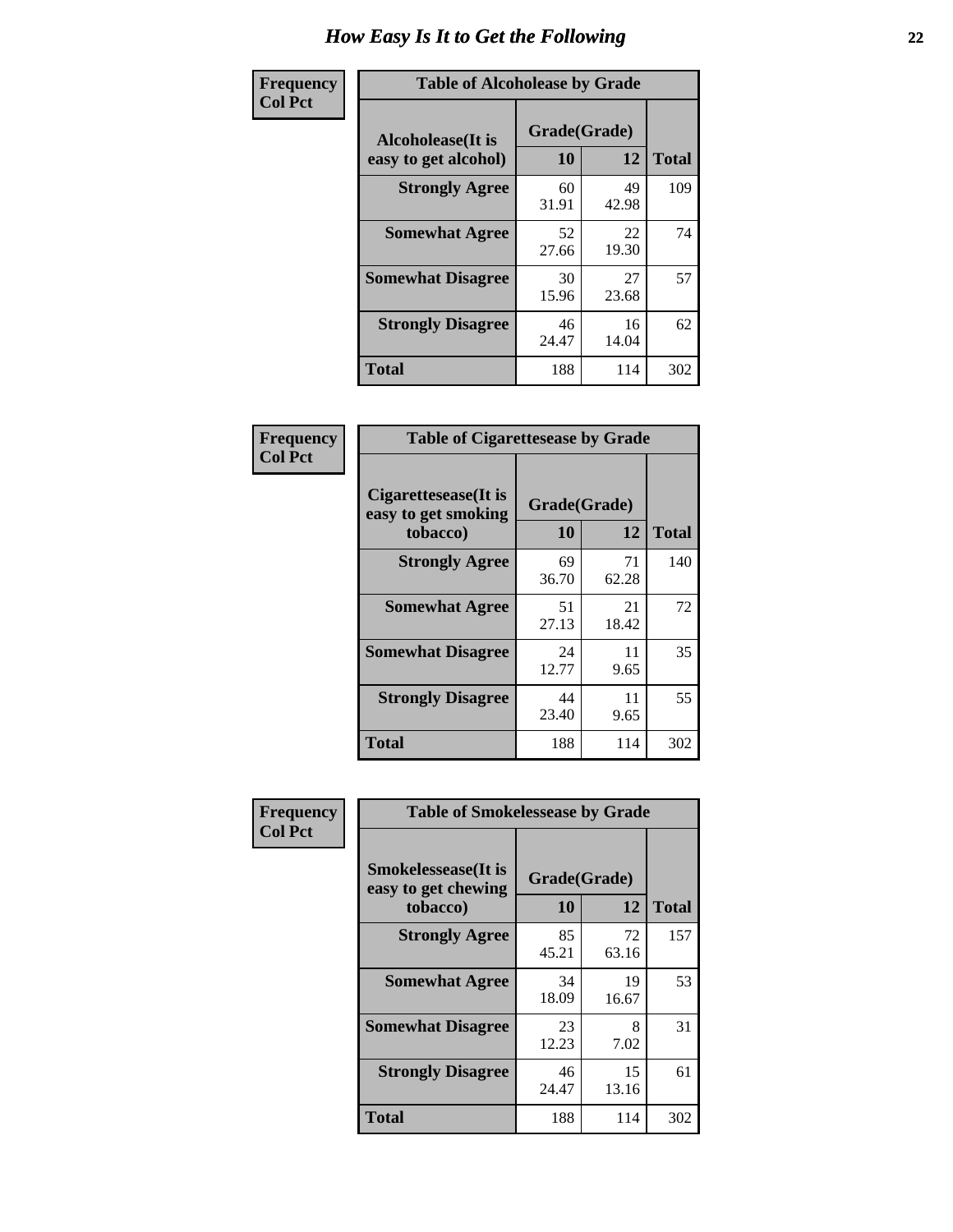| Frequency      | <b>Table of Marijuanaease by Grade</b>           |                    |             |              |  |
|----------------|--------------------------------------------------|--------------------|-------------|--------------|--|
| <b>Col Pct</b> | Marijuanaease(It is<br>easy to get<br>marijuana) | Grade(Grade)<br>10 | 12          | <b>Total</b> |  |
|                | <b>Strongly Agree</b>                            | 25<br>13.30        | 33<br>28.95 | 58           |  |
|                | <b>Somewhat Agree</b>                            | 49<br>26.06        | 26<br>22.81 | 75           |  |
|                | <b>Somewhat Disagree</b>                         | 34<br>18.09        | 23<br>20.18 | 57           |  |
|                | <b>Strongly Disagree</b>                         | 80<br>42.55        | 32<br>28.07 | 112          |  |
|                | Total                                            | 188                | 114         | 302          |  |

| <b>Table of Cocaineease by Grade</b>      |                    |             |              |  |
|-------------------------------------------|--------------------|-------------|--------------|--|
| Cocaineease(It is<br>easy to get cocaine) | Grade(Grade)<br>10 | 12          | <b>Total</b> |  |
| <b>Strongly Agree</b>                     | 12<br>6.38         | 20<br>17.54 | 32           |  |
| <b>Somewhat Agree</b>                     | 25<br>13.30        | 12<br>10.53 | 37           |  |
| <b>Somewhat Disagree</b>                  | 36<br>19.15        | 29<br>25.44 | 65           |  |
| <b>Strongly Disagree</b>                  | 115<br>61.17       | 53<br>46.49 | 168          |  |
| <b>Total</b>                              | 188                | 114         | 302          |  |

| Frequency      | <b>Table of Inhalantsease by Grade</b>           |                    |             |              |  |
|----------------|--------------------------------------------------|--------------------|-------------|--------------|--|
| <b>Col Pct</b> | Inhalantsease(It is<br>easy to get<br>inhalants) | Grade(Grade)<br>10 | 12          | <b>Total</b> |  |
|                | <b>Strongly Agree</b>                            | 43<br>22.87        | 35<br>30.70 | 78           |  |
|                | <b>Somewhat Agree</b>                            | 34<br>18.09        | 16<br>14.04 | 50           |  |
|                | <b>Somewhat Disagree</b>                         | 27<br>14.36        | 25<br>21.93 | 52           |  |
|                | <b>Strongly Disagree</b>                         | 84<br>44.68        | 38<br>33.33 | 122          |  |
|                | <b>Total</b>                                     | 188                | 114         | 302          |  |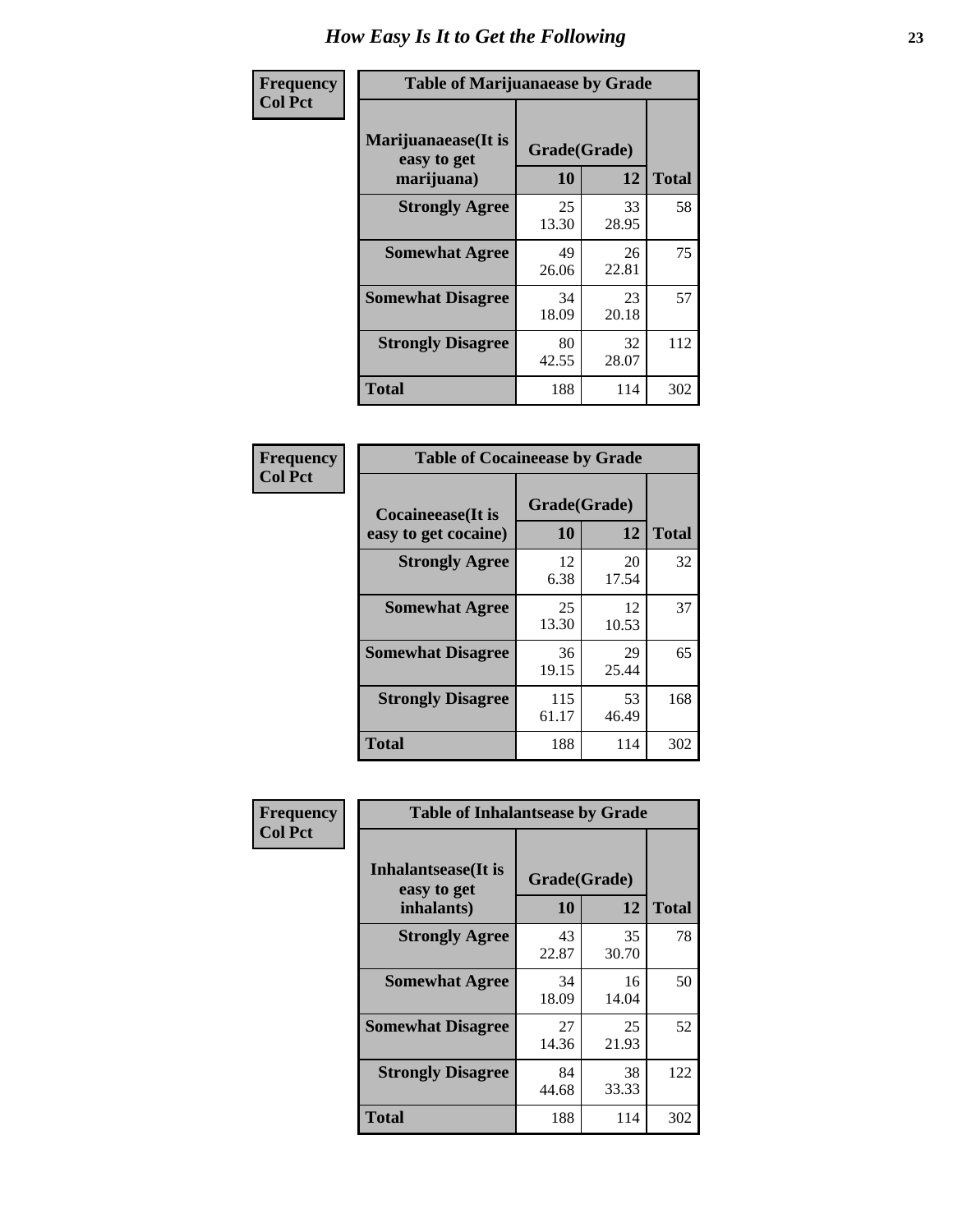| Frequency      | <b>Table of Steroidsease by Grade</b>               |                    |             |              |  |  |  |  |  |  |  |
|----------------|-----------------------------------------------------|--------------------|-------------|--------------|--|--|--|--|--|--|--|
| <b>Col Pct</b> | <b>Steroidsease</b> (It is<br>easy to get steroids) | Grade(Grade)<br>10 | 12          | <b>Total</b> |  |  |  |  |  |  |  |
|                | <b>Strongly Agree</b>                               | 18<br>9.57         | 17<br>14.91 | 35           |  |  |  |  |  |  |  |
|                | <b>Somewhat Agree</b>                               | 29<br>15.43        | 17<br>14.91 | 46           |  |  |  |  |  |  |  |
|                | <b>Somewhat Disagree</b>                            | 36<br>19.15        | 29<br>25.44 | 65           |  |  |  |  |  |  |  |
|                | <b>Strongly Disagree</b>                            | 105<br>55.85       | 51<br>44.74 | 156          |  |  |  |  |  |  |  |
|                | <b>Total</b>                                        | 188                | 114         | 302          |  |  |  |  |  |  |  |

| Frequency      | <b>Table of Ecstasyease by Grade</b>              |                    |              |     |
|----------------|---------------------------------------------------|--------------------|--------------|-----|
| <b>Col Pct</b> | <b>Ecstasyease</b> (It is<br>easy to get ecstasy) | Grade(Grade)<br>10 | <b>Total</b> |     |
|                | <b>Strongly Agree</b>                             | 13<br>6.91         | 18<br>15.79  | 31  |
|                | <b>Somewhat Agree</b>                             | 28<br>14.89        | 15<br>13.16  | 43  |
|                | <b>Somewhat Disagree</b>                          | 38<br>20.21        | 29<br>25.44  | 67  |
|                | <b>Strongly Disagree</b>                          | 109<br>57.98       | 52<br>45.61  | 161 |
|                | <b>Total</b>                                      | 188                | 114          | 302 |

| Frequency      | <b>Table of Methease by Grade</b>                          |                    |             |              |  |  |  |  |  |  |
|----------------|------------------------------------------------------------|--------------------|-------------|--------------|--|--|--|--|--|--|
| <b>Col Pct</b> | <b>Methease</b> (It is easy<br>to get<br>methamphetamines) | Grade(Grade)<br>10 | 12          | <b>Total</b> |  |  |  |  |  |  |
|                | <b>Strongly Agree</b>                                      | 15<br>7.98         | 20<br>17.54 | 35           |  |  |  |  |  |  |
|                | <b>Somewhat Agree</b>                                      | 25<br>13.30        | 13<br>11.40 | 38           |  |  |  |  |  |  |
|                | <b>Somewhat Disagree</b>                                   | 33<br>17.55        | 25<br>21.93 | 58           |  |  |  |  |  |  |
|                | <b>Strongly Disagree</b>                                   | 115<br>61.17       | 56<br>49.12 | 171          |  |  |  |  |  |  |
|                | Total                                                      | 188                | 114         | 302          |  |  |  |  |  |  |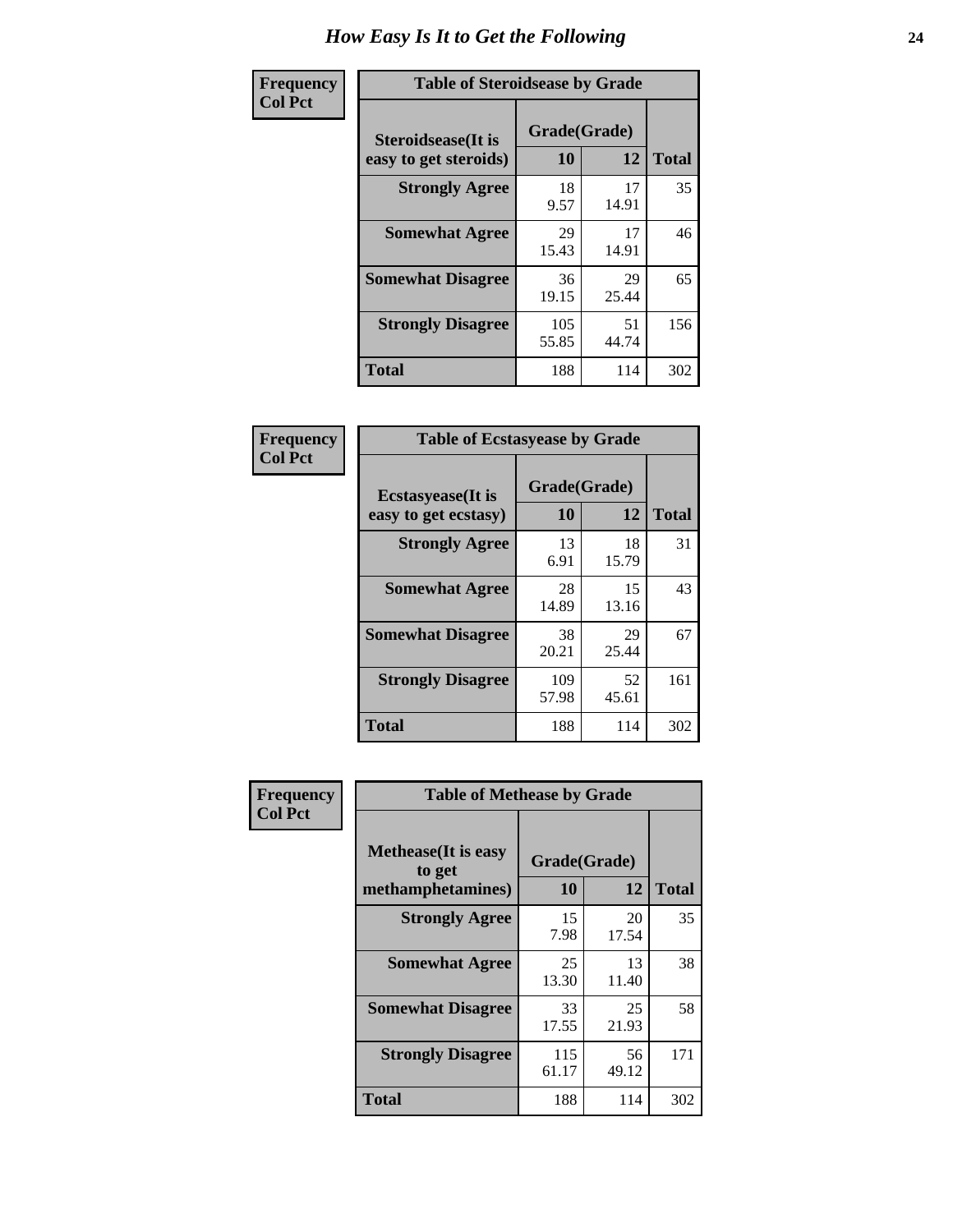| <b>Frequency</b> | <b>Table of Hallucinogensease by Grade</b>               |                    |             |              |  |  |  |  |  |  |
|------------------|----------------------------------------------------------|--------------------|-------------|--------------|--|--|--|--|--|--|
| <b>Col Pct</b>   | Hallucinogensease(It<br>is easy to get<br>hallucinogens) | Grade(Grade)<br>10 | 12          | <b>Total</b> |  |  |  |  |  |  |
|                  | <b>Strongly Agree</b>                                    | 17<br>9.04         | 15<br>13.16 | 32           |  |  |  |  |  |  |
|                  | <b>Somewhat Agree</b>                                    | 29<br>15.43        | 11<br>9.65  | 40           |  |  |  |  |  |  |
|                  | <b>Somewhat Disagree</b>                                 | 31<br>16.49        | 34<br>29.82 | 65           |  |  |  |  |  |  |
|                  | <b>Strongly Disagree</b>                                 | 111<br>59.04       | 54<br>47.37 | 165          |  |  |  |  |  |  |
|                  | <b>Total</b>                                             | 188                | 114         | 302          |  |  |  |  |  |  |

| Frequency<br>Col Pct |
|----------------------|
|                      |

| <b>Table of Prescriptionease by Grade</b>                                                |             |              |              |  |  |  |  |  |  |  |
|------------------------------------------------------------------------------------------|-------------|--------------|--------------|--|--|--|--|--|--|--|
| <b>Prescriptionease</b> (It<br>is easy to get<br>prescription drugs<br>not prescribed to |             | Grade(Grade) |              |  |  |  |  |  |  |  |
| me)                                                                                      | 10          | 12           | <b>Total</b> |  |  |  |  |  |  |  |
| <b>Strongly Agree</b>                                                                    | 57<br>30.32 | 40<br>35.09  | 97           |  |  |  |  |  |  |  |
| <b>Somewhat Agree</b>                                                                    | 40<br>21.28 | 18<br>15.79  | 58           |  |  |  |  |  |  |  |
| <b>Somewhat Disagree</b>                                                                 | 23<br>12.23 | 16<br>14.04  | 39           |  |  |  |  |  |  |  |
| <b>Strongly Disagree</b>                                                                 | 68<br>36.17 | 40<br>35.09  | 108          |  |  |  |  |  |  |  |
| Total                                                                                    | 188         | 114          | 302          |  |  |  |  |  |  |  |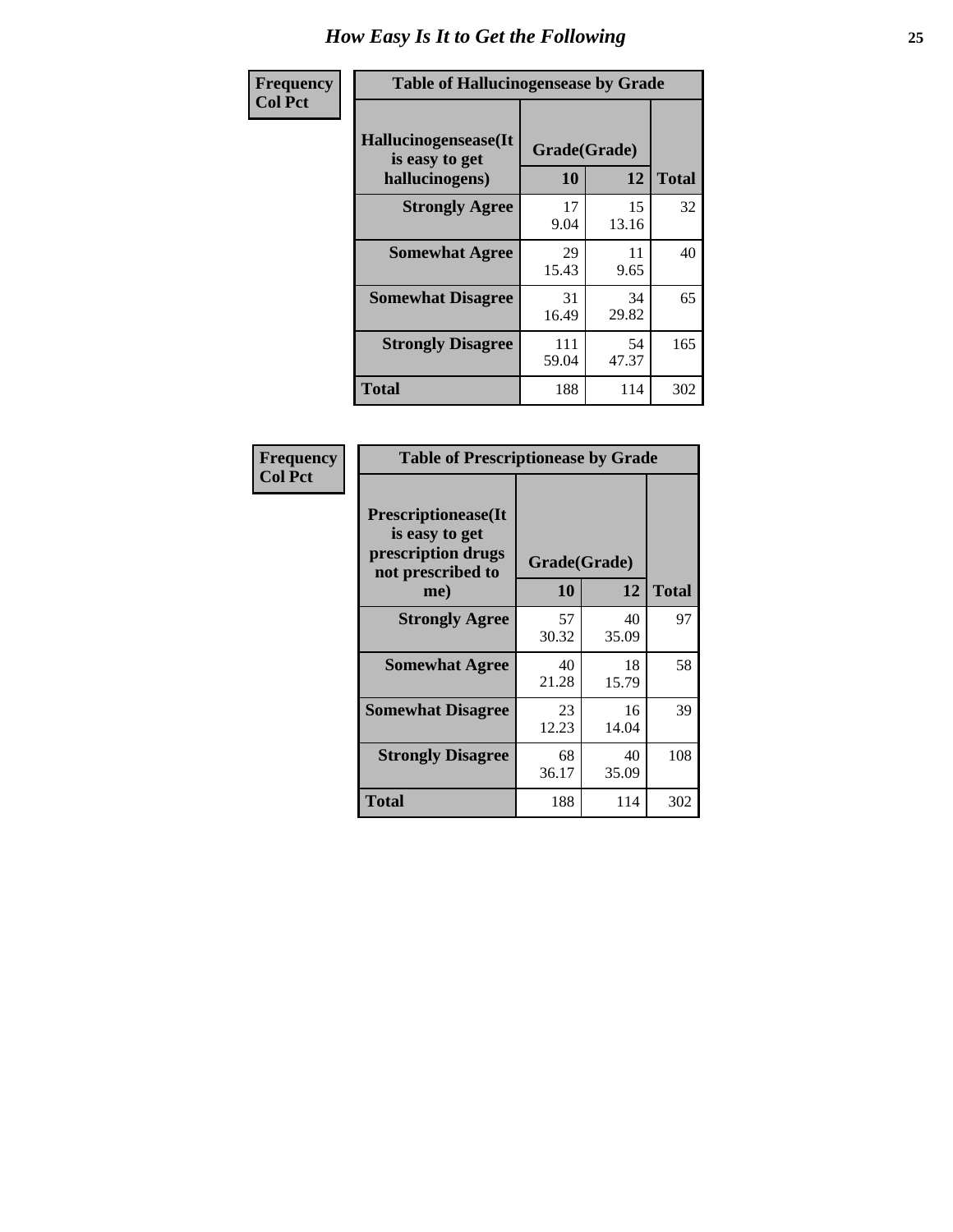#### *Age at Onset of Use* **26** *Results for "Age at Onset of Use" questions exclude students who said they did not use that substance*

| <b>Frequency</b> | <b>Table of Grade by Alcoholinit</b> |                        |                                                  |                  |           |           |                           |                      |                      |            |                  |                       |              |
|------------------|--------------------------------------|------------------------|--------------------------------------------------|------------------|-----------|-----------|---------------------------|----------------------|----------------------|------------|------------------|-----------------------|--------------|
| <b>Row Pct</b>   |                                      |                        | Alcoholinit (I started using alcohol when I was) |                  |           |           |                           |                      |                      |            |                  |                       |              |
|                  | Grade(Grade)                         | <b>8 or</b><br>younger | 9                                                | 10               | 11        | 12        | 13                        | 14                   | 15                   | 16         | 17               | <b>18 or</b><br>older | <b>Total</b> |
|                  | 10                                   | 3<br>5.77              | 1.92                                             | 3<br>5.77        | ∍<br>3.85 | 13.46     | 16                        | 9<br>$30.77$   17.31 | $\mathbf Q$<br>17.31 | 3.85       | $\Omega$<br>0.00 | $\Omega$<br>0.00      | 52           |
|                  | 12                                   | 2.00                   | $\Omega$<br>0.00 <sub>l</sub>                    | $\Omega$<br>0.00 | 2.00      | 2<br>4.00 | 5<br>10.00                | 4<br>8.00            | 20<br>40.00          | 8<br>16.00 | 6<br>12.00       | 3<br>6.00             | 50           |
|                  | <b>Total</b>                         | 4                      |                                                  | 3                | 3         | 9         | 21                        | 13                   | 29                   | 10         | 6                | 3                     | 102          |
|                  |                                      |                        |                                                  |                  |           |           | Frequency Missing $= 200$ |                      |                      |            |                  |                       |              |

#### **Frequency Row Pct**

| <b>Table of Grade by Cigarettesinit</b> |                                                      |           |                                  |                           |            |                       |                |            |       |                       |              |
|-----------------------------------------|------------------------------------------------------|-----------|----------------------------------|---------------------------|------------|-----------------------|----------------|------------|-------|-----------------------|--------------|
|                                         | Cigarettesinit(I started smoking tobacco when I was) |           |                                  |                           |            |                       |                |            |       |                       |              |
| Grade(Grade)   younger                  | 8 or                                                 | 9         | 11                               | 12                        | 13         | 14                    | <b>15</b>      | <b>16</b>  | 17    | <b>18 or</b><br>older | <b>Total</b> |
| 10                                      | 3<br>7.89                                            | 2<br>5.26 | $\overline{\mathcal{L}}$<br>5.26 | $\overline{4}$<br>10.53   | 10         | 11<br>$26.32$   28.95 | 2<br>5.26      | 4<br>10.53 | 0.00  | $\Omega$<br>0.00      | 38           |
| 12                                      | 4<br>11.76                                           | 2.94      | 0<br>0.00                        | 4<br>11.76                | 4<br>11.76 | 6<br>17.65            | 2<br>5.88      | 6<br>17.65 | 14.71 | 5.88                  | 34           |
| Total                                   | 7                                                    | 3         | 2                                | 8                         | 14         | 17                    | $\overline{4}$ | 10         | 5     | $\overline{c}$        | 72           |
|                                         |                                                      |           |                                  | Frequency Missing $= 230$ |            |                       |                |            |       |                       |              |

**Frequency Row Pct**

|                        | <b>Table of Grade by Smokelessinit</b>              |            |                        |                           |            |            |       |            |                       |              |  |  |  |
|------------------------|-----------------------------------------------------|------------|------------------------|---------------------------|------------|------------|-------|------------|-----------------------|--------------|--|--|--|
|                        | Smokelessinit(I started chewing tobacco when I was) |            |                        |                           |            |            |       |            |                       |              |  |  |  |
| Grade(Grade)   younger | 8 or                                                | <b>10</b>  | 12                     | 13                        | 14         | 15         | 16    | 17         | <b>18</b> or<br>older | <b>Total</b> |  |  |  |
| 10                     | 7.14                                                | 7.14       | 3<br>10.71             | 6<br>21.43                | 8<br>28.57 | 5<br>17.86 | 7.14  | 0<br>0.00  | 0.00                  | 28           |  |  |  |
| 12                     | 3.70                                                | 3<br>11.11 | $\overline{2}$<br>7.41 | $\overline{2}$<br>7.41    | 3<br>11.11 | 5<br>18.52 | 18.52 | 4<br>14.81 | ∍<br>7.41             | 27           |  |  |  |
| <b>Total</b>           | 3                                                   | 5          | 5                      | 8                         | 11         | 10         |       | 4          | $\overline{2}$        | 55           |  |  |  |
|                        |                                                     |            |                        | Frequency Missing $= 247$ |            |            |       |            |                       |              |  |  |  |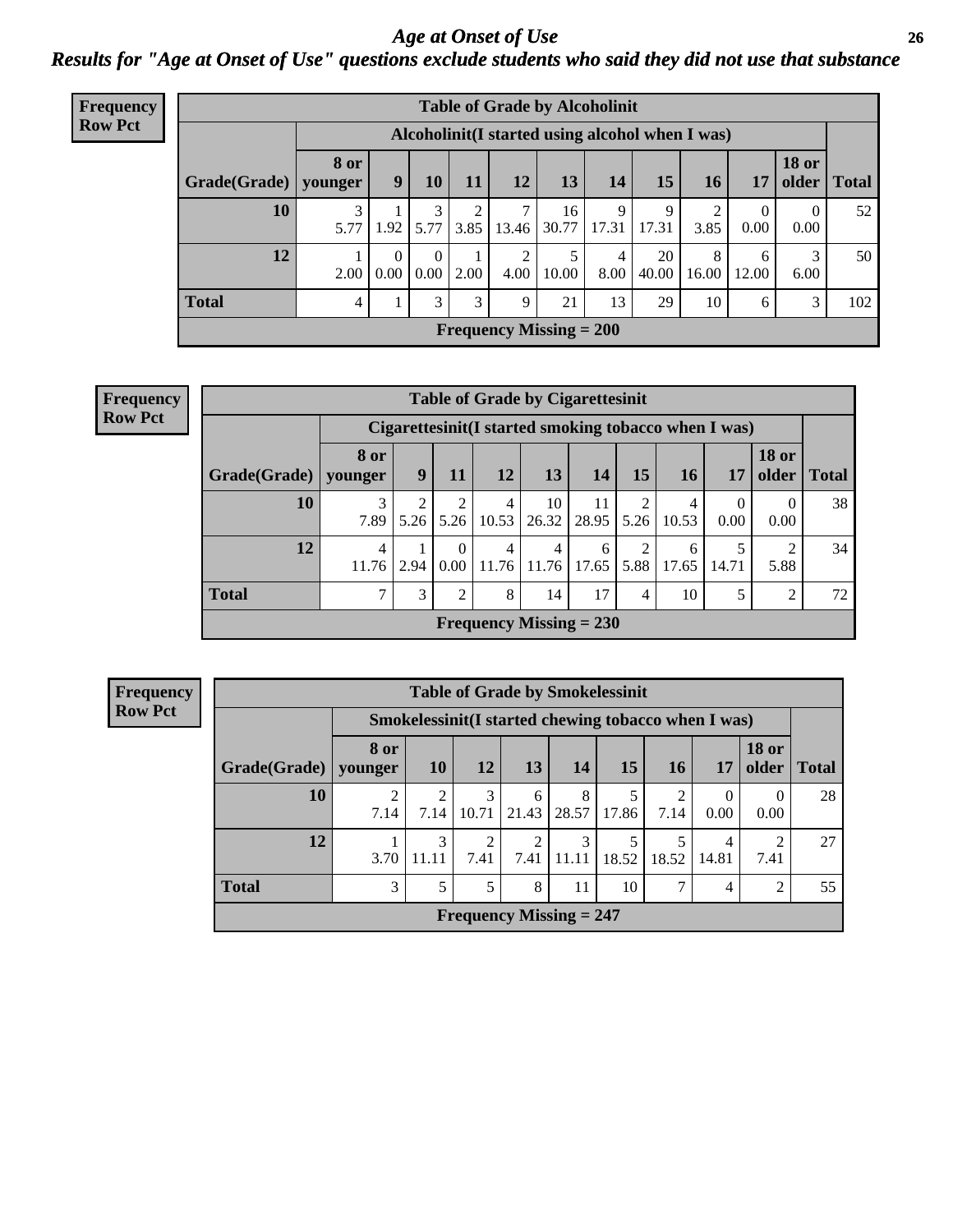#### *Age at Onset of Use* **27**

### *Results for "Age at Onset of Use" questions exclude students who said they did not use that substance*

| <b>Frequency</b> |
|------------------|
| <b>Row Pct</b>   |

| <b>Table of Grade by Marijuanainit</b> |                                                        |                         |                |                           |            |                         |            |                       |              |  |  |  |
|----------------------------------------|--------------------------------------------------------|-------------------------|----------------|---------------------------|------------|-------------------------|------------|-----------------------|--------------|--|--|--|
|                                        | Marijuanainit(I started using marijuana when I<br>was) |                         |                |                           |            |                         |            |                       |              |  |  |  |
| Grade(Grade)                           | <b>11</b>                                              | <b>12</b>               | 13             | 14                        | 15         | 16                      | 17         | <b>18 or</b><br>older | <b>Total</b> |  |  |  |
| 10                                     | 5.88                                                   | $\overline{4}$<br>23.53 | 3<br>17.65     | 3<br>17.65                | 4<br>23.53 | $\mathfrak{D}$<br>11.76 | 0<br>0.00  | $\Omega$<br>0.00      | 17           |  |  |  |
| 12                                     | 3.45                                                   | 0<br>0.00               | 3.45           | 3.45                      | 5<br>17.24 | 12<br>41.38             | 8<br>27.59 | 3.45                  | 29           |  |  |  |
| <b>Total</b>                           | $\overline{2}$                                         | 4                       | $\overline{4}$ | $\overline{\mathcal{A}}$  | 9          | 14                      | 8          |                       | 46           |  |  |  |
|                                        |                                                        |                         |                | Frequency Missing $= 256$ |            |                         |            |                       |              |  |  |  |

| Frequency      |              | <b>Table of Grade by Cocaineinit</b> |                                |           |                          |                  |                |
|----------------|--------------|--------------------------------------|--------------------------------|-----------|--------------------------|------------------|----------------|
| <b>Row Pct</b> |              | Cocaineinit (I started using         |                                |           |                          |                  |                |
|                | Grade(Grade) | <b>10</b>                            | 14                             | 15        | 16                       | 17               | <b>Total</b>   |
|                | 10           | $\theta$<br>0.00                     | 3<br>100.00                    | 0<br>0.00 | $\left( \right)$<br>0.00 | $\Omega$<br>0.00 |                |
|                | 12           | 20.00                                | 20.00                          | 20.00     | 20.00                    | 20.00            | $\overline{5}$ |
|                | <b>Total</b> |                                      | 4                              |           |                          |                  |                |
|                |              |                                      | <b>Frequency Missing = 294</b> |           |                          |                  |                |

| <b>Frequency</b> |              | <b>Table of Grade by Inhalantsinit</b> |                                                        |                           |                         |                  |                       |              |  |  |
|------------------|--------------|----------------------------------------|--------------------------------------------------------|---------------------------|-------------------------|------------------|-----------------------|--------------|--|--|
| <b>Row Pct</b>   |              |                                        | Inhalantsinit(I started using inhalants<br>when I was) |                           |                         |                  |                       |              |  |  |
|                  | Grade(Grade) | <b>8 or</b><br>vounger                 | 12                                                     | 13                        | 14                      | <b>16</b>        | <b>18 or</b><br>older | <b>Total</b> |  |  |
|                  | 10           | 3<br>37.50                             | 0<br>0.00                                              | $\overline{2}$<br>25.00   | $\overline{c}$<br>25.00 | 12.50            | $\left($<br>0.00      | 8            |  |  |
|                  | 12           | 0.00                                   | 33.33                                                  | $\Omega$<br>0.00          | 33.33                   | $\theta$<br>0.00 | 33.33                 | 3            |  |  |
|                  | <b>Total</b> | 3                                      | 3<br>2                                                 |                           |                         |                  |                       |              |  |  |
|                  |              |                                        |                                                        | Frequency Missing $= 291$ |                         |                  |                       |              |  |  |

*For Grade \* Steroidsinit all data are missing since all the levels of variable Steroidsinit are missing.*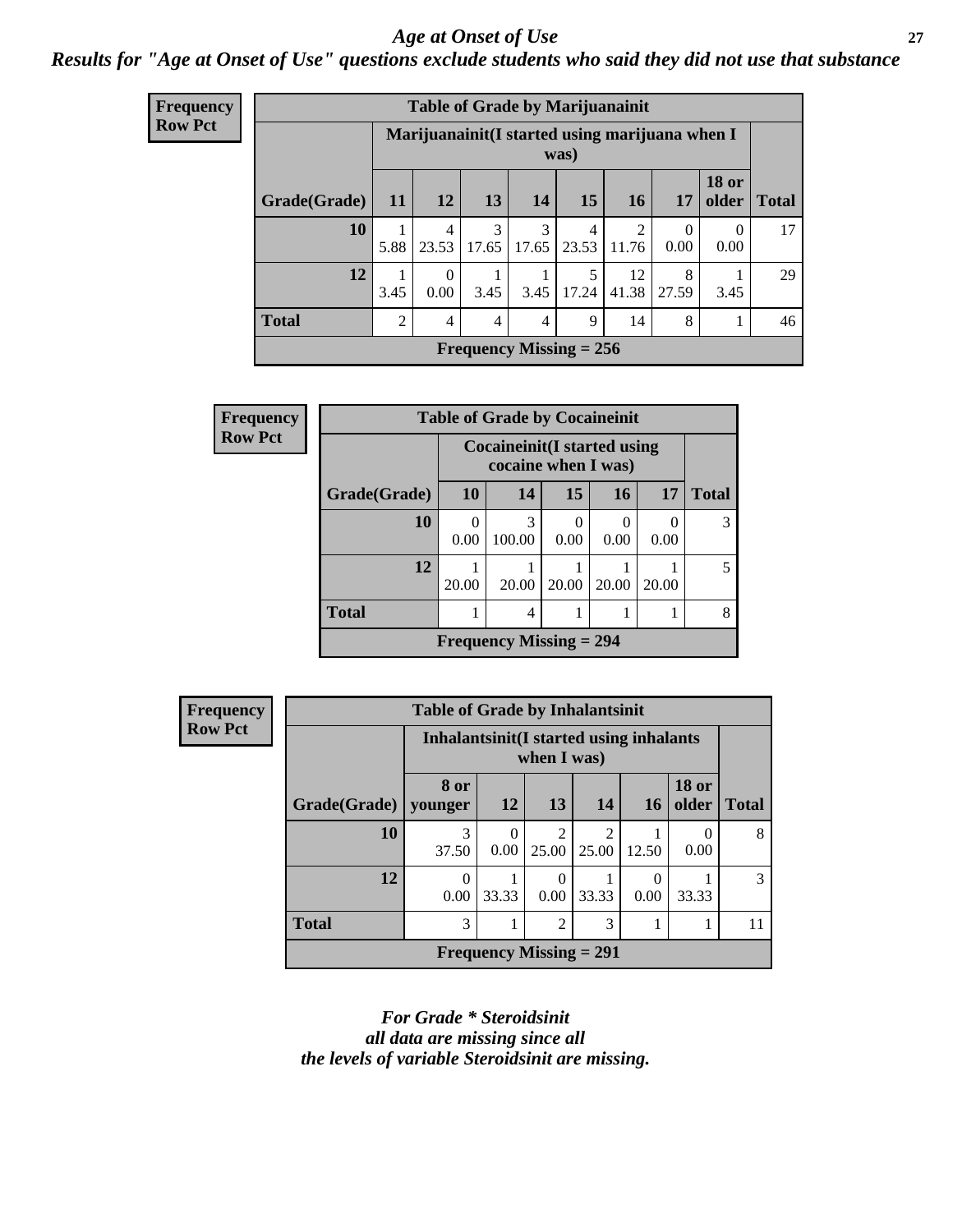#### *Age at Onset of Use* **28**

*Results for "Age at Onset of Use" questions exclude students who said they did not use that substance*

| Frequency      |              | <b>Table of Grade by Ecstasyinit</b> |                                                          |           |                |  |  |
|----------------|--------------|--------------------------------------|----------------------------------------------------------|-----------|----------------|--|--|
| <b>Row Pct</b> |              |                                      | Ecstasyinit(I<br>started using<br>ecstasy when I<br>was) |           |                |  |  |
|                | Grade(Grade) | 10                                   | 14                                                       | 15        | <b>Total</b>   |  |  |
|                | 10           | 33.33                                | 33.33                                                    | 33.33     | 3              |  |  |
|                | 12           | 0<br>0.00                            | $\overline{2}$<br>100.00                                 | 0<br>0.00 | $\overline{2}$ |  |  |
|                | <b>Total</b> |                                      | 3                                                        |           | 5              |  |  |
|                |              |                                      | <b>Frequency Missing = 297</b>                           |           |                |  |  |

| <b>Frequency</b> |              | <b>Table of Grade by Methinit</b> |                                                                     |           |                  |                           |              |
|------------------|--------------|-----------------------------------|---------------------------------------------------------------------|-----------|------------------|---------------------------|--------------|
| <b>Row Pct</b>   |              |                                   | <b>Methinit</b> (I started using<br>methamphetamines when I<br>was) |           |                  |                           |              |
|                  | Grade(Grade) | <b>11</b>                         | 13                                                                  | <b>15</b> | <b>16</b>        | <b>18 or</b><br>older     | <b>Total</b> |
|                  | 10           | 33.33                             | $\overline{2}$<br>66.67                                             | 0<br>0.00 | $\theta$<br>0.00 | $\mathbf{\Omega}$<br>0.00 | 3            |
|                  | 12           | 25.00                             | 0<br>$0.00\,$                                                       | 25.00     | 25.00            | 25.00                     | 4            |
|                  | <b>Total</b> | $\mathfrak{D}$                    | $\overline{2}$                                                      |           |                  |                           |              |
|                  |              | Frequency Missing $= 295$         |                                                                     |           |                  |                           |              |

| <b>Frequency</b> |              | <b>Table of Grade by Hallucinogensinit</b> |                  |                  |                                                           |                       |                |
|------------------|--------------|--------------------------------------------|------------------|------------------|-----------------------------------------------------------|-----------------------|----------------|
| <b>Row Pct</b>   |              |                                            |                  | was)             | Hallucinogensinit(I started<br>using hallucinogens when I |                       |                |
|                  | Grade(Grade) | 12                                         | 13               | 15               | <b>16</b>                                                 | <b>18 or</b><br>older | <b>Total</b>   |
|                  | 10           | 50.00                                      | 50.00            | $\Omega$<br>0.00 | $\Omega$<br>0.00                                          | 0<br>0.00             | $\overline{2}$ |
|                  | 12           | 0<br>0.00                                  | $\Omega$<br>0.00 | 33.33            | 33.33                                                     | 33.33                 | 3              |
|                  | <b>Total</b> |                                            |                  |                  |                                                           |                       | 5              |
|                  |              | Frequency Missing $= 297$                  |                  |                  |                                                           |                       |                |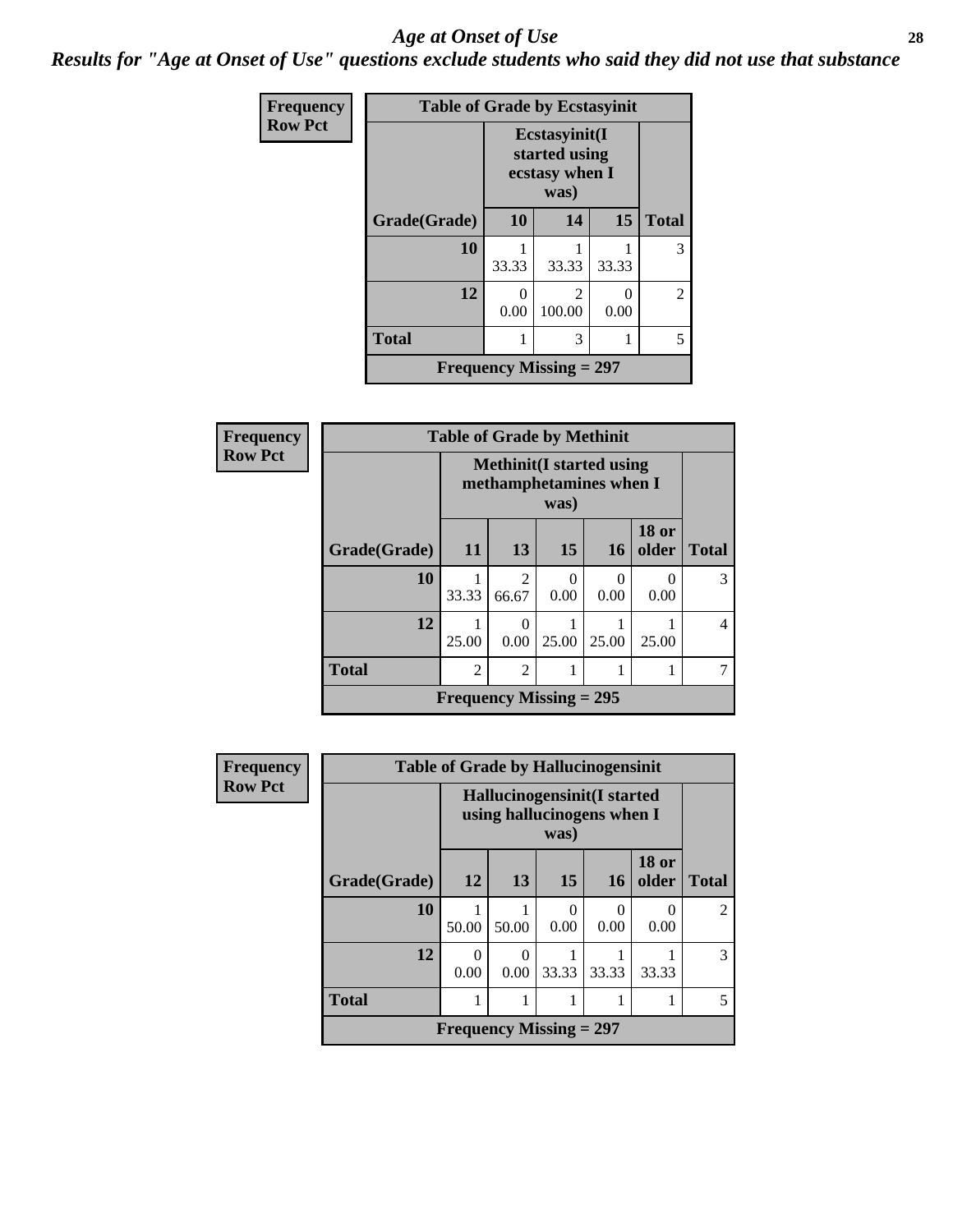#### *Age at Onset of Use* **29**

### *Results for "Age at Onset of Use" questions exclude students who said they did not use that substance*

| Frequency      | <b>Table of Grade by Prescriptioninit</b>                                                      |                 |                  |                  |                           |                |                        |                        |              |
|----------------|------------------------------------------------------------------------------------------------|-----------------|------------------|------------------|---------------------------|----------------|------------------------|------------------------|--------------|
| <b>Row Pct</b> | <b>Prescriptioninit(I started using prescription</b><br>drugs not prescribed to me when I was) |                 |                  |                  |                           |                |                        |                        |              |
|                | Grade(Grade)                                                                                   | 8 or<br>younger | <b>12</b>        | <b>13</b>        | 14                        | 15             | <b>16</b>              | 17                     | <b>Total</b> |
|                | 10                                                                                             | 3<br>25.00      | 8.33             | 8.33             | 4<br>33.33                | 3<br>25.00     | $\Omega$<br>0.00       | $\Omega$<br>0.00       | 12           |
|                | 12                                                                                             | 0<br>0.00       | $\Omega$<br>0.00 | $\Omega$<br>0.00 | $\mathfrak{D}$<br>25.00   | 12.50          | $\mathcal{D}$<br>25.00 | $\mathcal{R}$<br>37.50 | 8            |
|                | <b>Total</b>                                                                                   | 3               | 1                |                  | 6                         | $\overline{4}$ | $\mathcal{D}$          | 3                      | 20           |
|                |                                                                                                |                 |                  |                  | Frequency Missing $= 282$ |                |                        |                        |              |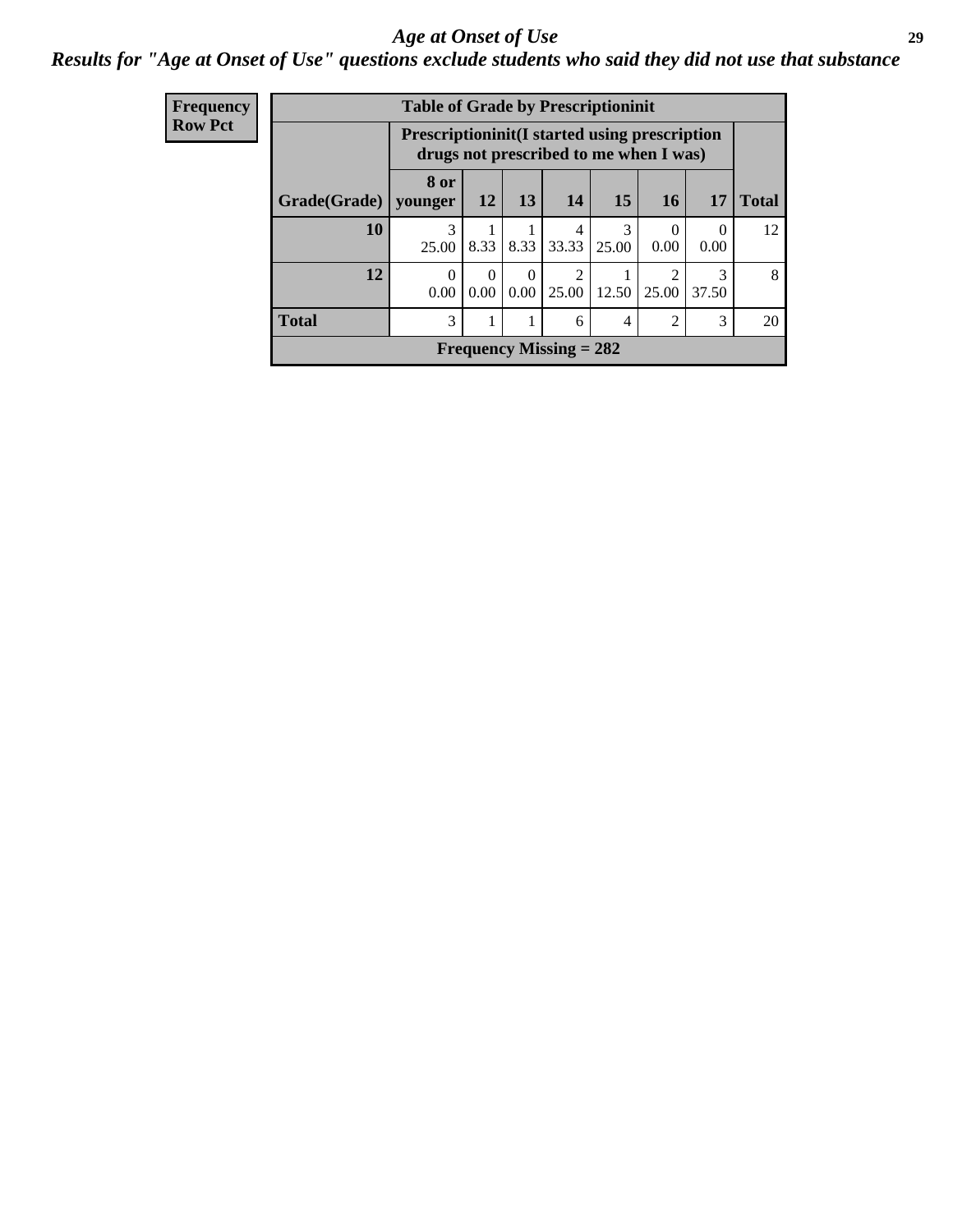| Frequency      | <b>Table of Alcoholharm by Grade</b>          |                    |             |              |  |
|----------------|-----------------------------------------------|--------------------|-------------|--------------|--|
| <b>Col Pct</b> | Alcoholharm(I<br>think alcohol is<br>harmful) | Grade(Grade)<br>10 | 12          | <b>Total</b> |  |
|                | <b>Strongly Agree</b>                         | 122<br>64.89       | 73<br>64.04 | 195          |  |
|                | <b>Somewhat Agree</b>                         | 44<br>23.40        | 21<br>18.42 | 65           |  |
|                | <b>Somewhat Disagree</b>                      | 18<br>9.57         | 11<br>9.65  | 29           |  |
|                | <b>Strongly Disagree</b>                      | 4<br>2.13          | 9<br>7.89   | 13           |  |
|                | <b>Total</b>                                  | 188                | 114         | 302          |  |

|                                                          |                    | <b>Table of Cigarettesharm by Grade</b> |              |  |  |  |  |
|----------------------------------------------------------|--------------------|-----------------------------------------|--------------|--|--|--|--|
| Cigarettesharm(I<br>think smoking<br>tobacco is harmful) | Grade(Grade)<br>10 | 12                                      | <b>Total</b> |  |  |  |  |
| <b>Strongly Agree</b>                                    | 151<br>80.32       | 85<br>74.56                             | 236          |  |  |  |  |
| <b>Somewhat Agree</b>                                    | 23<br>12.23        | 20<br>17.54                             | 43           |  |  |  |  |
| <b>Somewhat Disagree</b>                                 | 8<br>4.26          | 4<br>3.51                               | 12           |  |  |  |  |
| <b>Strongly Disagree</b>                                 | 6<br>3.19          | 5<br>4.39                               | 11           |  |  |  |  |
| <b>Total</b>                                             | 188                | 114                                     | 302          |  |  |  |  |

| Frequency      | <b>Table of Smokelessharm by Grade</b>                  |              |                    |              |
|----------------|---------------------------------------------------------|--------------|--------------------|--------------|
| <b>Col Pct</b> | Smokelessharm(I<br>think chewing<br>tobacco is harmful) | 10           | Grade(Grade)<br>12 | <b>Total</b> |
|                | <b>Strongly Agree</b>                                   | 140<br>74.47 | 85<br>74.56        | 225          |
|                | <b>Somewhat Agree</b>                                   | 33<br>17.55  | 20<br>17.54        | 53           |
|                | <b>Somewhat Disagree</b>                                | 8<br>4.26    | 4<br>3.51          | 12           |
|                | <b>Strongly Disagree</b>                                | 3.72         | 5<br>4.39          | 12           |
|                | <b>Total</b>                                            | 188          | 114                | 302          |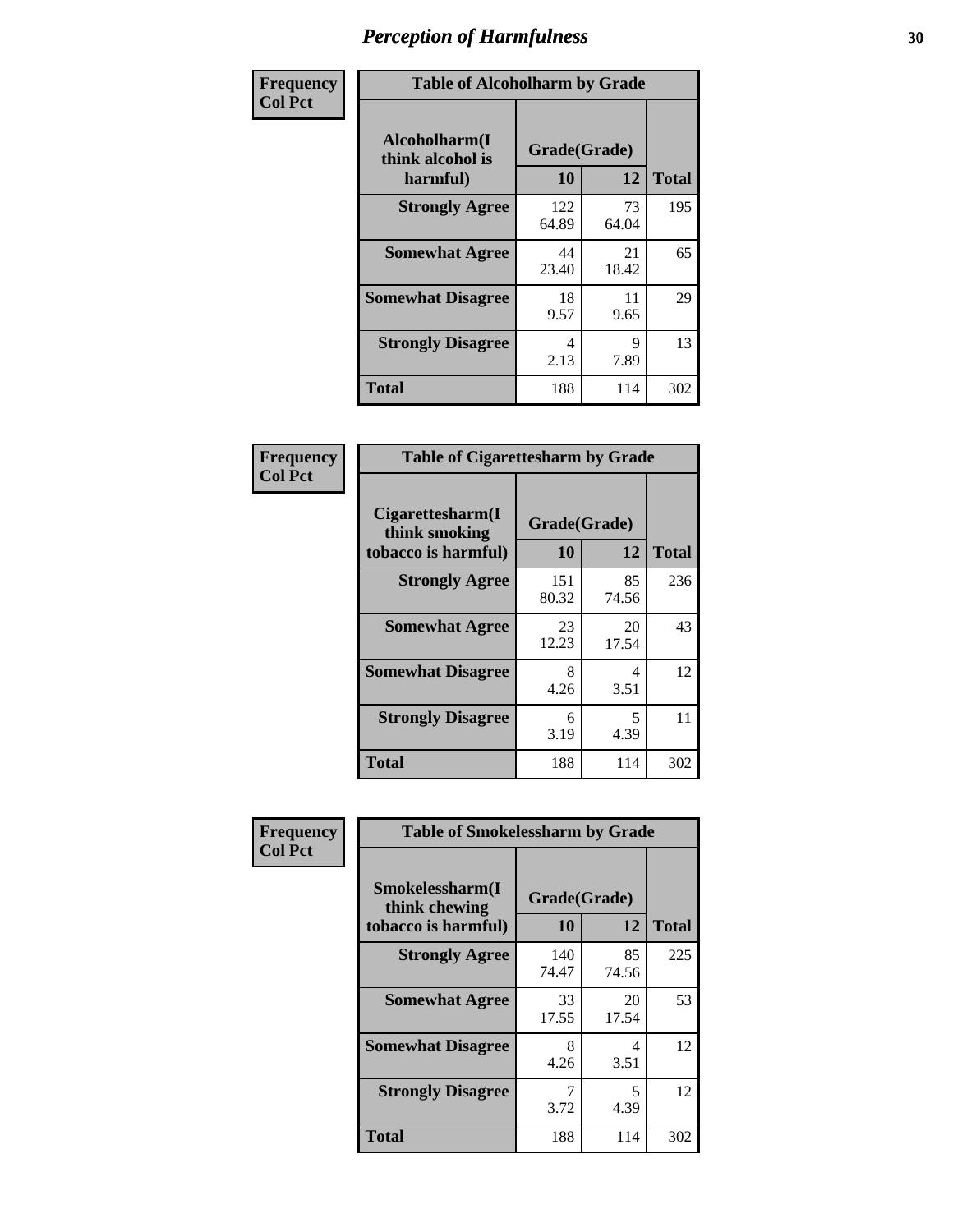| Frequency      |                                                   | <b>Table of Marijuanaharm by Grade</b> |             |              |  |  |
|----------------|---------------------------------------------------|----------------------------------------|-------------|--------------|--|--|
| <b>Col Pct</b> | Marijuanaharm(I<br>think marijuana is<br>harmful) | Grade(Grade)<br>10                     | 12          | <b>Total</b> |  |  |
|                | <b>Strongly Agree</b>                             | 144<br>76.60                           | 77<br>67.54 | 221          |  |  |
|                | <b>Somewhat Agree</b>                             | 17<br>9.04                             | 14<br>12.28 | 31           |  |  |
|                | <b>Somewhat Disagree</b>                          | 9<br>4.79                              | 8<br>7.02   | 17           |  |  |
|                | <b>Strongly Disagree</b>                          | 18<br>9.57                             | 15<br>13.16 | 33           |  |  |
|                | <b>Total</b>                                      | 188                                    | 114         | 302          |  |  |

|                                               | <b>Table of Cocaineharm by Grade</b> |                    |     |  |  |  |  |
|-----------------------------------------------|--------------------------------------|--------------------|-----|--|--|--|--|
| Cocaineharm(I<br>think cocaine is<br>harmful) | 10                                   | Grade(Grade)<br>12 |     |  |  |  |  |
| <b>Strongly Agree</b>                         | 174<br>92.55                         | 101<br>88.60       | 275 |  |  |  |  |
| <b>Somewhat Agree</b>                         | 7<br>3.72                            | 7<br>6.14          | 14  |  |  |  |  |
| <b>Somewhat Disagree</b>                      | 0<br>0.00                            | 0.88               |     |  |  |  |  |
| <b>Strongly Disagree</b>                      | 7<br>3.72                            | 5<br>4.39          | 12  |  |  |  |  |
| <b>Total</b>                                  | 188                                  | 114                | 302 |  |  |  |  |

| Frequency      | <b>Table of Inhalantsharm by Grade</b>  |                        |                        |              |
|----------------|-----------------------------------------|------------------------|------------------------|--------------|
| <b>Col Pct</b> | Inhalantsharm(I)<br>think inhalants are | Grade(Grade)           |                        |              |
|                | harmful)                                | 10                     | 12                     | <b>Total</b> |
|                | <b>Strongly Agree</b>                   | 171<br>90.96           | 100<br>87.72           | 271          |
|                | <b>Somewhat Agree</b>                   | 9<br>4.79              | 6.14                   | 16           |
|                | <b>Somewhat Disagree</b>                | $\mathfrak{D}$<br>1.06 | $\mathfrak{D}$<br>1.75 | 4            |
|                | <b>Strongly Disagree</b>                | 6<br>3.19              | 5<br>4.39              | 11           |
|                | <b>Total</b>                            | 188                    | 114                    | 302          |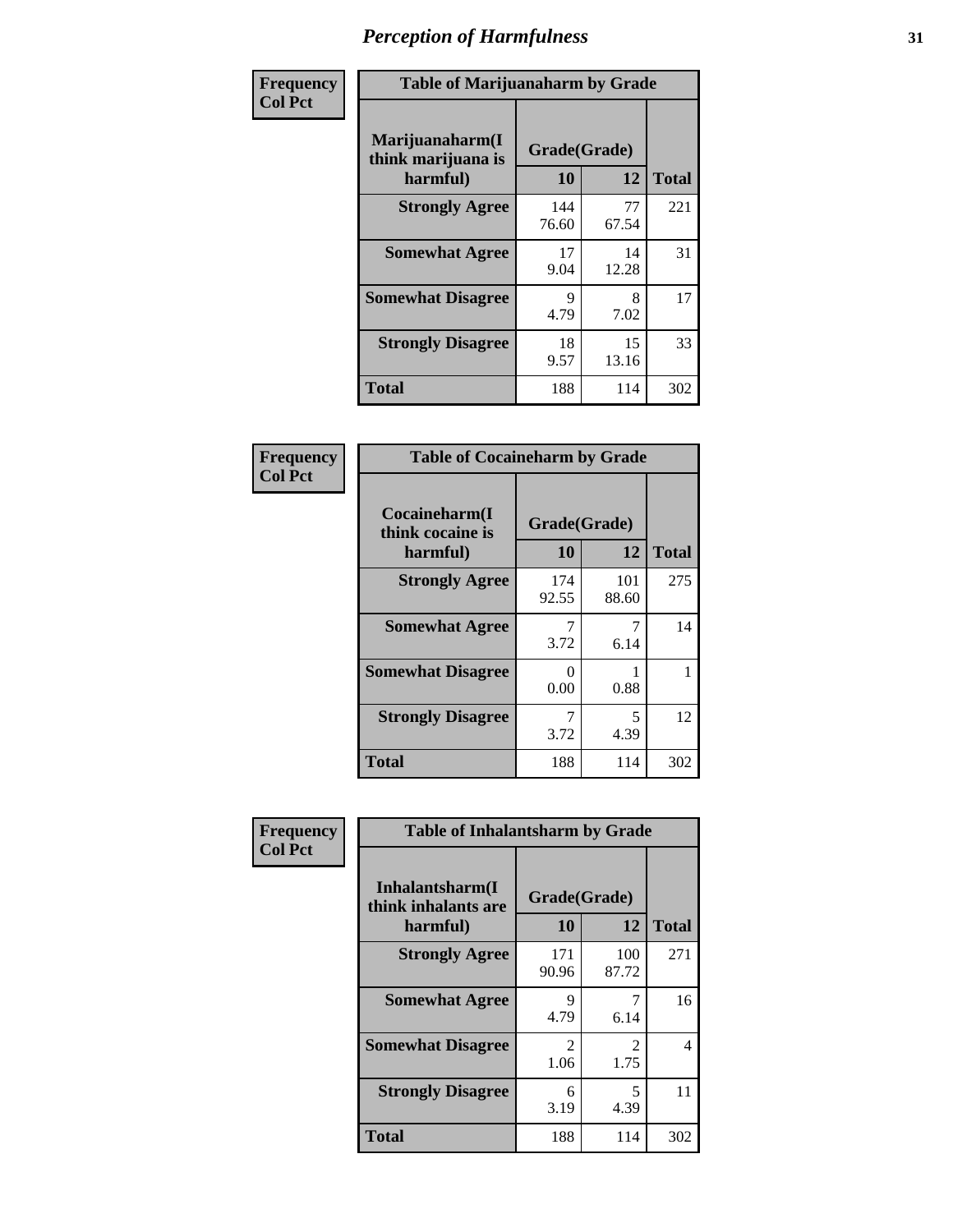| Frequency      | <b>Table of Steroidsharm by Grade</b>            |                                     |             |              |  |
|----------------|--------------------------------------------------|-------------------------------------|-------------|--------------|--|
| <b>Col Pct</b> | Steroidsharm(I<br>think steroids are<br>harmful) | Grade(Grade)<br>10                  | 12          | <b>Total</b> |  |
|                | <b>Strongly Agree</b>                            | 167<br>88.83                        | 96<br>84.21 | 263          |  |
|                | <b>Somewhat Agree</b>                            | 12<br>6.38                          | 9<br>7.89   | 21           |  |
|                | <b>Somewhat Disagree</b>                         | $\mathcal{D}_{\mathcal{L}}$<br>1.06 | 3<br>2.63   | 5            |  |
|                | <b>Strongly Disagree</b>                         | 3.72                                | 6<br>5.26   | 13           |  |
|                | <b>Total</b>                                     | 188                                 | 114         | 302          |  |

| <b>Table of Ecstasyharm by Grade</b>          |                    |                        |     |  |  |  |
|-----------------------------------------------|--------------------|------------------------|-----|--|--|--|
| Ecstasyharm(I<br>think ecstasy is<br>harmful) | Grade(Grade)<br>10 | <b>Total</b>           |     |  |  |  |
| <b>Strongly Agree</b>                         | 168<br>89.36       | 99<br>86.84            | 267 |  |  |  |
| <b>Somewhat Agree</b>                         | 11<br>5.85         | 8<br>7.02              | 19  |  |  |  |
| <b>Somewhat Disagree</b>                      | 2<br>1.06          | $\mathfrak{D}$<br>1.75 | 4   |  |  |  |
| <b>Strongly Disagree</b>                      | 7<br>3.72          | 5<br>4.39              | 12  |  |  |  |
| Total                                         | 188                | 114                    | 302 |  |  |  |

| Frequency      | <b>Table of Methharm by Grade</b>                            |                    |              |              |  |
|----------------|--------------------------------------------------------------|--------------------|--------------|--------------|--|
| <b>Col Pct</b> | <b>Methharm</b> (I think<br>methamphetamines<br>are harmful) | Grade(Grade)<br>10 | 12           | <b>Total</b> |  |
|                | <b>Strongly Agree</b>                                        | 174<br>92.55       | 103<br>90.35 | 277          |  |
|                | <b>Somewhat Agree</b>                                        | 3.72               | 4<br>3.51    | 11           |  |
|                | <b>Somewhat Disagree</b>                                     | 0<br>0.00          | 2<br>1.75    | 2            |  |
|                | <b>Strongly Disagree</b>                                     | 3.72               | 5<br>4.39    | 12           |  |
|                | <b>Total</b>                                                 | 188                | 114          | 302          |  |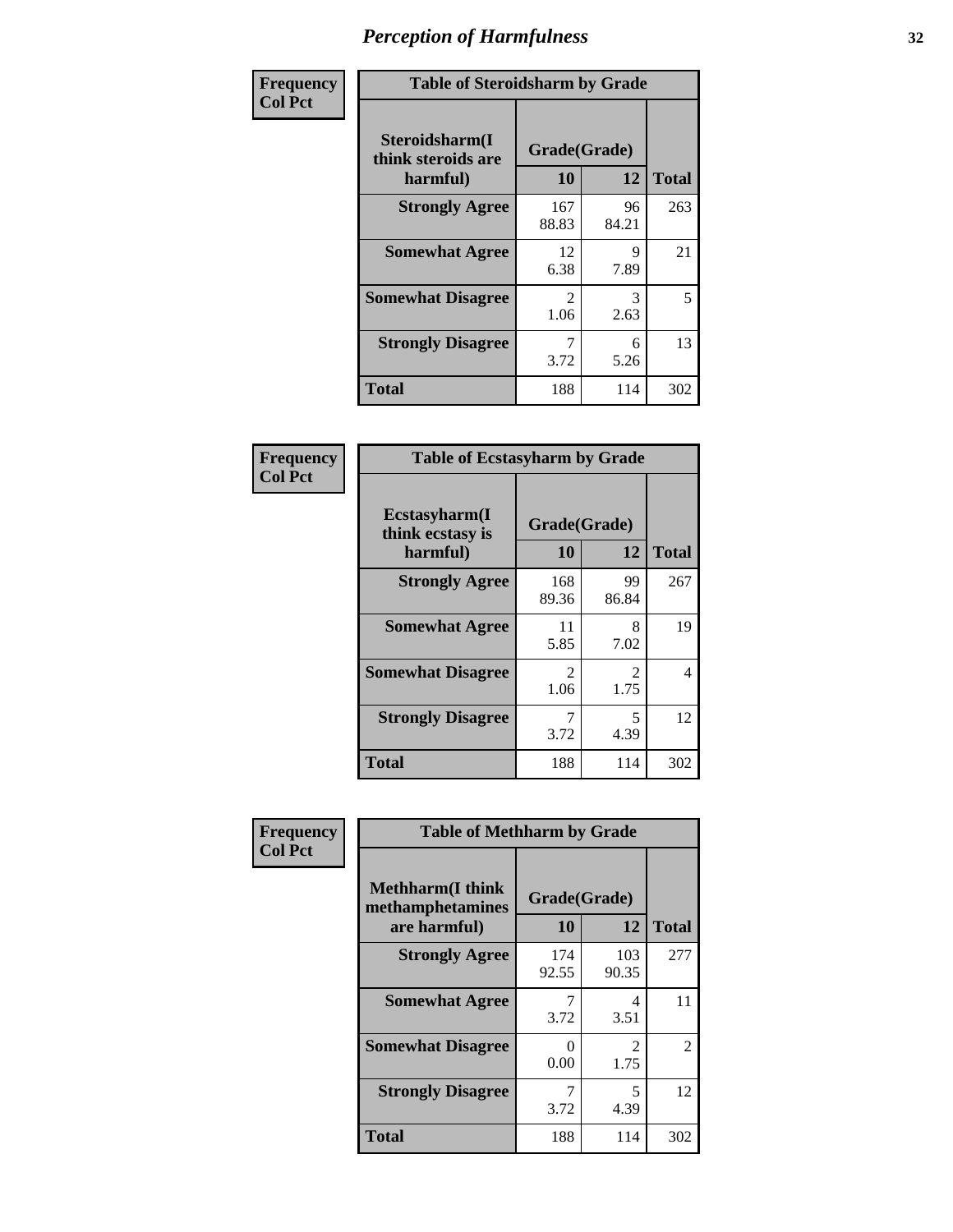| Frequency | <b>Table of Hallucinogensharm by Grade</b>                 |                       |             |              |  |
|-----------|------------------------------------------------------------|-----------------------|-------------|--------------|--|
| Col Pct   | Hallucinogensharm(I<br>think hallucinogens<br>are harmful) | Grade(Grade)<br>10    | 12          | <b>Total</b> |  |
|           | <b>Strongly Agree</b>                                      | 173<br>92.02          | 98<br>85.96 | 271          |  |
|           | <b>Somewhat Agree</b>                                      | 3.72                  | 6<br>5.26   | 13           |  |
|           | <b>Somewhat Disagree</b>                                   | $\mathcal{L}$<br>1.06 | 3<br>2.63   | 5            |  |
|           | <b>Strongly Disagree</b>                                   | 6<br>3.19             | 6.14        | 13           |  |
|           | <b>Total</b>                                               | 188                   | 114         | 302          |  |

| <b>Table of Prescriptionharm by Grade</b>                                         |              |                        |              |  |  |
|-----------------------------------------------------------------------------------|--------------|------------------------|--------------|--|--|
| <b>Prescriptionharm</b> (I<br>think prescription<br>drugs not<br>prescribed to me | Grade(Grade) |                        |              |  |  |
| are harmful)                                                                      | 10           | 12                     | <b>Total</b> |  |  |
| <b>Strongly Agree</b>                                                             | 152<br>80.85 | 93<br>81.58            | 245          |  |  |
| <b>Somewhat Agree</b>                                                             | 20<br>10.64  | 11<br>9.65             | 31           |  |  |
| <b>Somewhat Disagree</b>                                                          | 8<br>4.26    | $\mathfrak{D}$<br>1.75 | 10           |  |  |
| <b>Strongly Disagree</b>                                                          | 8<br>4.26    | 8<br>7.02              | 16           |  |  |
| <b>Total</b>                                                                      | 188          | 114                    | 302          |  |  |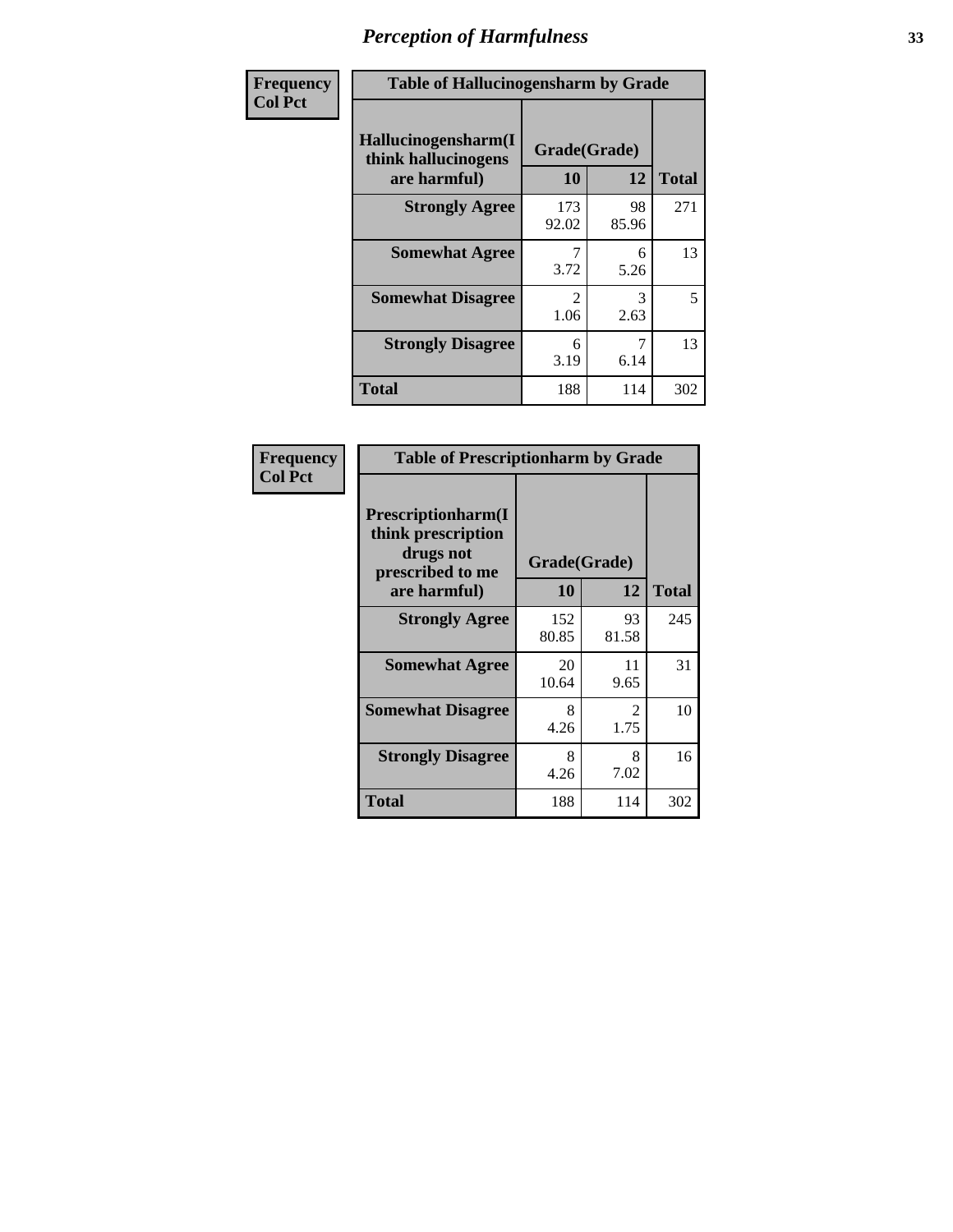# *Disapproval by Adults* **34**

| Frequency      | <b>Table of Alcoholadult by Grade</b>                                 |                    |             |              |  |
|----------------|-----------------------------------------------------------------------|--------------------|-------------|--------------|--|
| <b>Col Pct</b> | <b>Alcoholadult</b> (Adults<br>would disapprove if<br>I used alcohol) | Grade(Grade)<br>10 | 12          | <b>Total</b> |  |
|                | <b>Strongly Agree</b>                                                 | 135<br>71.81       | 74<br>64.91 | 209          |  |
|                | <b>Somewhat Agree</b>                                                 | 30<br>15.96        | 24<br>21.05 | 54           |  |
|                | <b>Somewhat Disagree</b>                                              | 14<br>7.45         | 11<br>9.65  | 25           |  |
|                | <b>Strongly Disagree</b>                                              | 9<br>4.79          | 5<br>4.39   | 14           |  |
|                | <b>Total</b>                                                          | 188                | 114         | 302          |  |

| <b>Table of Tobaccoadult by Grade</b>                                                            |              |             |     |  |  |  |
|--------------------------------------------------------------------------------------------------|--------------|-------------|-----|--|--|--|
| <b>Tobaccoadult(Adults</b><br>Grade(Grade)<br>would disapprove if<br>10<br>12<br>I used tobacco) |              |             |     |  |  |  |
| <b>Strongly Agree</b>                                                                            | 140<br>74.47 | 74<br>64.91 | 214 |  |  |  |
| <b>Somewhat Agree</b>                                                                            | 22<br>11.70  | 14<br>12.28 | 36  |  |  |  |
| <b>Somewhat Disagree</b>                                                                         | 14<br>7.45   | 16<br>14.04 | 30  |  |  |  |
| <b>Strongly Disagree</b>                                                                         | 12<br>6.38   | 10<br>8.77  | 22  |  |  |  |
| <b>Total</b>                                                                                     | 188          | 114         | 302 |  |  |  |

| Frequency      | <b>Table of Marijuanaadult by Grade</b>                           |                    |             |              |  |
|----------------|-------------------------------------------------------------------|--------------------|-------------|--------------|--|
| <b>Col Pct</b> | Marijuanaadult(Adults<br>would disapprove if I<br>used marijuana) | Grade(Grade)<br>10 | 12          | <b>Total</b> |  |
|                | <b>Strongly Agree</b>                                             | 163<br>86.70       | 93<br>81.58 | 256          |  |
|                | <b>Somewhat Agree</b>                                             | 3.72               | 11<br>9.65  | 18           |  |
|                | <b>Somewhat Disagree</b>                                          | 4<br>2.13          | 5<br>4.39   | 9            |  |
|                | <b>Strongly Disagree</b>                                          | 14<br>7.45         | 5<br>4.39   | 19           |  |
|                | <b>Total</b>                                                      | 188                | 114         | 302          |  |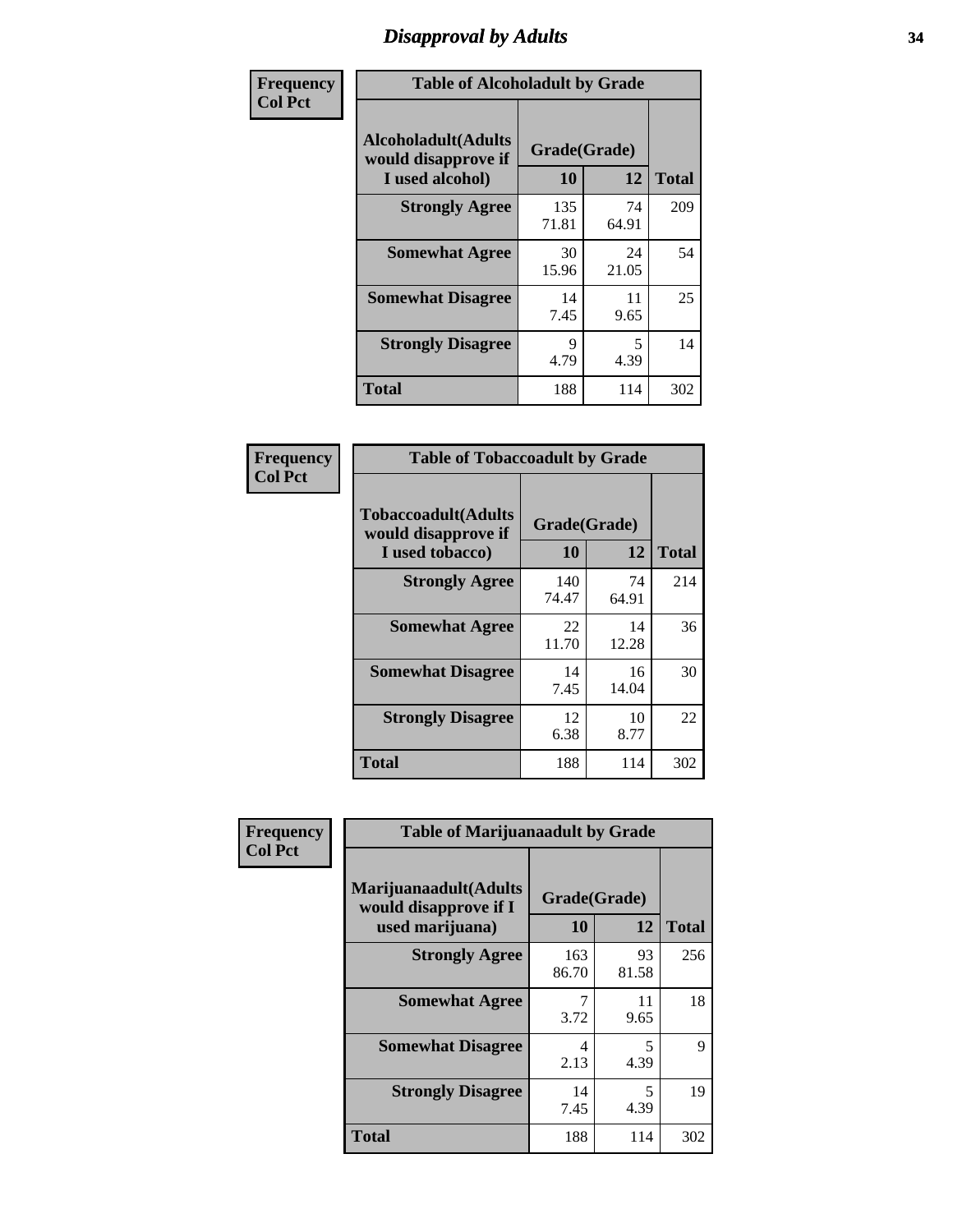# *Disapproval by Adults* **35**

| Frequency      | <b>Table of Otherdrugadult by Grade</b>                                     |                       |             |              |  |
|----------------|-----------------------------------------------------------------------------|-----------------------|-------------|--------------|--|
| <b>Col Pct</b> | <b>Otherdrugadult</b> (Adults<br>would disapprove if I<br>used other drugs) | Grade(Grade)<br>10    | 12          | <b>Total</b> |  |
|                | <b>Strongly Agree</b>                                                       | 174<br>92.55          | 96<br>84.21 | 270          |  |
|                | <b>Somewhat Agree</b>                                                       | $\mathcal{R}$<br>1.60 | 11<br>9.65  | 14           |  |
|                | <b>Somewhat Disagree</b>                                                    | 2<br>1.06             | 3<br>2.63   | 5            |  |
|                | <b>Strongly Disagree</b>                                                    | 9<br>4.79             | 4<br>3.51   | 13           |  |
|                | <b>Total</b>                                                                | 188                   | 114         | 302          |  |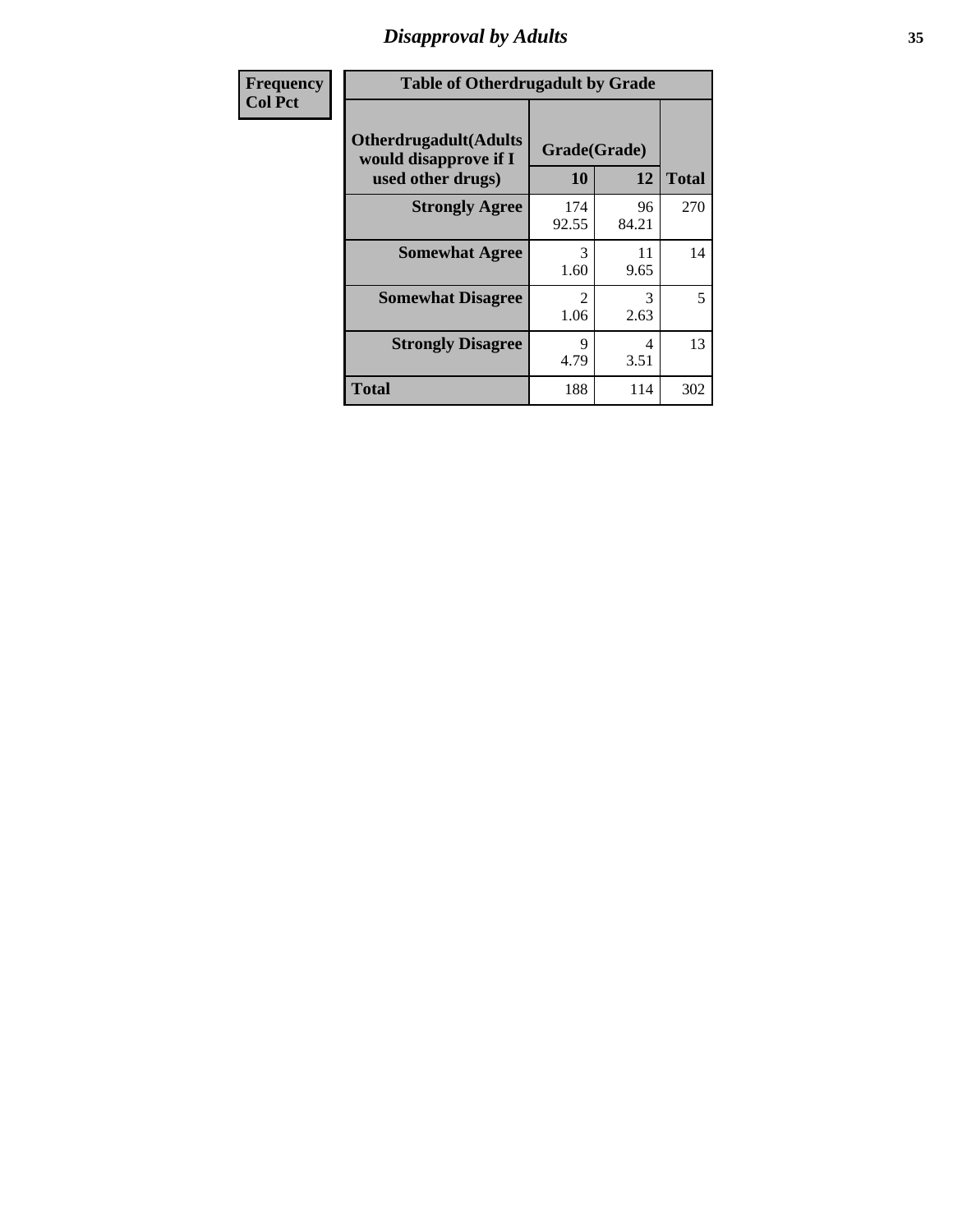# *Disapproval by Peers* **36**

| Frequency      | <b>Table of Alcoholpeer by Grade</b>                    |              |             |              |  |
|----------------|---------------------------------------------------------|--------------|-------------|--------------|--|
| <b>Col Pct</b> | Alcoholpeer(My<br>friends would<br>disapprove if I used | Grade(Grade) |             |              |  |
|                | alcohol)                                                | 10           | 12          | <b>Total</b> |  |
|                | <b>Strongly Agree</b>                                   | 63<br>33.51  | 34<br>29.82 | 97           |  |
|                | <b>Somewhat Agree</b>                                   | 42<br>22.34  | 27<br>23.68 | 69           |  |
|                | <b>Somewhat Disagree</b>                                | 51<br>27.13  | 26<br>22.81 | 77           |  |
|                | <b>Strongly Disagree</b>                                | 32<br>17.02  | 27<br>23.68 | 59           |  |
|                | Total                                                   | 188          | 114         | 302          |  |

| Frequency      | <b>Table of Tobaccopeer by Grade</b>                                |                    |             |              |  |
|----------------|---------------------------------------------------------------------|--------------------|-------------|--------------|--|
| <b>Col Pct</b> | Tobaccopeer(My<br>friends would<br>disapprove if I used<br>tobacco) | Grade(Grade)<br>10 | 12          | <b>Total</b> |  |
|                | <b>Strongly Agree</b>                                               | 74                 | 40          | 114          |  |
|                |                                                                     | 39.36              | 35.09       |              |  |
|                | <b>Somewhat Agree</b>                                               | 37<br>19.68        | 22<br>19.30 | 59           |  |
|                | <b>Somewhat Disagree</b>                                            | 44<br>23.40        | 25<br>21.93 | 69           |  |
|                | <b>Strongly Disagree</b>                                            | 33<br>17.55        | 27<br>23.68 | 60           |  |
|                | Total                                                               | 188                | 114         | 302          |  |

| Frequency      | <b>Table of Marijuanapeer by Grade</b>                    |              |             |              |  |
|----------------|-----------------------------------------------------------|--------------|-------------|--------------|--|
| <b>Col Pct</b> | Marijuanapeer(My<br>friends would<br>disapprove if I used | Grade(Grade) |             |              |  |
|                | marijuana)                                                | 10           | 12          | <b>Total</b> |  |
|                | <b>Strongly Agree</b>                                     | 98<br>52.13  | 57<br>50.00 | 155          |  |
|                | <b>Somewhat Agree</b>                                     | 36<br>19.15  | 25<br>21.93 | 61           |  |
|                | <b>Somewhat Disagree</b>                                  | 23<br>12.23  | 16<br>14.04 | 39           |  |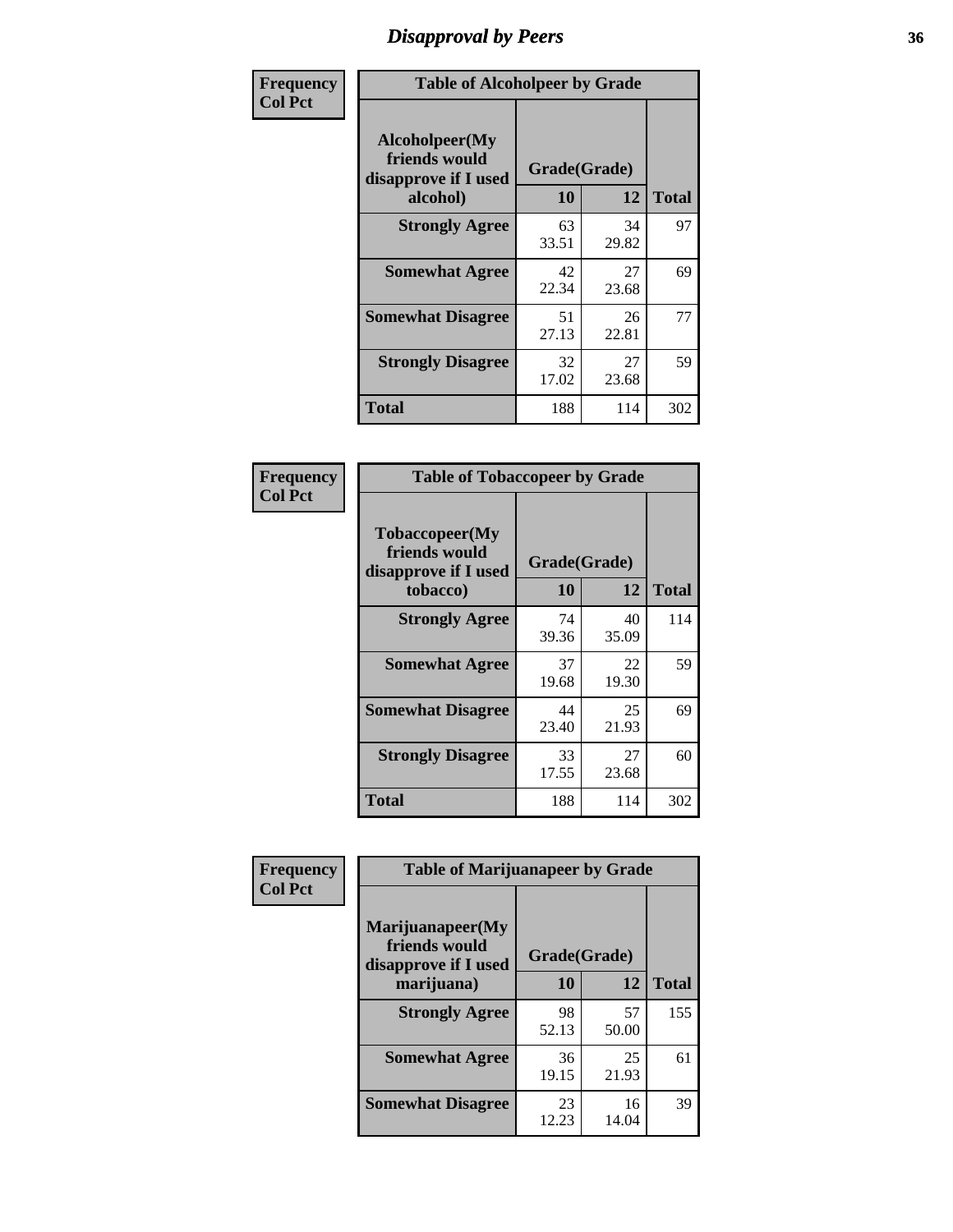# *Disapproval by Peers* **37**

| <b>Frequency</b> | <b>Table of Marijuanapeer by Grade</b>                                  |                    |             |              |
|------------------|-------------------------------------------------------------------------|--------------------|-------------|--------------|
| <b>Col Pct</b>   | Marijuanapeer(My<br>friends would<br>disapprove if I used<br>marijuana) | Grade(Grade)<br>10 | 12          | <b>Total</b> |
|                  | <b>Strongly Disagree</b>                                                | 31<br>16.49        | 16<br>14.04 | 47           |
|                  | Total                                                                   | 188                | 114         | 302          |

| Frequency      | <b>Table of Otherdrugpeer by Grade</b>                                    |                    |             |              |  |
|----------------|---------------------------------------------------------------------------|--------------------|-------------|--------------|--|
| <b>Col Pct</b> | Otherdrugpeer(My<br>friends would<br>disapprove if I used<br>other drugs) | Grade(Grade)<br>10 | 12          | <b>Total</b> |  |
|                | <b>Strongly Agree</b>                                                     | 113<br>60.11       | 67<br>58.77 | 180          |  |
|                | <b>Somewhat Agree</b>                                                     | 35<br>18.62        | 25<br>21.93 | 60           |  |
|                | <b>Somewhat Disagree</b>                                                  | 18<br>9.57         | 11<br>9.65  | 29           |  |
|                | <b>Strongly Disagree</b>                                                  | 22<br>11.70        | 11<br>9.65  | 33           |  |
|                | <b>Total</b>                                                              | 188                | 114         | 302          |  |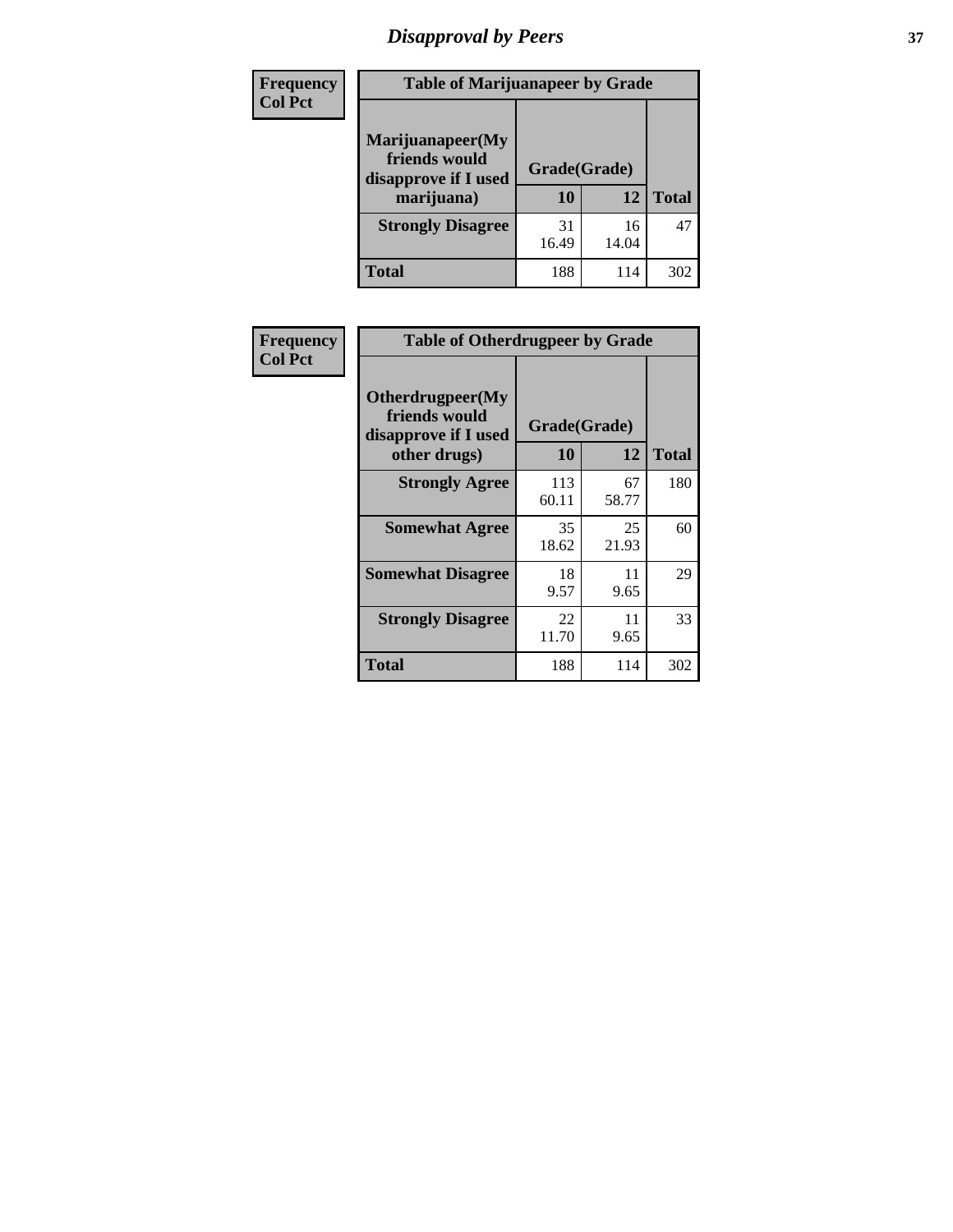| Frequency<br><b>Col Pct</b> | <b>Table of Alcohollocation1 by Grade</b> |              |             |              |  |
|-----------------------------|-------------------------------------------|--------------|-------------|--------------|--|
|                             | <b>Alcohollocation1(Places</b>            | Grade(Grade) |             |              |  |
|                             | <b>Friends Use Alcohol)</b>               | 10           | 12          | <b>Total</b> |  |
|                             |                                           | 109<br>57.98 | 78<br>68.42 | 187          |  |
|                             | Do Not Use                                | 79<br>42.02  | 36<br>31.58 | 115          |  |
|                             | <b>Total</b>                              | 188          | 114         | 302          |  |

| Frequency      | <b>Table of Alcohollocation2 by Grade</b>                     |                    |             |              |
|----------------|---------------------------------------------------------------|--------------------|-------------|--------------|
| <b>Col Pct</b> | <b>Alcohollocation2(Places</b><br><b>Friends Use Alcohol)</b> | Grade(Grade)<br>10 | <b>12</b>   | <b>Total</b> |
|                |                                                               | 131<br>69.68       | 76<br>66.67 | 207          |
|                | Home                                                          | 57<br>30.32        | 38<br>33.33 | 95           |
|                | <b>Total</b>                                                  | 188                | 114         | 302          |

| Frequency<br><b>Col Pct</b> | <b>Table of Alcohollocation 3 by Grade</b>                    |                    |              |              |
|-----------------------------|---------------------------------------------------------------|--------------------|--------------|--------------|
|                             | <b>Alcohollocation3(Places</b><br><b>Friends Use Alcohol)</b> | Grade(Grade)<br>10 | 12           | <b>Total</b> |
|                             |                                                               | 184<br>97.87       | 112<br>98.25 | 296          |
|                             | <b>School</b>                                                 | 4<br>2.13          | 2<br>1.75    | 6            |
|                             | <b>Total</b>                                                  | 188                | 114          | 302          |

| Frequency      | <b>Table of Alcohollocation4 by Grade</b> |              |              |              |  |
|----------------|-------------------------------------------|--------------|--------------|--------------|--|
| <b>Col Pct</b> | <b>Alcohollocation4(Places</b>            | Grade(Grade) |              |              |  |
|                | <b>Friends Use Alcohol)</b>               | 10           | 12           | <b>Total</b> |  |
|                |                                           | 176<br>93.62 | 105<br>92.11 | 281          |  |
|                | Car                                       | 12<br>6.38   | 9<br>7.89    | 21           |  |
|                | <b>Total</b>                              | 188          | 114          | 302          |  |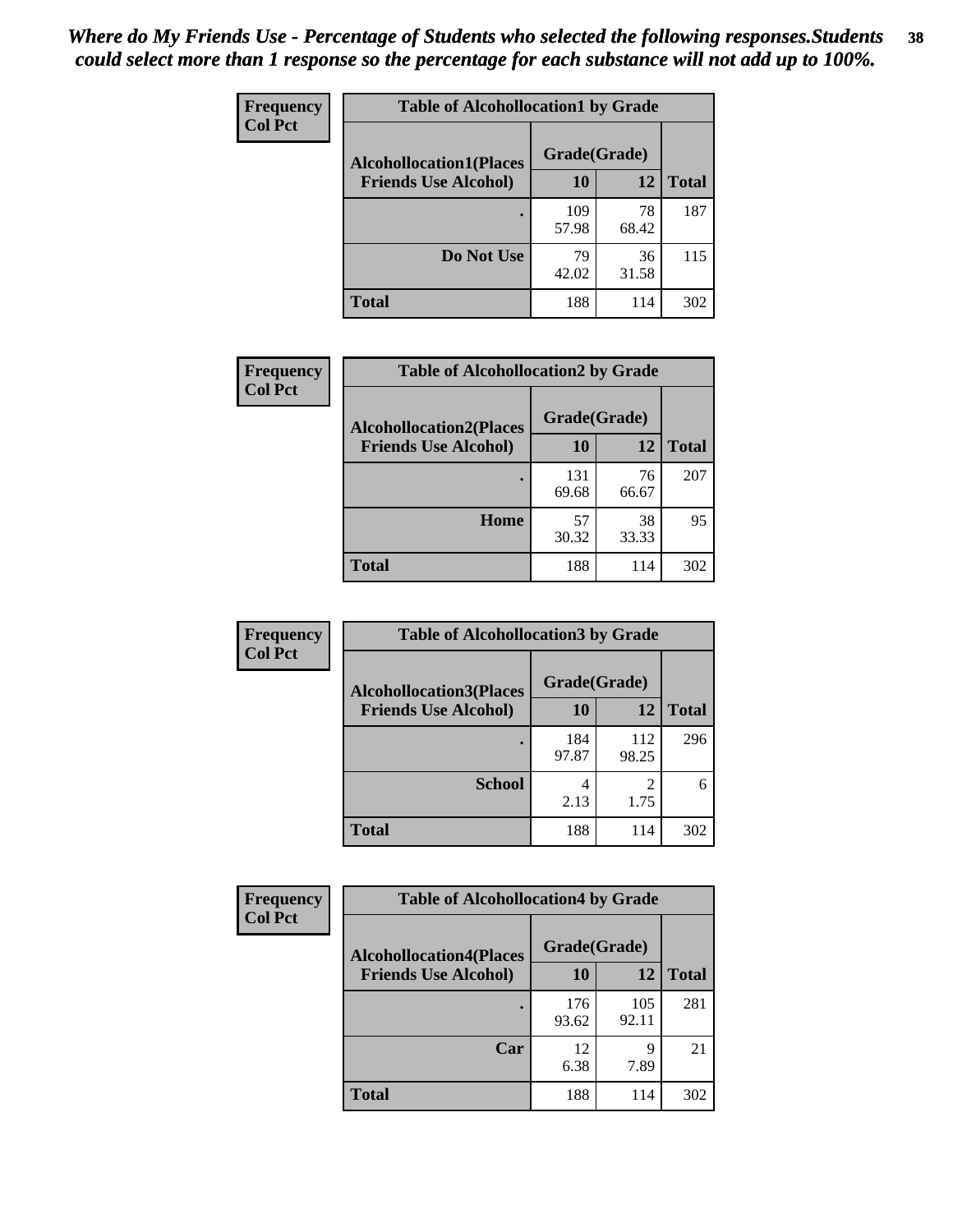| Frequency<br><b>Col Pct</b> | <b>Table of Alcohollocation5 by Grade</b>      |              |             |              |  |
|-----------------------------|------------------------------------------------|--------------|-------------|--------------|--|
|                             | Grade(Grade)<br><b>Alcohollocation5(Places</b> |              |             |              |  |
|                             | <b>Friends Use Alcohol)</b>                    | 10           | 12          | <b>Total</b> |  |
|                             |                                                | 116<br>61.70 | 59<br>51.75 | 175          |  |
|                             | <b>Friend's House</b>                          | 72<br>38.30  | 55<br>48.25 | 127          |  |
|                             | <b>Total</b>                                   | 188          | 114         | 302          |  |

| <b>Frequency</b> | <b>Table of Alcohollocation6 by Grade</b> |              |             |              |
|------------------|-------------------------------------------|--------------|-------------|--------------|
| <b>Col Pct</b>   | <b>Alcohollocation6(Places</b>            | Grade(Grade) |             |              |
|                  | <b>Friends Use Alcohol)</b>               | 10           | 12          | <b>Total</b> |
|                  |                                           | 147<br>78.19 | 88<br>77.19 | 235          |
|                  | <b>Other</b>                              | 41<br>21.81  | 26<br>22.81 | 67           |
|                  | <b>Total</b>                              | 188          | 114         | 302          |

| Frequency      | <b>Table of Tobaccolocation1 by Grade</b> |              |             |              |
|----------------|-------------------------------------------|--------------|-------------|--------------|
| <b>Col Pct</b> | <b>Tobaccolocation1(Places</b>            | Grade(Grade) |             |              |
|                | <b>Friends Use Tobacco)</b>               | 10           | 12          | <b>Total</b> |
|                |                                           | 109<br>57.98 | 73<br>64.04 | 182          |
|                | Do Not Use                                | 79<br>42.02  | 41<br>35.96 | 120          |
|                | <b>Total</b>                              | 188          | 114         | 302          |

| <b>Frequency</b> | <b>Table of Tobaccolocation2 by Grade</b> |              |             |              |  |
|------------------|-------------------------------------------|--------------|-------------|--------------|--|
| <b>Col Pct</b>   | <b>Tobaccolocation2(Places</b>            | Grade(Grade) |             |              |  |
|                  | <b>Friends Use Tobacco)</b>               | 10           | 12          | <b>Total</b> |  |
|                  |                                           | 125<br>66.49 | 64<br>56.14 | 189          |  |
|                  | Home                                      | 63<br>33.51  | 50<br>43.86 | 113          |  |
|                  | <b>Total</b>                              | 188          | 114         | 302          |  |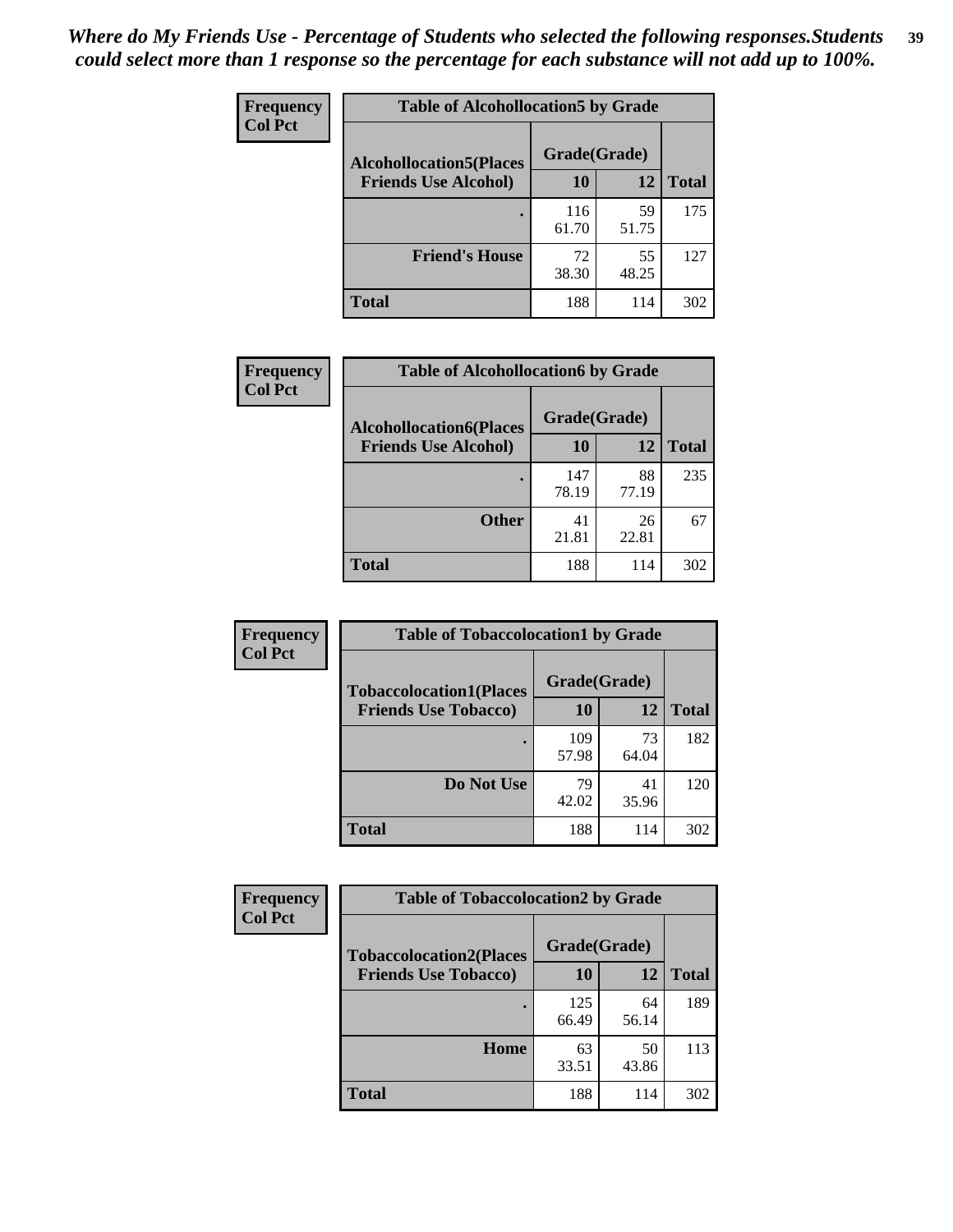| Frequency      | <b>Table of Tobaccolocation 3 by Grade</b> |              |             |              |
|----------------|--------------------------------------------|--------------|-------------|--------------|
| <b>Col Pct</b> | <b>Tobaccolocation3(Places</b>             | Grade(Grade) |             |              |
|                | <b>Friends Use Tobacco)</b>                | 10           | 12          | <b>Total</b> |
|                |                                            | 136<br>72.34 | 78<br>68.42 | 214          |
|                | <b>School</b>                              | 52<br>27.66  | 36<br>31.58 | 88           |
|                | <b>Total</b>                               | 188          | 114         | 302          |

| Frequency      | <b>Table of Tobaccolocation4 by Grade</b> |              |             |              |
|----------------|-------------------------------------------|--------------|-------------|--------------|
| <b>Col Pct</b> | <b>Tobaccolocation4(Places</b>            | Grade(Grade) |             |              |
|                | <b>Friends Use Tobacco)</b>               | 10           | 12          | <b>Total</b> |
|                |                                           | 147<br>78.19 | 72<br>63.16 | 219          |
|                | Car                                       | 41<br>21.81  | 42<br>36.84 | 83           |
|                | <b>Total</b>                              | 188          | 114         | 302          |

| Frequency      | <b>Table of Tobaccolocation5 by Grade</b>                     |                    |             |              |
|----------------|---------------------------------------------------------------|--------------------|-------------|--------------|
| <b>Col Pct</b> | <b>Tobaccolocation5(Places</b><br><b>Friends Use Tobacco)</b> | Grade(Grade)<br>10 | <b>12</b>   | <b>Total</b> |
|                |                                                               |                    |             |              |
|                |                                                               | 136<br>72.34       | 67<br>58.77 | 203          |
|                | <b>Friend's House</b>                                         | 52<br>27.66        | 47<br>41.23 | 99           |
|                | <b>Total</b>                                                  | 188                | 114         | 302          |

| <b>Frequency</b> | <b>Table of Tobaccolocation6 by Grade</b> |              |             |              |  |
|------------------|-------------------------------------------|--------------|-------------|--------------|--|
| <b>Col Pct</b>   | <b>Tobaccolocation6(Places</b>            | Grade(Grade) |             |              |  |
|                  | <b>Friends Use Tobacco)</b>               | 10           | 12          | <b>Total</b> |  |
|                  |                                           | 143<br>76.06 | 76<br>66.67 | 219          |  |
|                  | <b>Other</b>                              | 45<br>23.94  | 38<br>33.33 | 83           |  |
|                  | <b>Total</b>                              | 188          | 114         | 302          |  |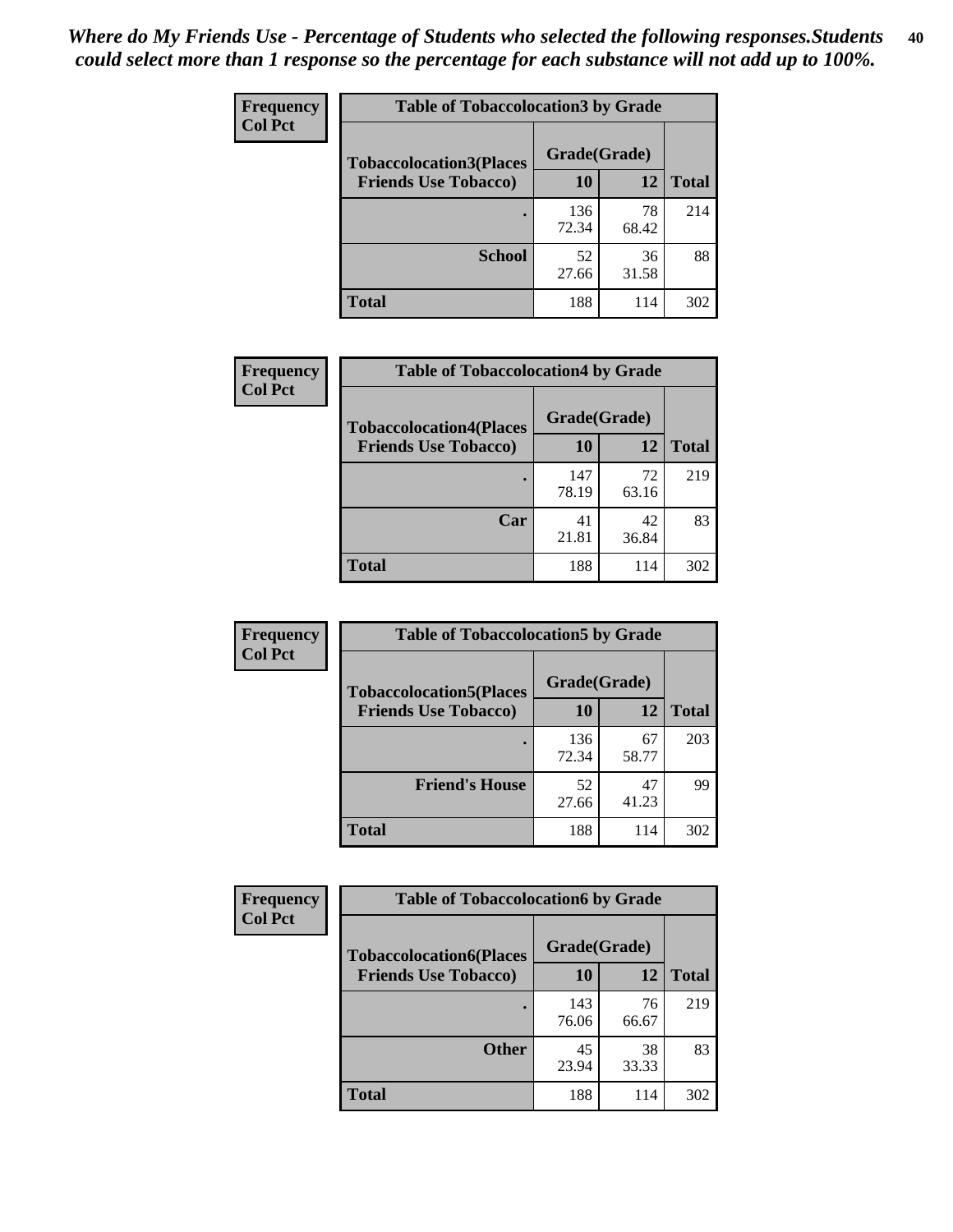| Frequency<br><b>Col Pct</b> | <b>Table of Marijuanalocation1 by Grade</b> |              |             |              |
|-----------------------------|---------------------------------------------|--------------|-------------|--------------|
|                             | <b>Marijuanalocation1(Places</b>            | Grade(Grade) |             |              |
|                             | <b>Friends Use Marijuana</b> )              | 10           | 12          | <b>Total</b> |
|                             |                                             | 62<br>32.98  | 47<br>41.23 | 109          |
|                             | Do Not Use                                  | 126<br>67.02 | 67<br>58.77 | 193          |
|                             | <b>Total</b>                                | 188          | 114         | 302          |

| Frequency      | <b>Table of Marijuanalocation2 by Grade</b> |              |             |              |
|----------------|---------------------------------------------|--------------|-------------|--------------|
| <b>Col Pct</b> | <b>Marijuanalocation2(Places</b>            | Grade(Grade) |             |              |
|                | <b>Friends Use Marijuana</b> )              | 10           | 12          | <b>Total</b> |
|                |                                             | 151<br>80.32 | 93<br>81.58 | 244          |
|                | Home                                        | 37<br>19.68  | 21<br>18.42 | 58           |
|                | <b>Total</b>                                | 188          | 114         | 302          |

| Frequency<br><b>Col Pct</b> | <b>Table of Marijuanalocation3 by Grade</b> |              |       |       |
|-----------------------------|---------------------------------------------|--------------|-------|-------|
|                             | <b>Marijuanalocation3</b> (Places           | Grade(Grade) |       |       |
|                             | <b>Friends Use Marijuana</b> )              | 10           | 12    | Total |
|                             |                                             | 180          | 110   | 290   |
|                             |                                             | 95.74        | 96.49 |       |
|                             | <b>School</b>                               | 8            | 4     | 12    |
|                             |                                             | 4.26         | 3.51  |       |
|                             | <b>Total</b>                                | 188          | 114   | 302   |

| <b>Frequency</b> | <b>Table of Marijuanalocation4 by Grade</b> |              |             |              |  |  |
|------------------|---------------------------------------------|--------------|-------------|--------------|--|--|
| <b>Col Pct</b>   | <b>Marijuanalocation4(Places</b>            | Grade(Grade) |             |              |  |  |
|                  | <b>Friends Use Marijuana</b> )              | <b>10</b>    | 12          | <b>Total</b> |  |  |
|                  |                                             | 174<br>92.55 | 98<br>85.96 | 272          |  |  |
|                  | Car                                         | 14<br>7.45   | 16<br>14.04 | 30           |  |  |
|                  | <b>Total</b>                                | 188          | 114         | 302          |  |  |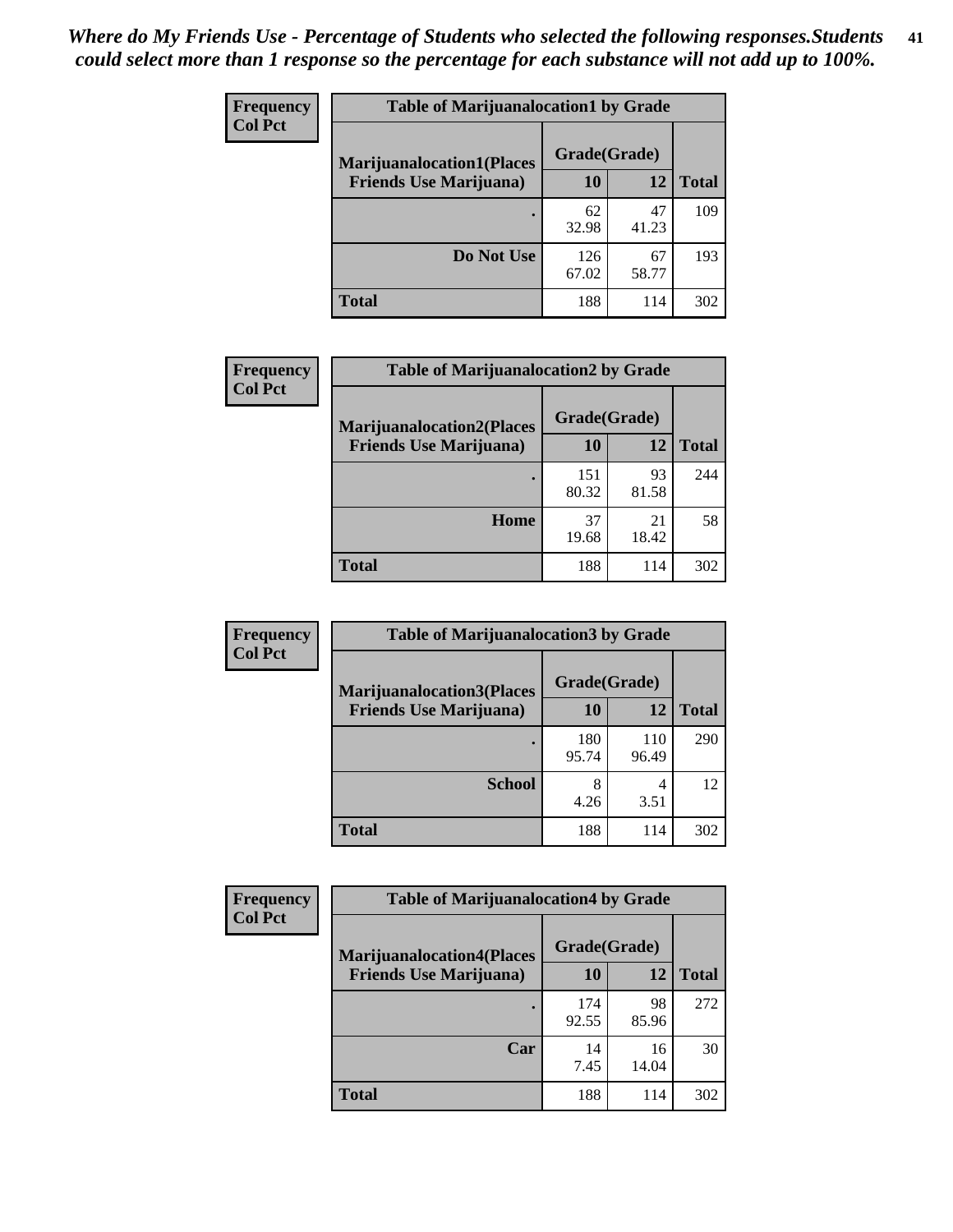| <b>Frequency</b> | <b>Table of Marijuanalocation5 by Grade</b> |              |             |       |
|------------------|---------------------------------------------|--------------|-------------|-------|
| <b>Col Pct</b>   | <b>Marijuanalocation5(Places</b>            | Grade(Grade) |             |       |
|                  | <b>Friends Use Marijuana</b> )              | 10           | 12          | Total |
|                  |                                             | 149<br>79.26 | 82<br>71.93 | 231   |
|                  | <b>Friend's House</b>                       | 39<br>20.74  | 32<br>28.07 | 71    |
|                  | <b>Total</b>                                | 188          | 114         | 302   |

| <b>Frequency</b> | <b>Table of Marijuanalocation6 by Grade</b>                        |                    |             |              |
|------------------|--------------------------------------------------------------------|--------------------|-------------|--------------|
| <b>Col Pct</b>   | <b>Marijuanalocation6(Places</b><br><b>Friends Use Marijuana</b> ) | Grade(Grade)<br>10 | 12          | <b>Total</b> |
|                  |                                                                    | 160<br>85.11       | 91<br>79.82 | 251          |
|                  | <b>Other</b>                                                       | 28<br>14.89        | 23<br>20.18 | 51           |
|                  | <b>Total</b>                                                       | 188                | 114         | 302          |

| <b>Frequency</b> | <b>Table of Otherdruglocation1 by Grade</b>                          |              |             |              |
|------------------|----------------------------------------------------------------------|--------------|-------------|--------------|
| <b>Col Pct</b>   | <b>Otherdruglocation1(Places</b><br><b>Friends Use Other Illegal</b> | Grade(Grade) |             |              |
|                  | Drugs)                                                               | 10           | 12          | <b>Total</b> |
|                  |                                                                      | 39<br>20.74  | 28<br>24.56 | 67           |
|                  | Do Not Use                                                           | 149<br>79.26 | 86<br>75.44 | 235          |
|                  | <b>Total</b>                                                         | 188          | 114         | 302          |

| Frequency      | <b>Table of Otherdruglocation2 by Grade</b>                          |              |              |              |
|----------------|----------------------------------------------------------------------|--------------|--------------|--------------|
| <b>Col Pct</b> | <b>Otherdruglocation2(Places</b><br><b>Friends Use Other Illegal</b> | Grade(Grade) |              |              |
|                | Drugs)                                                               | 10           | 12           | <b>Total</b> |
|                |                                                                      | 174<br>92.55 | 101<br>88.60 | 275          |
|                | Home                                                                 | 14<br>7.45   | 13<br>11.40  | 27           |
|                | <b>Total</b>                                                         | 188          | 114          | 302          |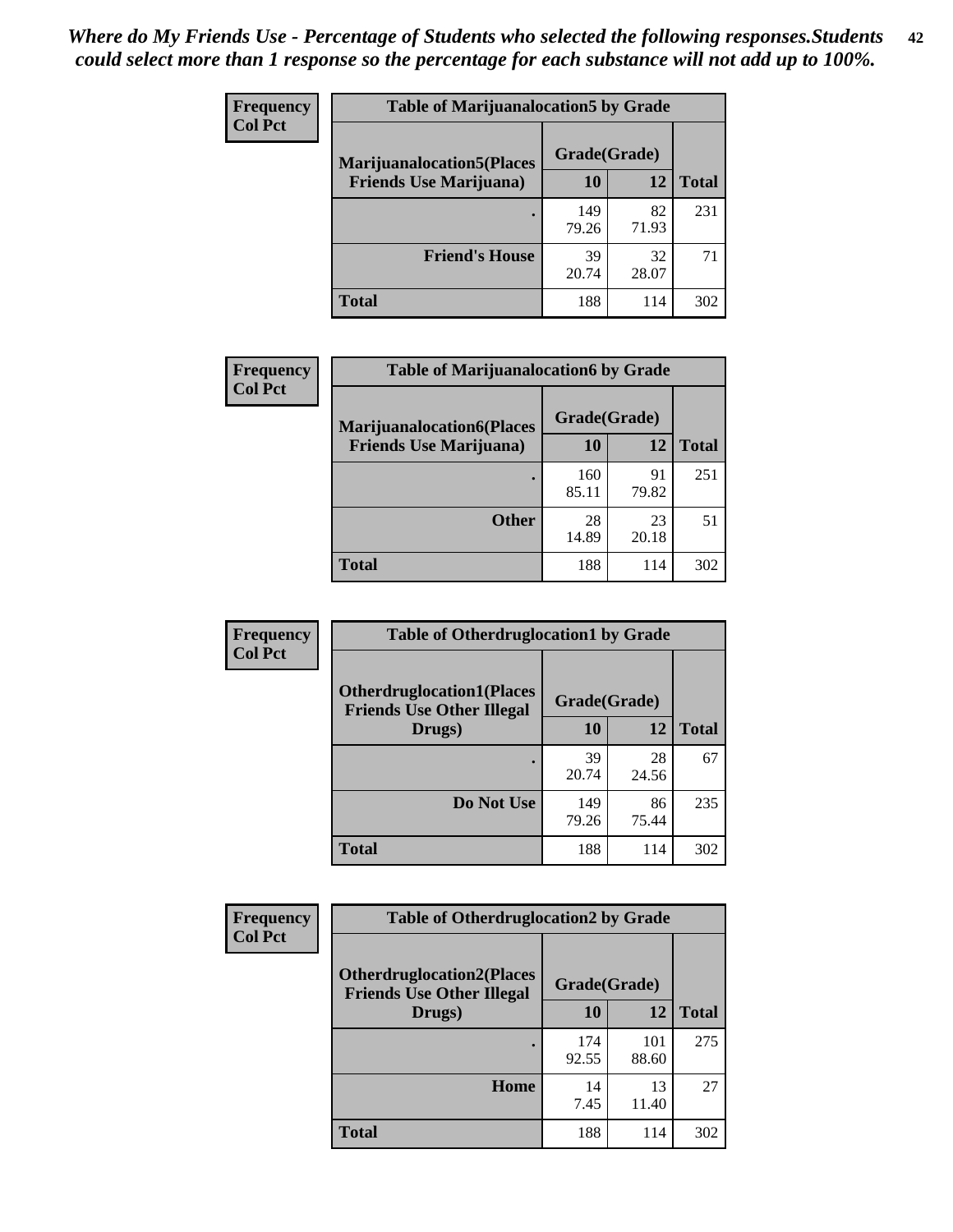| <b>Frequency</b> | <b>Table of Otherdruglocation3 by Grade</b>                          |              |              |              |
|------------------|----------------------------------------------------------------------|--------------|--------------|--------------|
| <b>Col Pct</b>   | <b>Otherdruglocation3(Places</b><br><b>Friends Use Other Illegal</b> | Grade(Grade) |              |              |
|                  | Drugs)                                                               | 10           | 12           | <b>Total</b> |
|                  |                                                                      | 183<br>97.34 | 111<br>97.37 | 294          |
|                  | <b>School</b>                                                        | 5<br>2.66    | 3<br>2.63    | 8            |
|                  | <b>Total</b>                                                         | 188          | 114          | 302          |

| <b>Frequency</b> | <b>Table of Otherdruglocation4 by Grade</b>                          |              |              |              |
|------------------|----------------------------------------------------------------------|--------------|--------------|--------------|
| <b>Col Pct</b>   | <b>Otherdruglocation4(Places</b><br><b>Friends Use Other Illegal</b> | Grade(Grade) |              |              |
|                  | Drugs)                                                               | 10           | 12           | <b>Total</b> |
|                  |                                                                      | 181<br>96.28 | 105<br>92.11 | 286          |
|                  | Car                                                                  | 3.72         | Q<br>7.89    | 16           |
|                  | <b>Total</b>                                                         | 188          | 114          | 302          |

| Frequency      | <b>Table of Otherdruglocation5 by Grade</b>                          |              |             |              |
|----------------|----------------------------------------------------------------------|--------------|-------------|--------------|
| <b>Col Pct</b> | <b>Otherdruglocation5(Places</b><br><b>Friends Use Other Illegal</b> | Grade(Grade) |             |              |
|                | Drugs)                                                               | 10           | 12          | <b>Total</b> |
|                |                                                                      | 171<br>90.96 | 96<br>84.21 | 267          |
|                | <b>Friend's House</b>                                                | 17<br>9.04   | 18<br>15.79 | 35           |
|                | <b>Total</b>                                                         | 188          | 114         | 302          |

| <b>Frequency</b> | <b>Table of Otherdruglocation6 by Grade</b>                          |              |              |              |
|------------------|----------------------------------------------------------------------|--------------|--------------|--------------|
| <b>Col Pct</b>   | <b>Otherdruglocation6(Places</b><br><b>Friends Use Other Illegal</b> | Grade(Grade) |              |              |
|                  | Drugs)                                                               | 10           | 12           | <b>Total</b> |
|                  |                                                                      | 164<br>87.23 | 101<br>88.60 | 265          |
|                  | <b>Other</b>                                                         | 24<br>12.77  | 13<br>11.40  | 37           |
|                  | <b>Total</b>                                                         | 188          | 114          | 302          |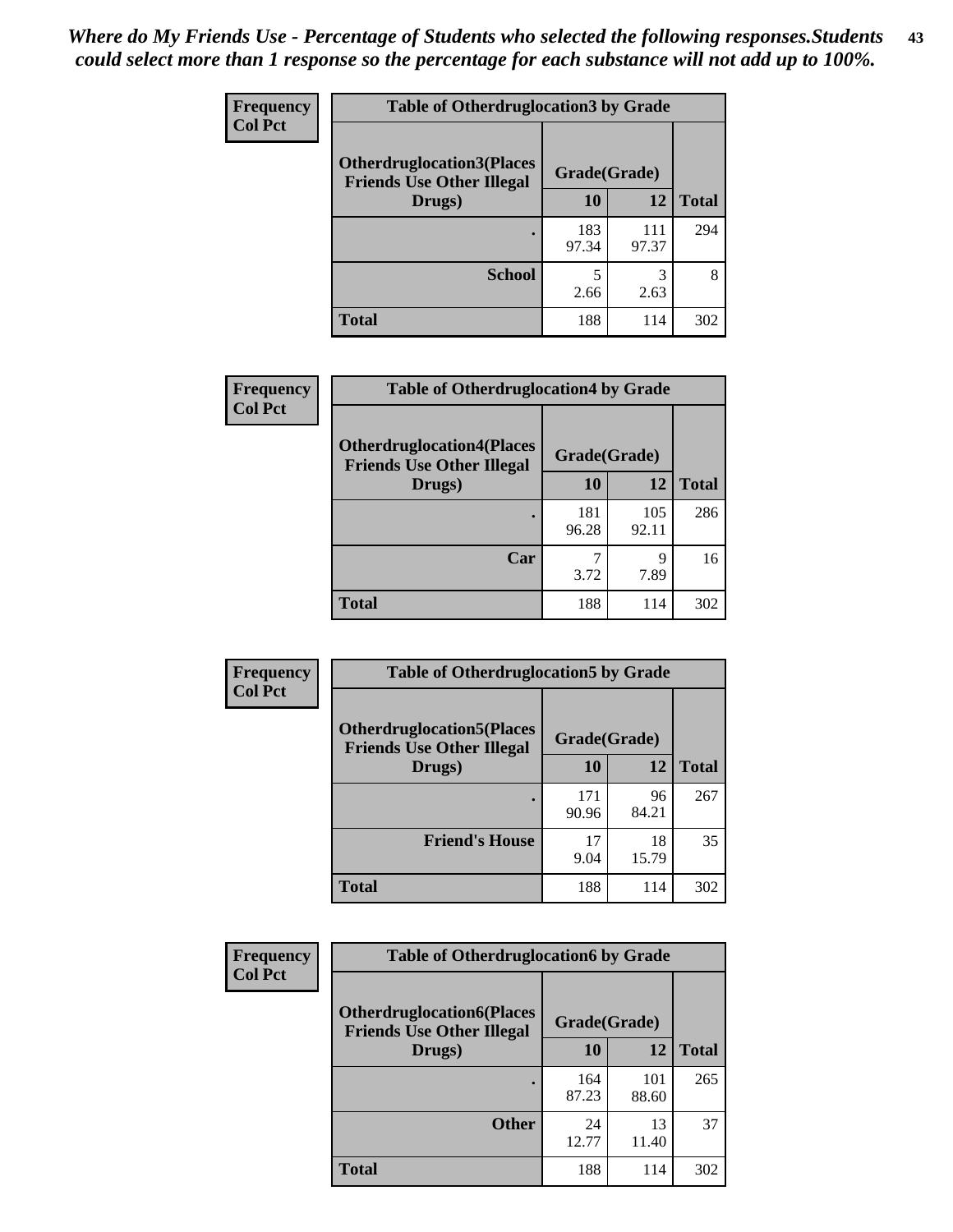| Frequency      | <b>Table of Alcoholtime1 by Grade</b>           |              |             |              |
|----------------|-------------------------------------------------|--------------|-------------|--------------|
| <b>Col Pct</b> | <b>Alcoholtime1(Times</b><br><b>Friends Use</b> | Grade(Grade) |             |              |
|                | Alcohol)                                        | 10           | <b>12</b>   | <b>Total</b> |
|                |                                                 | 105<br>55.85 | 74<br>64.91 | 179          |
|                | Do Not Use                                      | 83<br>44.15  | 40<br>35.09 | 123          |
|                | <b>Total</b>                                    | 188          | 114         | 302          |

| Frequency      | <b>Table of Alcoholtime2 by Grade</b>           |              |              |              |  |
|----------------|-------------------------------------------------|--------------|--------------|--------------|--|
| <b>Col Pct</b> | <b>Alcoholtime2(Times</b><br><b>Friends Use</b> | Grade(Grade) |              |              |  |
|                | Alcohol)                                        | 10           | 12           | <b>Total</b> |  |
|                |                                                 | 182<br>96.81 | 112<br>98.25 | 294          |  |
|                | <b>On Way to School</b>                         | 6<br>3.19    | 2<br>1.75    | 8            |  |
|                | <b>Total</b>                                    | 188          | 114          | 302          |  |

| <b>Frequency</b> | <b>Table of Alcoholtime3 by Grade</b>           |                        |              |              |  |
|------------------|-------------------------------------------------|------------------------|--------------|--------------|--|
| <b>Col Pct</b>   | <b>Alcoholtime3(Times</b><br><b>Friends Use</b> | Grade(Grade)           |              |              |  |
|                  | Alcohol)                                        | 10                     | 12           | <b>Total</b> |  |
|                  |                                                 | 186<br>98.94           | 112<br>98.25 | 298          |  |
|                  | <b>During School</b>                            | $\mathfrak{D}$<br>1.06 | 2<br>1.75    | 4            |  |
|                  | <b>Total</b>                                    | 188                    | 114          | 302          |  |

| <b>Frequency</b><br><b>Col Pct</b> | <b>Table of Alcoholtime4 by Grade</b> |              |              |              |
|------------------------------------|---------------------------------------|--------------|--------------|--------------|
|                                    | <b>Alcoholtime4(Times</b>             | Grade(Grade) |              |              |
|                                    | <b>Friends Use Alcohol)</b>           | 10           | 12           | <b>Total</b> |
|                                    |                                       | 177<br>94.15 | 111<br>97.37 | 288          |
|                                    | <b>On Way Home From School</b>        | 11<br>5.85   | 3<br>2.63    | 14           |
|                                    | <b>Total</b>                          | 188          | 114          | 302          |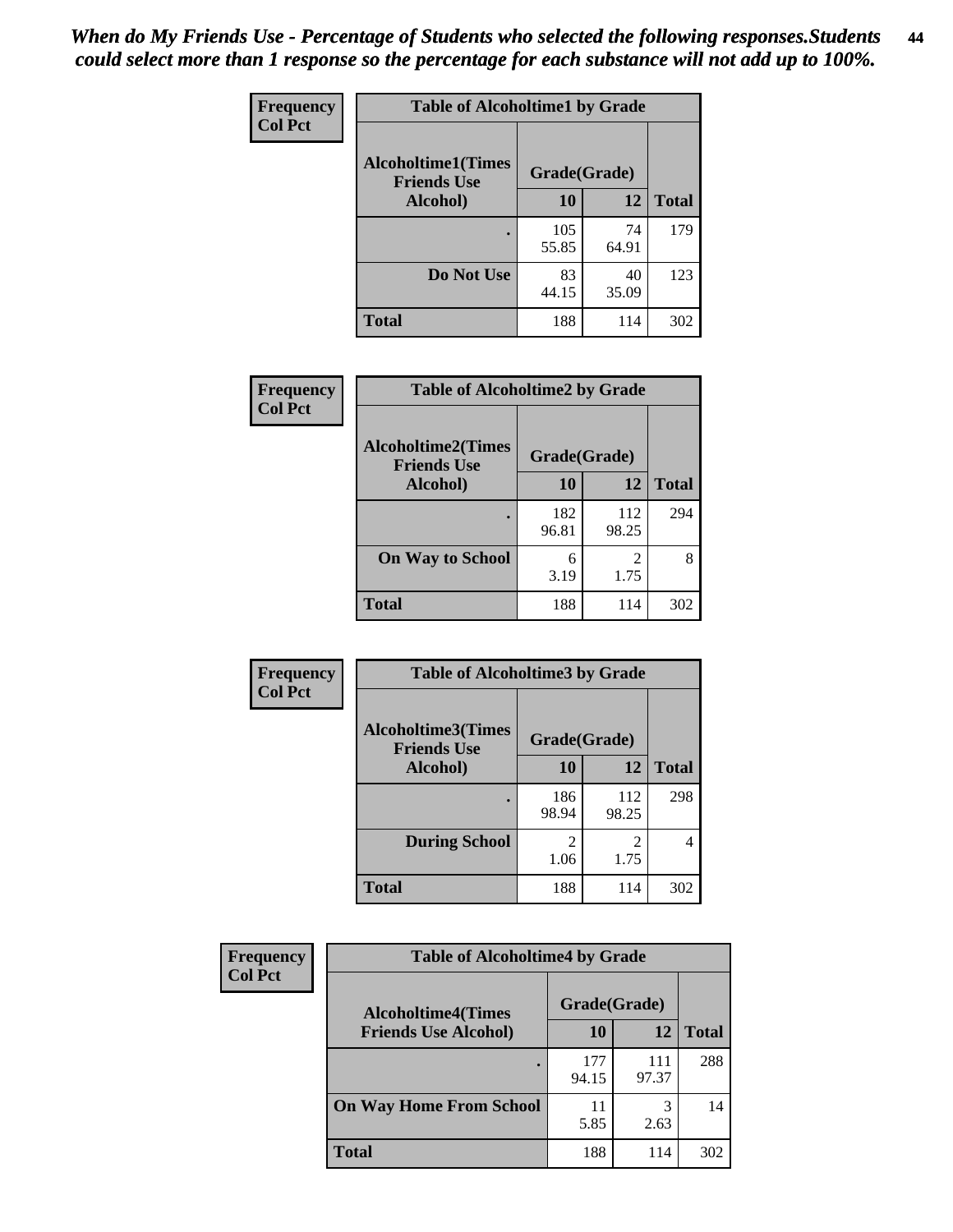*When do My Friends Use - Percentage of Students who selected the following responses.Students could select more than 1 response so the percentage for each substance will not add up to 100%.* **45**

| Frequency      | <b>Table of Alcoholtime5 by Grade</b>           |              |             |              |
|----------------|-------------------------------------------------|--------------|-------------|--------------|
| <b>Col Pct</b> | <b>Alcoholtime5(Times</b><br><b>Friends Use</b> | Grade(Grade) |             |              |
|                | Alcohol)                                        | 10           | <b>12</b>   | <b>Total</b> |
|                |                                                 | 151<br>80.32 | 92<br>80.70 | 243          |
|                | Weeknights                                      | 37<br>19.68  | 22<br>19.30 | 59           |
|                | <b>Total</b>                                    | 188          | 114         | 302          |

| Frequency      | <b>Table of Alcoholtime6 by Grade</b>           |              |             |              |
|----------------|-------------------------------------------------|--------------|-------------|--------------|
| <b>Col Pct</b> | <b>Alcoholtime6(Times</b><br><b>Friends Use</b> | Grade(Grade) |             |              |
|                | Alcohol)                                        | 10           | 12          | <b>Total</b> |
|                |                                                 | 92<br>48.94  | 46<br>40.35 | 138          |
|                | Weekends                                        | 96<br>51.06  | 68<br>59.65 | 164          |
|                | <b>Total</b>                                    | 188          | 114         | 302          |

| <b>Frequency</b> | <b>Table of Tobaccotime1 by Grade</b>           |              |             |              |  |
|------------------|-------------------------------------------------|--------------|-------------|--------------|--|
| <b>Col Pct</b>   | <b>Tobaccotime1(Times</b><br><b>Friends Use</b> | Grade(Grade) |             |              |  |
|                  | <b>Tobacco</b> )                                | 10           | 12          | <b>Total</b> |  |
|                  |                                                 | 108<br>57.45 | 71<br>62.28 | 179          |  |
|                  | Do Not Use                                      | 80<br>42.55  | 43<br>37.72 | 123          |  |
|                  | <b>Total</b>                                    | 188          | 114         | 302          |  |

| <b>Frequency</b> | <b>Table of Tobaccotime2 by Grade</b>           |              |             |              |
|------------------|-------------------------------------------------|--------------|-------------|--------------|
| <b>Col Pct</b>   | <b>Tobaccotime2(Times</b><br><b>Friends Use</b> | Grade(Grade) |             |              |
|                  | <b>Tobacco</b> )                                | 10           | 12          | <b>Total</b> |
|                  |                                                 | 139<br>73.94 | 70<br>61.40 | 209          |
|                  | <b>On Way to School</b>                         | 49<br>26.06  | 44<br>38.60 | 93           |
|                  | <b>Total</b>                                    | 188          | 114         | 302          |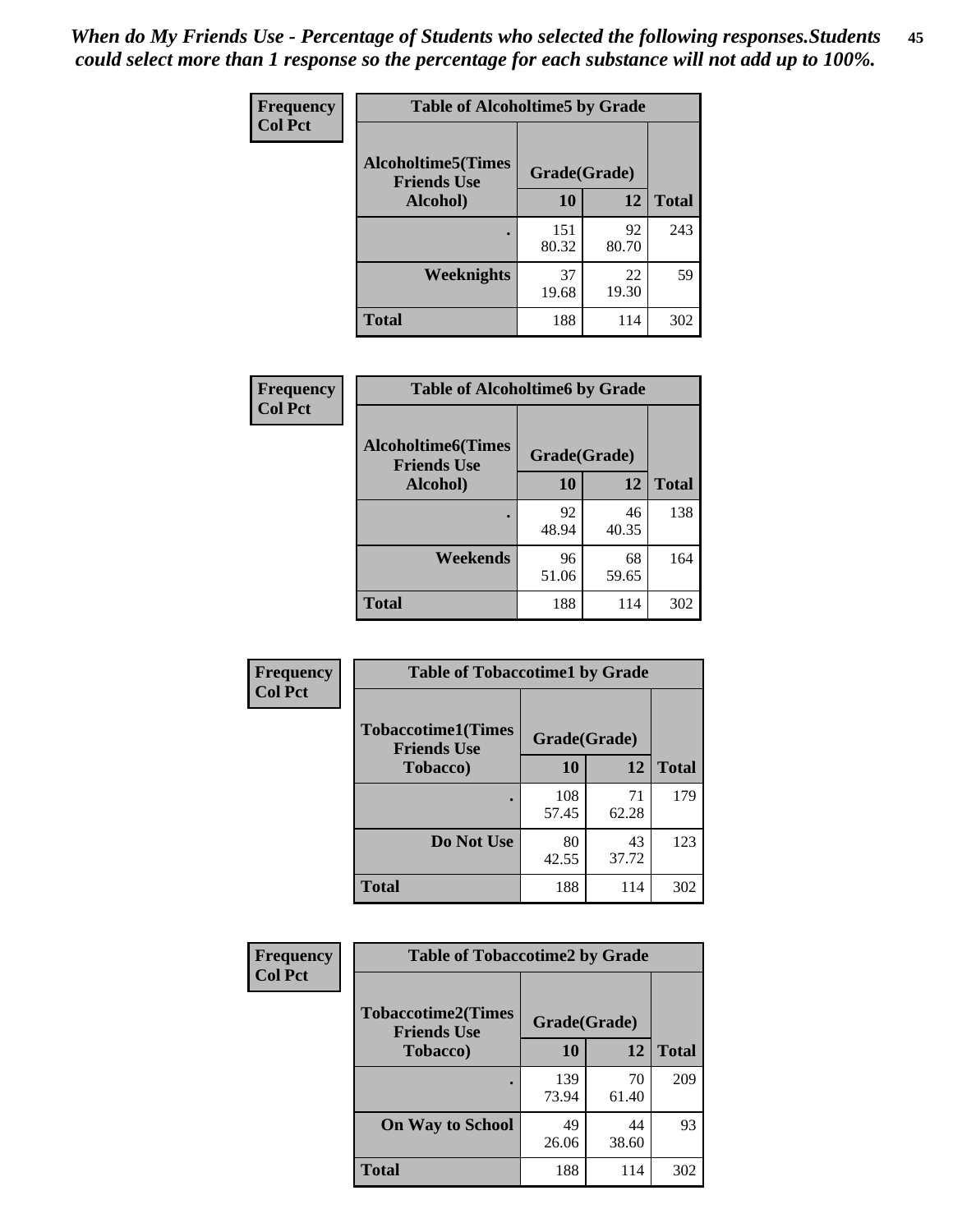| <b>Frequency</b> | <b>Table of Tobaccotime3 by Grade</b>           |              |             |              |  |
|------------------|-------------------------------------------------|--------------|-------------|--------------|--|
| <b>Col Pct</b>   | <b>Tobaccotime3(Times</b><br><b>Friends Use</b> | Grade(Grade) |             |              |  |
|                  | Tobacco)                                        | 10           | <b>12</b>   | <b>Total</b> |  |
|                  |                                                 | 140<br>74.47 | 81<br>71.05 | 221          |  |
|                  | <b>During School</b>                            | 48<br>25.53  | 33<br>28.95 | 81           |  |
|                  | <b>Total</b>                                    | 188          | 114         | 302          |  |

| Frequency<br><b>Col Pct</b> | <b>Table of Tobaccotime4 by Grade</b> |              |              |              |
|-----------------------------|---------------------------------------|--------------|--------------|--------------|
|                             | <b>Tobaccotime4(Times</b>             | Grade(Grade) |              |              |
|                             | <b>Friends Use Tobacco)</b>           | 10           | 12           | <b>Total</b> |
|                             |                                       | 177<br>94.15 | 111<br>97.37 | 288          |
|                             | <b>On Way Home From School</b>        | 11<br>5.85   | 3<br>2.63    | 14           |
|                             | <b>Total</b>                          | 188          | 114          | 302          |

| <b>Frequency</b> | <b>Table of Tobaccotime5 by Grade</b>           |              |             |              |
|------------------|-------------------------------------------------|--------------|-------------|--------------|
| <b>Col Pct</b>   | <b>Tobaccotime5(Times</b><br><b>Friends Use</b> | Grade(Grade) |             |              |
|                  | <b>Tobacco</b> )                                | 10           | 12          | <b>Total</b> |
|                  |                                                 | 122<br>64.89 | 61<br>53.51 | 183          |
|                  | Weeknights                                      | 66<br>35.11  | 53<br>46.49 | 119          |
|                  | <b>Total</b>                                    | 188          | 114         | 302          |

| Frequency<br><b>Col Pct</b> | <b>Table of Tobaccotime6 by Grade</b>           |              |             |              |  |
|-----------------------------|-------------------------------------------------|--------------|-------------|--------------|--|
|                             | <b>Tobaccotime6(Times</b><br><b>Friends Use</b> | Grade(Grade) |             |              |  |
|                             | <b>Tobacco</b> )                                | 10           | 12          | <b>Total</b> |  |
|                             |                                                 | 103<br>54.79 | 56<br>49.12 | 159          |  |
|                             | Weekends                                        | 85<br>45.21  | 58<br>50.88 | 143          |  |
|                             | <b>Total</b>                                    | 188          | 114         | 302          |  |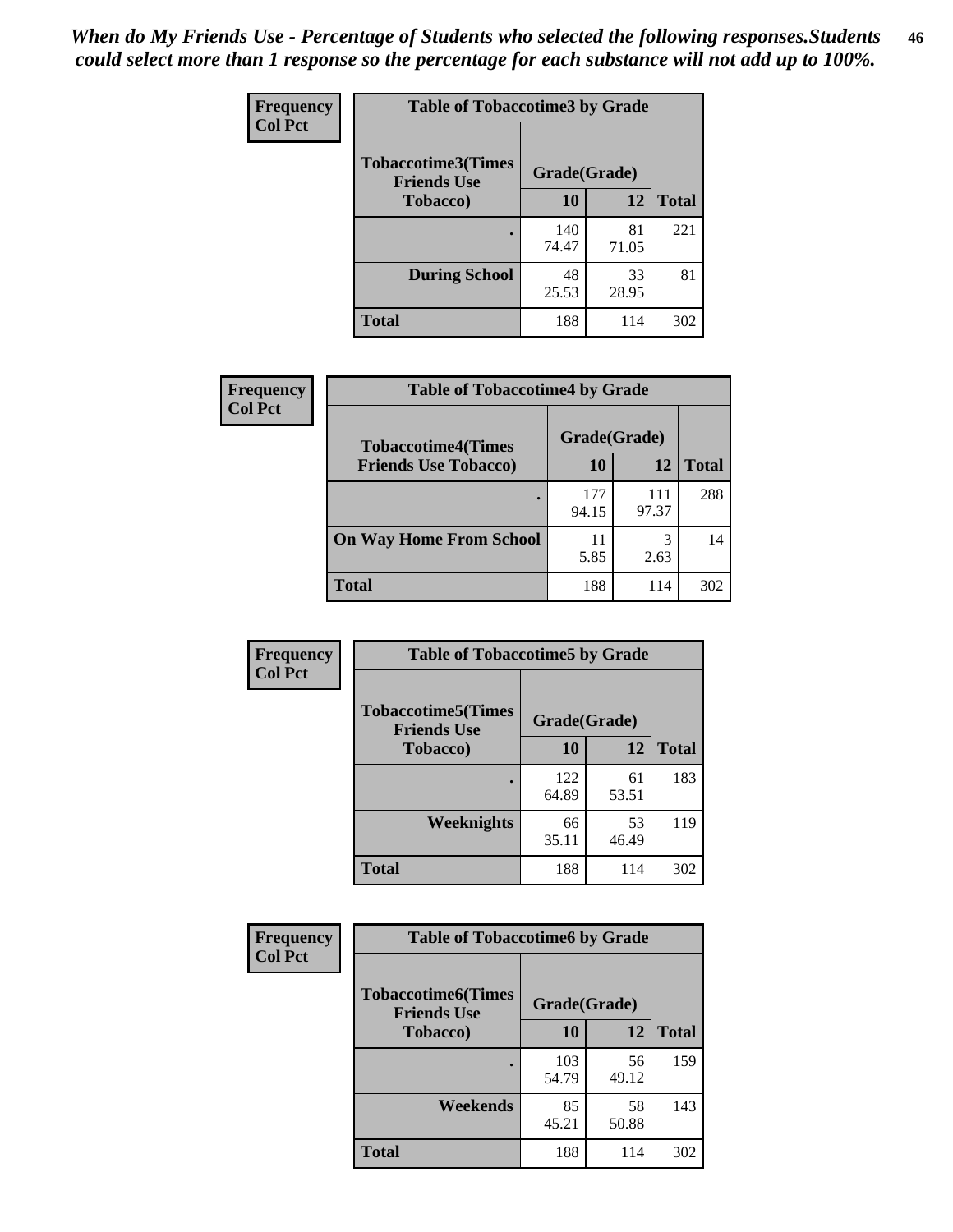| Frequency      | <b>Table of Marijuanatime1 by Grade</b>           |              |             |              |
|----------------|---------------------------------------------------|--------------|-------------|--------------|
| <b>Col Pct</b> | <b>Marijuanatime1(Times</b><br><b>Friends Use</b> | Grade(Grade) |             |              |
|                | Marijuana)                                        | 10           | 12          | <b>Total</b> |
|                |                                                   | 56<br>29.79  | 45<br>39.47 | 101          |
|                | Do Not Use                                        | 132<br>70.21 | 69<br>60.53 | 201          |
|                | <b>Total</b>                                      | 188          | 114         | 302          |

| Frequency      | <b>Table of Marijuanatime2 by Grade</b>           |              |              |              |
|----------------|---------------------------------------------------|--------------|--------------|--------------|
| <b>Col Pct</b> | <b>Marijuanatime2(Times</b><br><b>Friends Use</b> | Grade(Grade) |              |              |
|                | Marijuana)                                        | 10           | 12           | <b>Total</b> |
|                |                                                   | 181<br>96.28 | 106<br>92.98 | 287          |
|                | <b>On Way to School</b>                           | 7<br>3.72    | 8<br>7.02    | 15           |
|                | <b>Total</b>                                      | 188          | 114          | 302          |

| Frequency      | <b>Table of Marijuanatime3 by Grade</b>    |              |                        |              |  |
|----------------|--------------------------------------------|--------------|------------------------|--------------|--|
| <b>Col Pct</b> | Marijuanatime3(Times<br><b>Friends Use</b> | Grade(Grade) |                        |              |  |
|                | Marijuana)                                 | 10           | 12                     | <b>Total</b> |  |
|                |                                            | 186<br>98.94 | 112<br>98.25           | 298          |  |
|                | <b>During School</b>                       | 2<br>1.06    | $\mathfrak{D}$<br>1.75 | 4            |  |
|                | <b>Total</b>                               | 188          | 114                    | 302          |  |

| <b>Frequency</b><br><b>Col Pct</b> | <b>Table of Marijuanatime4 by Grade</b> |              |              |       |
|------------------------------------|-----------------------------------------|--------------|--------------|-------|
|                                    | <b>Marijuanatime4</b> (Times            | Grade(Grade) |              |       |
|                                    | <b>Friends Use Marijuana</b> )          | 10           | 12           | Total |
|                                    |                                         | 175<br>93.09 | 109<br>95.61 | 284   |
|                                    | <b>On Way Home From School</b>          | 13<br>6.91   | 4.39         | 18    |
|                                    | <b>Total</b>                            | 188          | 114          | 302   |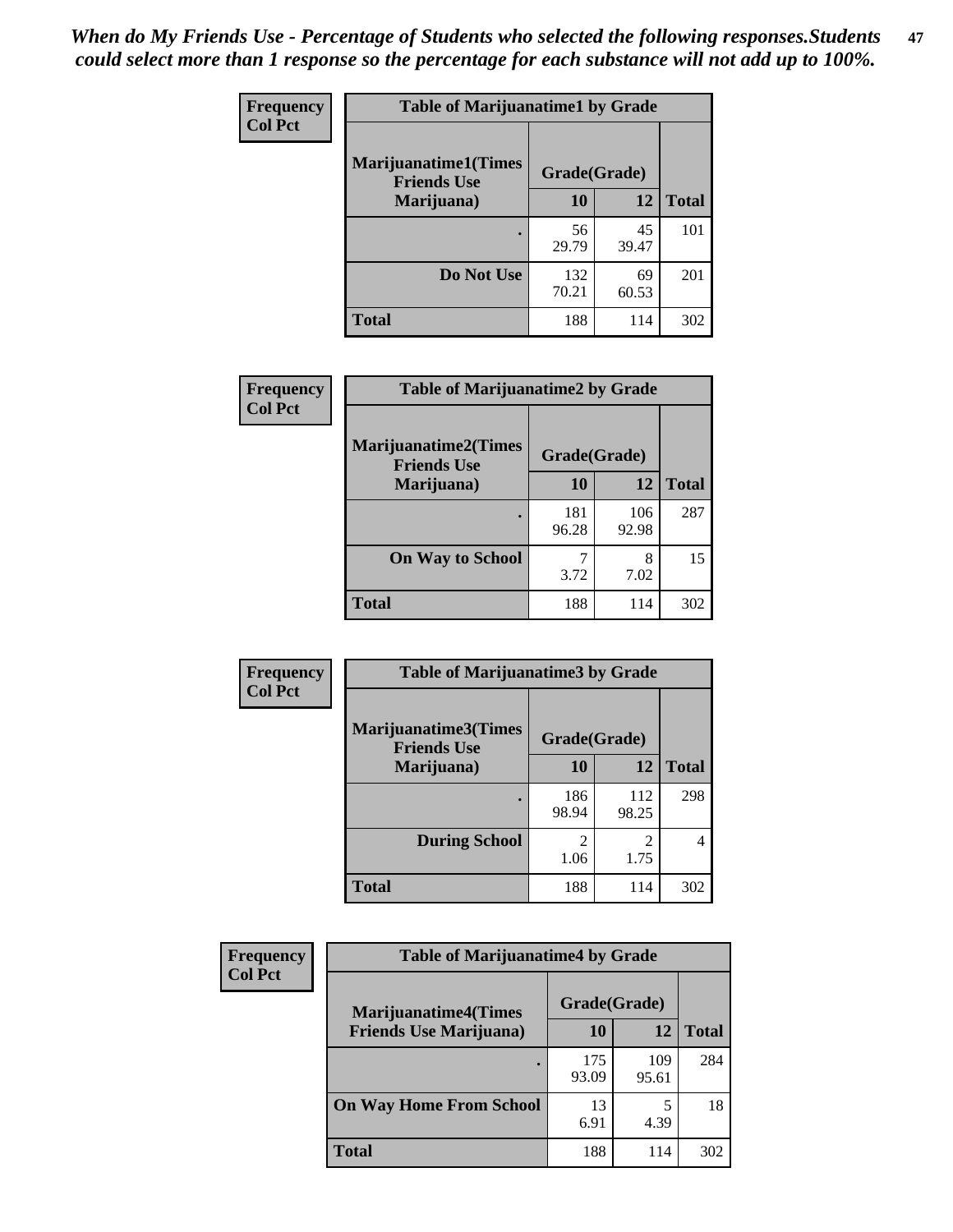| Frequency      | <b>Table of Marijuanatime5 by Grade</b>            |              |             |              |  |
|----------------|----------------------------------------------------|--------------|-------------|--------------|--|
| <b>Col Pct</b> | <b>Marijuanatime5</b> (Times<br><b>Friends Use</b> | Grade(Grade) |             |              |  |
|                | Marijuana)                                         | 10           | 12          | <b>Total</b> |  |
|                |                                                    | 159<br>84.57 | 89<br>78.07 | 248          |  |
|                | Weeknights                                         | 29<br>15.43  | 25<br>21.93 | 54           |  |
|                | <b>Total</b>                                       | 188          | 114         | 302          |  |

| Frequency      | <b>Table of Marijuanatime6 by Grade</b>    |              |             |              |  |
|----------------|--------------------------------------------|--------------|-------------|--------------|--|
| <b>Col Pct</b> | Marijuanatime6(Times<br><b>Friends Use</b> | Grade(Grade) |             |              |  |
|                | Marijuana)                                 | 10           | 12          | <b>Total</b> |  |
|                |                                            | 136<br>72.34 | 73<br>64.04 | 209          |  |
|                | Weekends                                   | 52<br>27.66  | 41<br>35.96 | 93           |  |
|                | <b>Total</b>                               | 188          | 114         | 302          |  |

| <b>Frequency</b> | <b>Table of Otherdrugtime1 by Grade</b>                  |              |             |              |  |
|------------------|----------------------------------------------------------|--------------|-------------|--------------|--|
| <b>Col Pct</b>   | <b>Otherdrugtime1</b> (Times<br><b>Friends Use Other</b> | Grade(Grade) |             |              |  |
|                  | <b>Illegal Drugs</b> )                                   | 10           | 12          | <b>Total</b> |  |
|                  |                                                          | 33<br>17.55  | 26<br>22.81 | 59           |  |
|                  | Do Not Use                                               | 155<br>82.45 | 88<br>77.19 | 243          |  |
|                  | <b>Total</b>                                             | 188          | 114         | 302          |  |

| Frequency<br><b>Col Pct</b> | <b>Table of Otherdrugtime2 by Grade</b>                 |              |              |              |  |
|-----------------------------|---------------------------------------------------------|--------------|--------------|--------------|--|
|                             | <b>Otherdrugtime2(Times</b><br><b>Friends Use Other</b> | Grade(Grade) |              |              |  |
|                             | <b>Illegal Drugs</b> )                                  | 10           | 12           | <b>Total</b> |  |
|                             |                                                         | 183<br>97.34 | 111<br>97.37 | 294          |  |
|                             | <b>On Way to School</b>                                 | 5<br>2.66    | 2.63         | 8            |  |
|                             | <b>Total</b>                                            | 188          | 114          | 302          |  |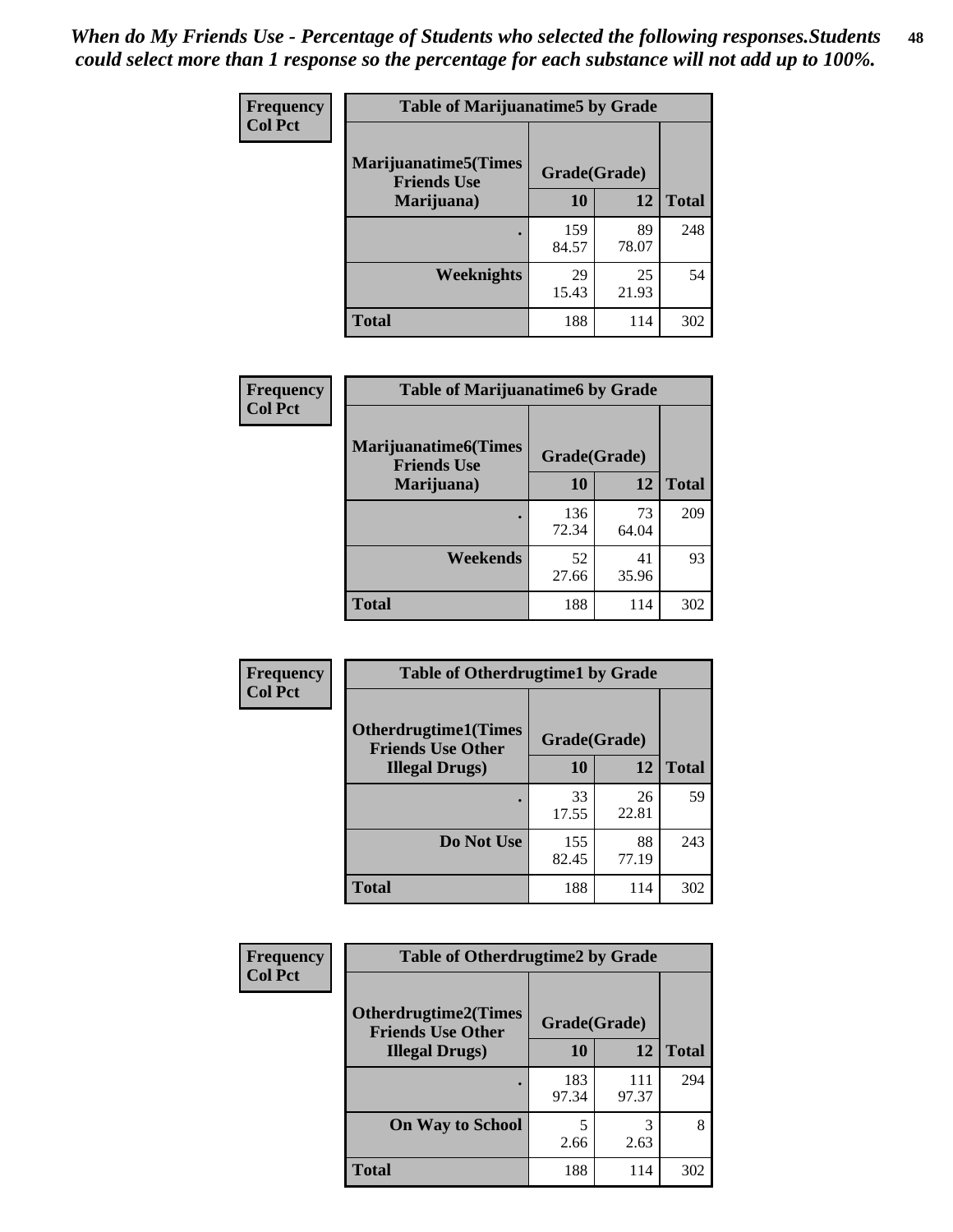| <b>Frequency</b> | <b>Table of Otherdrugtime3 by Grade</b>          |                        |              |              |  |
|------------------|--------------------------------------------------|------------------------|--------------|--------------|--|
| <b>Col Pct</b>   | Otherdrugtime3(Times<br><b>Friends Use Other</b> | Grade(Grade)           |              |              |  |
|                  | <b>Illegal Drugs</b> )                           | 10                     | 12           | <b>Total</b> |  |
|                  |                                                  | 186<br>98.94           | 112<br>98.25 | 298          |  |
|                  | <b>During School</b>                             | $\overline{c}$<br>1.06 | 2<br>1.75    | 4            |  |
|                  | <b>Total</b>                                     | 188                    | 114          | 302          |  |

| Frequency<br><b>Col Pct</b> | <b>Table of Otherdrugtime4 by Grade</b>                         |              |              |              |
|-----------------------------|-----------------------------------------------------------------|--------------|--------------|--------------|
|                             | <b>Otherdrugtime4(Times</b><br><b>Friends Use Other Illegal</b> | Grade(Grade) |              |              |
|                             | Drugs)                                                          | 10           | 12           | <b>Total</b> |
|                             | $\bullet$                                                       | 180<br>95.74 | 111<br>97.37 | 291          |
|                             | <b>On Way Home From School</b>                                  | 8<br>4.26    | 3<br>2.63    |              |
|                             | <b>Total</b>                                                    | 188          | 114          | 302          |

| <b>Frequency</b> | <b>Table of Otherdrugtime5 by Grade</b>                  |              |              |              |  |  |
|------------------|----------------------------------------------------------|--------------|--------------|--------------|--|--|
| <b>Col Pct</b>   | <b>Otherdrugtime5</b> (Times<br><b>Friends Use Other</b> | Grade(Grade) |              |              |  |  |
|                  | <b>Illegal Drugs</b> )                                   | 10           | 12           | <b>Total</b> |  |  |
|                  |                                                          | 172<br>91.49 | 102<br>89.47 | 274          |  |  |
|                  | <b>Weeknights</b>                                        | 16<br>8.51   | 12<br>10.53  | 28           |  |  |
|                  | Total                                                    | 188          | 114          | 302          |  |  |

| <b>Frequency</b> | <b>Table of Otherdrugtime6 by Grade</b>                 |              |             |              |
|------------------|---------------------------------------------------------|--------------|-------------|--------------|
| <b>Col Pct</b>   | <b>Otherdrugtime6(Times</b><br><b>Friends Use Other</b> | Grade(Grade) |             |              |
|                  | <b>Illegal Drugs</b> )                                  | 10           | 12          | <b>Total</b> |
|                  |                                                         | 160<br>85.11 | 88<br>77.19 | 248          |
|                  | Weekends                                                | 28<br>14.89  | 26<br>22.81 | 54           |
|                  | Total                                                   | 188          | 114         | 302          |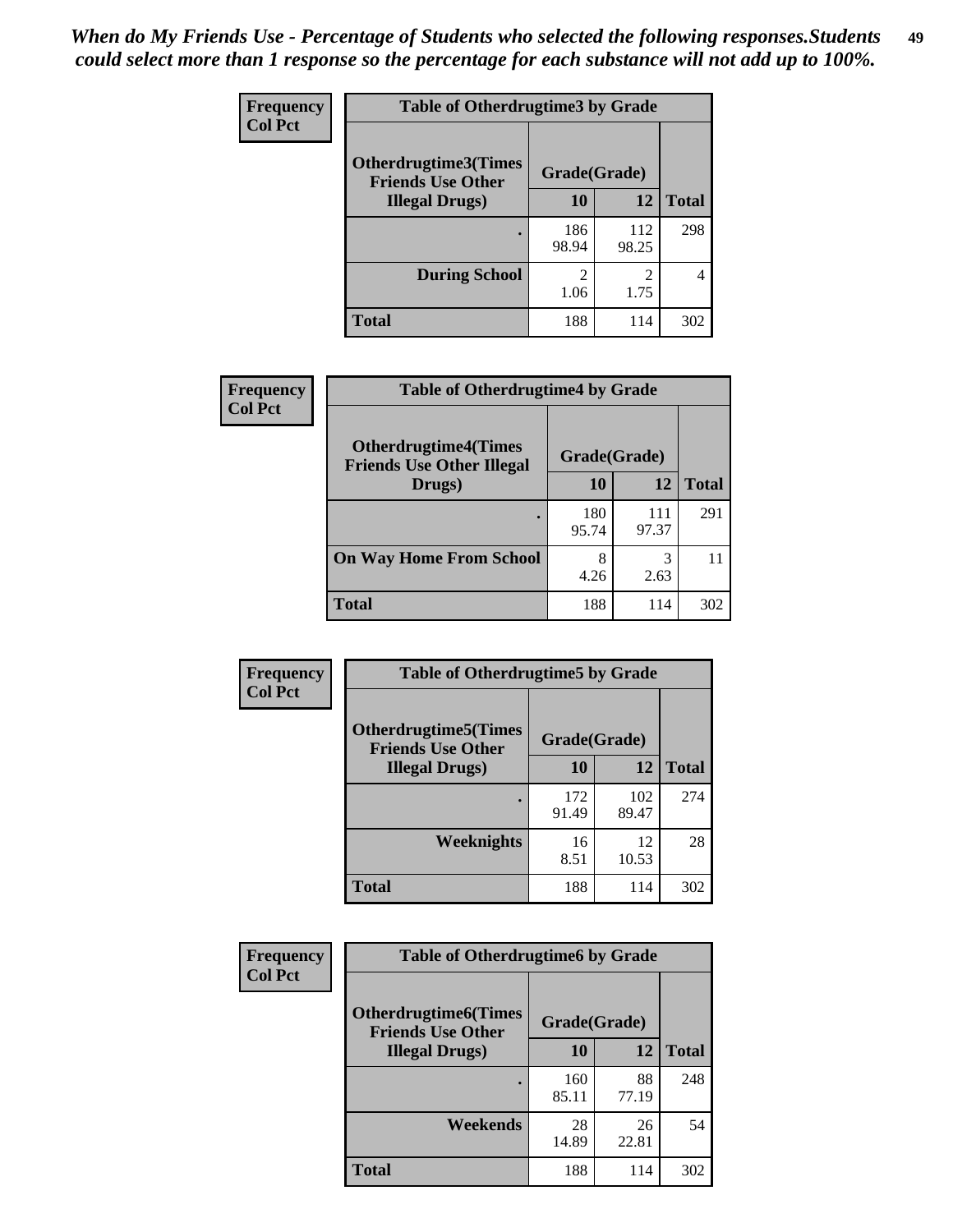| Frequency      | <b>Table of Educationalcohol by Grade</b>                                                                  |              |             |              |  |
|----------------|------------------------------------------------------------------------------------------------------------|--------------|-------------|--------------|--|
| <b>Col Pct</b> | Educationalcohol(I<br>have been taught<br>about alcohol,<br>tobacco,<br>and other drugs<br>within the last | Grade(Grade) |             |              |  |
|                | year at school)                                                                                            | 10           | 12          | <b>Total</b> |  |
|                | <b>Yes</b>                                                                                                 | 168<br>89.36 | 63<br>55.26 | 231          |  |
|                | N <sub>0</sub>                                                                                             | 20<br>10.64  | 51<br>44.74 | 71           |  |
|                | <b>Total</b>                                                                                               | 188          | 114         | 302          |  |

| Frequency      | <b>Table of Eversmoked by Grade</b> |              |             |              |  |  |
|----------------|-------------------------------------|--------------|-------------|--------------|--|--|
| <b>Col Pct</b> | Eversmoked(I<br>have smoked         | Grade(Grade) |             |              |  |  |
|                | a cigarette)                        | 10           | 12          | <b>Total</b> |  |  |
|                | Yes                                 | 79<br>42.02  | 57<br>50.00 | 136          |  |  |
|                | N <sub>0</sub>                      | 109<br>57.98 | 57<br>50.00 | 166          |  |  |
|                | <b>Total</b>                        | 188          | 114         | 302          |  |  |

| Frequency      | <b>Table of Drovedrinking by Grade</b>                                                                              |                    |              |              |
|----------------|---------------------------------------------------------------------------------------------------------------------|--------------------|--------------|--------------|
| <b>Col Pct</b> | Drovedrinking(In<br>the past 30 days I<br>have driven a car<br>or other vehicle<br>while I was<br>drinking alcohol) | Grade(Grade)<br>10 | 12           | <b>Total</b> |
|                | <b>Yes</b>                                                                                                          | 7<br>3.72          | 6<br>5.26    | 13           |
|                | N <sub>0</sub>                                                                                                      | 181<br>96.28       | 108<br>94.74 | 289          |
|                | <b>Total</b>                                                                                                        | 188                | 114          | 302          |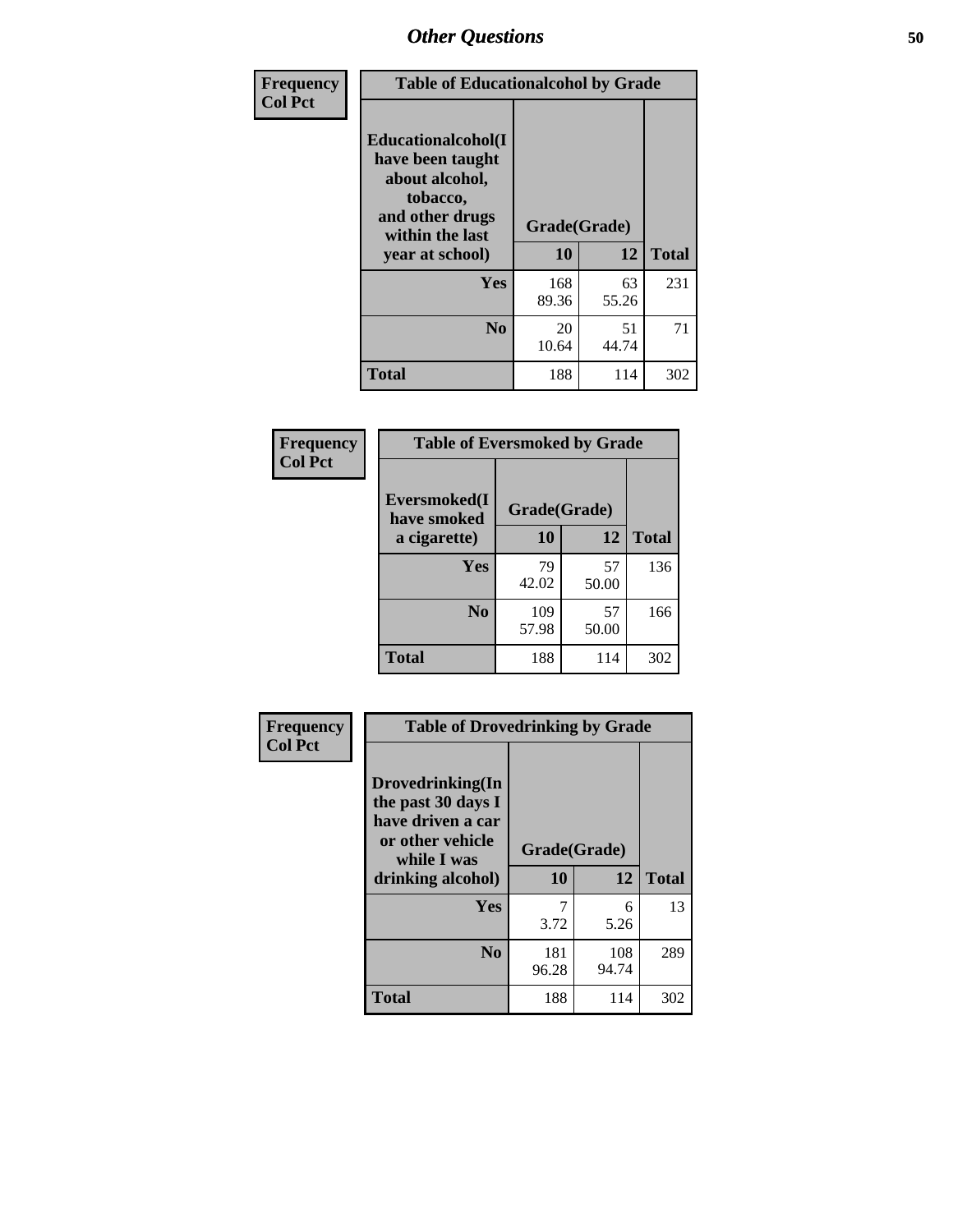| Frequency<br><b>Col Pct</b> | <b>Table of Rodedrinking by Grade</b>                                                                                  |                    |              |     |
|-----------------------------|------------------------------------------------------------------------------------------------------------------------|--------------------|--------------|-----|
|                             | Rodedrinking(In<br>the past 30 days<br>I have ridden in<br>a car with a<br>driver who had<br>been drinking<br>alcohol) | Grade(Grade)<br>10 | <b>Total</b> |     |
|                             | Yes                                                                                                                    | 21<br>11.17        | 16<br>14.04  | 37  |
|                             | N <sub>0</sub>                                                                                                         | 167<br>88.83       | 98<br>85.96  | 265 |
|                             | <b>Total</b>                                                                                                           | 188                | 114          | 302 |

#### **Frequency Col Pct**

|                                                                                                                           | <b>Table of Drugsschool by Grade</b> |             |              |  |  |  |
|---------------------------------------------------------------------------------------------------------------------------|--------------------------------------|-------------|--------------|--|--|--|
| <b>Drugsschool</b> (During<br>the past 12 months,<br>I have been offered,<br>sold,<br>or given illegal<br>drugs on school | Grade(Grade)                         |             |              |  |  |  |
| property)                                                                                                                 | 10                                   | 12          | <b>Total</b> |  |  |  |
| Yes                                                                                                                       | 20<br>10.64                          | 21<br>18.42 | 41           |  |  |  |
| N <sub>0</sub>                                                                                                            | 168<br>89.36                         | 93<br>81.58 | 261          |  |  |  |
| Total                                                                                                                     | 188                                  | 114         | 302          |  |  |  |

| Frequency      | <b>Table of Helpbullied by Grade</b>           |                                     |             |              |  |  |  |
|----------------|------------------------------------------------|-------------------------------------|-------------|--------------|--|--|--|
| <b>Col Pct</b> | Helpbullied(I<br>would help<br>someone who was | Grade(Grade)                        |             |              |  |  |  |
|                | being bullied)                                 | <b>10</b>                           | 12          | <b>Total</b> |  |  |  |
|                | <b>Strongly Agree</b>                          | 99<br>52.66                         | 62<br>54.39 | 161          |  |  |  |
|                | <b>Somewhat Agree</b>                          | 80<br>42.55                         | 44<br>38.60 | 124          |  |  |  |
|                | <b>Somewhat Disagree</b>                       | 3.72                                | 7<br>6.14   | 14           |  |  |  |
|                | <b>Strongly Disagree</b>                       | $\mathcal{D}_{\mathcal{L}}$<br>1.06 | 0.88        | 3            |  |  |  |
|                | <b>Total</b>                                   | 188                                 | 114         | 302          |  |  |  |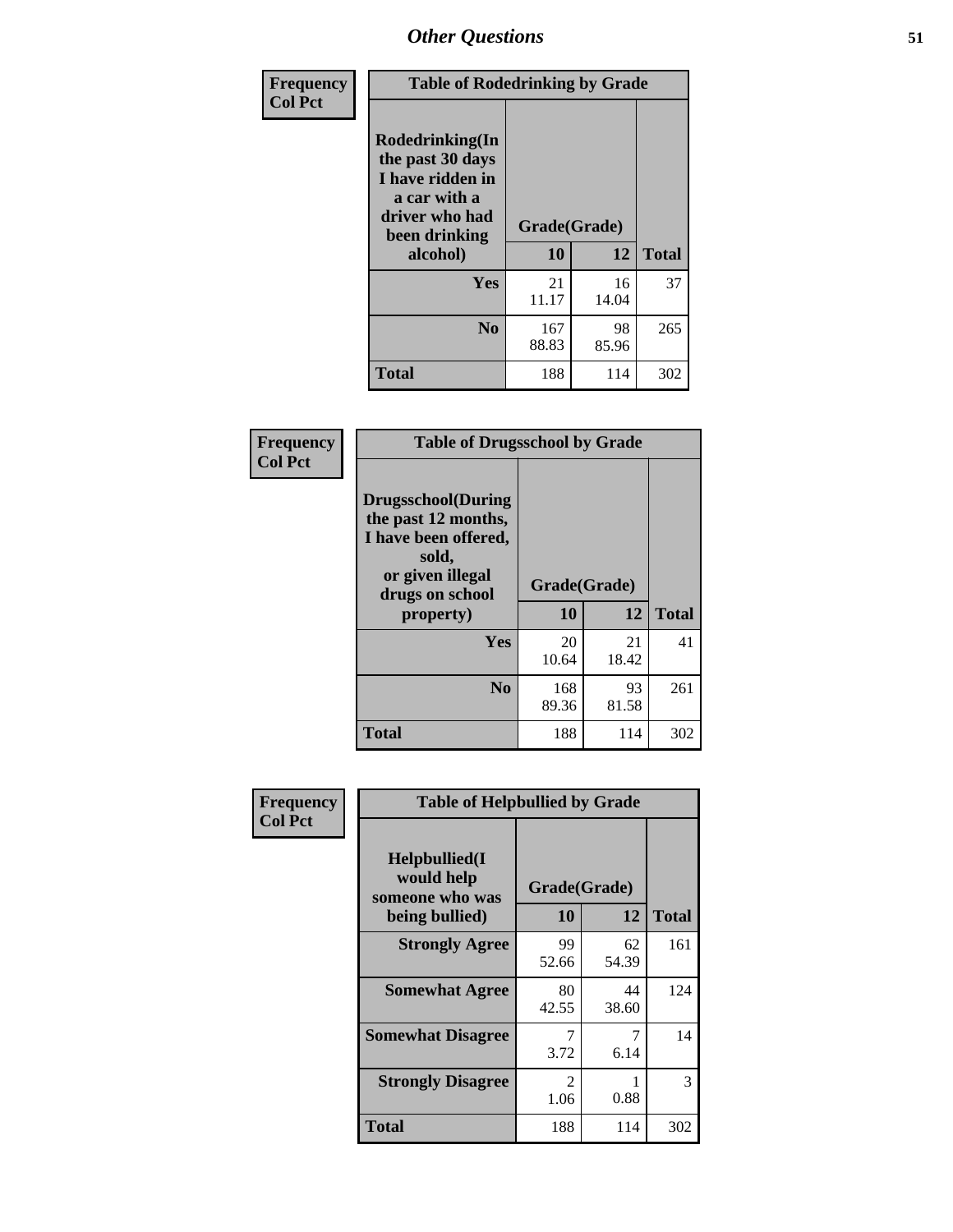| <b>Frequency</b> | <b>Table of Grade by Bingedrinking</b> |                                                                                                         |                     |              |                          |                        |                        |                          |              |
|------------------|----------------------------------------|---------------------------------------------------------------------------------------------------------|---------------------|--------------|--------------------------|------------------------|------------------------|--------------------------|--------------|
| <b>Row Pct</b>   |                                        | Bingedrinking(I have drunk five or more<br>drinks of alcohol at one sitting during the<br>last 30 days) |                     |              |                          |                        |                        |                          |              |
|                  | <b>Grade(Grade)</b>                    | $\mathbf{0}$<br>  Days                                                                                  | $1$ or<br>2<br>days | 3 to<br>days | <b>6 to</b><br>9<br>days | 10<br>to<br>19<br>days | 20<br>to<br>29<br>days | <b>All</b><br>30<br>days | <b>Total</b> |
|                  | <b>10</b>                              | 172<br>91.49                                                                                            | 7<br>3.72           | 3<br>1.60    | $\mathfrak{D}$<br>1.06   | 3<br>1.60              | 0.53                   | $\Omega$<br>0.00         | 188          |
|                  | 12                                     | 90<br>78.95                                                                                             | 9<br>7.89           | 5<br>4.39    | 4<br>3.51                | $\overline{4}$<br>3.51 | 0.88                   | 0.88                     | 114          |
|                  | <b>Total</b>                           | 262                                                                                                     | 16                  | 8            | 6                        | 7                      | $\mathfrak{D}$         |                          | 302          |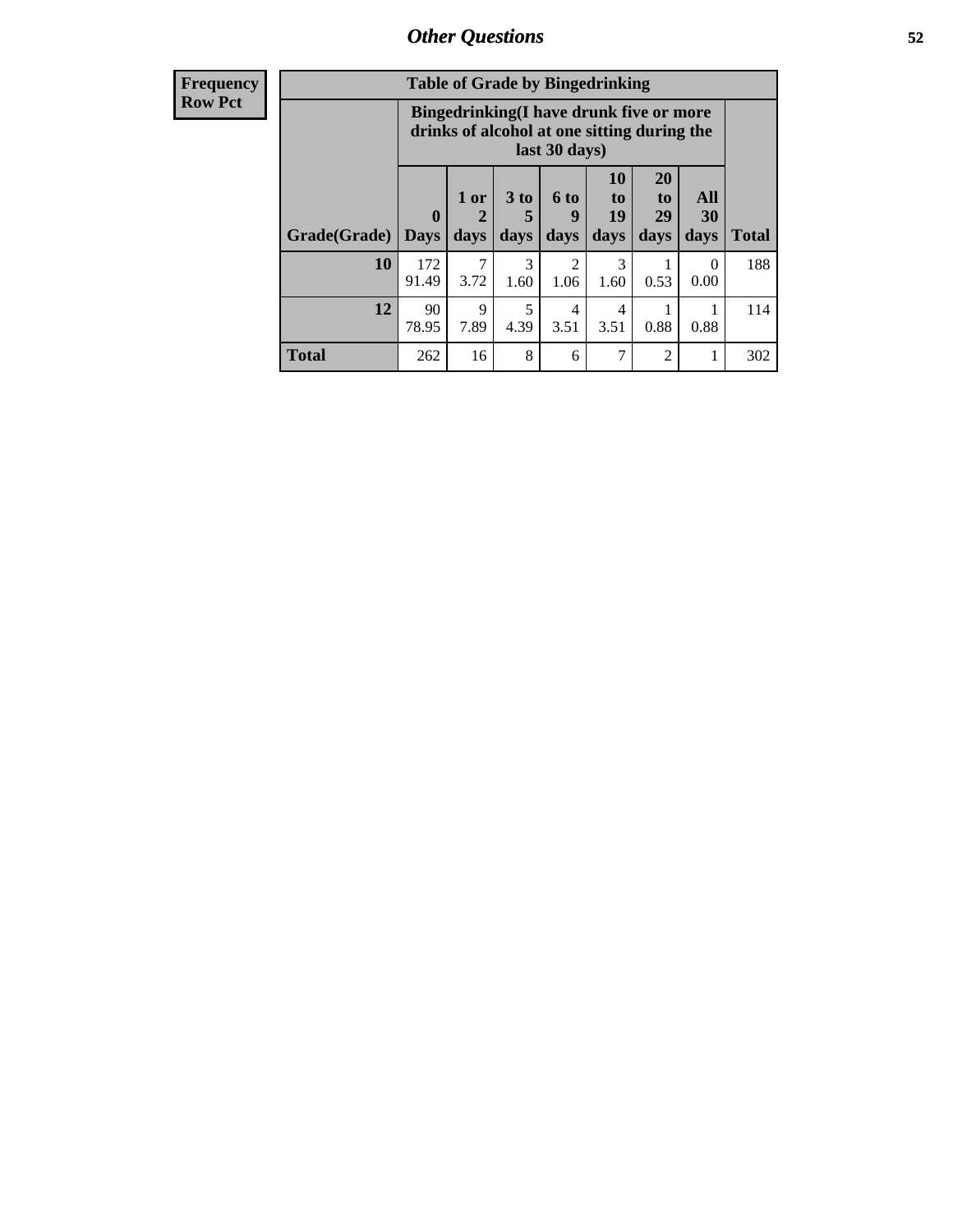## *Nutrition* **53**

| <b>Frequency</b><br>Row Pct |  |
|-----------------------------|--|
|                             |  |

| <b>Table of Grade by Dairy</b> |                          |                                                                 |                             |                                    |              |  |  |
|--------------------------------|--------------------------|-----------------------------------------------------------------|-----------------------------|------------------------------------|--------------|--|--|
|                                |                          | Dairy (I eat at least 3 servings of dairy<br>products each day) |                             |                                    |              |  |  |
| Grade(Grade)                   | <b>Strongly</b><br>Agree | Somewhat<br>Agree                                               | <b>Somewhat</b><br>Disagree | <b>Strongly</b><br><b>Disagree</b> | <b>Total</b> |  |  |
| 10                             | 53<br>28.19              | 81<br>43.09                                                     | 35<br>18.62                 | 19<br>10.11                        | 188          |  |  |
| 12                             | 29<br>25.44              | 50<br>43.86                                                     | 24<br>21.05                 | 11<br>9.65                         | 114          |  |  |
| <b>Total</b>                   | 82                       | 131                                                             | 59                          | 30                                 | 302          |  |  |

| <b>Frequency</b> |  |
|------------------|--|
| <b>Row Pct</b>   |  |

| <b>Table of Grade by Fruitveg</b> |                                                                          |             |                                 |                                    |              |
|-----------------------------------|--------------------------------------------------------------------------|-------------|---------------------------------|------------------------------------|--------------|
|                                   | Fruitveg(I eat at least 5 servings of fruits<br>and vegetables each day) |             |                                 |                                    |              |
| Grade(Grade)                      | <b>Strongly</b><br>Agree                                                 | Agree       | Somewhat   Somewhat<br>Disagree | <b>Strongly</b><br><b>Disagree</b> | <b>Total</b> |
| 10                                | 26<br>13.83                                                              | 50<br>26.60 | 76<br>40.43                     | 36<br>19.15                        | 188          |
| 12                                | 11<br>9.65                                                               | 29<br>25.44 | 52<br>45.61                     | 22<br>19.30                        | 114          |
| <b>Total</b>                      | 37                                                                       | 79          | 128                             | 58                                 | 302          |

| <b>Table of Grade by Cafeteriahealthy</b><br><b>Frequency</b> |              |                          |                            |                                                                       |                                    |              |
|---------------------------------------------------------------|--------------|--------------------------|----------------------------|-----------------------------------------------------------------------|------------------------------------|--------------|
| <b>Row Pct</b>                                                |              |                          |                            | Cafeteriahealthy (School meals in my<br>school cafeteria are healthy) |                                    |              |
|                                                               | Grade(Grade) | <b>Strongly</b><br>Agree | Somewhat Somewhat<br>Agree | <b>Disagree</b>                                                       | <b>Strongly</b><br><b>Disagree</b> | <b>Total</b> |
|                                                               | 10           | 21<br>11.17              | 74<br>39.36                | 57<br>30.32                                                           | 36<br>19.15                        | 188          |
|                                                               | 12           | 13<br>11.40              | 30<br>26.32                | 35<br>30.70                                                           | 36<br>31.58                        | 114          |
|                                                               | <b>Total</b> | 34                       | 104                        | 92                                                                    | 72                                 | 302          |

| <b>Frequency</b> |
|------------------|
| <b>Row Pct</b>   |

| <b>Table of Grade by Cafeterianutrition</b>                                               |                          |             |                                 |                                    |              |  |
|-------------------------------------------------------------------------------------------|--------------------------|-------------|---------------------------------|------------------------------------|--------------|--|
| <b>Cafeterianutrition</b> (Facts about nutrition<br>are available in my school cafeteria) |                          |             |                                 |                                    |              |  |
| Grade(Grade)                                                                              | <b>Strongly</b><br>Agree | Agree       | Somewhat   Somewhat<br>Disagree | <b>Strongly</b><br><b>Disagree</b> | <b>Total</b> |  |
| 10                                                                                        | 39<br>20.74              | 66<br>35.11 | 53<br>28.19                     | 30<br>15.96                        | 188          |  |
| 12                                                                                        | 26<br>22.81              | 38<br>33.33 | 25<br>21.93                     | 25<br>21.93                        | 114          |  |
| Total                                                                                     | 65                       | 104         | 78                              | 55                                 | 302          |  |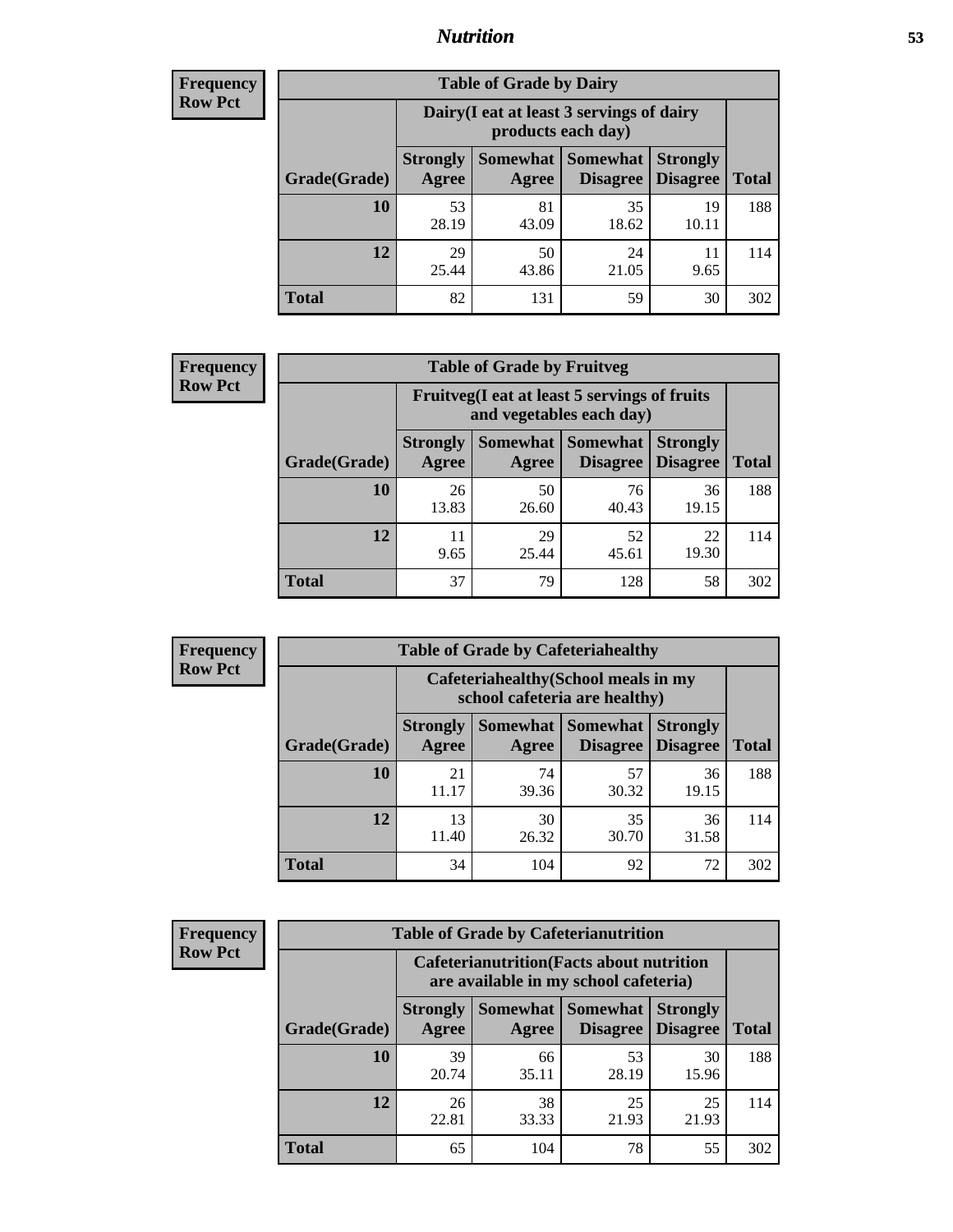## *Nutrition* **54**

| <b>Frequency</b> |
|------------------|
| <b>Row Pct</b>   |

| <b>Table of Grade by Schoollunch</b> |                          |                                                                 |                             |                                    |              |  |  |
|--------------------------------------|--------------------------|-----------------------------------------------------------------|-----------------------------|------------------------------------|--------------|--|--|
|                                      |                          | Schoollunch(I eat school lunch three or<br>more times per week) |                             |                                    |              |  |  |
| Grade(Grade)                         | <b>Strongly</b><br>Agree | Somewhat  <br>Agree                                             | <b>Somewhat</b><br>Disagree | <b>Strongly</b><br><b>Disagree</b> | <b>Total</b> |  |  |
| 10                                   | 104<br>55.32             | 40<br>21.28                                                     | 17<br>9.04                  | 27<br>14.36                        | 188          |  |  |
| 12                                   | 60<br>52.63              | 25<br>21.93                                                     | 12<br>10.53                 | 17<br>14.91                        | 114          |  |  |
| <b>Total</b>                         | 164                      | 65                                                              | 29                          | 44                                 | 302          |  |  |

| <b>Frequency</b> |  |
|------------------|--|
| <b>Row Pct</b>   |  |

| <b>Table of Grade by Foodchoices</b>                                |                          |             |                   |                                        |              |
|---------------------------------------------------------------------|--------------------------|-------------|-------------------|----------------------------------------|--------------|
| Foodchoices (I make healthy food choices in<br>my school cafeteria) |                          |             |                   |                                        |              |
| Grade(Grade)                                                        | <b>Strongly</b><br>Agree | Agree       | Somewhat Somewhat | <b>Strongly</b><br>Disagree   Disagree | <b>Total</b> |
| 10                                                                  | 42<br>22.34              | 86<br>45.74 | 44<br>23.40       | 16<br>8.51                             | 188          |
| 12                                                                  | 26<br>22.81              | 50<br>43.86 | 22<br>19.30       | 16<br>14.04                            | 114          |
| <b>Total</b>                                                        | 68                       | 136         | 66                | 32                                     | 302          |

| Frequency<br><b>Row Pct</b> |  |
|-----------------------------|--|
|                             |  |

| <b>Table of Grade by Wholewheat</b> |                 |                                                                                                             |                 |                 |              |  |  |
|-------------------------------------|-----------------|-------------------------------------------------------------------------------------------------------------|-----------------|-----------------|--------------|--|--|
|                                     |                 | Wholewheat (There are whole wheat and<br>multigrain breads and cereals available in<br>my school cafeteria) |                 |                 |              |  |  |
|                                     | <b>Strongly</b> | Somewhat                                                                                                    | <b>Somewhat</b> | <b>Strongly</b> |              |  |  |
| Grade(Grade)                        | Agree           | Agree                                                                                                       | Disagree        | <b>Disagree</b> | <b>Total</b> |  |  |
| 10                                  | 48              | 85                                                                                                          | 37              | 18              | 188          |  |  |
|                                     | 25.53           | 45.21                                                                                                       | 19.68           | 9.57            |              |  |  |
| 12                                  | 32              | 44                                                                                                          | 28              | 10              | 114          |  |  |
|                                     | 28.07           | 38.60                                                                                                       | 24.56           | 8.77            |              |  |  |
| Total                               | 80              | 129                                                                                                         | 65              | 28              | 302          |  |  |

**Table of Grade by Wholesale**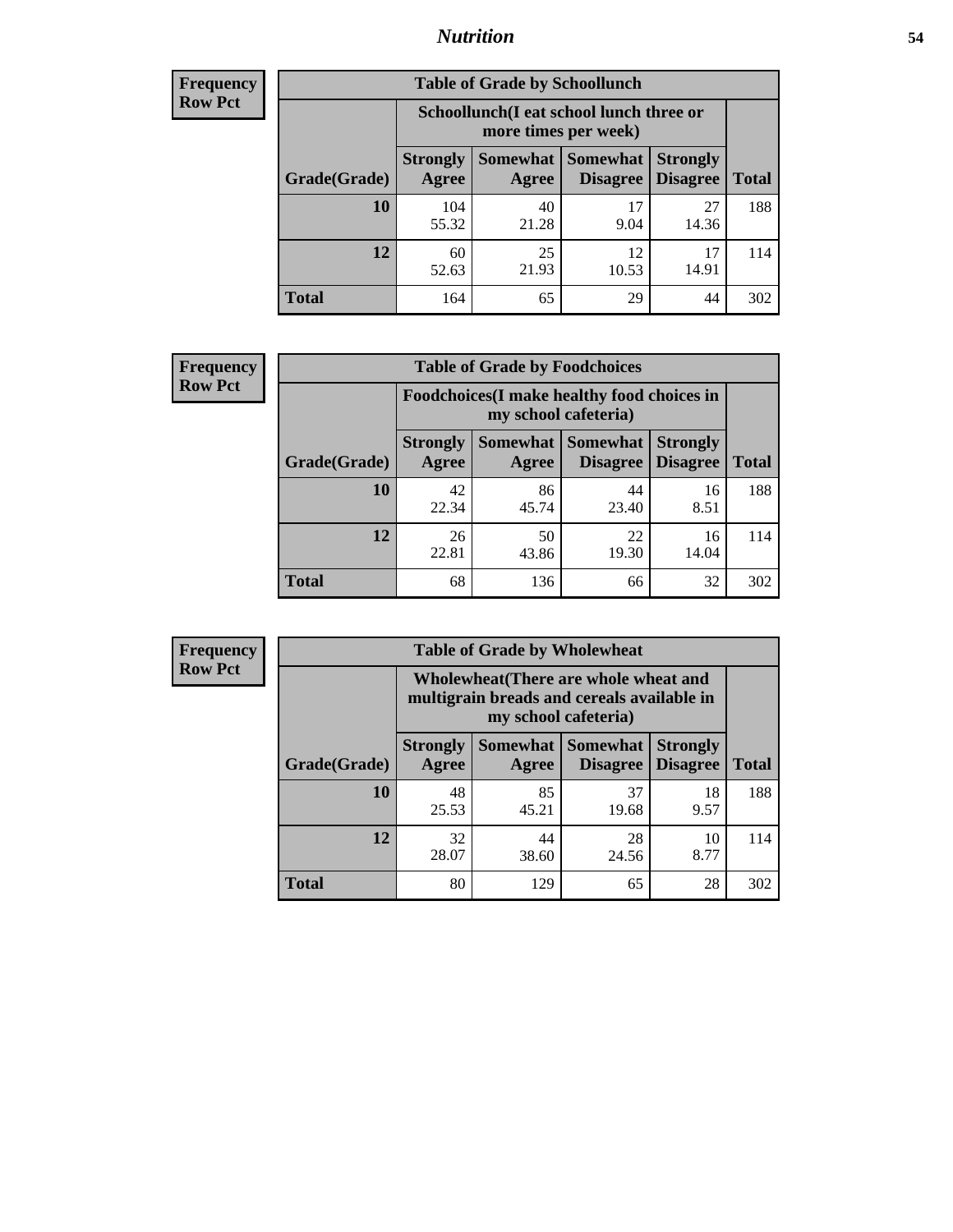## *Nutrition* **55**

**Frequency Row Pct**

| <b>Table of Grade by Healthyvending</b> |                                                                                                                                               |                          |                                    |                                    |              |  |  |
|-----------------------------------------|-----------------------------------------------------------------------------------------------------------------------------------------------|--------------------------|------------------------------------|------------------------------------|--------------|--|--|
|                                         | Healthyvending (If only healthy snacks and<br>beverages were available in the vending<br>machines during the school day,<br>I would buy them) |                          |                                    |                                    |              |  |  |
| Grade(Grade)                            | <b>Strongly</b><br>Agree                                                                                                                      | <b>Somewhat</b><br>Agree | <b>Somewhat</b><br><b>Disagree</b> | <b>Strongly</b><br><b>Disagree</b> | <b>Total</b> |  |  |
| 10                                      | 49<br>26.06                                                                                                                                   | 65<br>34.57              | 44<br>23.40                        | 30<br>15.96                        | 188          |  |  |
| 12                                      | 26<br>22.81                                                                                                                                   | 30<br>26.32              | 26<br>22.81                        | 32<br>28.07                        | 114          |  |  |
| Total                                   | 75                                                                                                                                            | 95                       | 70                                 | 62                                 | 302          |  |  |

**Frequency Row Pct**

| <b>Table of Grade by Schoolbreakfast</b> |                                                                                                                                         |             |                                 |                                    |              |  |  |
|------------------------------------------|-----------------------------------------------------------------------------------------------------------------------------------------|-------------|---------------------------------|------------------------------------|--------------|--|--|
|                                          | Schoolbreakfast (If breakfast were<br>available at school,<br>but outside the cafeteria,<br>I would eat breakfast at school more often) |             |                                 |                                    |              |  |  |
| Grade(Grade)                             | <b>Strongly</b><br>Agree                                                                                                                | Agree       | Somewhat   Somewhat<br>Disagree | <b>Strongly</b><br><b>Disagree</b> | <b>Total</b> |  |  |
| 10                                       | 66<br>35.11                                                                                                                             | 80<br>42.55 | 28<br>14.89                     | 14<br>7.45                         | 188          |  |  |
| 12                                       | 41<br>35.96                                                                                                                             | 43<br>37.72 | 15<br>13.16                     | 15<br>13.16                        | 114          |  |  |
| <b>Total</b>                             | 107                                                                                                                                     | 123         | 43                              | 29                                 | 302          |  |  |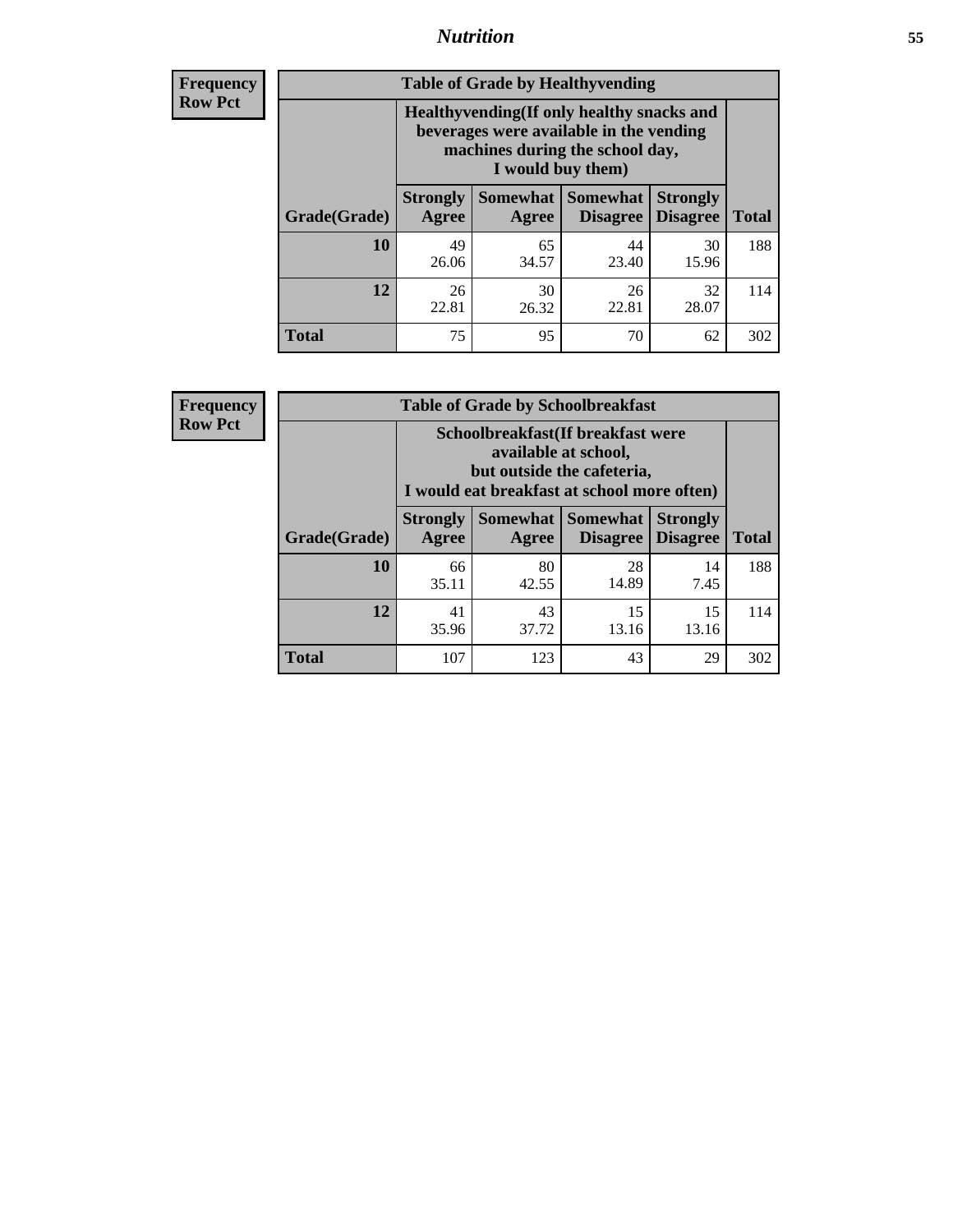| Frequency<br><b>Col Pct</b> | <b>Table of Educationaids by Grade</b>                                                                    |                    |             |              |
|-----------------------------|-----------------------------------------------------------------------------------------------------------|--------------------|-------------|--------------|
|                             | <b>Educationaids</b> (I<br>have been<br>taught about<br><b>HIV/AIDS</b> at<br>school in the<br>past year) | Grade(Grade)<br>10 | 12          | <b>Total</b> |
|                             | Yes                                                                                                       | 172<br>91.49       | 63<br>55.26 | 235          |
|                             | N <sub>0</sub>                                                                                            | 16<br>8.51         | 51<br>44.74 | 67           |
|                             | <b>Total</b>                                                                                              | 188                | 114         | 302          |

| Frequency      |                                                             | <b>Table of Educationcharacter by Grade</b> |             |              |  |
|----------------|-------------------------------------------------------------|---------------------------------------------|-------------|--------------|--|
| <b>Col Pct</b> | Educationcharacter(I<br>have been taught<br>about character | Grade(Grade)                                |             |              |  |
|                | education in the past<br>year at school)                    | 10                                          | 12          | <b>Total</b> |  |
|                | Yes                                                         | 145<br>77.13                                | 61<br>53.51 | 206          |  |
|                | N <sub>0</sub>                                              | 43<br>22.87                                 | 53<br>46.49 | 96           |  |
|                | <b>Total</b>                                                | 188                                         | 114         | 302          |  |

| Frequency      | <b>Table of Gradcoach1 by Grade</b>              |              |             |              |
|----------------|--------------------------------------------------|--------------|-------------|--------------|
| <b>Col Pct</b> | Gradcoach1(I<br>know who my<br><b>Graduation</b> | Grade(Grade) |             |              |
|                | Coach is)                                        | 10           | 12          | <b>Total</b> |
|                | Yes                                              | 85<br>45.21  | 91<br>79.82 | 176          |
|                | N <sub>0</sub>                                   | 103<br>54.79 | 23<br>20.18 | 126          |
|                | <b>Total</b>                                     | 188          | 114         | 302          |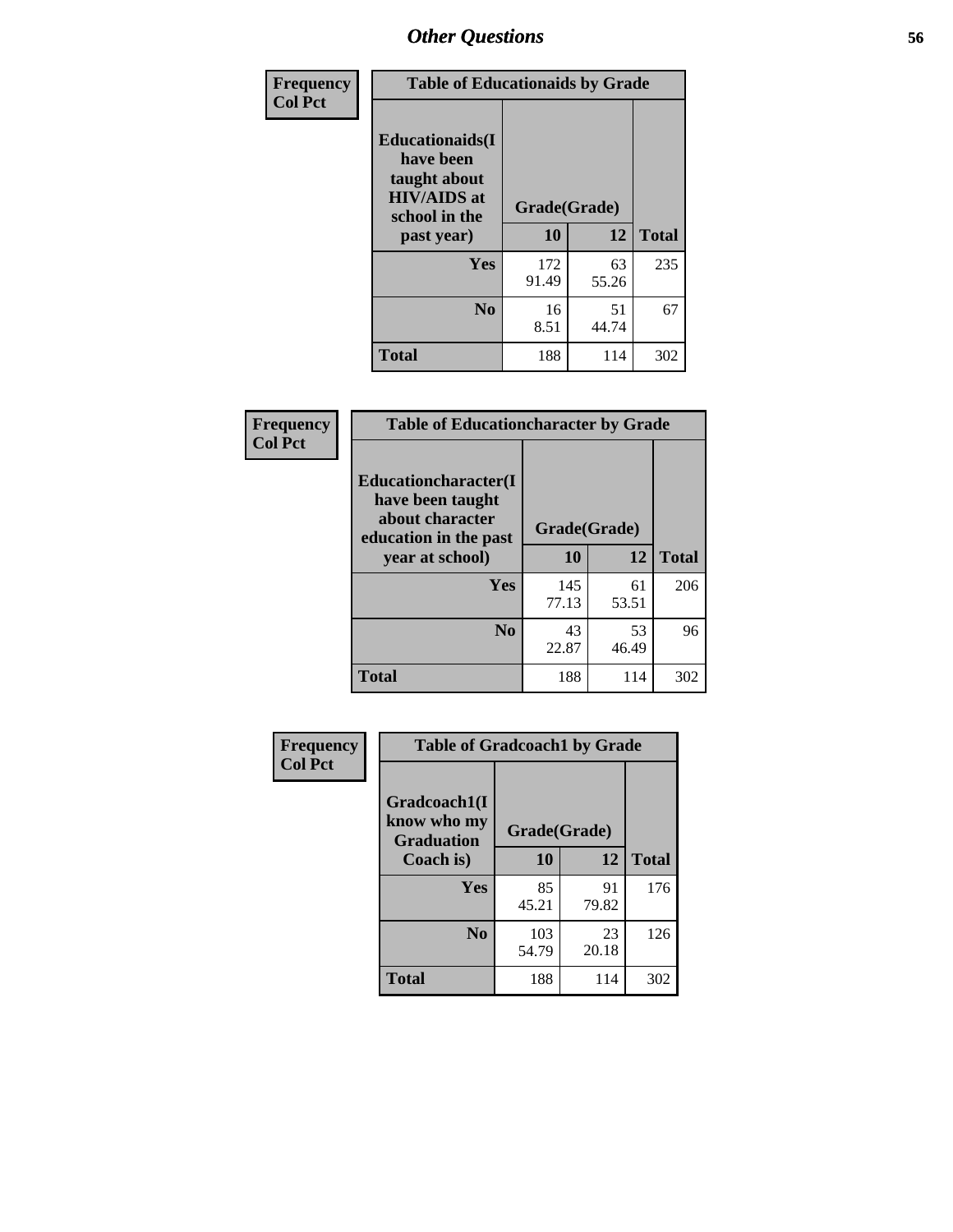| Frequency      | <b>Table of Gradcoach2 by Grade</b> |              |             |              |
|----------------|-------------------------------------|--------------|-------------|--------------|
| <b>Col Pct</b> | Gradcoach2(I<br>have                |              |             |              |
|                | contacted my<br><b>Graduation</b>   | Grade(Grade) |             |              |
|                | Coach)                              | 10           | 12          | <b>Total</b> |
|                | Yes                                 | 16<br>8.51   | 54<br>47.37 | 70           |
|                | N <sub>0</sub>                      | 172<br>91.49 | 60<br>52.63 | 232          |
|                | <b>Total</b>                        | 188          | 114         | 302          |

| <b>Frequency</b><br><b>Col Pct</b> | <b>Table of Gradcoach3 by Grade</b>                                         |              |             |              |
|------------------------------------|-----------------------------------------------------------------------------|--------------|-------------|--------------|
|                                    | Gradcoach3(I<br>have received<br>assistance<br>from my<br><b>Graduation</b> | Grade(Grade) |             |              |
|                                    | Coach)                                                                      | 10           | 12          | <b>Total</b> |
|                                    | Yes                                                                         | 15<br>7.98   | 49<br>42.98 | 64           |
|                                    | N <sub>0</sub>                                                              | 95<br>50.53  | 32<br>28.07 | 127          |
|                                    | Don't know                                                                  | 78<br>41.49  | 33<br>28.95 | 111          |
|                                    | <b>Total</b>                                                                | 188          | 114         | 302          |

| Frequency      | <b>Table of Selfharm by Grade</b>                                                                                                                                                      |              |                    |              |
|----------------|----------------------------------------------------------------------------------------------------------------------------------------------------------------------------------------|--------------|--------------------|--------------|
| <b>Col Pct</b> | <b>Selfharm</b> (During<br>the past 12<br>months,<br>I harmed myself<br>on purpose<br><b>Suicideconsider</b><br>During the past<br>12 months,<br>I seriously<br>considered<br>suicide) | 10           | Grade(Grade)<br>12 | <b>Total</b> |
|                | <b>Yes</b>                                                                                                                                                                             | 20<br>10.64  | 6<br>5.26          | 26           |
|                | N <sub>0</sub>                                                                                                                                                                         | 168<br>89.36 | 108<br>94.74       | 276          |
|                | <b>Total</b>                                                                                                                                                                           | 188          | 114                | 302          |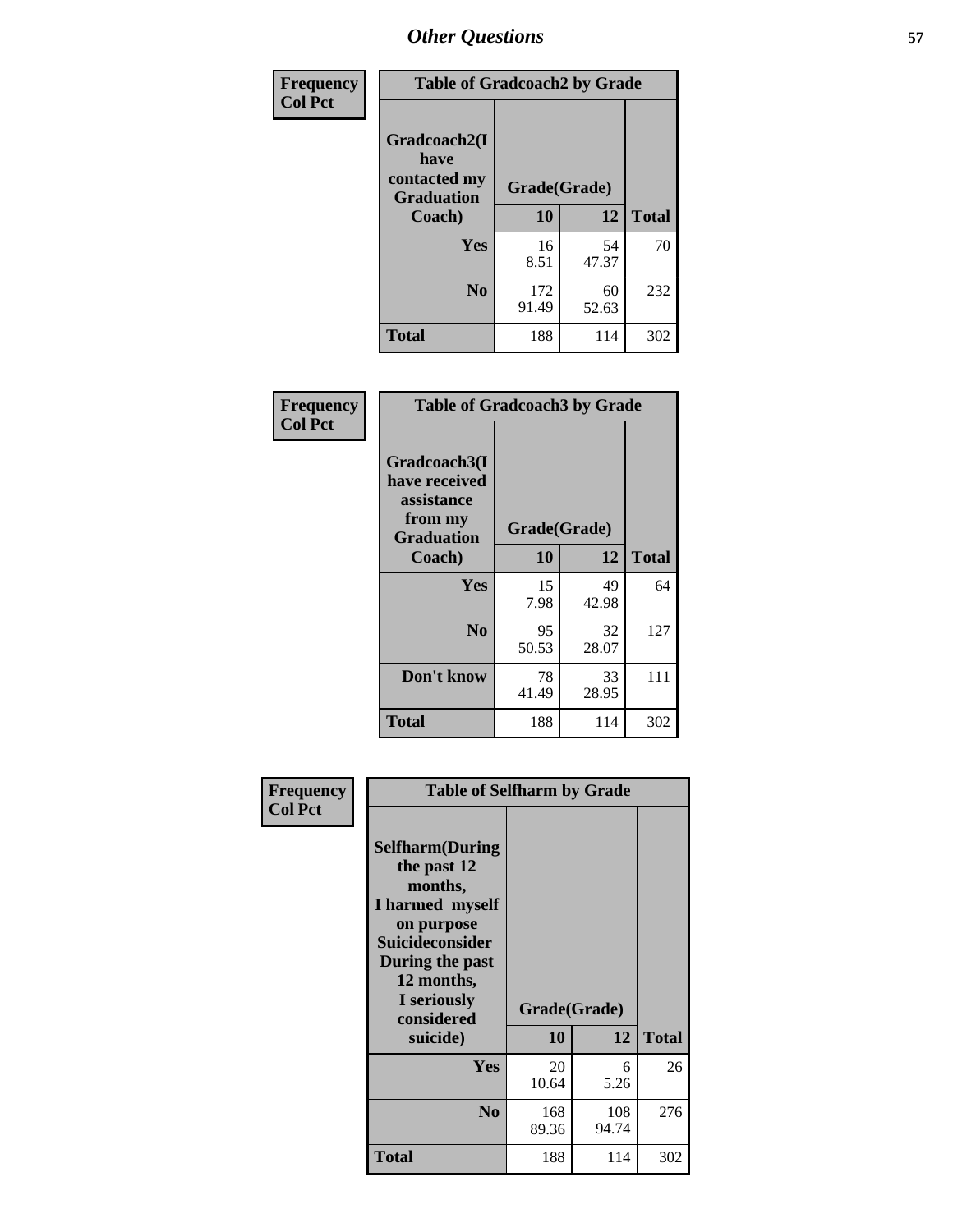| <b>Frequency</b> | <b>Table of Suicideconsider by Grade</b> |              |              |              |
|------------------|------------------------------------------|--------------|--------------|--------------|
| <b>Col Pct</b>   |                                          | Grade(Grade) |              |              |
|                  | Suicideconsider                          | <b>10</b>    | 12           | <b>Total</b> |
|                  | Yes                                      | 14<br>7.45   | 6.14         | 21           |
|                  | N <sub>0</sub>                           | 174<br>92.55 | 107<br>93.86 | 281          |
|                  | <b>Total</b>                             | 188          | 114          | 302          |

| Frequency      | <b>Table of Suicideattempt by Grade</b>              |              |              |              |
|----------------|------------------------------------------------------|--------------|--------------|--------------|
| <b>Col Pct</b> | Suicideattempt(I<br>have attempted<br>suicide in the | Grade(Grade) |              |              |
|                | last year)                                           | 10           | 12           | <b>Total</b> |
|                | Yes                                                  | 9<br>4.79    | 3<br>2.63    | 12           |
|                | N <sub>0</sub>                                       | 179<br>95.21 | 111<br>97.37 | 290          |
|                | <b>Total</b>                                         | 188          | 114          | 302          |

| Frequency      | <b>Table of Instantmessaged by Grade</b>               |              |             |              |
|----------------|--------------------------------------------------------|--------------|-------------|--------------|
| <b>Col Pct</b> | Instantmessaged(I<br>have instant<br>messaged people I | Grade(Grade) |             |              |
|                | do not even know)                                      | 10           | 12          | <b>Total</b> |
|                | Yes                                                    | 67<br>35.64  | 45<br>39.47 | 112          |
|                | N <sub>0</sub>                                         | 121<br>64.36 | 69<br>60.53 | 190          |
|                | <b>Total</b>                                           | 188          | 114         | 302          |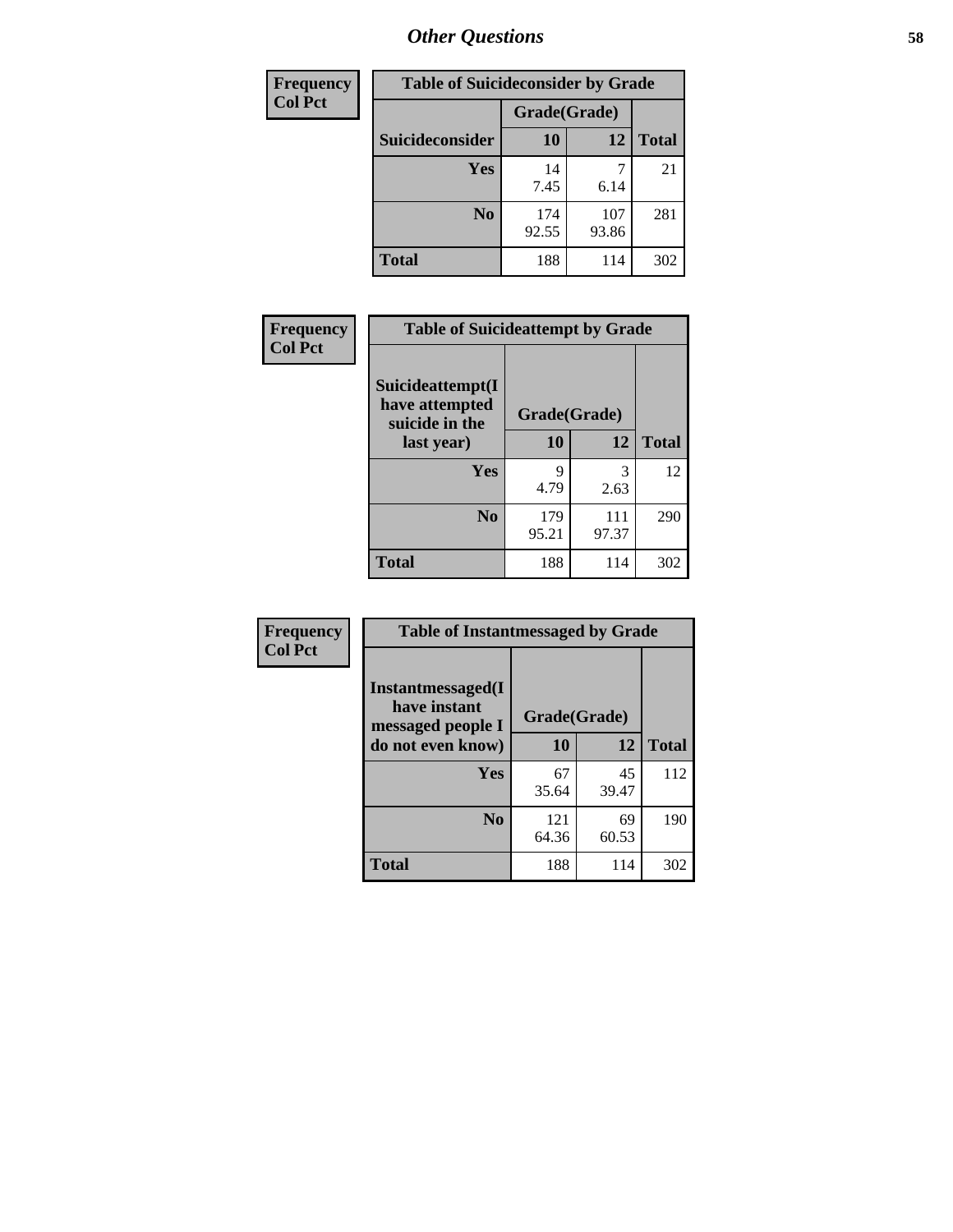| Frequency      | <b>Table of Getsalong by Grade</b>                          |              |                        |              |
|----------------|-------------------------------------------------------------|--------------|------------------------|--------------|
| <b>Col Pct</b> | <b>Getsalong</b> (I get<br>along with other<br>students and | Grade(Grade) |                        |              |
|                | adults)                                                     | 10           | 12                     | <b>Total</b> |
|                | <b>Strongly Agree</b>                                       | 86<br>45.74  | 63<br>55.26            | 149          |
|                | <b>Somewhat Agree</b>                                       | 89<br>47.34  | 41<br>35.96            | 130          |
|                | <b>Somewhat Disagree</b>                                    | 9<br>4.79    | 8<br>7.02              | 17           |
|                | <b>Strongly Disagree</b>                                    | 4<br>2.13    | $\mathfrak{D}$<br>1.75 | 6            |
|                | <b>Total</b>                                                | 188          | 114                    | 302          |

| Frequency      | <b>Table of Safehome by Grade</b> |              |                    |              |
|----------------|-----------------------------------|--------------|--------------------|--------------|
| <b>Col Pct</b> | Safehome(I feel<br>safe at home)  | <b>10</b>    | Grade(Grade)<br>12 | <b>Total</b> |
|                | <b>Strongly Agree</b>             | 142<br>75.53 | 80<br>70.18        | 222          |
|                | <b>Somewhat Agree</b>             | 32<br>17.02  | 29<br>25.44        | 61           |
|                | <b>Somewhat Disagree</b>          | 9<br>4.79    | 4<br>3.51          | 13           |
|                | <b>Strongly Disagree</b>          | 5<br>2.66    | 0.88               | 6            |
|                | <b>Total</b>                      | 188          | 114                | 302          |

| Frequency      |                                                                                     | <b>Table of Adulttalk by Grade</b> |             |              |  |
|----------------|-------------------------------------------------------------------------------------|------------------------------------|-------------|--------------|--|
| <b>Col Pct</b> | <b>Adulttalk(I</b><br>know an<br>adult at<br>school that<br>I can talk<br>with if I | Grade(Grade)                       |             |              |  |
|                | need help)                                                                          | 10                                 | 12          | <b>Total</b> |  |
|                | Yes                                                                                 | 154<br>81.91                       | 86<br>75.44 | 240          |  |
|                | N <sub>0</sub>                                                                      | 34<br>18.09                        | 28<br>24.56 | 62           |  |
|                | <b>Total</b>                                                                        | 188                                | 114         | 302          |  |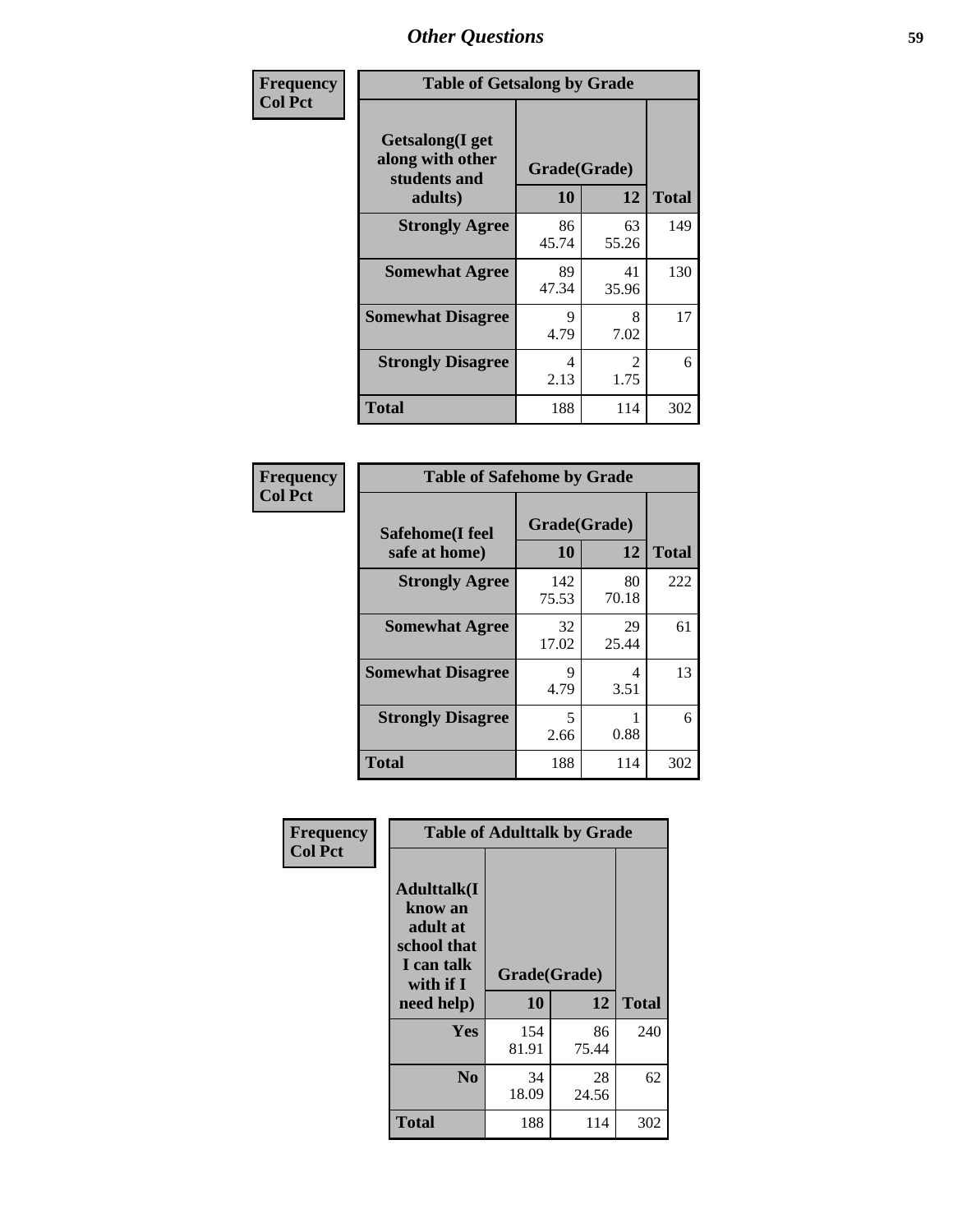**Frequency Row Pct**

| <b>Table of Grade by Tytime</b> |             |                                                                                        |             |                       |             |            |              |  |  |
|---------------------------------|-------------|----------------------------------------------------------------------------------------|-------------|-----------------------|-------------|------------|--------------|--|--|
|                                 |             | Tvtime(On an average school day,<br>how much unsupervised time do I spend watching TV) |             |                       |             |            |              |  |  |
|                                 |             | <b>Less that</b>                                                                       |             | $2 - 3$               | $4 - 5$     | $6+$       |              |  |  |
| Grade(Grade)   None             |             | hour/day                                                                               | hour/day    | hours/day   hours/day |             | hours/day  | <b>Total</b> |  |  |
| 10                              | 40<br>21.28 | 32<br>17.02                                                                            | 33<br>17.55 | 56<br>29.79           | 14<br>7.45  | 13<br>6.91 | 188          |  |  |
| 12                              | 21<br>18.42 | 20<br>17.54                                                                            | 16<br>14.04 | 40<br>35.09           | 13<br>11.40 | 4<br>3.51  | 114          |  |  |
| <b>Total</b>                    | 61          | 52                                                                                     | 49          | 96                    | 27          |            | 302          |  |  |

**Frequency Row Pct**

| <b>Table of Grade by Computertime</b> |             |                                                                                                                               |             |             |            |           |     |  |  |
|---------------------------------------|-------------|-------------------------------------------------------------------------------------------------------------------------------|-------------|-------------|------------|-----------|-----|--|--|
|                                       |             | Computertime (On an average school day,<br>how much unsupervised time do I spend on the computer)                             |             |             |            |           |     |  |  |
| Grade(Grade)                          | None        | <b>Less that</b><br>$2 - 3$<br>$4 - 5$<br>$6+$<br>hour/day<br>hour/day<br>hours/day<br>hours/day<br>hours/day<br><b>Total</b> |             |             |            |           |     |  |  |
| 10                                    | 62<br>32.98 | 43<br>22.87                                                                                                                   | 27<br>14.36 | 36<br>19.15 | 12<br>6.38 | 8<br>4.26 | 188 |  |  |
| 12                                    | 28<br>24.56 | 35<br>30.70                                                                                                                   | 20<br>17.54 | 24<br>21.05 | 3<br>2.63  | 4<br>3.51 | 114 |  |  |
| <b>Total</b>                          | 90          | 78                                                                                                                            | 47          | 60          | 15         | 12        | 302 |  |  |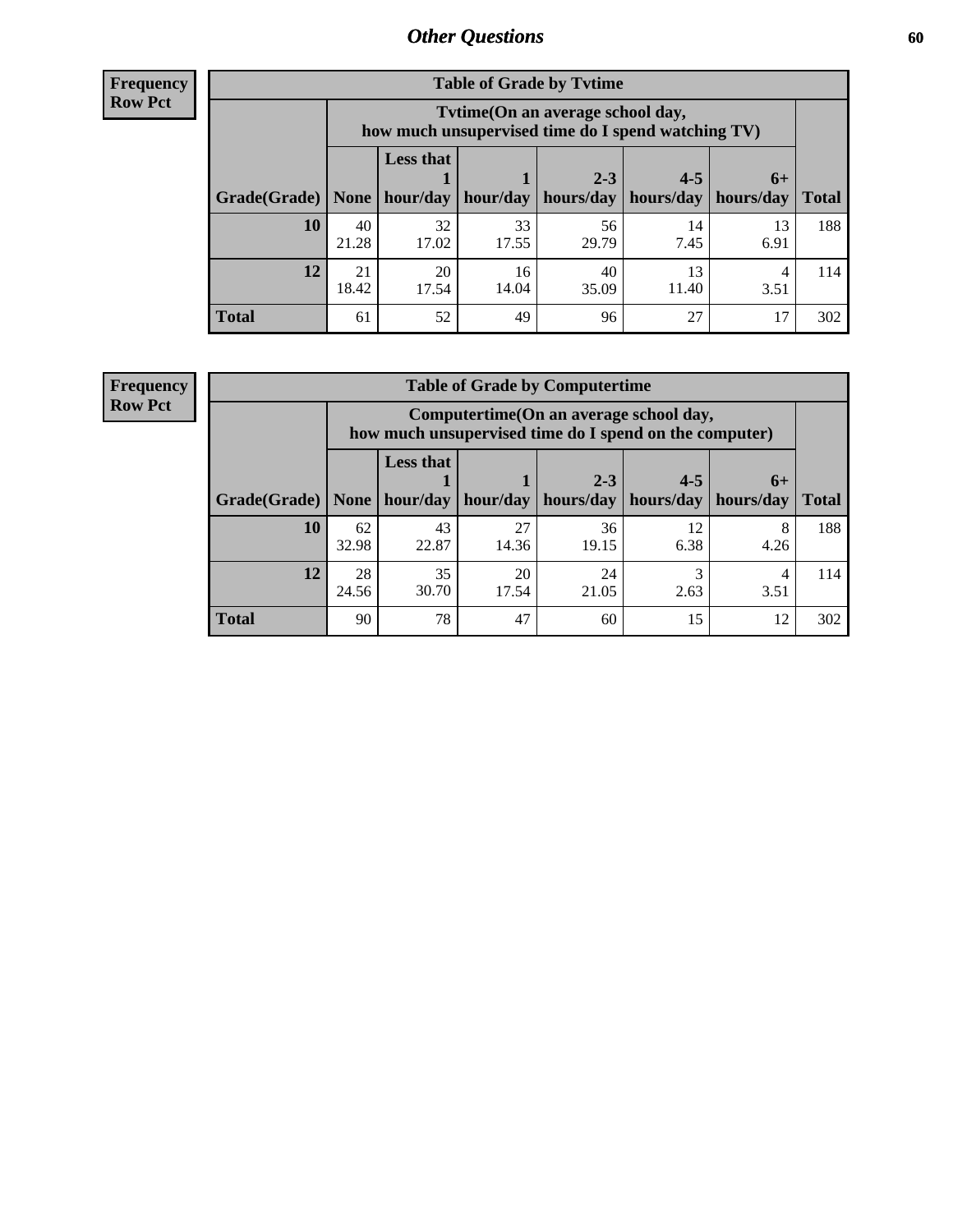### *Questions about Driving Laws* **61** *Driving Questions were asked only of high school students.*

| <b>Frequency</b> |
|------------------|
| <b>Row Pct</b>   |

| <b>Table of Grade by License1</b> |                                     |                                                                                                                                           |                        |           |               |              |  |  |  |
|-----------------------------------|-------------------------------------|-------------------------------------------------------------------------------------------------------------------------------------------|------------------------|-----------|---------------|--------------|--|--|--|
|                                   |                                     | License1(During the first 6 months of driving<br>with a provisional license,<br>the only passengers who can ride with the<br>driver are:) |                        |           |               |              |  |  |  |
| Grade(Grade)                      | <b>Parent or</b><br><b>Guardian</b> | Family<br><b>Members</b>                                                                                                                  | <b>Friends</b>         | Anyone    | Don't<br>Know | <b>Total</b> |  |  |  |
| 10                                | 71<br>37.77                         | 94<br>50.00                                                                                                                               | 0.53                   | 3.72      | 15<br>7.98    | 188          |  |  |  |
| 12                                | 50<br>43.86                         | 53<br>46.49                                                                                                                               | $\overline{c}$<br>1.75 | 3<br>2.63 | 6<br>5.26     | 114          |  |  |  |
| <b>Total</b>                      | 121                                 | 147                                                                                                                                       | 3                      | 10        | 21            | 302          |  |  |  |

| <b>Frequency</b> |                                                                                                          | <b>Table of Grade by License2</b> |                  |                              |                                                      |                      |              |  |  |  |
|------------------|----------------------------------------------------------------------------------------------------------|-----------------------------------|------------------|------------------------------|------------------------------------------------------|----------------------|--------------|--|--|--|
| <b>Row Pct</b>   | License2(17 yr old drivers with a<br>provisional driver's license cannot<br>drive between the hours of:) |                                   |                  |                              |                                                      |                      |              |  |  |  |
|                  | <b>Grade(Grade)</b>                                                                                      | <b>Midnight</b><br>to 6am         | 1am<br>to<br>5am | 1am<br>t <sub>0</sub><br>6am | N <sub>0</sub><br>curfew<br>for $17$<br>year<br>olds | Don't<br><b>Know</b> | <b>Total</b> |  |  |  |
|                  | 10                                                                                                       | 120<br>63.83                      | 18<br>9.57       | 3<br>1.60                    | 10<br>5.32                                           | 37<br>19.68          | 188          |  |  |  |
|                  | 12                                                                                                       | 94<br>82.46                       | 3<br>2.63        | $\mathfrak{D}$<br>1.75       | 0.88                                                 | 14<br>12.28          | 114          |  |  |  |
|                  | <b>Total</b>                                                                                             | 214                               | 21               | 5                            | 11                                                   | 51                   | 302          |  |  |  |

| Frequency      |              | <b>Table of Grade by License3</b>     |             |              |            |                                     |               |              |  |
|----------------|--------------|---------------------------------------|-------------|--------------|------------|-------------------------------------|---------------|--------------|--|
| <b>Row Pct</b> |              | License3(For drivers under the age of |             | 21,<br>DUI?) |            | what level of alcohol is considered |               |              |  |
|                | Grade(Grade) | Any<br><b>Amount</b>                  | 0.02        | 0.04         | 0.06       | 0.08                                | Don't<br>know | <b>Total</b> |  |
|                | 10           | 48<br>25.53                           | 67<br>35.64 | 15<br>7.98   | 13<br>6.91 | 17<br>9.04                          | 28<br>14.89   | 188          |  |
|                | 12           | 48<br>42.11                           | 15<br>13.16 | 5<br>4.39    | 6<br>5.26  | 14<br>12.28                         | 26<br>22.81   | 114          |  |
|                | <b>Total</b> | 96                                    | 82          | 20           | 19         | 31                                  | 54            | 302          |  |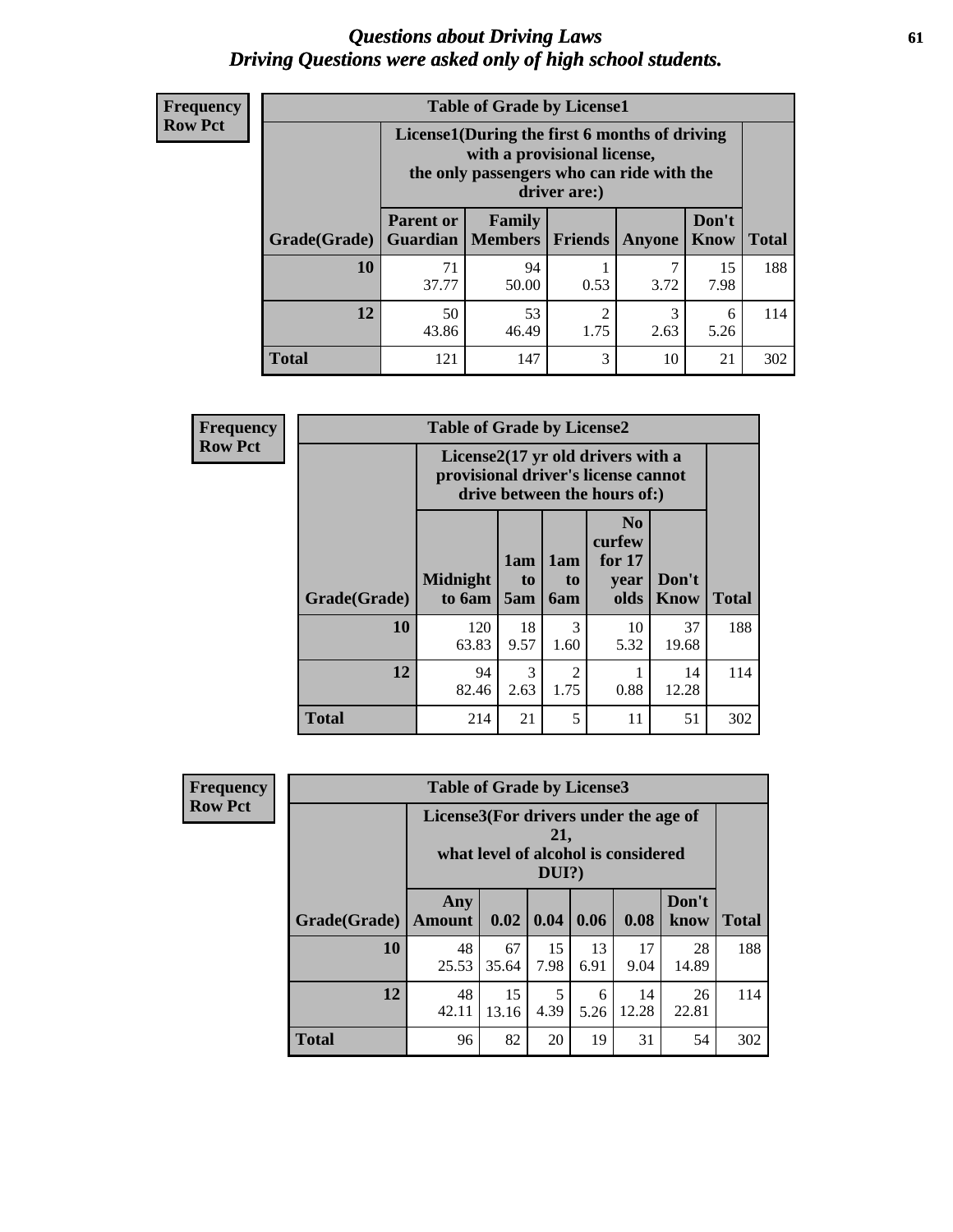### *Questions about Driving Laws* **62** *Driving Questions were asked only of high school students.*

**Frequency Row Pct**

| <b>Table of Grade by License4</b> |              |                                                                                                                                                      |             |            |            |             |     |  |
|-----------------------------------|--------------|------------------------------------------------------------------------------------------------------------------------------------------------------|-------------|------------|------------|-------------|-----|--|
|                                   |              | License4(A driver under 21 automatically<br>loses his/her license if caught exceeding the<br>posted speet limit by:)                                 |             |            |            |             |     |  |
| Grade(Grade)                      | $15+$<br>mph | Can't<br>lose<br><b>Depends</b><br>license<br>$25+$<br>$35+$<br>Don't<br>for<br><b>on</b><br>speeding<br><b>Total</b><br>mph<br>know<br>mph<br>judge |             |            |            |             |     |  |
| 10                                | 51<br>27.13  | 27<br>14.36                                                                                                                                          | 24<br>12.77 | 17<br>9.04 | 14<br>7.45 | 55<br>29.26 | 188 |  |
| 12                                | 20<br>17.54  | 30<br>26.32                                                                                                                                          | 13<br>11.40 | 5<br>4.39  | 10<br>8.77 | 36<br>31.58 | 114 |  |
| <b>Total</b>                      | 71           | 57                                                                                                                                                   | 37          | 22         | 24         | 91          | 302 |  |

| Frequency      | <b>Table of Grade by License5</b> |             |                                                                                                                                                             |               |       |
|----------------|-----------------------------------|-------------|-------------------------------------------------------------------------------------------------------------------------------------------------------------|---------------|-------|
| <b>Row Pct</b> |                                   |             | License5(A)<br>Georgia teenager<br>with family<br>connections or a<br>good lawyer can<br>break a teen<br>driving law and<br>keep their driver's<br>license) |               |       |
|                | Grade(Grade)                      | <b>Yes</b>  | N <sub>0</sub>                                                                                                                                              | Don't<br>know | Total |
|                | 10                                | 20<br>10.64 | 103<br>54.79                                                                                                                                                | 65<br>34.57   | 188   |
|                | 12                                | 32<br>28.07 | 41<br>35.96                                                                                                                                                 | 41<br>35.96   | 114   |
|                | <b>Total</b>                      | 52          | 144                                                                                                                                                         | 106           | 302   |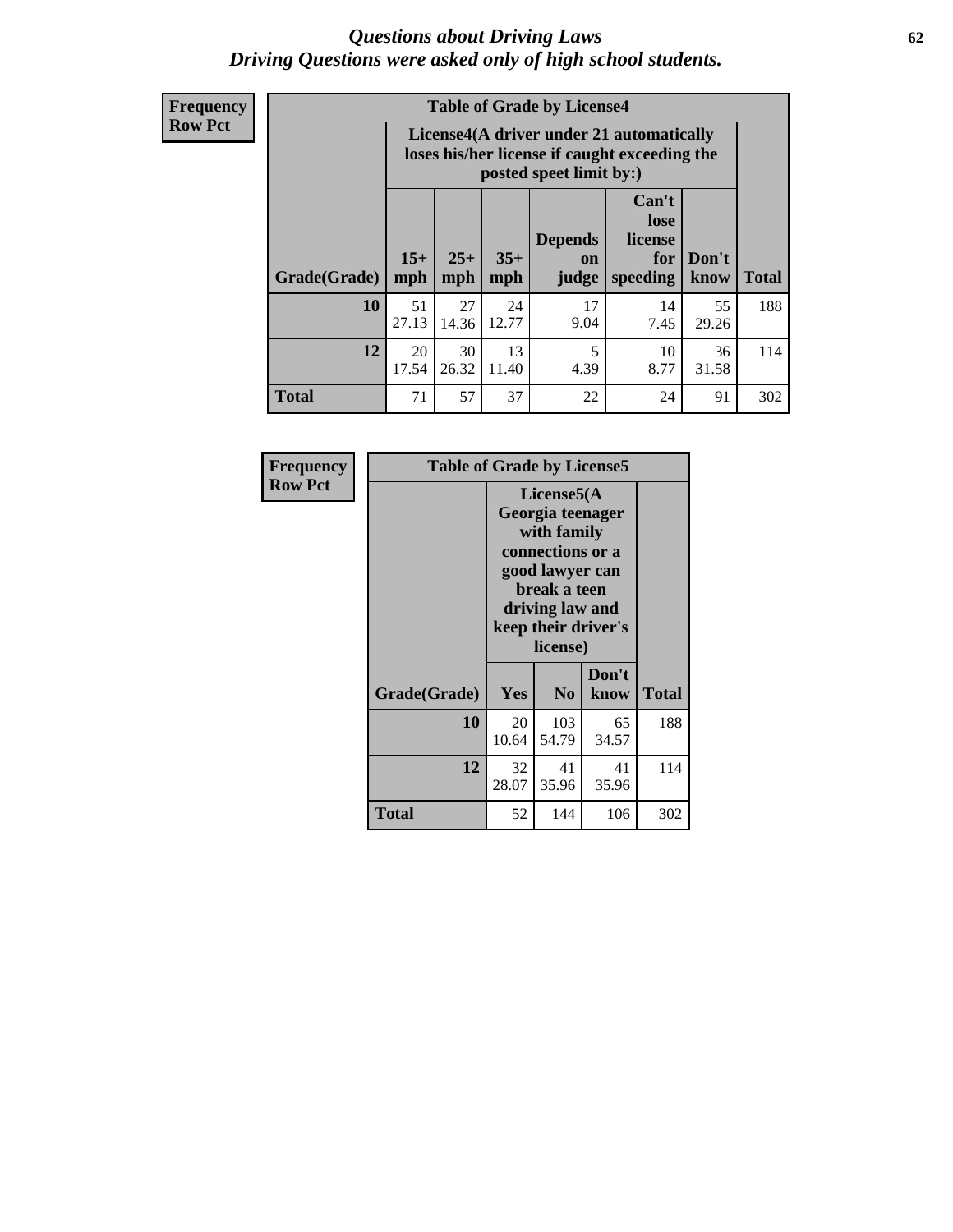### *Questions about Driving Laws* **63** *Driving Questions were asked only of high school students.*

| <b>Frequency</b> | <b>Table of Grade by License6</b> |             |                                                                                                                           |                    |              |  |
|------------------|-----------------------------------|-------------|---------------------------------------------------------------------------------------------------------------------------|--------------------|--------------|--|
| <b>Row Pct</b>   |                                   |             | License <sub>6</sub> (I know a<br>friend or<br>classmate that<br>broke a teen<br>driving law,<br>keep his/her<br>license) | but was allowed to |              |  |
|                  | Grade(Grade)                      | Yes         | N <sub>0</sub>                                                                                                            | Don't<br>know      | <b>Total</b> |  |
|                  | 10                                | 34<br>18.09 | 96<br>51.06                                                                                                               | 58<br>30.85        | 188          |  |
|                  | 12                                | 39<br>34.21 | 45<br>39.47                                                                                                               | 30<br>26.32        | 114          |  |
|                  | <b>Total</b>                      | 73          | 141                                                                                                                       | 88                 | 302          |  |

| Frequency      | <b>Table of Grade by License7</b> |                                                                                               |                                     |                                                   |                        |              |  |  |
|----------------|-----------------------------------|-----------------------------------------------------------------------------------------------|-------------------------------------|---------------------------------------------------|------------------------|--------------|--|--|
| <b>Row Pct</b> |                                   | License7(A student under the age of 18 cam loser<br>his/her driving privileges if he or she:) |                                     |                                                   |                        |              |  |  |
|                | Grade(Grade)                      | <b>Have</b><br>more than<br>10<br>unexcused<br>absences<br>per school<br>yr                   | Drop out<br>without  <br>graduating | <b>Bring</b><br>alcohol/drugs/weapon<br>to school | All of<br>the<br>above | <b>Total</b> |  |  |
|                | 10                                | 9<br>4.79                                                                                     | 10<br>5.32                          | 0.53                                              | 168<br>89.36           | 188          |  |  |
|                | 12                                | 18<br>15.79                                                                                   | 3<br>2.63                           | 0.88                                              | 92<br>80.70            | 114          |  |  |
|                | <b>Total</b>                      | 27                                                                                            | 13                                  | 2                                                 | 260                    | 302          |  |  |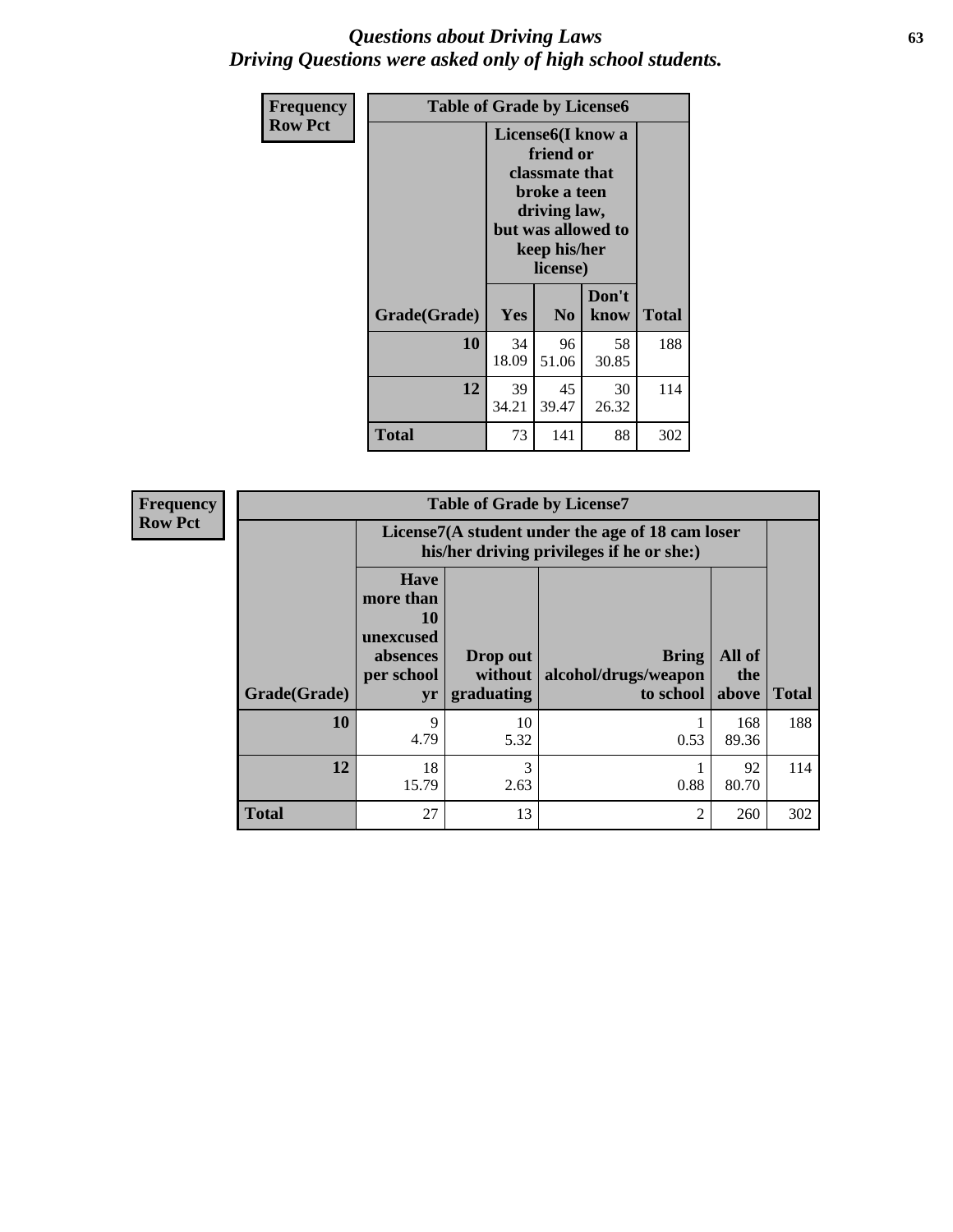# *Select Results by Gender* **64**

| Frequency      | <b>Table of SchoolClimate2 by Gender</b>          |                                 |                        |              |  |  |  |
|----------------|---------------------------------------------------|---------------------------------|------------------------|--------------|--|--|--|
| <b>Col Pct</b> | SchoolClimate2(I<br>feel successful at<br>school) | Gender(Gender)<br><b>Female</b> | <b>Male</b>            | <b>Total</b> |  |  |  |
|                | <b>Strongly Agree</b>                             | 37<br>22.98                     | 37<br>26.24            | 74           |  |  |  |
|                | <b>Somewhat Agree</b>                             | 103<br>63.98                    | 83<br>58.87            | 186          |  |  |  |
|                | <b>Somewhat Disagree</b>                          | 20<br>12.42                     | 19<br>13.48            | 39           |  |  |  |
|                | <b>Strongly Disagree</b>                          | 0.62                            | $\mathfrak{D}$<br>1.42 | 3            |  |  |  |
|                | <b>Total</b>                                      | 161                             | 141                    | 302          |  |  |  |

| Frequency      | <b>Table of SchoolClimate6 by Gender</b>                 |                                 |             |              |  |
|----------------|----------------------------------------------------------|---------------------------------|-------------|--------------|--|
| <b>Col Pct</b> | <b>SchoolClimate6(Teachers</b><br>treat me with respect) | Gender(Gender)<br><b>Female</b> | <b>Male</b> | <b>Total</b> |  |
|                | <b>Strongly Agree</b>                                    | 65<br>40.37                     | 49<br>34.75 | 114          |  |
|                | <b>Somewhat Agree</b>                                    | 68<br>42.24                     | 57<br>40.43 | 125          |  |
|                | <b>Somewhat Disagree</b>                                 | 21<br>13.04                     | 23<br>16.31 | 44           |  |
|                | <b>Strongly Disagree</b>                                 | 7<br>4.35                       | 12<br>8.51  | 19           |  |
|                | <b>Total</b>                                             | 161                             | 141         | 302          |  |

| <b>Frequency</b> |                                                                                      | <b>Table of SchoolClimate8 by Gender</b> |                               |              |  |  |
|------------------|--------------------------------------------------------------------------------------|------------------------------------------|-------------------------------|--------------|--|--|
| <b>Col Pct</b>   | <b>SchoolClimate8(Students</b><br>are frequently<br>recognized for good<br>behavior) | <b>Female</b>                            | Gender(Gender)<br><b>Male</b> | <b>Total</b> |  |  |
|                  | <b>Strongly Agree</b>                                                                | 30<br>18.63                              | 22<br>15.60                   | 52           |  |  |
|                  | <b>Somewhat Agree</b>                                                                | 68<br>42.24                              | 65<br>46.10                   | 133          |  |  |
|                  | <b>Somewhat Disagree</b>                                                             | 51<br>31.68                              | 47<br>33.33                   | 98           |  |  |
|                  | <b>Strongly Disagree</b>                                                             | 12<br>7.45                               | 7<br>4.96                     | 19           |  |  |
|                  | Total                                                                                | 161                                      | 141                           | 302          |  |  |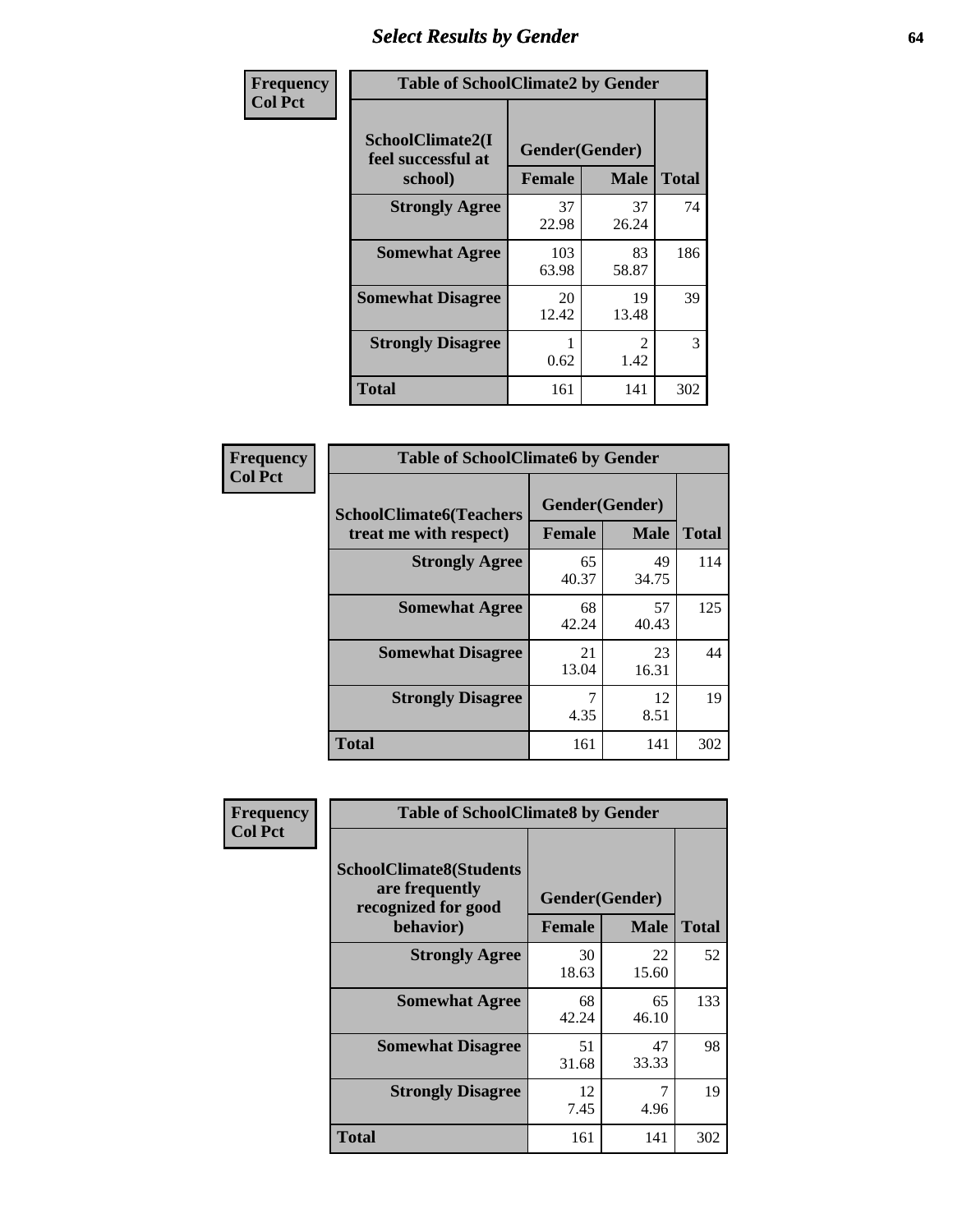# *Select Results by Gender* **65**

| <b>Frequency</b> | <b>Table of Gender by Dropout</b> |                                                     |                 |              |
|------------------|-----------------------------------|-----------------------------------------------------|-----------------|--------------|
| <b>Row Pct</b>   |                                   | Dropout(I<br>have<br>thought<br>dropping<br>school) | about<br>out of |              |
|                  | Gender(Gender)                    | Yes                                                 | No              | <b>Total</b> |
|                  | <b>Female</b>                     | 56<br>34.78                                         | 105<br>65.22    | 161          |
|                  | <b>Male</b>                       | 40<br>28.37                                         | 101<br>71.63    | 141          |
|                  | <b>Total</b>                      | 96                                                  | 206             | 302          |

| <b>Frequency</b> |
|------------------|
| <b>Row Pct</b>   |

| V | <b>Table of Gender by Dropoutreason</b> |                      |                                                                                            |            |           |             |     |  |
|---|-----------------------------------------|----------------------|--------------------------------------------------------------------------------------------|------------|-----------|-------------|-----|--|
|   |                                         |                      | Dropoutreason (If I dropped out the<br>reason would most likely be)                        |            |           |             |     |  |
|   | Gender(Gender)                          | Won't<br>Drop<br>out | Family<br><b>Being</b><br><b>Bullied</b><br><b>Other</b><br><b>Bored</b><br><b>Reasons</b> |            |           |             |     |  |
|   | <b>Female</b>                           | 105<br>65.22         | 14<br>8.70                                                                                 | 10<br>6.21 | っ<br>1.24 | 30<br>18.63 | 161 |  |
|   | <b>Male</b>                             | 94<br>66.67          | 16<br>11.35                                                                                | 8<br>5.67  | 2.13      | 20<br>14.18 | 141 |  |
|   | <b>Total</b>                            | 199                  | 30                                                                                         | 18         | 5         | 50          | 302 |  |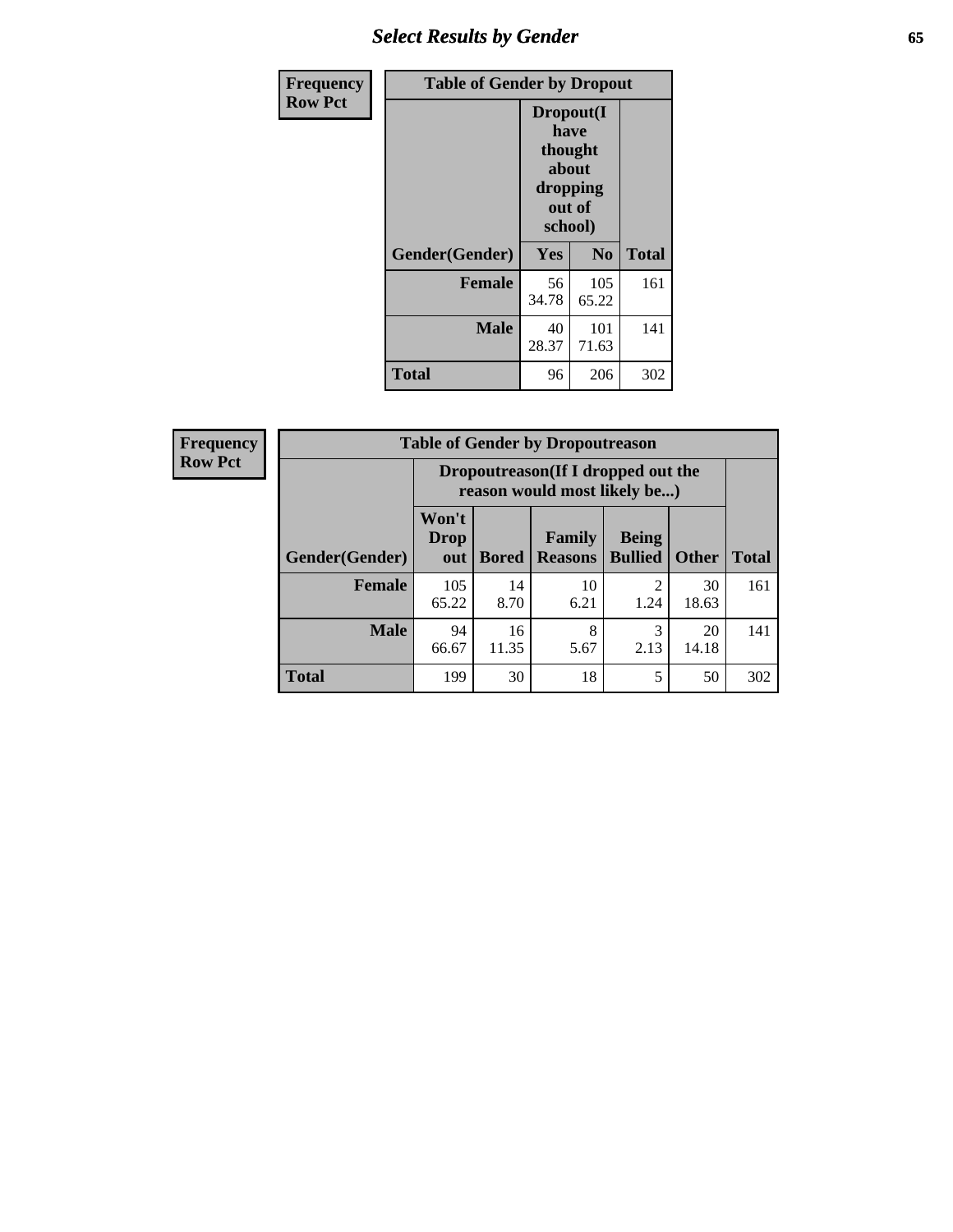*School Safety* **66**

| Frequency      | <b>Table of Gender by Bullied2</b> |                 |                |              |
|----------------|------------------------------------|-----------------|----------------|--------------|
| <b>Row Pct</b> |                                    | <b>Bullied2</b> |                |              |
|                | Gender(Gender)                     | Yes             | N <sub>0</sub> | <b>Total</b> |
|                | <b>Female</b>                      | 18<br>11.18     | 143<br>88.82   | 161          |
|                | <b>Male</b>                        | 12<br>8.51      | 129<br>91.49   | 141          |
|                | <b>Total</b>                       | 30              | 272            | 302          |

| Frequency      | <b>Table of Gender by Bulliedothers2</b> |                       |                |              |
|----------------|------------------------------------------|-----------------------|----------------|--------------|
| <b>Row Pct</b> |                                          | <b>Bulliedothers2</b> |                |              |
|                | Gender(Gender)                           | <b>Yes</b>            | N <sub>0</sub> | <b>Total</b> |
|                | <b>Female</b>                            | 12<br>7.45            | 149<br>92.55   | 161          |
|                | <b>Male</b>                              | 8<br>5.67             | 133<br>94.33   | 141          |
|                | <b>Total</b>                             | 20                    | 282            | 302          |

| Frequency      | <b>Table of Gender by Weaponschool2</b> |               |                |              |
|----------------|-----------------------------------------|---------------|----------------|--------------|
| <b>Row Pct</b> |                                         | Weaponschool2 |                |              |
|                | Gender(Gender)                          | <b>Yes</b>    | N <sub>0</sub> | <b>Total</b> |
|                | <b>Female</b>                           | 1.24          | 159<br>98.76   | 161          |
|                | <b>Male</b>                             | 2<br>1.42     | 139<br>98.58   | 141          |
|                | <b>Total</b>                            | 4             | 298            | 302          |

| Frequency      | <b>Table of Gender by Absentunsafe2</b> |               |                |              |
|----------------|-----------------------------------------|---------------|----------------|--------------|
| <b>Row Pct</b> |                                         | Absentunsafe2 |                |              |
|                | Gender(Gender)                          | Yes           | N <sub>0</sub> | <b>Total</b> |
|                | <b>Female</b>                           | 3.11          | 156<br>96.89   | 161          |
|                | <b>Male</b>                             | 0.00          | 141<br>100.00  | 141          |
|                | <b>Total</b>                            | 5             | 297            | 302          |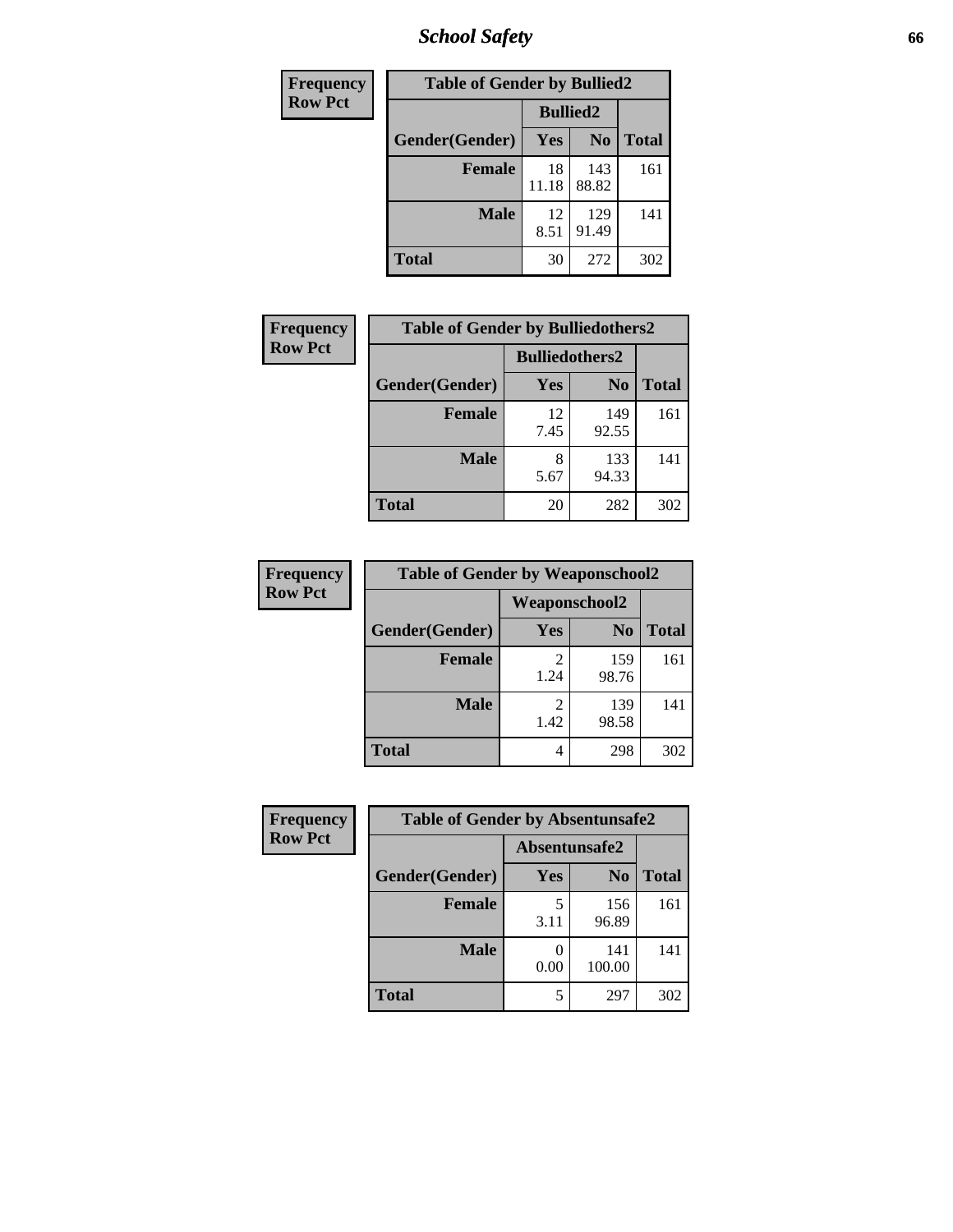*School Safety* **67**

| Frequency      |                | <b>Table of Gender by Gangself</b>                                                                     |                |              |  |
|----------------|----------------|--------------------------------------------------------------------------------------------------------|----------------|--------------|--|
| <b>Row Pct</b> |                | <b>Gangself</b> (I<br>have<br>participated<br>in illegal gang<br>activities in<br>the past 30<br>days) |                |              |  |
|                | Gender(Gender) | Yes                                                                                                    | N <sub>0</sub> | <b>Total</b> |  |
|                | <b>Female</b>  | 3<br>1.86                                                                                              | 158<br>98.14   | 161          |  |
|                | <b>Male</b>    | 4<br>2.84                                                                                              | 137<br>97.16   | 141          |  |
|                | <b>Total</b>   | 7                                                                                                      | 295            | 302          |  |

| Frequency      | <b>Table of Gender by Gangpeers</b> |                                                                                                                             |                |              |
|----------------|-------------------------------------|-----------------------------------------------------------------------------------------------------------------------------|----------------|--------------|
| <b>Row Pct</b> |                                     | <b>Gangpeers</b> (I<br>have friends<br>who have<br>participated<br>in illegal gang<br>activities in<br>the past 30<br>days) |                |              |
|                | Gender(Gender)                      | <b>Yes</b>                                                                                                                  | N <sub>0</sub> | <b>Total</b> |
|                | <b>Female</b>                       | 19<br>11.80                                                                                                                 | 142<br>88.20   | 161          |
|                | <b>Male</b>                         | 16<br>11.35                                                                                                                 | 125<br>88.65   | 141          |
|                | Total                               | 35                                                                                                                          | 267            | 302          |

| Frequency      | <b>Table of Gender by Pickedon2</b> |             |                |              |
|----------------|-------------------------------------|-------------|----------------|--------------|
| <b>Row Pct</b> |                                     | Pickedon2   |                |              |
|                | Gender(Gender)                      | Yes         | N <sub>0</sub> | <b>Total</b> |
|                | <b>Female</b>                       | 52<br>32.30 | 109<br>67.70   | 161          |
|                | <b>Male</b>                         | 34<br>24.11 | 107<br>75.89   | 141          |
|                | <b>Total</b>                        | 86          | 216            | 302          |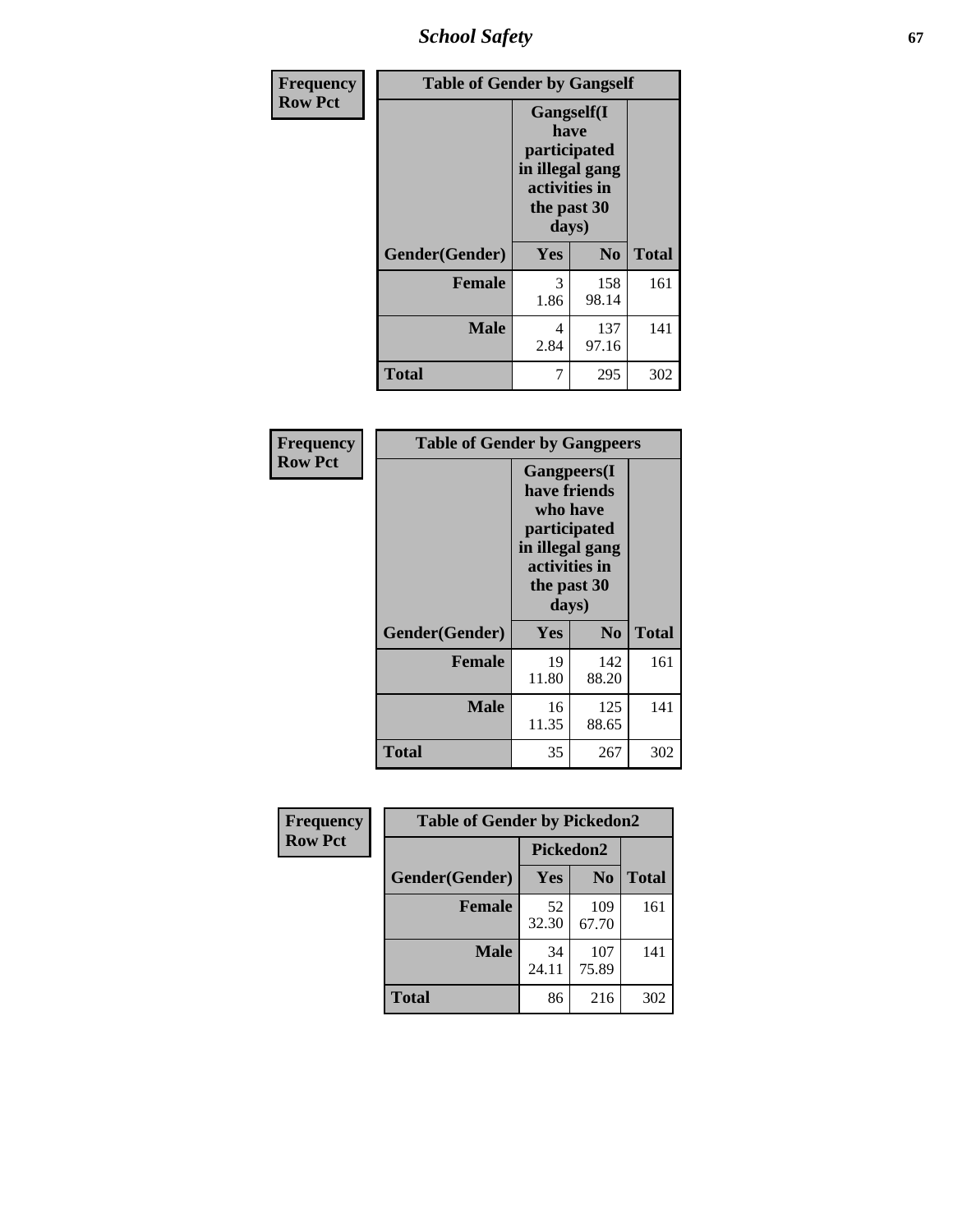*School Safety* **68**

| Frequency      | <b>Table of Gender by Safeschool2</b> |              |                |              |
|----------------|---------------------------------------|--------------|----------------|--------------|
| <b>Row Pct</b> |                                       | Safeschool2  |                |              |
|                | Gender(Gender)                        | <b>Yes</b>   | N <sub>0</sub> | <b>Total</b> |
|                | <b>Female</b>                         | 116<br>72.05 | 45<br>27.95    | 161          |
|                | <b>Male</b>                           | 113<br>80.14 | 28<br>19.86    | 141          |
|                | <b>Total</b>                          | 229          | 73             | 302          |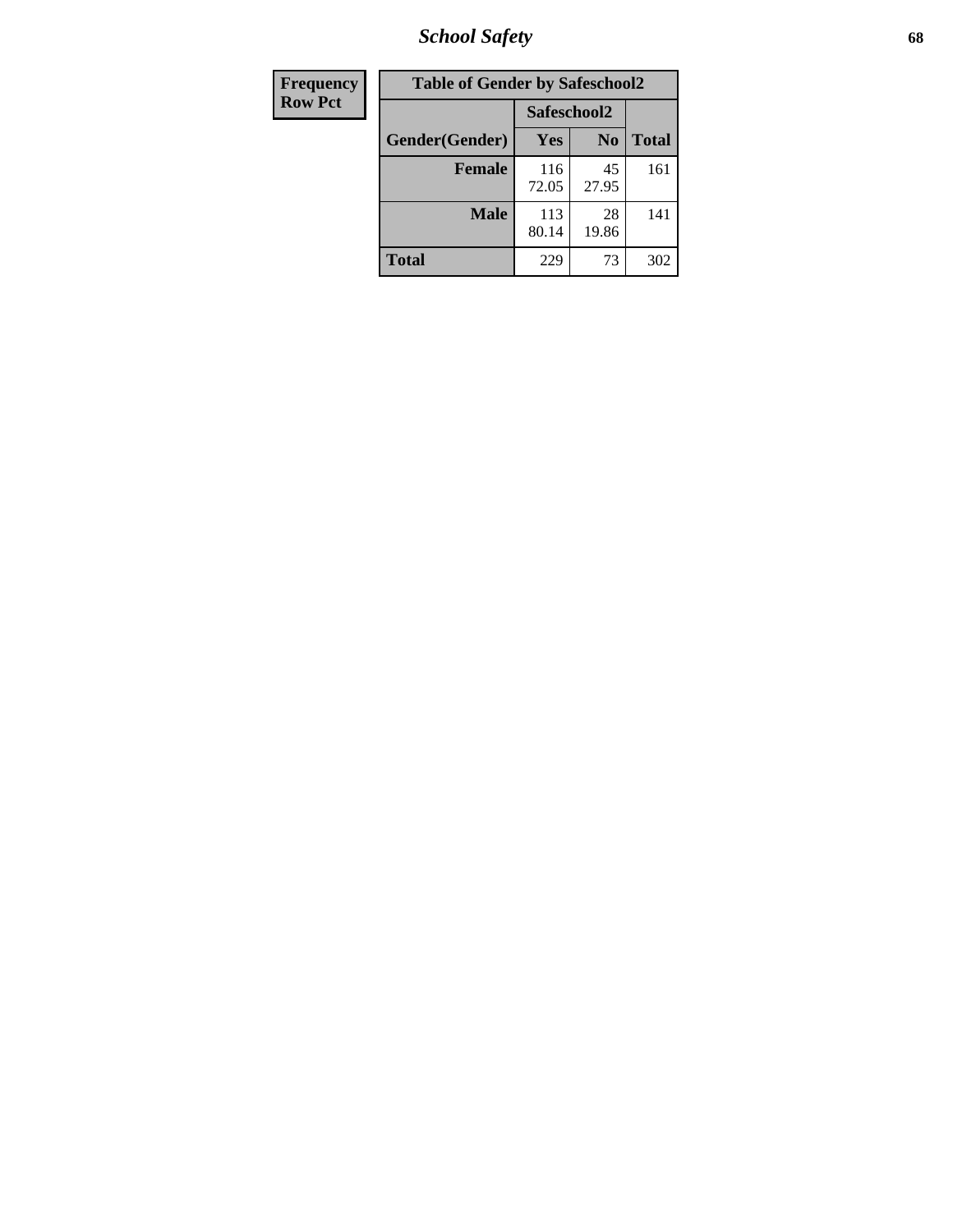# *Incidence of Drug Use* 69

| <b>Frequency</b> | <b>Table of Gender by AlcoholAlt</b>     |             |                |              |  |
|------------------|------------------------------------------|-------------|----------------|--------------|--|
| <b>Row Pct</b>   | AlcoholAlt(Alcohol<br>use, past 30 days) |             |                |              |  |
|                  | Gender(Gender)                           | Yes         | N <sub>0</sub> | <b>Total</b> |  |
|                  | <b>Female</b>                            | 28<br>17.39 | 133<br>82.61   | 161          |  |
|                  | <b>Male</b>                              | 26<br>18.44 | 115<br>81.56   | 141          |  |
|                  | <b>Total</b>                             | 54          | 248            | 302          |  |

| Frequency      | <b>Table of Gender by TobaccoAny</b> |                                          |                |              |
|----------------|--------------------------------------|------------------------------------------|----------------|--------------|
| <b>Row Pct</b> |                                      | TobaccoAny(Tobacco<br>use, past 30 days) |                |              |
|                | Gender(Gender)                       | Yes                                      | N <sub>0</sub> | <b>Total</b> |
|                | <b>Female</b>                        | 24<br>14.91                              | 137<br>85.09   | 161          |
|                | <b>Male</b>                          | 38<br>26.95                              | 103<br>73.05   | 141          |
|                | Total                                | 62                                       | 240            | 302          |

| <b>Frequency</b> | <b>Table of Gender by MarijuanaAlt</b> |            |                                              |              |
|------------------|----------------------------------------|------------|----------------------------------------------|--------------|
| <b>Row Pct</b>   |                                        |            | MarijuanaAlt(Marijuana<br>use, past 30 days) |              |
|                  | Gender(Gender)                         | Yes        | N <sub>0</sub>                               | <b>Total</b> |
|                  | <b>Female</b>                          | 15<br>9.32 | 146<br>90.68                                 | 161          |
|                  | <b>Male</b>                            | 4.96       | 134<br>95.04                                 | 141          |
|                  | <b>Total</b>                           | 22         | 280                                          | 302          |

| <b>Frequency</b> | <b>Table of Gender by OtherDrugAny</b> |                         |                            |              |  |
|------------------|----------------------------------------|-------------------------|----------------------------|--------------|--|
| <b>Row Pct</b>   |                                        | drug use, past 30 days) | <b>OtherDrugAny</b> (Other |              |  |
|                  | Gender(Gender)                         | <b>Yes</b>              | N <sub>0</sub>             | <b>Total</b> |  |
|                  | <b>Female</b>                          | 4.97                    | 153<br>95.03               | 161          |  |
|                  | <b>Male</b>                            | 10<br>7.09              | 131<br>92.91               | 141          |  |
|                  | <b>Total</b>                           | 18                      | 284                        | 302          |  |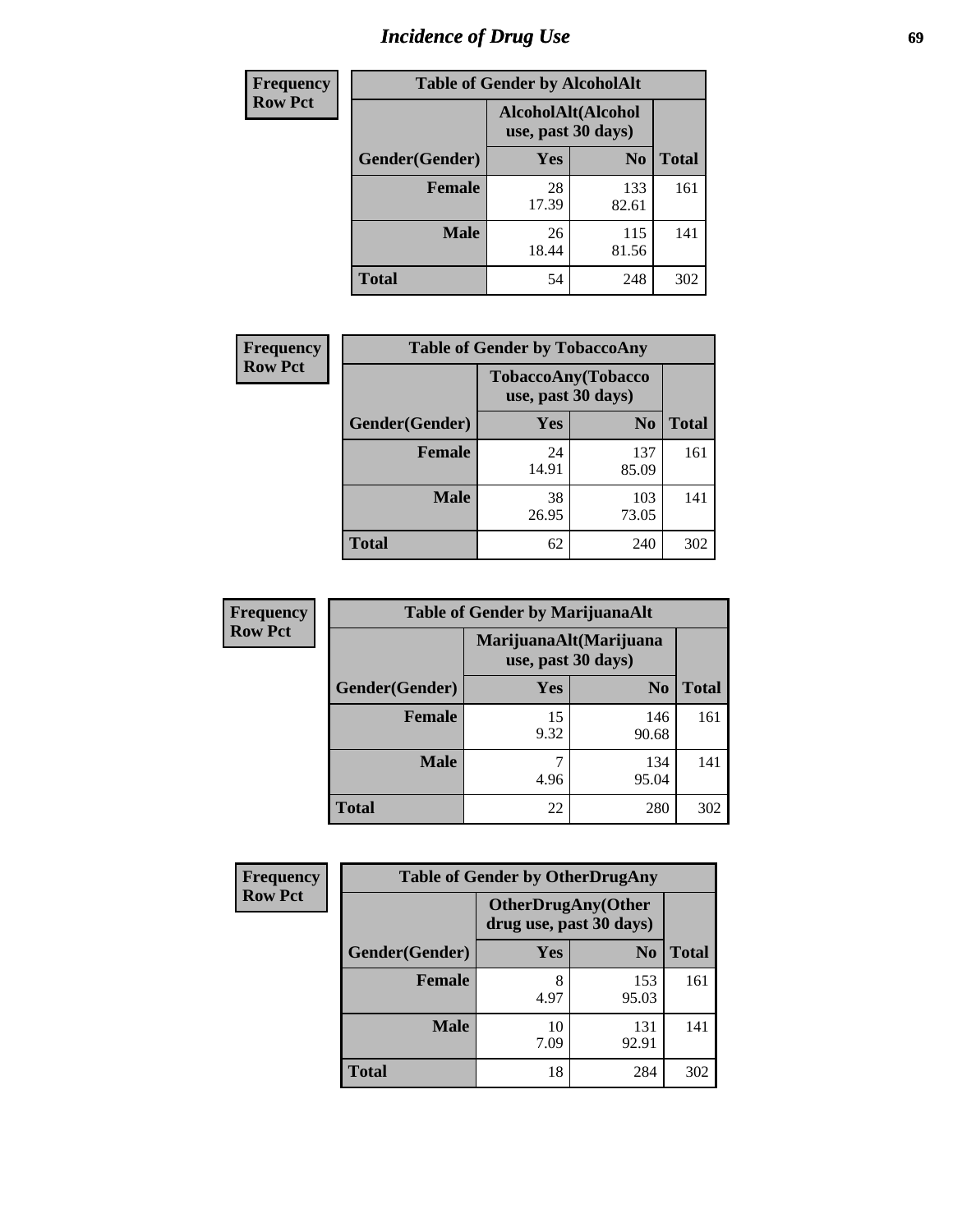### *Average Age at Onset of Use* 70 *Results for "Average Age at Onset of Use" questions exclude students who said they did not use that substance*

#### **Gender=Female**

| <b>Variable</b>    | <b>Label</b>                                                       | <b>Mean</b> |
|--------------------|--------------------------------------------------------------------|-------------|
| Alcoholinit2       | I started using alcohol when I was                                 | 13.85       |
| Cigarettesinit2    | I started smoking tobacco when I was                               | 13.33       |
| Smokelessinit2     | I started chewing tobacco when I was                               | 14.89       |
| Marijuanainit2     | I started using marijuana when I was                               | 15.05       |
| Cocaineinit2       | I started using cocaine when I was                                 | 15.67       |
| Inhalantsinit2     | I started using inhalants when I was                               | 11.60       |
| Steroidsinit2      | I started using steroids when I was                                |             |
| Ecstasyinit2       | I started using ecstasy when I was                                 | 10.00       |
| Methinit2          | I started using methamphetamines when I was                        | 14.50       |
| Hallucinogensinit2 | I started using hallucinogens when I was                           | 13.00       |
| Prescription in t2 | I started using prescription drugs not prescribed to me when I was | 13.27       |

#### **Gender=Male**

| <b>Variable</b>    | Label                                                              | <b>Mean</b> |
|--------------------|--------------------------------------------------------------------|-------------|
| Alcoholinit2       | I started using alcohol when I was                                 | 13.96       |
| Cigarettesinit2    | I started smoking tobacco when I was                               | 13.39       |
| Smokelessinit2     | I started chewing tobacco when I was                               | 13.57       |
| Marijuanainit2     | I started using marijuana when I was                               | 15.00       |
| Cocaineinit2       | I started using cocaine when I was                                 | 13.40       |
| Inhalantsinit2     | I started using inhalants when I was                               | 13.33       |
| Steroidsinit2      | I started using steroids when I was                                |             |
| Ecstasyinit2       | I started using ecstasy when I was                                 | 14.25       |
| Methinit2          | I started using methamphetamines when I was                        | 13.60       |
| Hallucinogensinit2 | I started using hallucinogens when I was                           | 15.25       |
| Prescription in t2 | I started using prescription drugs not prescribed to me when I was | 14.44       |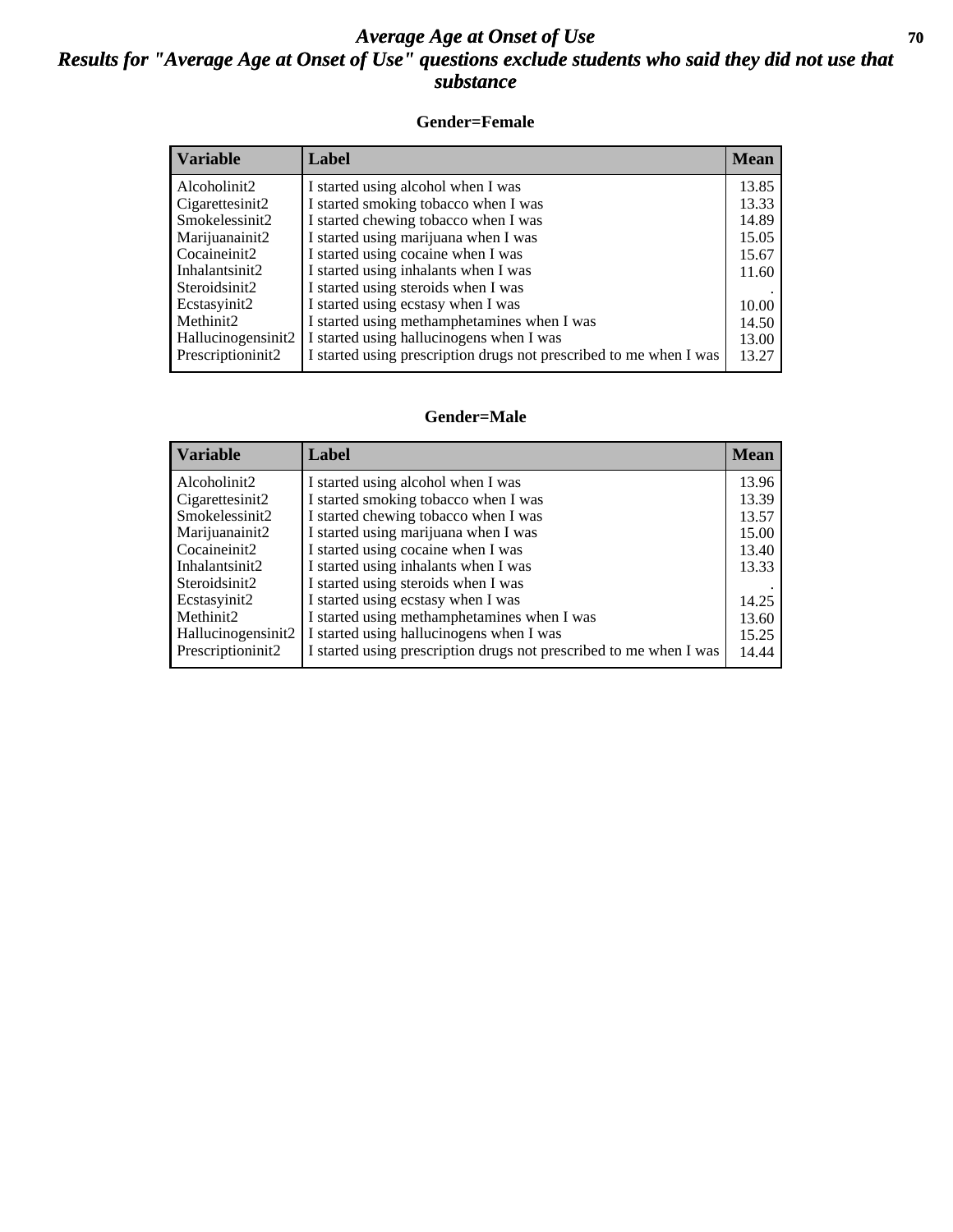# *I Think These Drugs are Harmful* **71**

| <b>Frequency</b> | <b>Table of Gender by Alcoholharmdich</b> |                                                   |                |              |
|------------------|-------------------------------------------|---------------------------------------------------|----------------|--------------|
| <b>Row Pct</b>   |                                           | Alcoholharmdich(I<br>think alcohol is<br>harmful) |                |              |
|                  | Gender(Gender)                            | <b>Yes</b>                                        | N <sub>0</sub> | <b>Total</b> |
|                  | <b>Female</b>                             | 142<br>88.20                                      | 19<br>11.80    | 161          |
|                  | <b>Male</b>                               | 118<br>83.69                                      | 23<br>16.31    | 141          |
|                  | Total                                     | 260                                               | 42             | 302          |

| Frequency      | <b>Table of Gender by Tobaccoharmdich</b> |                  |                               |              |
|----------------|-------------------------------------------|------------------|-------------------------------|--------------|
| <b>Row Pct</b> |                                           | think tobacco is | Tobaccoharmdich(I<br>harmful) |              |
|                | Gender(Gender)                            | Yes              | N <sub>0</sub>                | <b>Total</b> |
|                | <b>Female</b>                             | 152<br>94.41     | 9<br>5.59                     | 161          |
|                | <b>Male</b>                               | 132<br>93.62     | 9<br>6.38                     | 141          |
|                | <b>Total</b>                              | 284              | 18                            | 302          |

| Frequency      | <b>Table of Gender by Marijuanaharmdich</b> |                                                       |                |              |  |
|----------------|---------------------------------------------|-------------------------------------------------------|----------------|--------------|--|
| <b>Row Pct</b> |                                             | Marijuanaharmdich(I<br>think marijuana is<br>harmful) |                |              |  |
|                | Gender(Gender)                              | <b>Yes</b>                                            | N <sub>0</sub> | <b>Total</b> |  |
|                | <b>Female</b>                               | 139<br>86.34                                          | 22<br>13.66    | 161          |  |
|                | <b>Male</b>                                 | 113<br>80.14                                          | 28<br>19.86    | 141          |  |
|                | <b>Total</b>                                | 252                                                   | 50             | 302          |  |

| Frequency      | <b>Table of Gender by Otherdrugharmdich</b> |                                   |                     |              |  |
|----------------|---------------------------------------------|-----------------------------------|---------------------|--------------|--|
| <b>Row Pct</b> |                                             | think other drugs are<br>harmful) | Otherdrugharmdich(I |              |  |
|                | Gender(Gender)                              | <b>Yes</b>                        | N <sub>0</sub>      | <b>Total</b> |  |
|                | <b>Female</b>                               | 156<br>96.89                      | 5<br>3.11           | 161          |  |
|                | <b>Male</b>                                 | 134<br>95.04                      | 4.96                | 141          |  |
|                | <b>Total</b>                                | 290                               | 12                  | 302          |  |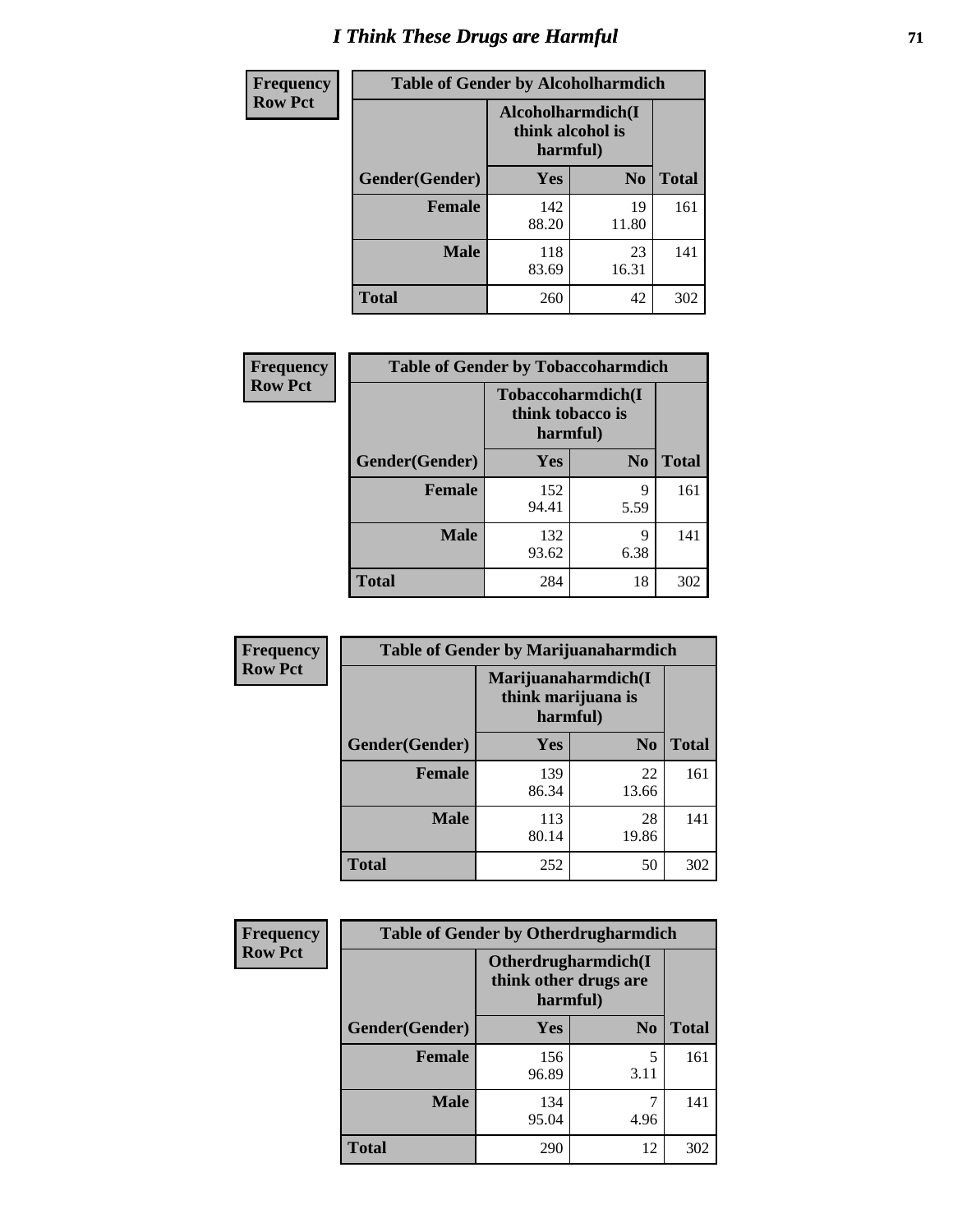| <b>Frequency</b> | <b>Table of Gender by Alcohollocation1</b>                    |             |             |              |
|------------------|---------------------------------------------------------------|-------------|-------------|--------------|
| <b>Row Pct</b>   | <b>Alcohollocation1(Places</b><br><b>Friends Use Alcohol)</b> |             |             |              |
|                  | Gender(Gender)                                                |             | Do Not Use  | <b>Total</b> |
|                  | <b>Female</b>                                                 | 95<br>59.01 | 66<br>40.99 | 161          |
|                  | <b>Male</b>                                                   | 92<br>65.25 | 49<br>34.75 | 141          |
|                  | <b>Total</b>                                                  | 187         | 115         | 302          |

| <b>Frequency</b> | <b>Table of Gender by Alcohollocation2</b> |                                                               |             |              |
|------------------|--------------------------------------------|---------------------------------------------------------------|-------------|--------------|
| <b>Row Pct</b>   |                                            | <b>Alcohollocation2(Places</b><br><b>Friends Use Alcohol)</b> |             |              |
|                  | Gender(Gender)                             |                                                               | Home        | <b>Total</b> |
|                  | <b>Female</b>                              | 107<br>66.46                                                  | 54<br>33.54 | 161          |
|                  | <b>Male</b>                                | 100<br>70.92                                                  | 41<br>29.08 | 141          |
|                  | <b>Total</b>                               | 207                                                           | 95          | 302          |

| Frequency      | <b>Table of Gender by Alcohollocation3</b> |                                                               |               |              |
|----------------|--------------------------------------------|---------------------------------------------------------------|---------------|--------------|
| <b>Row Pct</b> |                                            | <b>Alcohollocation3(Places</b><br><b>Friends Use Alcohol)</b> |               |              |
|                | Gender(Gender)                             |                                                               | <b>School</b> | <b>Total</b> |
|                | <b>Female</b>                              | 157<br>97.52                                                  | 2.48          | 161          |
|                | <b>Male</b>                                | 139<br>98.58                                                  | 1.42          | 141          |
|                | <b>Total</b>                               | 296                                                           | 6             | 302          |

| <b>Frequency</b> | <b>Table of Gender by Alcohollocation4</b> |                                                               |            |              |
|------------------|--------------------------------------------|---------------------------------------------------------------|------------|--------------|
| <b>Row Pct</b>   |                                            | <b>Alcohollocation4(Places</b><br><b>Friends Use Alcohol)</b> |            |              |
|                  | Gender(Gender)                             |                                                               | Car        | <b>Total</b> |
|                  | <b>Female</b>                              | 147<br>91.30                                                  | 14<br>8.70 | 161          |
|                  | <b>Male</b>                                | 134<br>95.04                                                  | 4.96       | 141          |
|                  | <b>Total</b>                               | 281                                                           | 21         | 302          |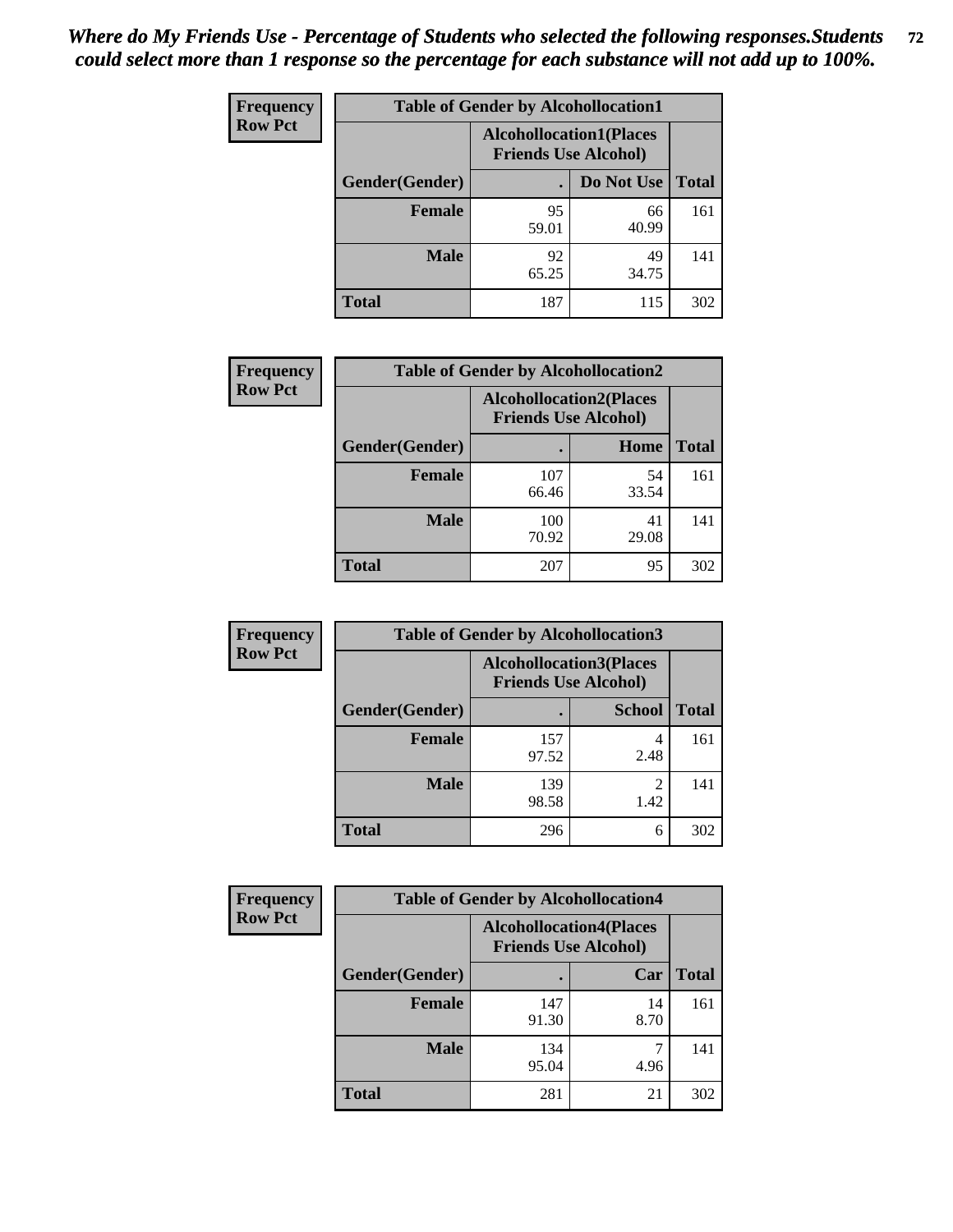| <b>Frequency</b> | <b>Table of Gender by Alcohollocation5</b> |                                                                |                                 |              |
|------------------|--------------------------------------------|----------------------------------------------------------------|---------------------------------|--------------|
| <b>Row Pct</b>   |                                            | <b>Alcohollocation5</b> (Places<br><b>Friends Use Alcohol)</b> |                                 |              |
|                  | Gender(Gender)                             |                                                                | <b>Friend's</b><br><b>House</b> | <b>Total</b> |
|                  | <b>Female</b>                              | 92<br>57.14                                                    | 69<br>42.86                     | 161          |
|                  | <b>Male</b>                                | 83<br>58.87                                                    | 58<br>41.13                     | 141          |
|                  | <b>Total</b>                               | 175                                                            | 127                             | 302          |

| Frequency      | <b>Table of Gender by Alcohollocation6</b> |                                                               |              |              |
|----------------|--------------------------------------------|---------------------------------------------------------------|--------------|--------------|
| <b>Row Pct</b> |                                            | <b>Alcohollocation6(Places</b><br><b>Friends Use Alcohol)</b> |              |              |
|                | Gender(Gender)                             |                                                               | <b>Other</b> | <b>Total</b> |
|                | <b>Female</b>                              | 134<br>83.23                                                  | 27<br>16.77  | 161          |
|                | <b>Male</b>                                | 101<br>71.63                                                  | 40<br>28.37  | 141          |
|                | <b>Total</b>                               | 235                                                           | 67           | 302          |

| Frequency      | <b>Table of Gender by Tobaccolocation1</b> |                                                               |             |              |  |
|----------------|--------------------------------------------|---------------------------------------------------------------|-------------|--------------|--|
| <b>Row Pct</b> |                                            | <b>Tobaccolocation1(Places</b><br><b>Friends Use Tobacco)</b> |             |              |  |
|                | Gender(Gender)                             |                                                               | Do Not Use  | <b>Total</b> |  |
|                | <b>Female</b>                              | 88<br>54.66                                                   | 73<br>45.34 | 161          |  |
|                | <b>Male</b>                                | 94<br>66.67                                                   | 47<br>33.33 | 141          |  |
|                | <b>Total</b>                               | 182                                                           | 120         | 302          |  |

| <b>Frequency</b> | <b>Table of Gender by Tobaccolocation2</b> |                                                               |             |              |
|------------------|--------------------------------------------|---------------------------------------------------------------|-------------|--------------|
| <b>Row Pct</b>   |                                            | <b>Tobaccolocation2(Places</b><br><b>Friends Use Tobacco)</b> |             |              |
|                  | Gender(Gender)                             |                                                               | Home        | <b>Total</b> |
|                  | Female                                     | 106<br>65.84                                                  | 55<br>34.16 | 161          |
|                  | <b>Male</b>                                | 83<br>58.87                                                   | 58<br>41.13 | 141          |
|                  | <b>Total</b>                               | 189                                                           | 113         | 302          |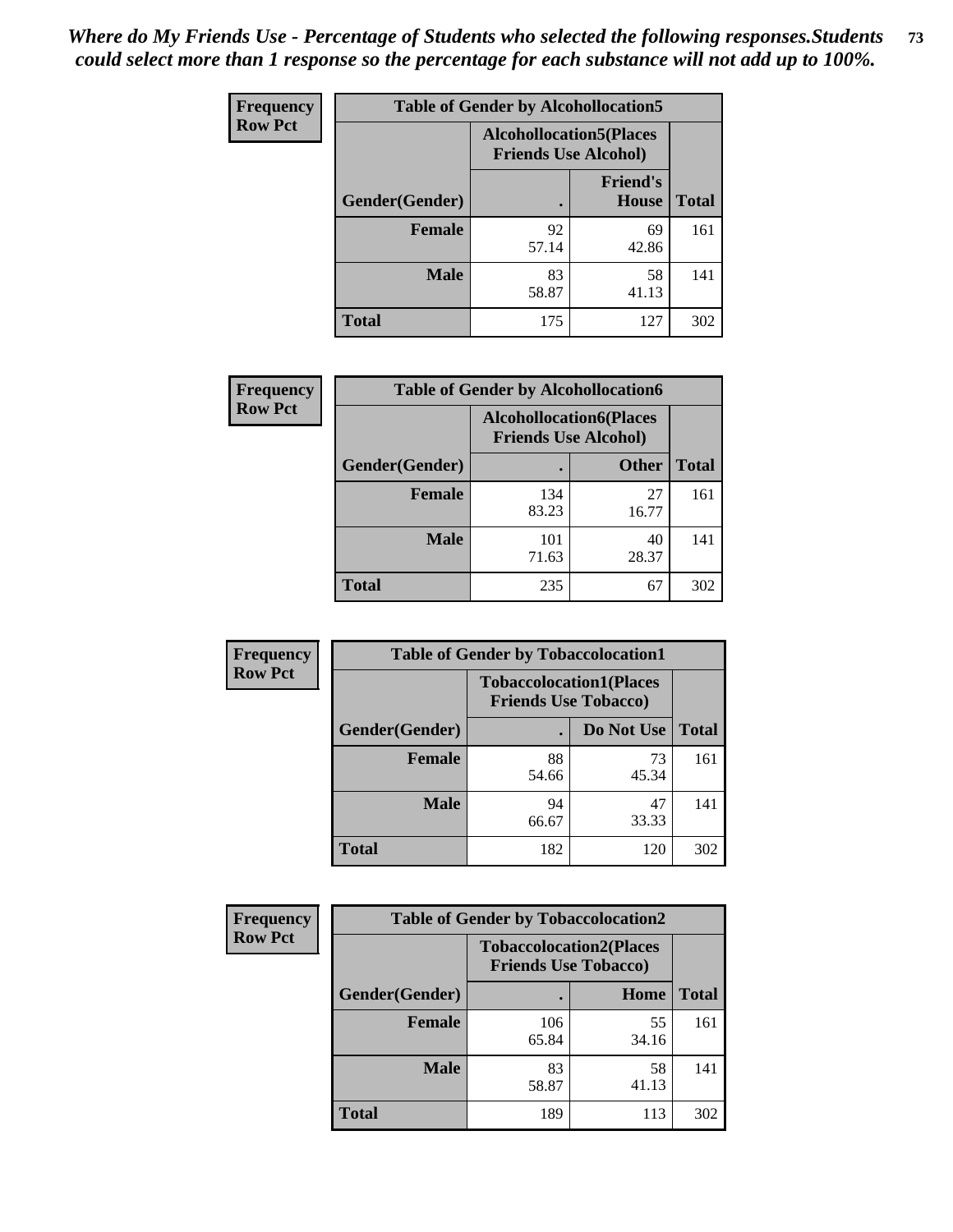| <b>Frequency</b> | <b>Table of Gender by Tobaccolocation3</b> |              |                                                               |              |
|------------------|--------------------------------------------|--------------|---------------------------------------------------------------|--------------|
| <b>Row Pct</b>   |                                            |              | <b>Tobaccolocation3(Places</b><br><b>Friends Use Tobacco)</b> |              |
|                  | Gender(Gender)                             |              | <b>School</b>                                                 | <b>Total</b> |
|                  | Female                                     | 123<br>76.40 | 38<br>23.60                                                   | 161          |
|                  | <b>Male</b>                                | 91<br>64.54  | 50<br>35.46                                                   | 141          |
|                  | <b>Total</b>                               | 214          | 88                                                            | 302          |

| <b>Frequency</b> | <b>Table of Gender by Tobaccolocation4</b> |              |                                                               |              |
|------------------|--------------------------------------------|--------------|---------------------------------------------------------------|--------------|
| <b>Row Pct</b>   |                                            |              | <b>Tobaccolocation4(Places</b><br><b>Friends Use Tobacco)</b> |              |
|                  | Gender(Gender)                             |              | Car                                                           | <b>Total</b> |
|                  | <b>Female</b>                              | 123<br>76.40 | 38<br>23.60                                                   | 161          |
|                  | <b>Male</b>                                | 96<br>68.09  | 45<br>31.91                                                   | 141          |
|                  | <b>Total</b>                               | 219          | 83                                                            | 302          |

| <b>Frequency</b> | <b>Table of Gender by Tobaccolocation5</b> |                                                               |                                 |              |
|------------------|--------------------------------------------|---------------------------------------------------------------|---------------------------------|--------------|
| <b>Row Pct</b>   |                                            | <b>Tobaccolocation5(Places</b><br><b>Friends Use Tobacco)</b> |                                 |              |
|                  | <b>Gender(Gender)</b>                      |                                                               | <b>Friend's</b><br><b>House</b> | <b>Total</b> |
|                  | <b>Female</b>                              | 112<br>69.57                                                  | 49<br>30.43                     | 161          |
|                  | <b>Male</b>                                | 91<br>64.54                                                   | 50<br>35.46                     | 141          |
|                  | <b>Total</b>                               | 203                                                           | 99                              | 302          |

| <b>Frequency</b> | <b>Table of Gender by Tobaccolocation6</b> |                                                               |              |              |
|------------------|--------------------------------------------|---------------------------------------------------------------|--------------|--------------|
| <b>Row Pct</b>   |                                            | <b>Tobaccolocation6(Places</b><br><b>Friends Use Tobacco)</b> |              |              |
|                  | Gender(Gender)                             |                                                               | <b>Other</b> | <b>Total</b> |
|                  | Female                                     | 125<br>77.64                                                  | 36<br>22.36  | 161          |
|                  | <b>Male</b>                                | 94<br>66.67                                                   | 47<br>33.33  | 141          |
|                  | <b>Total</b>                               | 219                                                           | 83           | 302          |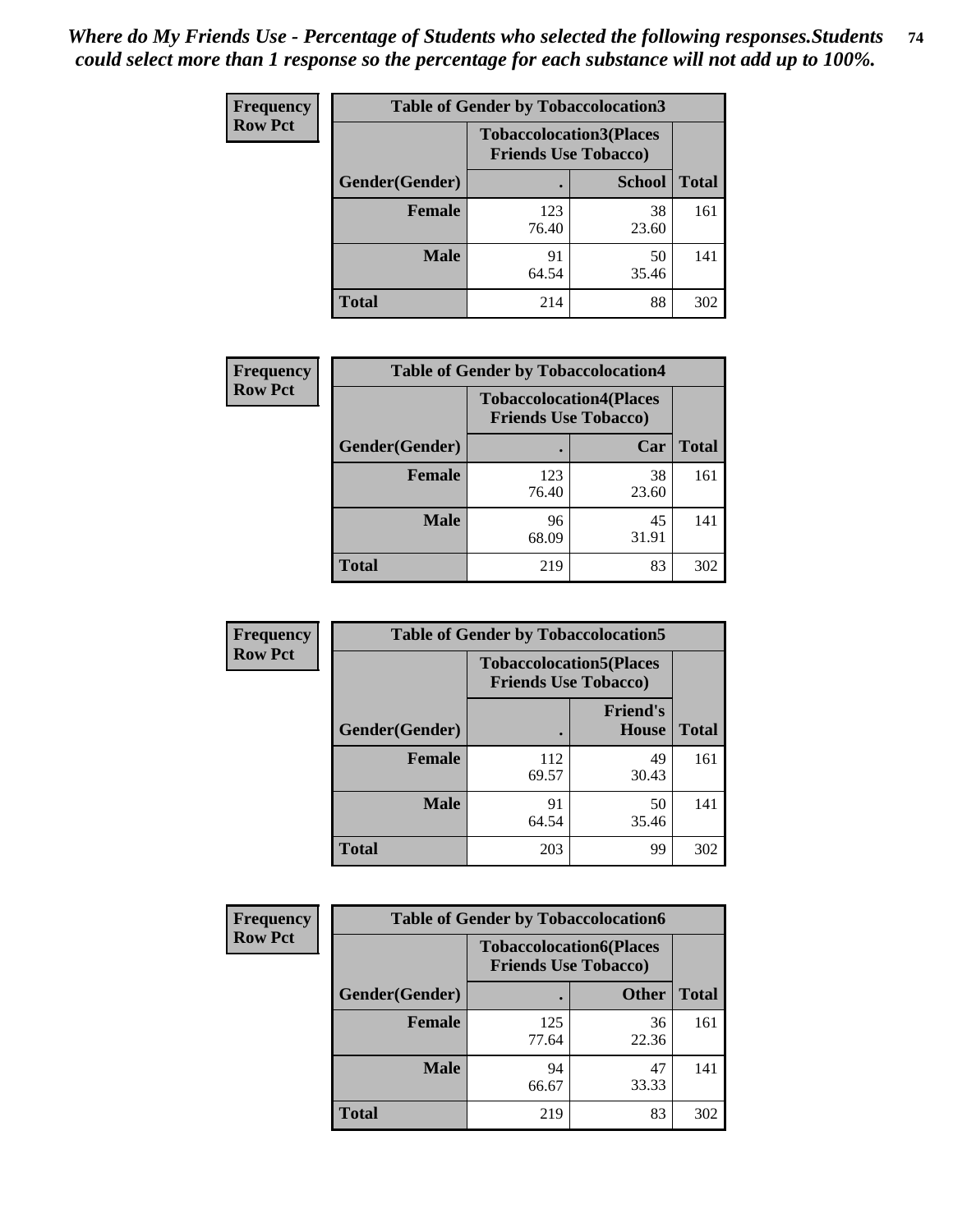| <b>Frequency</b> | <b>Table of Gender by Marijuanalocation1</b> |                                                                    |              |              |  |
|------------------|----------------------------------------------|--------------------------------------------------------------------|--------------|--------------|--|
| <b>Row Pct</b>   |                                              | <b>Marijuanalocation1(Places</b><br><b>Friends Use Marijuana</b> ) |              |              |  |
|                  | Gender(Gender)                               |                                                                    | Do Not Use   | <b>Total</b> |  |
|                  | <b>Female</b>                                | 56<br>34.78                                                        | 105<br>65.22 | 161          |  |
|                  | <b>Male</b>                                  | 53<br>37.59                                                        | 88<br>62.41  | 141          |  |
|                  | <b>Total</b>                                 | 109                                                                | 193          | 302          |  |

| <b>Frequency</b> |                | <b>Table of Gender by Marijuanalocation2</b>                       |             |              |
|------------------|----------------|--------------------------------------------------------------------|-------------|--------------|
| <b>Row Pct</b>   |                | <b>Marijuanalocation2(Places</b><br><b>Friends Use Marijuana</b> ) |             |              |
|                  | Gender(Gender) |                                                                    | Home        | <b>Total</b> |
|                  | <b>Female</b>  | 124<br>77.02                                                       | 37<br>22.98 | 161          |
|                  | <b>Male</b>    | 120<br>85.11                                                       | 21<br>14.89 | 141          |
|                  | <b>Total</b>   | 244                                                                | 58          | 302          |

| Frequency      | <b>Table of Gender by Marijuanalocation3</b> |                                                                     |               |              |
|----------------|----------------------------------------------|---------------------------------------------------------------------|---------------|--------------|
| <b>Row Pct</b> |                                              | <b>Marijuanalocation3(Places)</b><br><b>Friends Use Marijuana</b> ) |               |              |
|                | Gender(Gender)                               |                                                                     | <b>School</b> | <b>Total</b> |
|                | Female                                       | 156<br>96.89                                                        | 3.11          | 161          |
|                | <b>Male</b>                                  | 134<br>95.04                                                        | 4.96          | 141          |
|                | <b>Total</b>                                 | 290                                                                 | 12            | 302          |

| <b>Frequency</b> | <b>Table of Gender by Marijuanalocation4</b> |                                                                    |             |              |
|------------------|----------------------------------------------|--------------------------------------------------------------------|-------------|--------------|
| <b>Row Pct</b>   |                                              | <b>Marijuanalocation4(Places</b><br><b>Friends Use Marijuana</b> ) |             |              |
|                  | Gender(Gender)                               |                                                                    | Car         | <b>Total</b> |
|                  | <b>Female</b>                                | 144<br>89.44                                                       | 17<br>10.56 | 161          |
|                  | <b>Male</b>                                  | 128<br>90.78                                                       | 13<br>9.22  | 141          |
|                  | <b>Total</b>                                 | 272                                                                | 30          | 302          |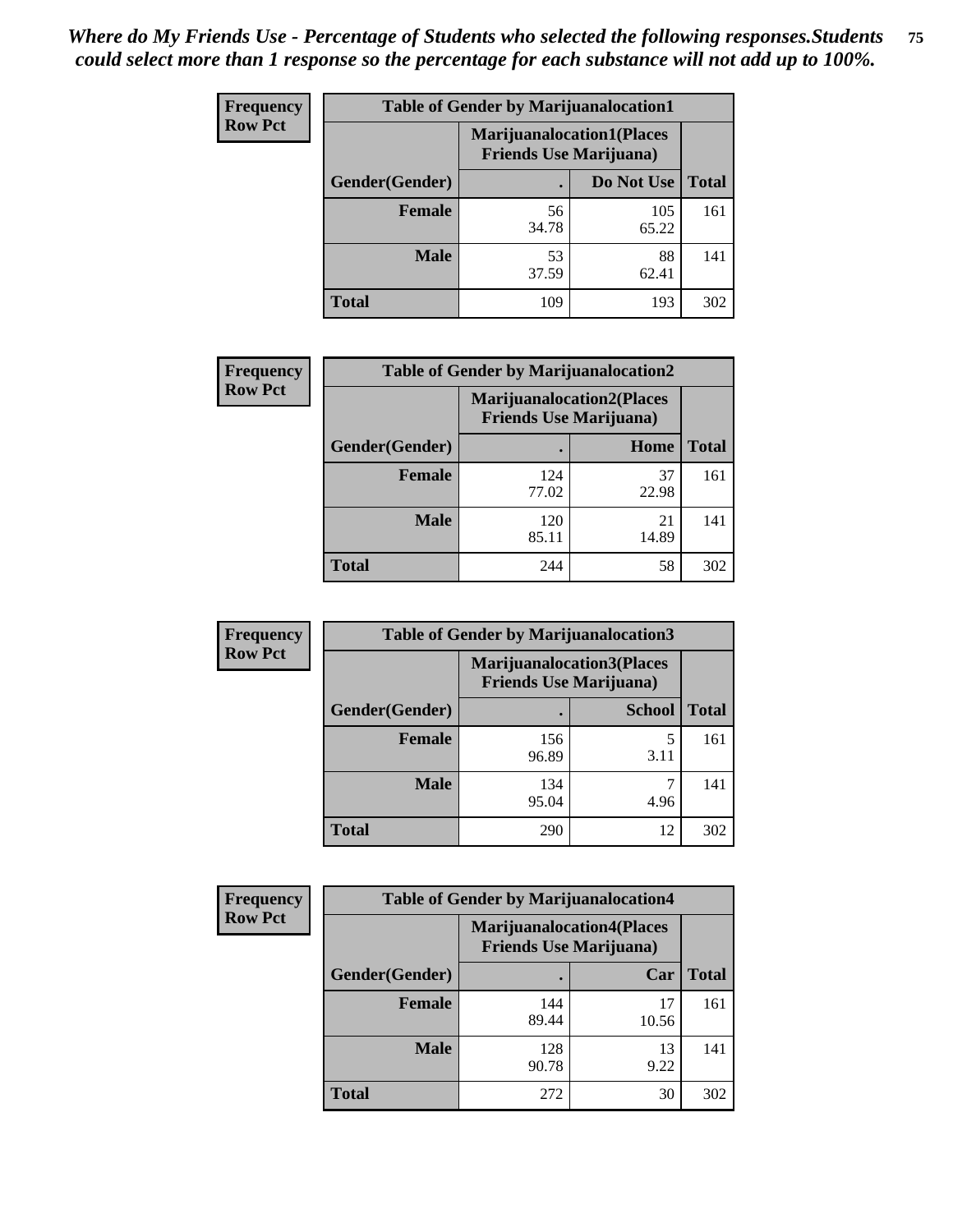| <b>Frequency</b> | <b>Table of Gender by Marijuanalocation5</b> |                                                                     |                          |              |
|------------------|----------------------------------------------|---------------------------------------------------------------------|--------------------------|--------------|
| <b>Row Pct</b>   |                                              | <b>Marijuanalocation5</b> (Places<br><b>Friends Use Marijuana</b> ) |                          |              |
|                  | Gender(Gender)                               |                                                                     | <b>Friend's</b><br>House | <b>Total</b> |
|                  | <b>Female</b>                                | 124<br>77.02                                                        | 37<br>22.98              | 161          |
|                  | <b>Male</b>                                  | 107<br>75.89                                                        | 34<br>24.11              | 141          |
|                  | <b>Total</b>                                 | 231                                                                 | 71                       | 302          |

| <b>Frequency</b> | <b>Table of Gender by Marijuanalocation6</b> |                                |                                  |              |
|------------------|----------------------------------------------|--------------------------------|----------------------------------|--------------|
| <b>Row Pct</b>   |                                              | <b>Friends Use Marijuana</b> ) | <b>Marijuanalocation6(Places</b> |              |
|                  | <b>Gender</b> (Gender)                       |                                | <b>Other</b>                     | <b>Total</b> |
|                  | <b>Female</b>                                | 137<br>85.09                   | 24<br>14.91                      | 161          |
|                  | <b>Male</b>                                  | 114<br>80.85                   | 27<br>19.15                      | 141          |
|                  | <b>Total</b>                                 | 251                            | 51                               | 302          |

| <b>Frequency</b> | <b>Table of Gender by Otherdruglocation1</b> |             |                                                                                |              |
|------------------|----------------------------------------------|-------------|--------------------------------------------------------------------------------|--------------|
| <b>Row Pct</b>   |                                              |             | <b>Otherdruglocation1(Places</b><br><b>Friends Use Other Illegal</b><br>Drugs) |              |
|                  | <b>Gender</b> (Gender)                       |             | Do Not Use                                                                     | <b>Total</b> |
|                  | <b>Female</b>                                | 31<br>19.25 | 130<br>80.75                                                                   | 161          |
|                  | <b>Male</b>                                  | 36<br>25.53 | 105<br>74.47                                                                   | 141          |
|                  | <b>Total</b>                                 | 67          | 235                                                                            | 302          |

| Frequency      | <b>Table of Gender by Otherdruglocation2</b> |                                                                                |            |              |
|----------------|----------------------------------------------|--------------------------------------------------------------------------------|------------|--------------|
| <b>Row Pct</b> |                                              | <b>Otherdruglocation2(Places</b><br><b>Friends Use Other Illegal</b><br>Drugs) |            |              |
|                | Gender(Gender)                               |                                                                                | Home       | <b>Total</b> |
|                | Female                                       | 146<br>90.68                                                                   | 15<br>9.32 | 161          |
|                | <b>Male</b>                                  | 129<br>91.49                                                                   | 12<br>8.51 | 141          |
|                | <b>Total</b>                                 | 275                                                                            | 27         | 302          |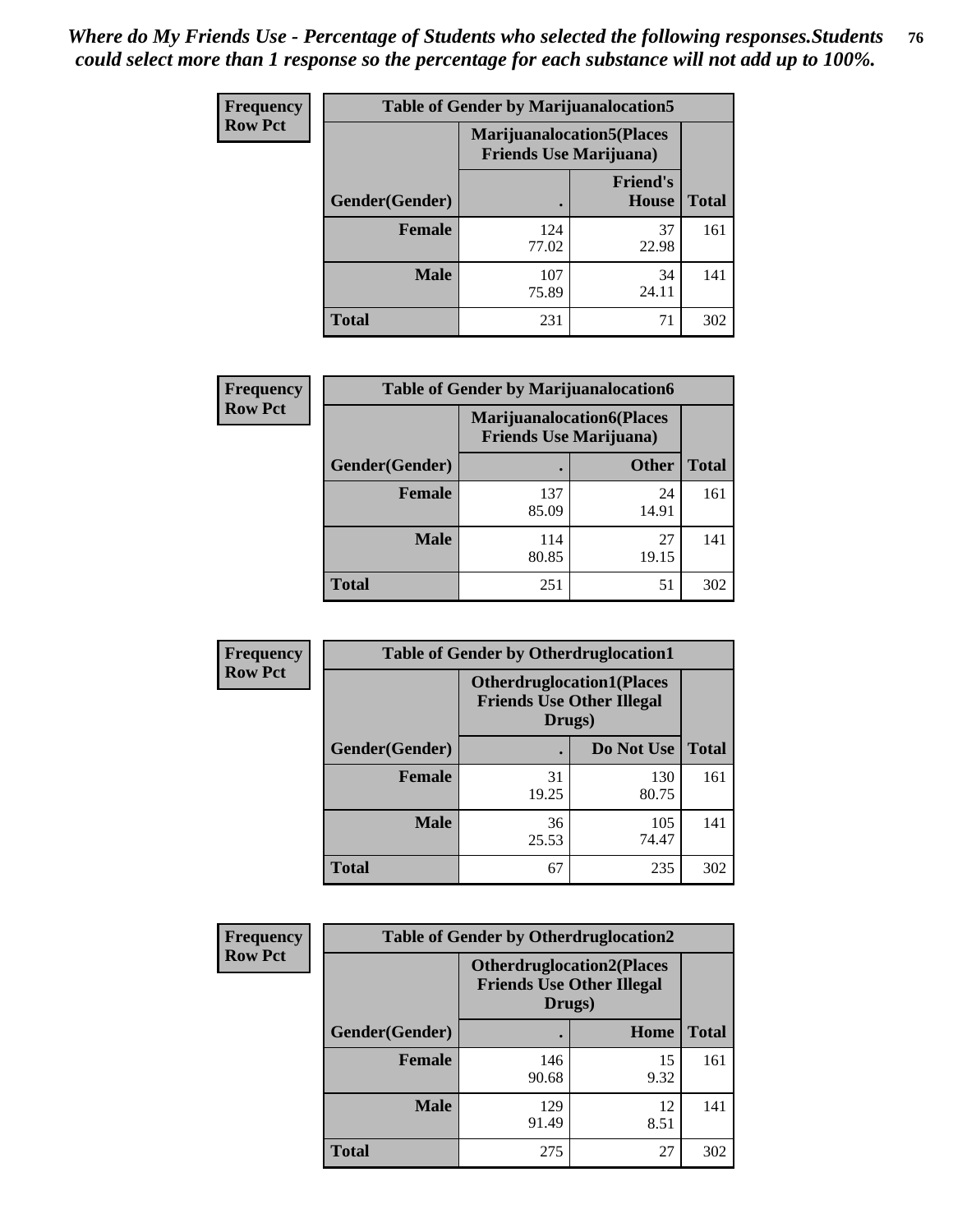| <b>Frequency</b> | <b>Table of Gender by Otherdruglocation3</b> |                                                                                |               |              |
|------------------|----------------------------------------------|--------------------------------------------------------------------------------|---------------|--------------|
| <b>Row Pct</b>   |                                              | <b>Otherdruglocation3(Places</b><br><b>Friends Use Other Illegal</b><br>Drugs) |               |              |
|                  | Gender(Gender)                               |                                                                                | <b>School</b> | <b>Total</b> |
|                  | Female                                       | 160<br>99.38                                                                   | 0.62          | 161          |
|                  | <b>Male</b>                                  | 134<br>95.04                                                                   | 4.96          | 141          |
|                  | <b>Total</b>                                 | 294                                                                            | 8             | 302          |

| Frequency      | <b>Table of Gender by Otherdruglocation4</b> |                                            |                                  |              |
|----------------|----------------------------------------------|--------------------------------------------|----------------------------------|--------------|
| <b>Row Pct</b> |                                              | <b>Friends Use Other Illegal</b><br>Drugs) | <b>Otherdruglocation4(Places</b> |              |
|                | Gender(Gender)                               |                                            | Car                              | <b>Total</b> |
|                | <b>Female</b>                                | 153<br>95.03                               | 8<br>4.97                        | 161          |
|                | <b>Male</b>                                  | 133<br>94.33                               | 8<br>5.67                        | 141          |
|                | <b>Total</b>                                 | 286                                        | 16                               | 302          |

| <b>Frequency</b> | <b>Table of Gender by Otherdruglocation5</b> |                                                                                |                          |              |
|------------------|----------------------------------------------|--------------------------------------------------------------------------------|--------------------------|--------------|
| <b>Row Pct</b>   |                                              | <b>Otherdruglocation5(Places</b><br><b>Friends Use Other Illegal</b><br>Drugs) |                          |              |
|                  | Gender(Gender)                               |                                                                                | <b>Friend's</b><br>House | <b>Total</b> |
|                  | <b>Female</b>                                | 145<br>90.06                                                                   | 16<br>9.94               | 161          |
|                  | <b>Male</b>                                  | 122<br>86.52                                                                   | 19<br>13.48              | 141          |
|                  | <b>Total</b>                                 | 267                                                                            | 35                       | 302          |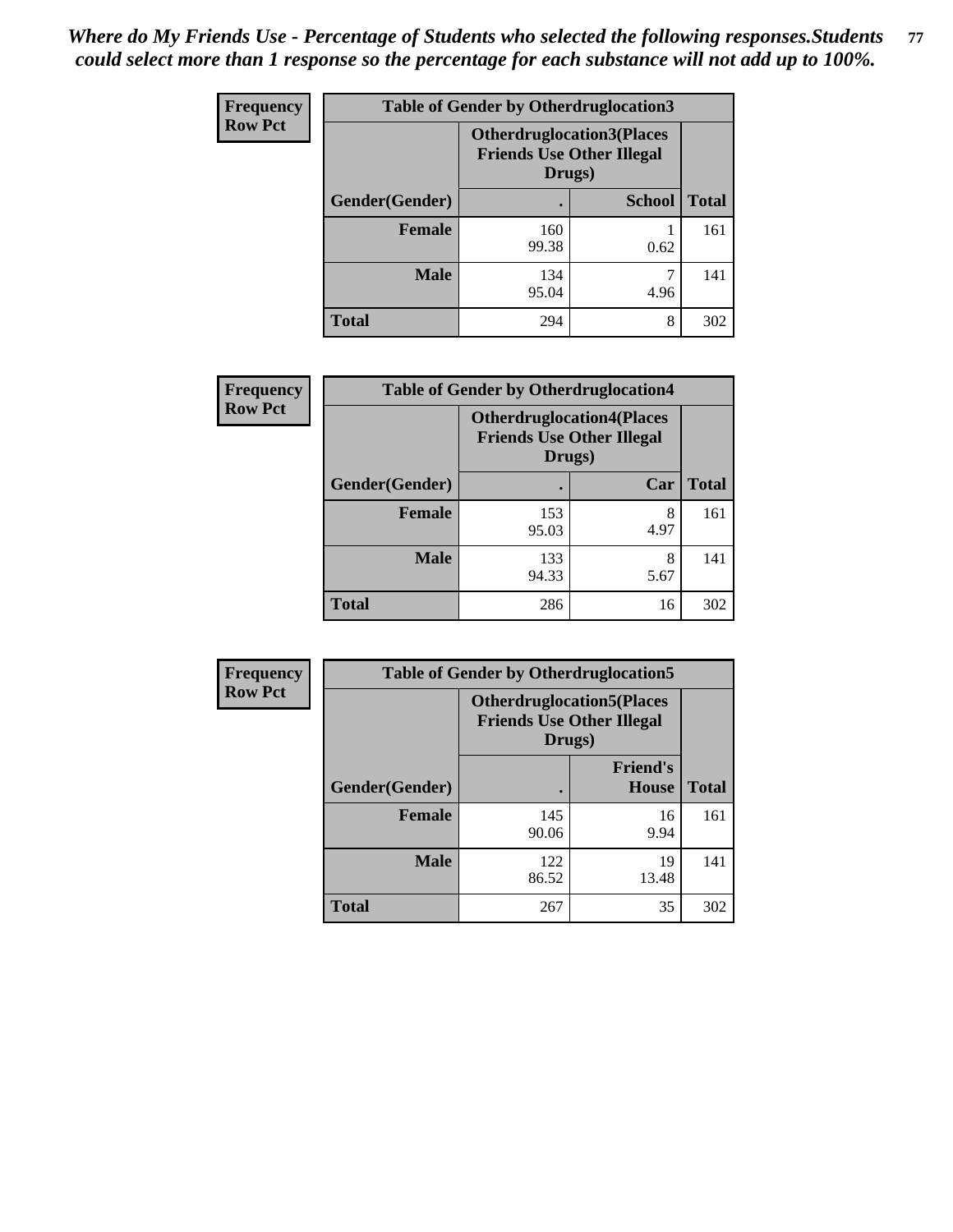| <b>Frequency</b> | <b>Table of Gender by Otherdruglocation6</b> |                                                                                |              |              |
|------------------|----------------------------------------------|--------------------------------------------------------------------------------|--------------|--------------|
| <b>Row Pct</b>   |                                              | <b>Otherdruglocation6(Places</b><br><b>Friends Use Other Illegal</b><br>Drugs) |              |              |
|                  | Gender(Gender)                               |                                                                                | <b>Other</b> | <b>Total</b> |
|                  | <b>Female</b>                                | 143<br>88.82                                                                   | 18<br>11.18  | 161          |
|                  | <b>Male</b>                                  | 122<br>86.52                                                                   | 19<br>13.48  | 141          |
|                  | <b>Total</b>                                 | 265                                                                            | 37           | 302          |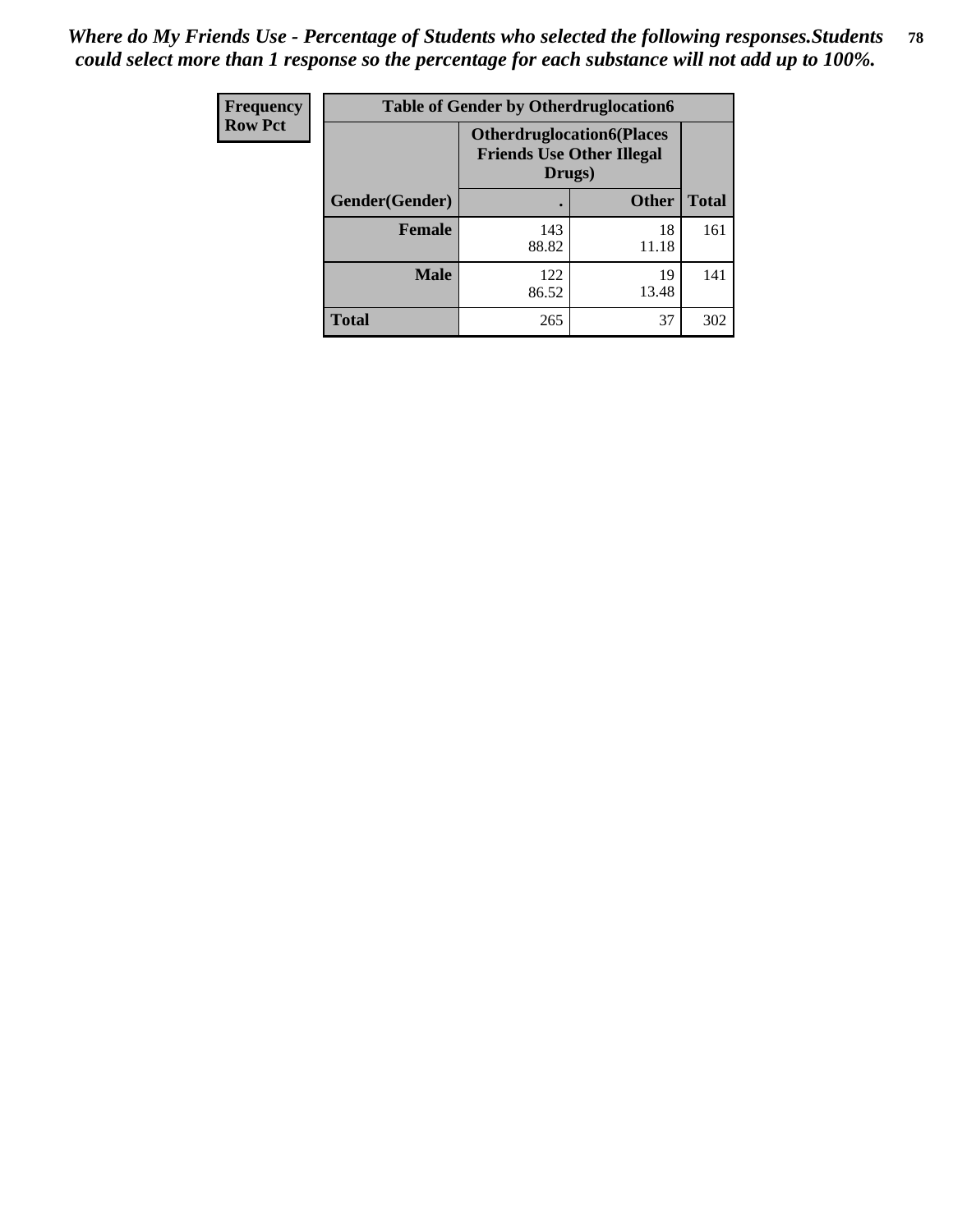| Frequency      | <b>Table of Gender by Alcoholtime1</b> |                                                          |                      |              |
|----------------|----------------------------------------|----------------------------------------------------------|----------------------|--------------|
| <b>Row Pct</b> |                                        | <b>Alcoholtime1(Times</b><br><b>Friends Use Alcohol)</b> |                      |              |
|                | Gender(Gender)                         | $\bullet$                                                | Do Not<br><b>Use</b> | <b>Total</b> |
|                | <b>Female</b>                          | 91<br>56.52                                              | 70<br>43.48          | 161          |
|                | <b>Male</b>                            | 88<br>62.41                                              | 53<br>37.59          | 141          |
|                | <b>Total</b>                           | 179                                                      | 123                  | 302          |

| Frequency      | <b>Table of Gender by Alcoholtime2</b> |                                                          |                            |              |
|----------------|----------------------------------------|----------------------------------------------------------|----------------------------|--------------|
| <b>Row Pct</b> |                                        | <b>Alcoholtime2(Times</b><br><b>Friends Use Alcohol)</b> |                            |              |
|                | Gender(Gender)                         |                                                          | <b>On Way</b><br>to School | <b>Total</b> |
|                | <b>Female</b>                          | 158<br>98.14                                             | 3<br>1.86                  | 161          |
|                | <b>Male</b>                            | 136<br>96.45                                             | 5<br>3.55                  | 141          |
|                | <b>Total</b>                           | 294                                                      | 8                          | 302          |

| Frequency      | <b>Table of Gender by Alcoholtime3</b> |                                                          |                                |              |
|----------------|----------------------------------------|----------------------------------------------------------|--------------------------------|--------------|
| <b>Row Pct</b> |                                        | <b>Alcoholtime3(Times</b><br><b>Friends Use Alcohol)</b> |                                |              |
|                | Gender(Gender)                         |                                                          | <b>During</b><br><b>School</b> | <b>Total</b> |
|                | Female                                 | 161<br>100.00                                            | 0<br>0.00                      | 161          |
|                | <b>Male</b>                            | 137<br>97.16                                             | 4<br>2.84                      | 141          |
|                | <b>Total</b>                           | 298                                                      | 4                              | 302          |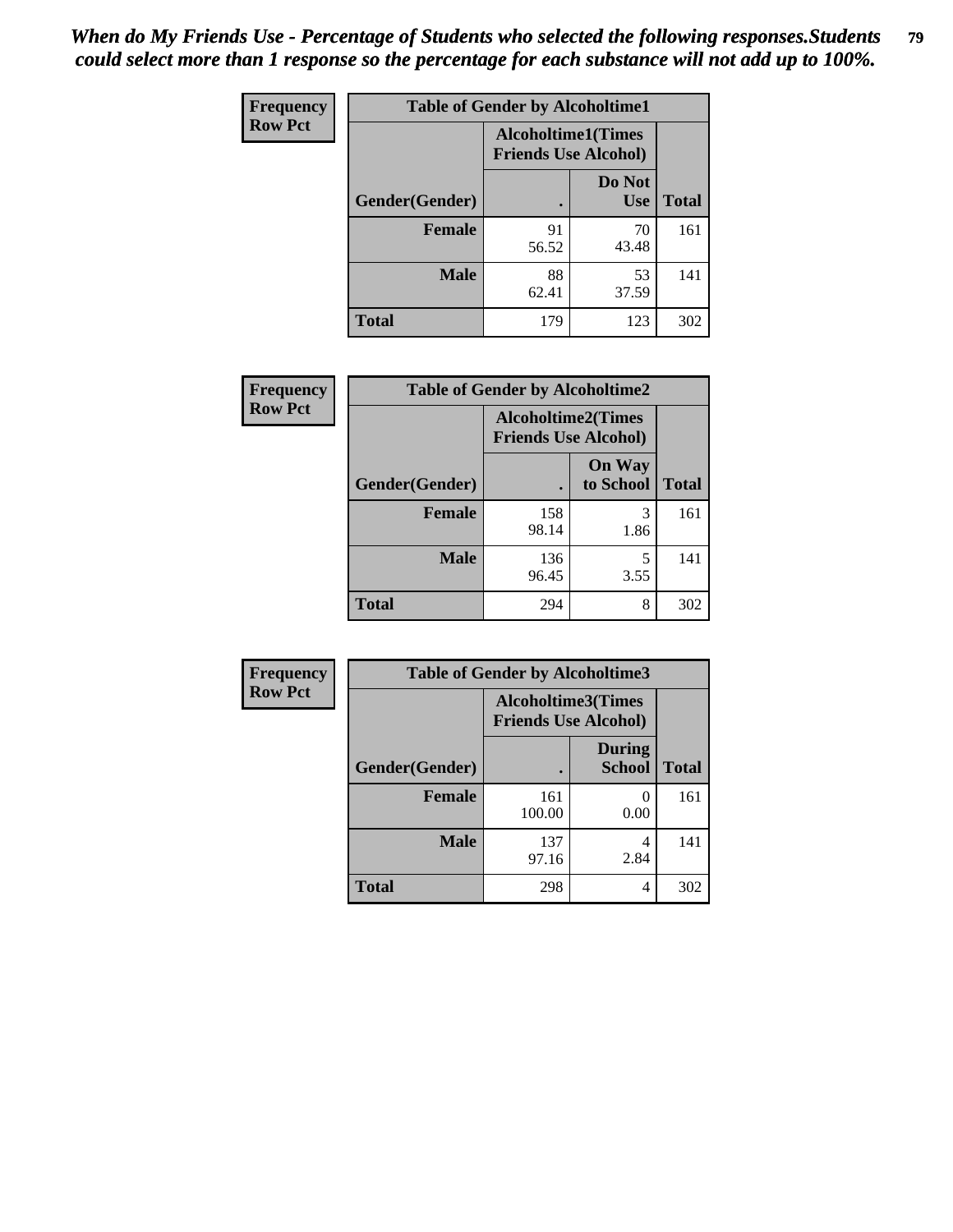*When do My Friends Use - Percentage of Students who selected the following responses.Students could select more than 1 response so the percentage for each substance will not add up to 100%.* **80**

| <b>Frequency</b> | <b>Table of Gender by Alcoholtime4</b> |                           |                                                |              |
|------------------|----------------------------------------|---------------------------|------------------------------------------------|--------------|
| <b>Row Pct</b>   |                                        | <b>Alcoholtime4(Times</b> | <b>Friends Use Alcohol)</b>                    |              |
|                  | Gender(Gender)                         |                           | <b>On Way</b><br>Home<br>From<br><b>School</b> | <b>Total</b> |
|                  | <b>Female</b>                          | 154<br>95.65              | 7<br>4.35                                      | 161          |
|                  | <b>Male</b>                            | 134<br>95.04              | 7<br>4.96                                      | 141          |
|                  | <b>Total</b>                           | 288                       | 14                                             | 302          |

| <b>Frequency</b> | <b>Table of Gender by Alcoholtime5</b> |                                                           |             |              |
|------------------|----------------------------------------|-----------------------------------------------------------|-------------|--------------|
| <b>Row Pct</b>   |                                        | <b>Alcoholtime5</b> (Times<br><b>Friends Use Alcohol)</b> |             |              |
|                  | Gender(Gender)                         |                                                           | Weeknights  | <b>Total</b> |
|                  | <b>Female</b>                          | 129<br>80.12                                              | 32<br>19.88 | 161          |
|                  | <b>Male</b>                            | 114<br>80.85                                              | 27<br>19.15 | 141          |
|                  | <b>Total</b>                           | 243                                                       | 59          | 302          |

| <b>Frequency</b> | <b>Table of Gender by Alcoholtime6</b> |                                                           |             |              |
|------------------|----------------------------------------|-----------------------------------------------------------|-------------|--------------|
| <b>Row Pct</b>   |                                        | <b>Alcoholtime6</b> (Times<br><b>Friends Use Alcohol)</b> |             |              |
|                  | Gender(Gender)                         |                                                           | Weekends    | <b>Total</b> |
|                  | <b>Female</b>                          | 74<br>45.96                                               | 87<br>54.04 | 161          |
|                  | <b>Male</b>                            | 64<br>45.39                                               | 77<br>54.61 | 141          |
|                  | <b>Total</b>                           | 138                                                       | 164         | 302          |

| Frequency      | <b>Table of Gender by Tobaccotime1</b> |                                                          |                      |              |
|----------------|----------------------------------------|----------------------------------------------------------|----------------------|--------------|
| <b>Row Pct</b> |                                        | <b>Tobaccotime1(Times</b><br><b>Friends Use Tobacco)</b> |                      |              |
|                | Gender(Gender)                         |                                                          | Do Not<br><b>Use</b> | <b>Total</b> |
|                | <b>Female</b>                          | 87<br>54.04                                              | 74<br>45.96          | 161          |
|                | <b>Male</b>                            | 92<br>65.25                                              | 49<br>34.75          | 141          |
|                | <b>Total</b>                           | 179                                                      | 123                  | 302          |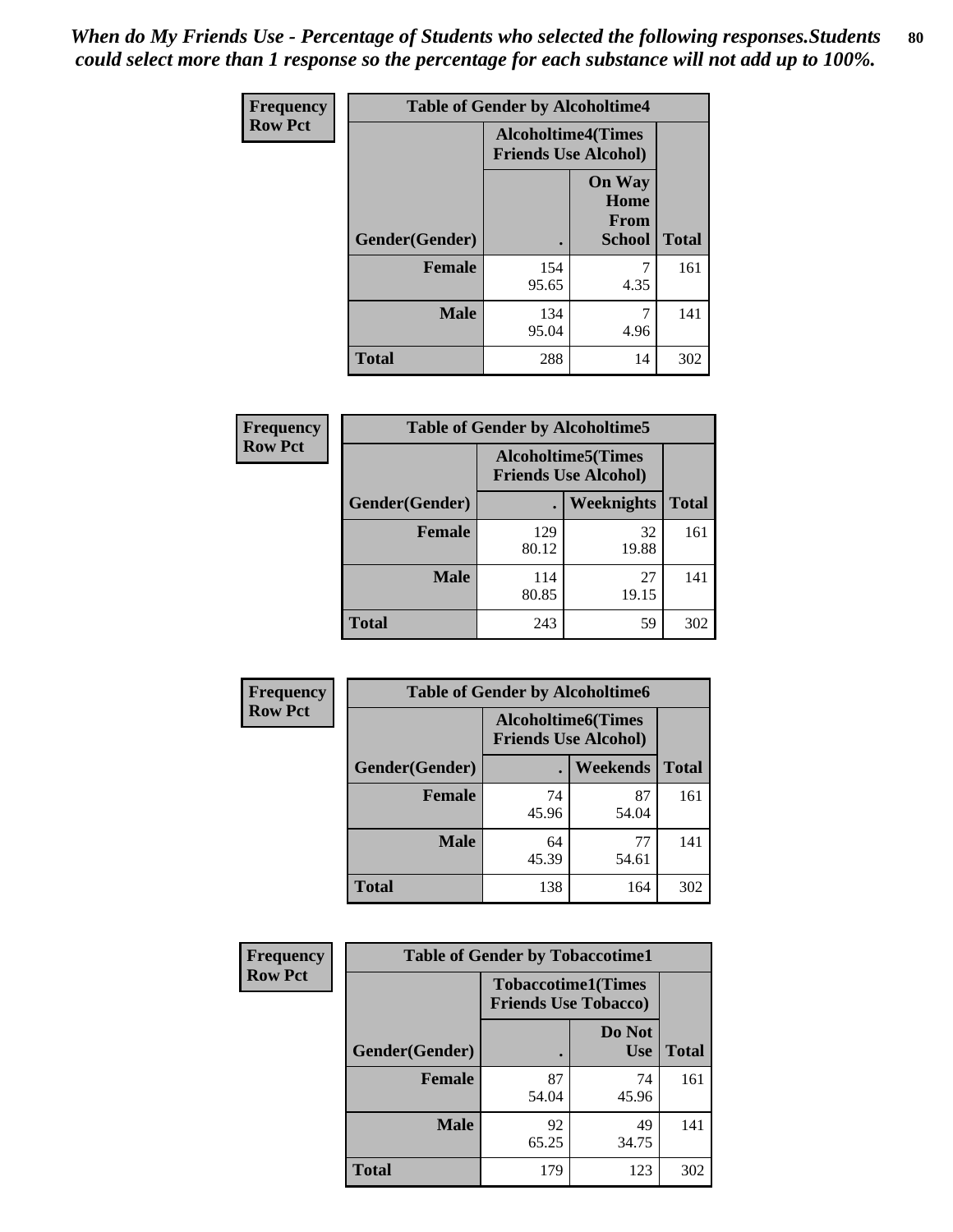*When do My Friends Use - Percentage of Students who selected the following responses.Students could select more than 1 response so the percentage for each substance will not add up to 100%.* **81**

| Frequency      | <b>Table of Gender by Tobaccotime2</b> |                                                          |                            |              |
|----------------|----------------------------------------|----------------------------------------------------------|----------------------------|--------------|
| <b>Row Pct</b> |                                        | <b>Tobaccotime2(Times</b><br><b>Friends Use Tobacco)</b> |                            |              |
|                | Gender(Gender)                         | $\bullet$                                                | <b>On Way</b><br>to School | <b>Total</b> |
|                | <b>Female</b>                          | 113<br>70.19                                             | 48<br>29.81                | 161          |
|                | <b>Male</b>                            | 96<br>68.09                                              | 45<br>31.91                | 141          |
|                | <b>Total</b>                           | 209                                                      | 93                         | 302          |

| Frequency      | <b>Table of Gender by Tobaccotime3</b> |                                                          |                                |              |
|----------------|----------------------------------------|----------------------------------------------------------|--------------------------------|--------------|
| <b>Row Pct</b> |                                        | <b>Tobaccotime3(Times</b><br><b>Friends Use Tobacco)</b> |                                |              |
|                | Gender(Gender)                         |                                                          | <b>During</b><br><b>School</b> | <b>Total</b> |
|                | <b>Female</b>                          | 127<br>78.88                                             | 34<br>21.12                    | 161          |
|                | <b>Male</b>                            | 94<br>66.67                                              | 47<br>33.33                    | 141          |
|                | <b>Total</b>                           | 221                                                      | 81                             | 302          |

| Frequency      | <b>Table of Gender by Tobaccotime4</b> |                                                          |                                                |              |
|----------------|----------------------------------------|----------------------------------------------------------|------------------------------------------------|--------------|
| <b>Row Pct</b> |                                        | <b>Tobaccotime4(Times</b><br><b>Friends Use Tobacco)</b> |                                                |              |
|                | Gender(Gender)                         |                                                          | <b>On Way</b><br>Home<br>From<br><b>School</b> | <b>Total</b> |
|                | <b>Female</b>                          | 154<br>95.65                                             | 4.35                                           | 161          |
|                | <b>Male</b>                            | 134<br>95.04                                             | 7<br>4.96                                      | 141          |
|                | <b>Total</b>                           | 288                                                      | 14                                             | 302          |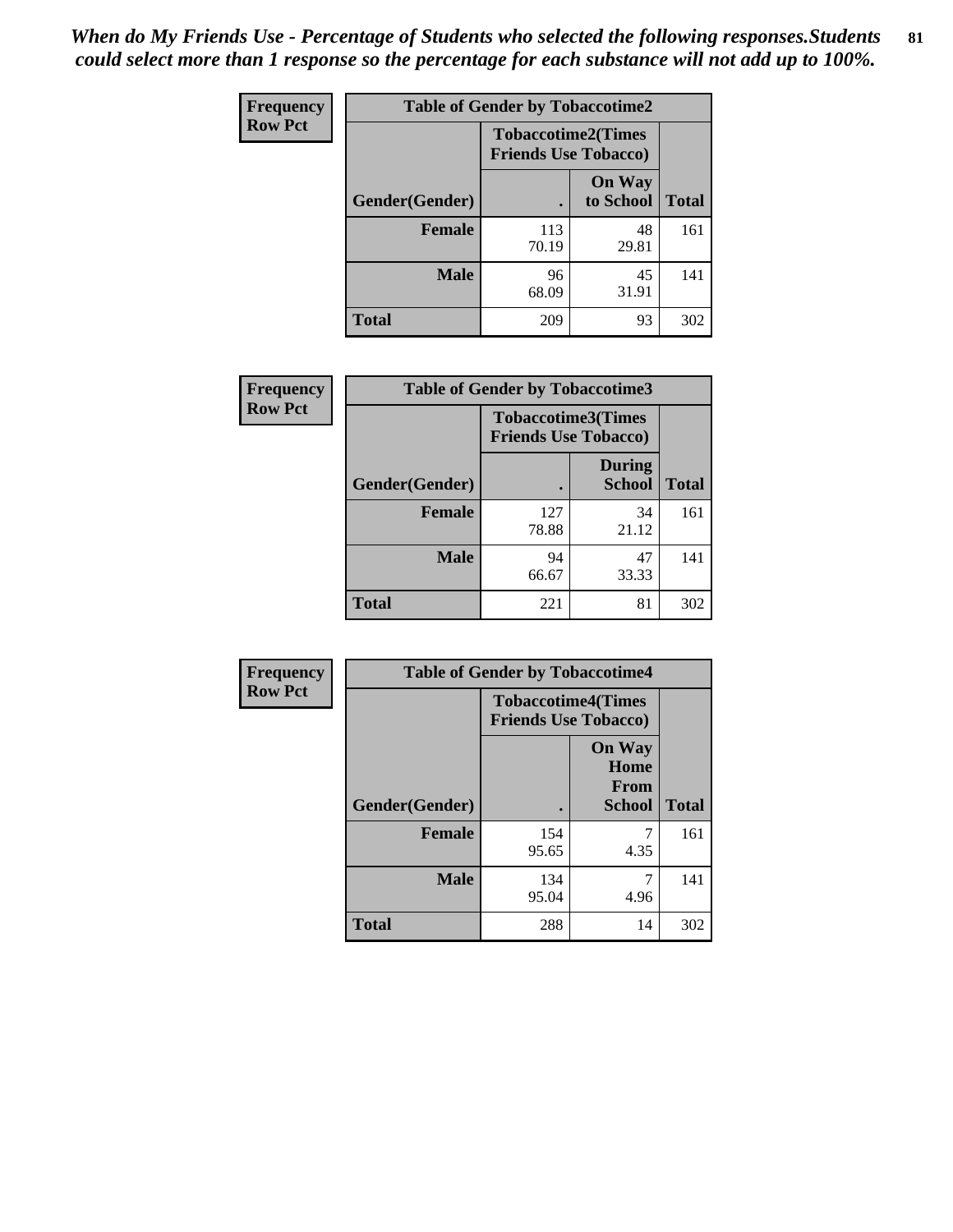| Frequency      | <b>Table of Gender by Tobaccotime5</b> |              |                                                          |              |  |
|----------------|----------------------------------------|--------------|----------------------------------------------------------|--------------|--|
| <b>Row Pct</b> |                                        |              | <b>Tobaccotime5(Times</b><br><b>Friends Use Tobacco)</b> |              |  |
|                | Gender(Gender)                         |              | Weeknights                                               | <b>Total</b> |  |
|                | <b>Female</b>                          | 102<br>63.35 | 59<br>36.65                                              | 161          |  |
|                | <b>Male</b>                            | 81<br>57.45  | 60<br>42.55                                              | 141          |  |
|                | <b>Total</b>                           | 183          | 119                                                      | 302          |  |

| Frequency      | <b>Table of Gender by Tobaccotime6</b> |                             |                           |              |
|----------------|----------------------------------------|-----------------------------|---------------------------|--------------|
| <b>Row Pct</b> |                                        | <b>Friends Use Tobacco)</b> | <b>Tobaccotime6(Times</b> |              |
|                | Gender(Gender)                         |                             | Weekends                  | <b>Total</b> |
|                | Female                                 | 90<br>55.90                 | 71<br>44.10               | 161          |
|                | <b>Male</b>                            | 69<br>48.94                 | 72<br>51.06               | 141          |
|                | <b>Total</b>                           | 159                         | 143                       | 302          |

| <b>Frequency</b> | <b>Table of Gender by Marijuanatime1</b> |                                |                             |              |
|------------------|------------------------------------------|--------------------------------|-----------------------------|--------------|
| <b>Row Pct</b>   |                                          | <b>Friends Use Marijuana</b> ) | <b>Marijuanatime1(Times</b> |              |
|                  | Gender(Gender)                           |                                | Do Not Use                  | <b>Total</b> |
|                  | <b>Female</b>                            | 52<br>32.30                    | 109<br>67.70                | 161          |
|                  | <b>Male</b>                              | 49<br>34.75                    | 92<br>65.25                 | 141          |
|                  | <b>Total</b>                             | 101                            | 201                         | 302          |

| <b>Frequency</b> | <b>Table of Gender by Marijuanatime2</b> |                                                               |                            |              |
|------------------|------------------------------------------|---------------------------------------------------------------|----------------------------|--------------|
| <b>Row Pct</b>   |                                          | <b>Marijuanatime2(Times</b><br><b>Friends Use Marijuana</b> ) |                            |              |
|                  | Gender(Gender)                           |                                                               | On Way to<br><b>School</b> | <b>Total</b> |
|                  | Female                                   | 153<br>95.03                                                  | 8<br>4.97                  | 161          |
|                  | <b>Male</b>                              | 134<br>95.04                                                  | 4.96                       | 141          |
|                  | <b>Total</b>                             | 287                                                           | 15                         | 302          |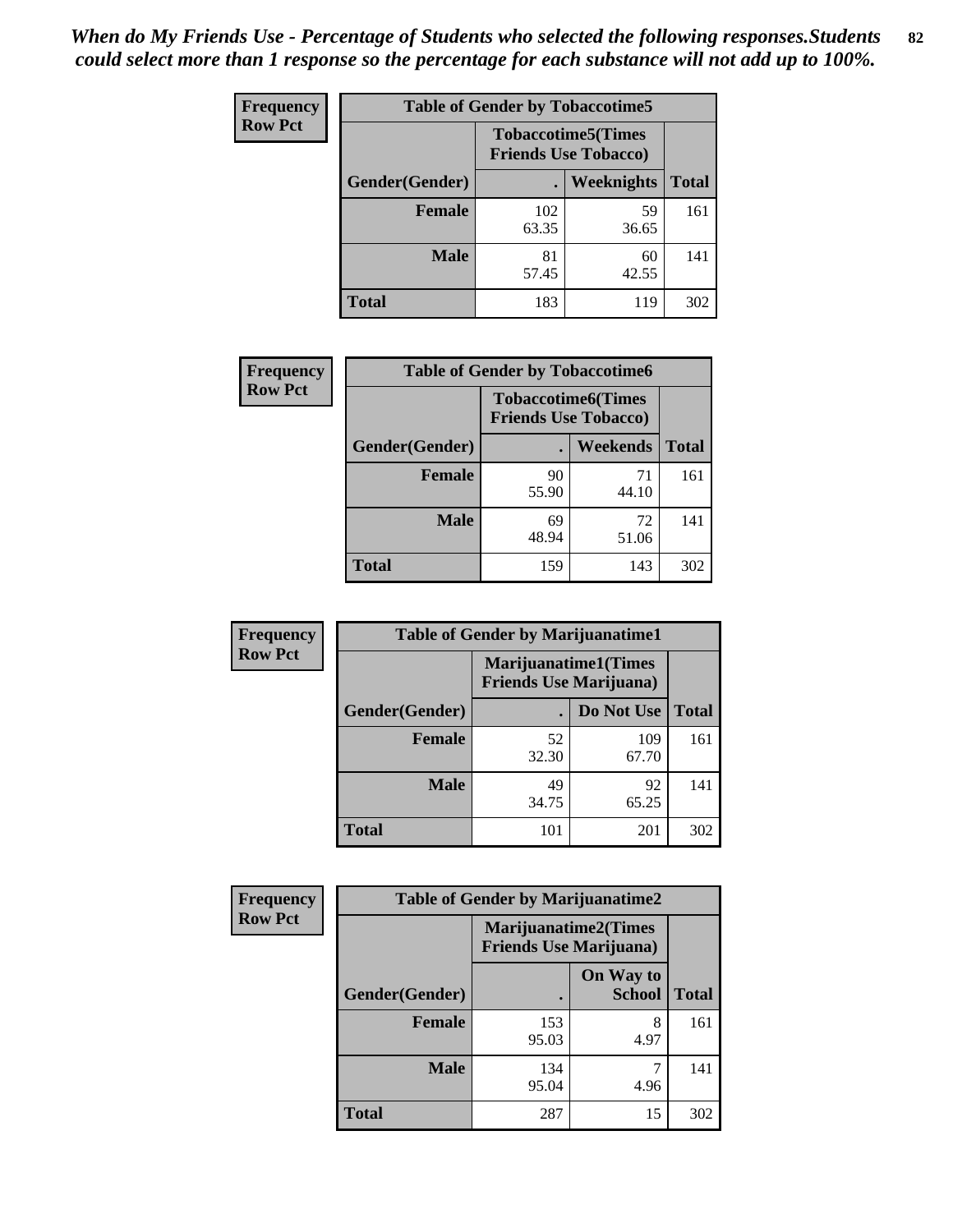*When do My Friends Use - Percentage of Students who selected the following responses.Students could select more than 1 response so the percentage for each substance will not add up to 100%.* **83**

| <b>Frequency</b> | Table of Gender by Marijuanatime3 |                                                                |                                |              |
|------------------|-----------------------------------|----------------------------------------------------------------|--------------------------------|--------------|
| <b>Row Pct</b>   |                                   | <b>Marijuanatime3</b> (Times<br><b>Friends Use Marijuana</b> ) |                                |              |
|                  | Gender(Gender)                    |                                                                | <b>During</b><br><b>School</b> | <b>Total</b> |
|                  | <b>Female</b>                     | 160<br>99.38                                                   | 0.62                           | 161          |
|                  | <b>Male</b>                       | 138<br>97.87                                                   | 3<br>2.13                      | 141          |
|                  | <b>Total</b>                      | 298                                                            | 4                              | 302          |

| Frequency      | <b>Table of Gender by Marijuanatime4</b> |                             |                                                |              |
|----------------|------------------------------------------|-----------------------------|------------------------------------------------|--------------|
| <b>Row Pct</b> |                                          | <b>Marijuanatime4(Times</b> | <b>Friends Use Marijuana</b> )                 |              |
|                | Gender(Gender)                           |                             | <b>On Way</b><br>Home<br>From<br><b>School</b> | <b>Total</b> |
|                | <b>Female</b>                            | 151<br>93.79                | 10<br>6.21                                     | 161          |
|                | <b>Male</b>                              | 133<br>94.33                | 8<br>5.67                                      | 141          |
|                | <b>Total</b>                             | 284                         | 18                                             | 302          |

| Frequency      | <b>Table of Gender by Marijuanatime5</b> |                                                                |             |              |
|----------------|------------------------------------------|----------------------------------------------------------------|-------------|--------------|
| <b>Row Pct</b> |                                          | <b>Marijuanatime5</b> (Times<br><b>Friends Use Marijuana</b> ) |             |              |
|                | Gender(Gender)                           | ٠                                                              | Weeknights  | <b>Total</b> |
|                | <b>Female</b>                            | 129<br>80.12                                                   | 32<br>19.88 | 161          |
|                | <b>Male</b>                              | 119<br>84.40                                                   | 22<br>15.60 | 141          |
|                | <b>Total</b>                             | 248                                                            | 54          | 302          |

| <b>Frequency</b> | <b>Table of Gender by Marijuanatime6</b> |                                                               |                 |              |  |
|------------------|------------------------------------------|---------------------------------------------------------------|-----------------|--------------|--|
| <b>Row Pct</b>   |                                          | <b>Marijuanatime6(Times</b><br><b>Friends Use Marijuana</b> ) |                 |              |  |
|                  | Gender(Gender)                           |                                                               | <b>Weekends</b> | <b>Total</b> |  |
|                  | Female                                   | 114<br>70.81                                                  | 47<br>29.19     | 161          |  |
|                  | <b>Male</b>                              | 95<br>67.38                                                   | 46<br>32.62     | 141          |  |
|                  | <b>Total</b>                             | 209                                                           | 93              | 302          |  |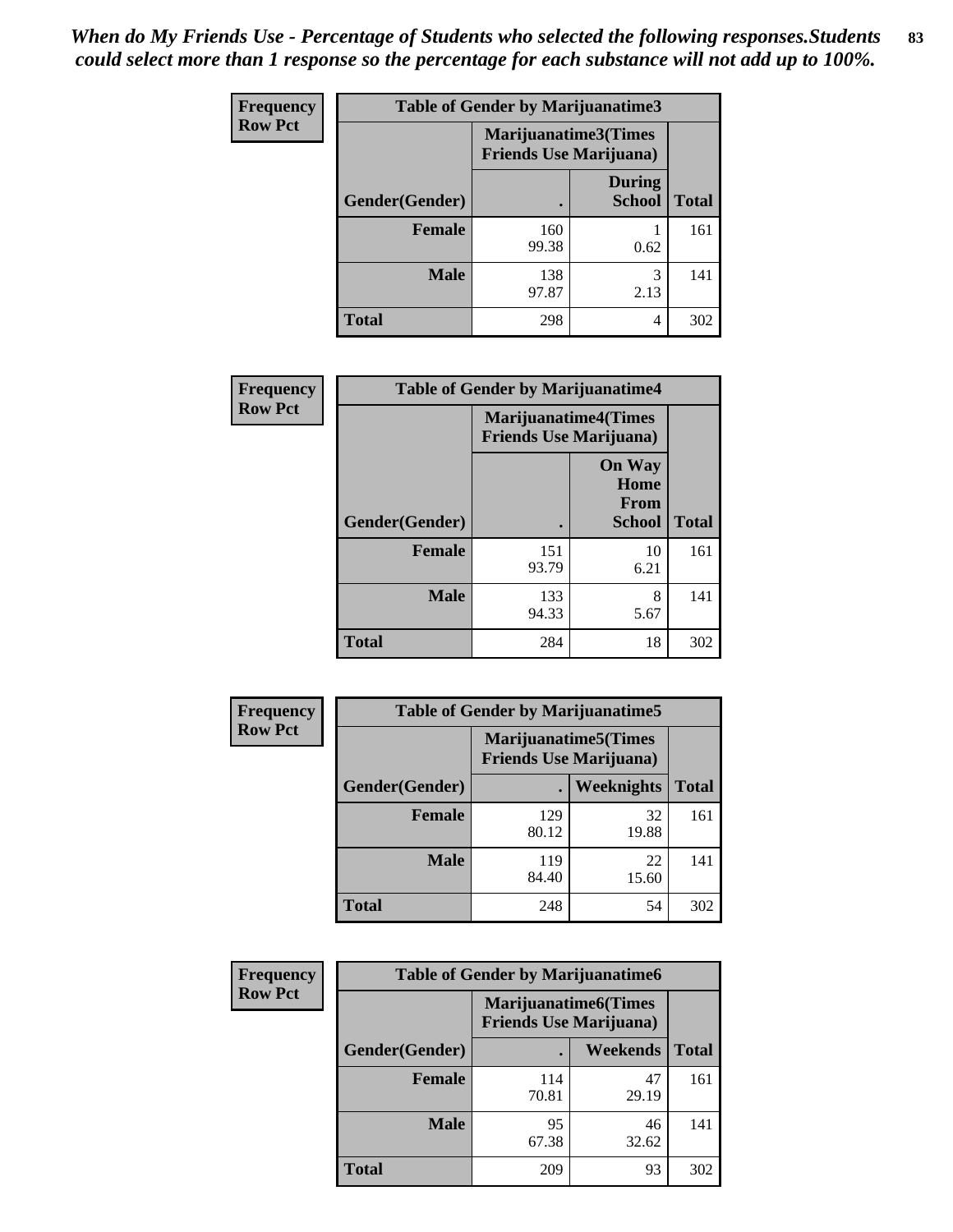*When do My Friends Use - Percentage of Students who selected the following responses.Students could select more than 1 response so the percentage for each substance will not add up to 100%.* **84**

| <b>Frequency</b> | <b>Table of Gender by Otherdrugtime1</b> |                                                                                    |              |              |  |
|------------------|------------------------------------------|------------------------------------------------------------------------------------|--------------|--------------|--|
| <b>Row Pct</b>   |                                          | <b>Otherdrugtime1</b> (Times<br><b>Friends Use Other</b><br><b>Illegal Drugs</b> ) |              |              |  |
|                  | Gender(Gender)                           |                                                                                    | Do Not Use   | <b>Total</b> |  |
|                  | <b>Female</b>                            | 26<br>16.15                                                                        | 135<br>83.85 | 161          |  |
|                  | <b>Male</b>                              | 33<br>23.40                                                                        | 108<br>76.60 | 141          |  |
|                  | <b>Total</b>                             | 59                                                                                 | 243          | 302          |  |

| <b>Frequency</b> | <b>Table of Gender by Otherdrugtime2</b> |                                                                                   |                            |              |  |
|------------------|------------------------------------------|-----------------------------------------------------------------------------------|----------------------------|--------------|--|
| <b>Row Pct</b>   |                                          | <b>Otherdrugtime2(Times</b><br><b>Friends Use Other</b><br><b>Illegal Drugs</b> ) |                            |              |  |
|                  | Gender(Gender)                           |                                                                                   | On Way to<br><b>School</b> | <b>Total</b> |  |
|                  | <b>Female</b>                            | 158<br>98.14                                                                      | 3<br>1.86                  | 161          |  |
|                  | <b>Male</b>                              | 136<br>96.45                                                                      | 3.55                       | 141          |  |
|                  | <b>Total</b>                             | 294                                                                               | 8                          | 302          |  |

| Frequency      | <b>Table of Gender by Otherdrugtime3</b> |                        |                                                         |              |  |
|----------------|------------------------------------------|------------------------|---------------------------------------------------------|--------------|--|
| <b>Row Pct</b> |                                          | <b>Illegal Drugs</b> ) | <b>Otherdrugtime3(Times</b><br><b>Friends Use Other</b> |              |  |
|                | Gender(Gender)                           |                        | <b>During</b><br><b>School</b>                          | <b>Total</b> |  |
|                | <b>Female</b>                            | 161<br>100.00          | $\Omega$<br>0.00                                        | 161          |  |
|                | <b>Male</b>                              | 137<br>97.16           | 4<br>2.84                                               | 141          |  |
|                | <b>Total</b>                             | 298                    | 4                                                       | 302          |  |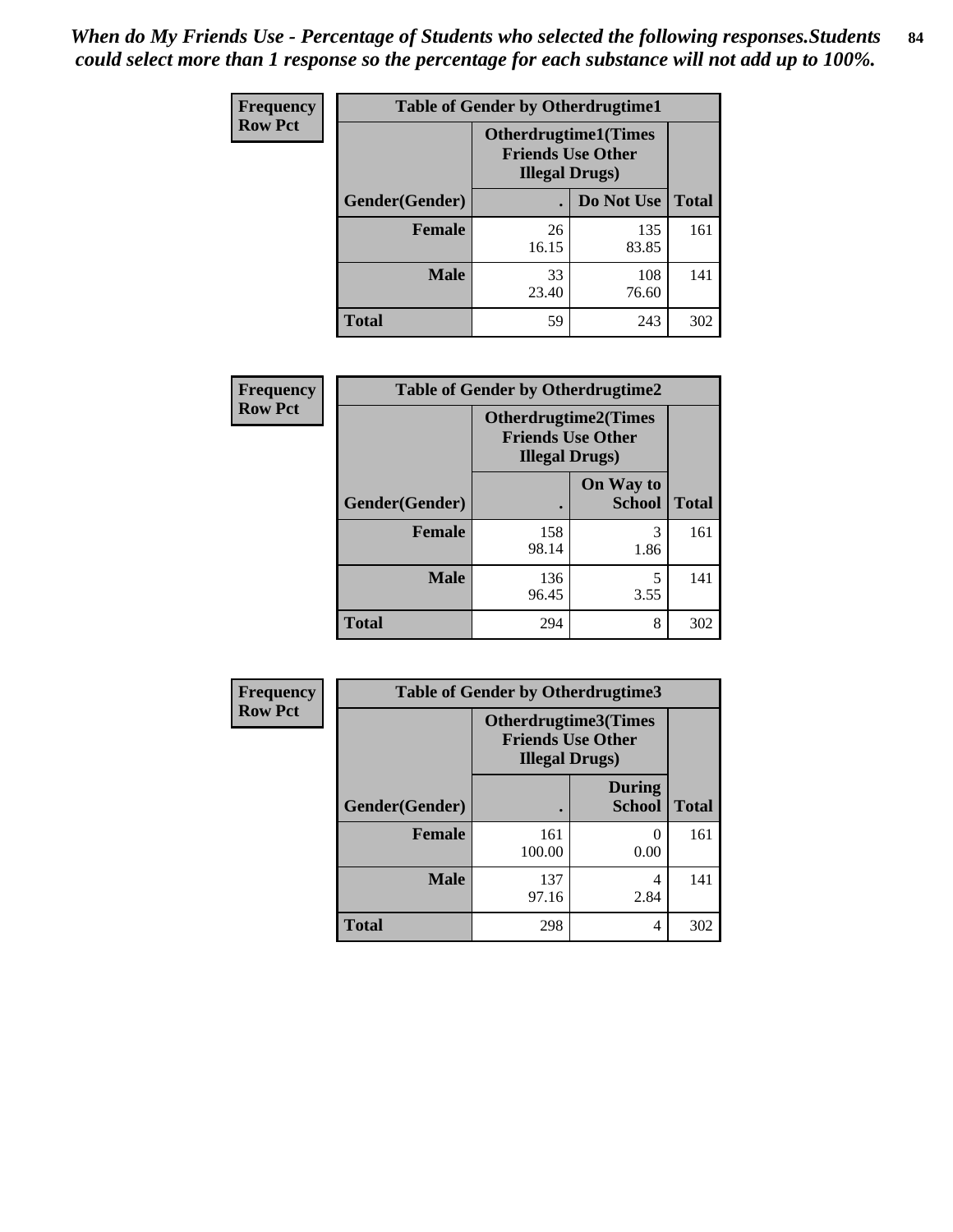*When do My Friends Use - Percentage of Students who selected the following responses.Students could select more than 1 response so the percentage for each substance will not add up to 100%.* **85**

| Frequency      |                | <b>Table of Gender by Otherdrugtime4</b> |                                                         |              |
|----------------|----------------|------------------------------------------|---------------------------------------------------------|--------------|
| <b>Row Pct</b> |                | <b>Illegal Drugs</b> )                   | <b>Otherdrugtime4(Times</b><br><b>Friends Use Other</b> |              |
|                | Gender(Gender) |                                          | <b>On Way</b><br>Home<br><b>From</b><br><b>School</b>   | <b>Total</b> |
|                | <b>Female</b>  | 156<br>96.89                             | 5<br>3.11                                               | 161          |
|                | <b>Male</b>    | 135<br>95.74                             | 6<br>4.26                                               | 141          |
|                | <b>Total</b>   | 291                                      | 11                                                      | 302          |

| <b>Frequency</b> | <b>Table of Gender by Otherdrugtime5</b> |                                                                                    |                   |              |  |
|------------------|------------------------------------------|------------------------------------------------------------------------------------|-------------------|--------------|--|
| <b>Row Pct</b>   |                                          | <b>Otherdrugtime5</b> (Times<br><b>Friends Use Other</b><br><b>Illegal Drugs</b> ) |                   |              |  |
|                  | Gender(Gender)                           |                                                                                    | <b>Weeknights</b> | <b>Total</b> |  |
|                  | <b>Female</b>                            | 145<br>90.06                                                                       | 16<br>9.94        | 161          |  |
|                  | <b>Male</b>                              | 129<br>91.49                                                                       | 12<br>8.51        | 141          |  |
|                  | <b>Total</b>                             | 274                                                                                | 28                | 302          |  |

| <b>Frequency</b> | <b>Table of Gender by Otherdrugtime6</b> |                                                                                   |             |              |  |
|------------------|------------------------------------------|-----------------------------------------------------------------------------------|-------------|--------------|--|
| <b>Row Pct</b>   |                                          | <b>Otherdrugtime6(Times</b><br><b>Friends Use Other</b><br><b>Illegal Drugs</b> ) |             |              |  |
|                  | Gender(Gender)                           |                                                                                   | Weekends    | <b>Total</b> |  |
|                  | <b>Female</b>                            | 136<br>84.47                                                                      | 25<br>15.53 | 161          |  |
|                  | <b>Male</b>                              | 112<br>79.43                                                                      | 29<br>20.57 | 141          |  |
|                  | <b>Total</b>                             | 248                                                                               | 54          | 302          |  |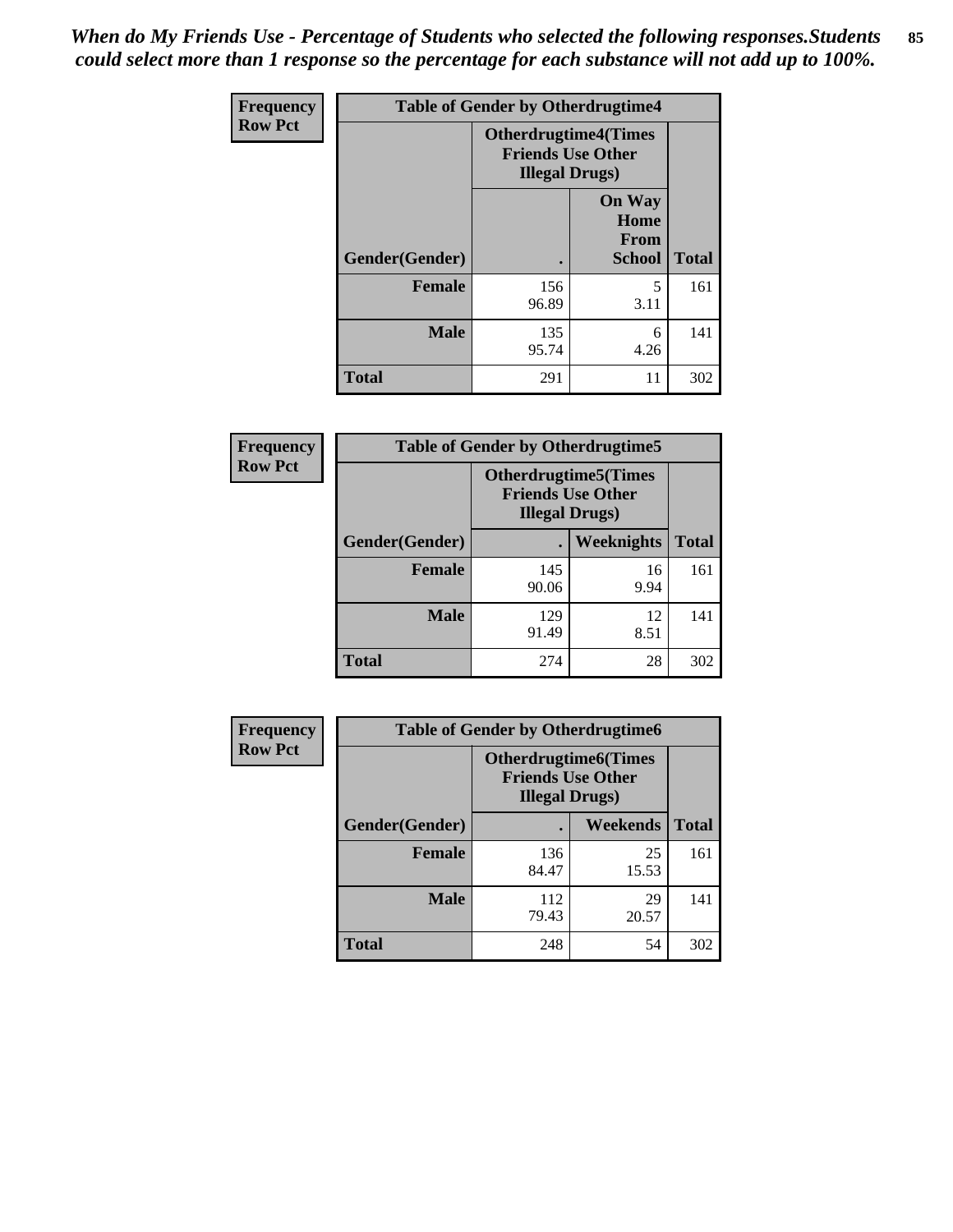# *Other Questions* **86**

| <b>Frequency</b> | <b>Table of Gender by Educationalcohol</b>                                                                                            |              |                |              |
|------------------|---------------------------------------------------------------------------------------------------------------------------------------|--------------|----------------|--------------|
| <b>Row Pct</b>   | <b>Educationalcohol</b> (I<br>have been taught<br>about alcohol,<br>tobacco,<br>and other drugs<br>within the last year<br>at school) |              |                |              |
|                  | Gender(Gender)                                                                                                                        | <b>Yes</b>   | N <sub>0</sub> | <b>Total</b> |
|                  | <b>Female</b>                                                                                                                         | 131<br>81.37 | 30<br>18.63    | 161          |
|                  | <b>Male</b>                                                                                                                           | 100<br>70.92 | 41<br>29.08    | 141          |
|                  | <b>Total</b>                                                                                                                          | 231          | 71             | 302          |

| Frequency      | <b>Table of Gender by Rodedrinking</b> |                                                                                                                     |                |              |  |
|----------------|----------------------------------------|---------------------------------------------------------------------------------------------------------------------|----------------|--------------|--|
| <b>Row Pct</b> |                                        | Rodedrinking(In<br>the past 30 days I<br>have ridden in a<br>car with a driver<br>who had been<br>drinking alcohol) |                |              |  |
|                | Gender(Gender)                         | Yes                                                                                                                 | N <sub>0</sub> | <b>Total</b> |  |
|                | <b>Female</b>                          | 16<br>9.94                                                                                                          | 145<br>90.06   | 161          |  |
|                | <b>Male</b>                            | 21<br>14.89                                                                                                         | 120<br>85.11   | 141          |  |
|                | <b>Total</b>                           | 37                                                                                                                  | 265            | 302          |  |

| Frequency      |                | <b>Table of Gender by Drugsschool</b>                                                                                               |                |              |
|----------------|----------------|-------------------------------------------------------------------------------------------------------------------------------------|----------------|--------------|
| <b>Row Pct</b> |                | <b>Drugsschool</b> (During<br>the past 12 months,<br>I have been offered,<br>sold,<br>or given illegal drugs<br>on school property) |                |              |
|                | Gender(Gender) | Yes                                                                                                                                 | N <sub>0</sub> | <b>Total</b> |
|                | <b>Female</b>  | 19<br>11.80                                                                                                                         | 142<br>88.20   | 161          |
|                | <b>Male</b>    | 22<br>15.60                                                                                                                         | 119<br>84.40   | 141          |
|                | <b>Total</b>   | 41                                                                                                                                  | 261            | 302          |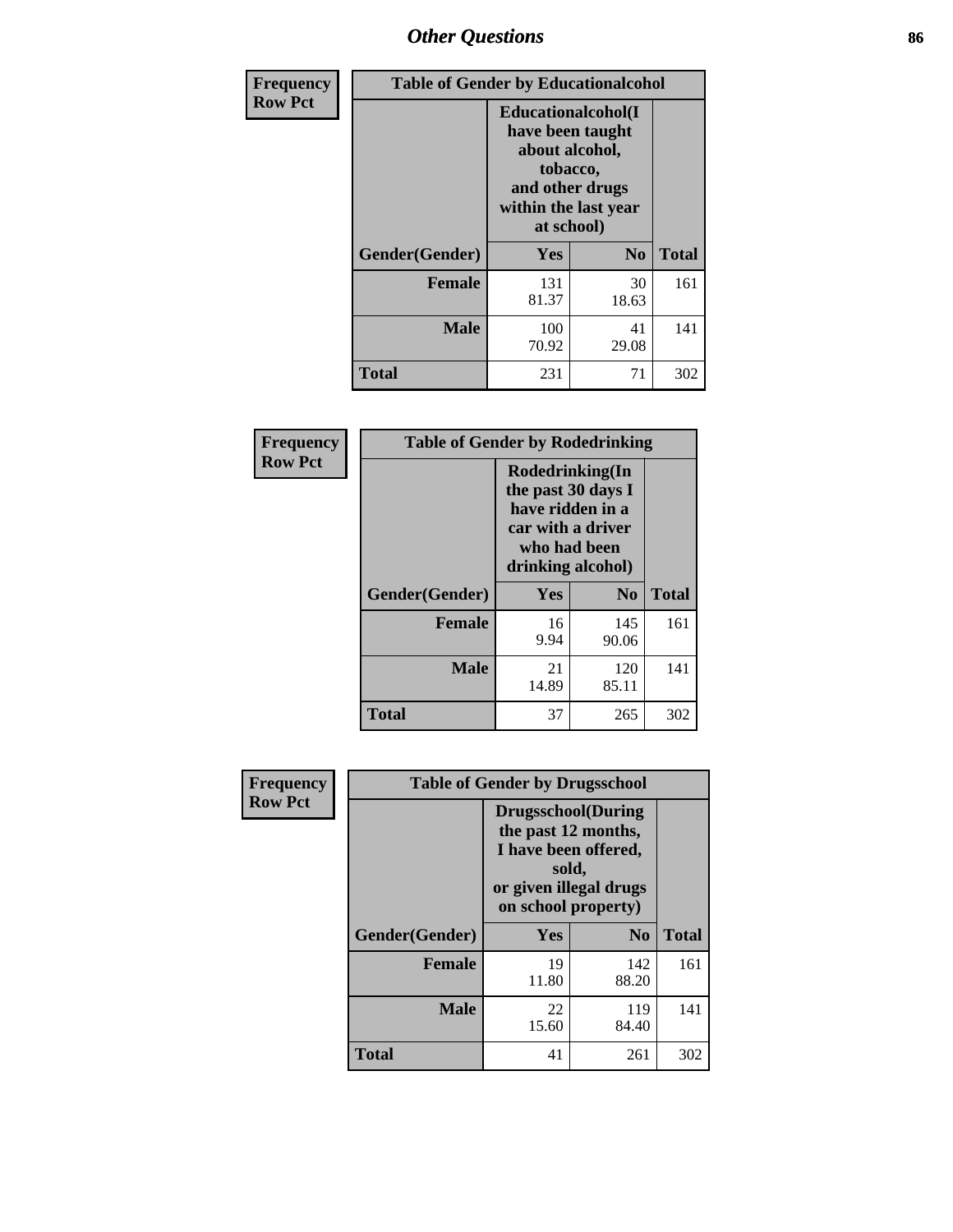### *Other Questions* **87**

**Frequency Row Pct**

| <b>Table of Gender by Bingedrinking</b> |                                                                                                         |                |                        |                        |                        |                               |                   |              |
|-----------------------------------------|---------------------------------------------------------------------------------------------------------|----------------|------------------------|------------------------|------------------------|-------------------------------|-------------------|--------------|
|                                         | Bingedrinking(I have drunk five or more<br>drinks of alcohol at one sitting during the<br>last 30 days) |                |                        |                        |                        |                               |                   |              |
| <b>Gender</b> (Gender)                  | $\bf{0}$<br><b>Days</b>                                                                                 | $1$ or<br>days | 3 to<br>5<br>days      | 6 to<br>9<br>days      | 10<br>to<br>19<br>days | <b>20</b><br>to<br>29<br>days | All<br>30<br>days | <b>Total</b> |
|                                         |                                                                                                         |                |                        |                        |                        |                               |                   |              |
| <b>Female</b>                           | 140<br>86.96                                                                                            | 10<br>6.21     | 4<br>2.48              | $\overline{c}$<br>1.24 | 3<br>1.86              | 0.62                          | 0.62              | 161          |
| <b>Male</b>                             | 122<br>86.52                                                                                            | 6<br>4.26      | $\overline{4}$<br>2.84 | 4<br>2.84              | 4<br>2.84              | 0.71                          | $\theta$<br>0.00  | 141          |

| Frequency      | <b>Table of Gender by Educationaids</b> |                                                                                                 |             |              |
|----------------|-----------------------------------------|-------------------------------------------------------------------------------------------------|-------------|--------------|
| <b>Row Pct</b> |                                         | <b>Educationaids</b> (I<br>have been taught<br>about HIV/AIDS<br>at school in the<br>past year) |             |              |
|                | Gender(Gender)                          | Yes                                                                                             | $\bf N_0$   | <b>Total</b> |
|                | <b>Female</b>                           | 135<br>83.85                                                                                    | 26<br>16.15 | 161          |
|                | <b>Male</b>                             | 100<br>70.92                                                                                    | 41<br>29.08 | 141          |
|                | <b>Total</b>                            | 235                                                                                             | 67          | 302          |

| <b>Frequency</b> | <b>Table of Gender by Suicideconsider</b> |                        |                |       |
|------------------|-------------------------------------------|------------------------|----------------|-------|
| <b>Row Pct</b>   |                                           | <b>Suicideconsider</b> |                |       |
|                  | Gender(Gender)                            | Yes                    | N <sub>0</sub> | Total |
|                  | <b>Female</b>                             | 13<br>8.07             | 148<br>91.93   | 161   |
|                  | <b>Male</b>                               | 8<br>5.67              | 133<br>94.33   | 141   |
|                  | <b>Total</b>                              | 21                     | 281            | 302   |